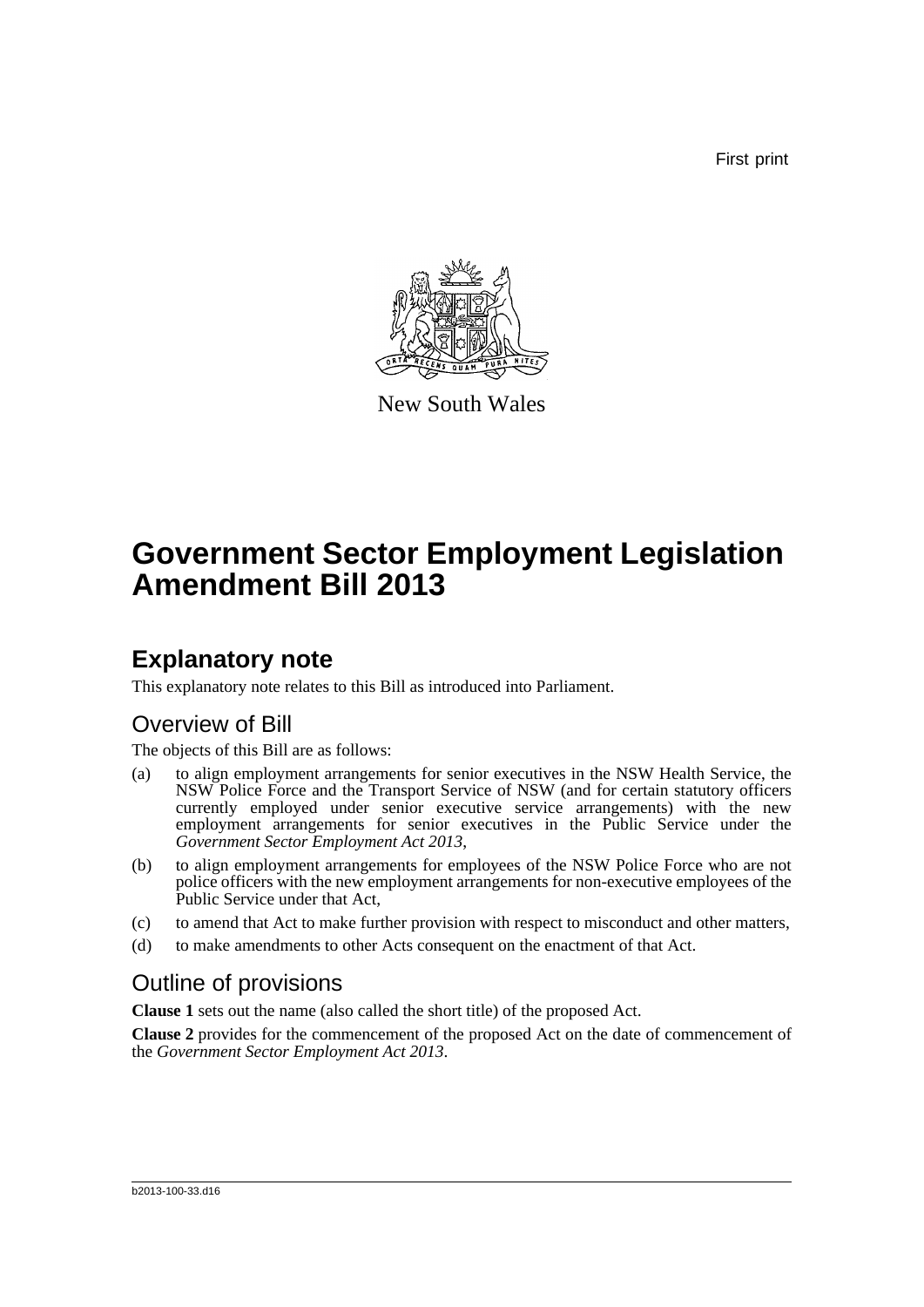### **Schedule 1 Amendment of Government Sector Employment Act 2013 No 40**

The Schedule makes a number of miscellaneous amendments to the *Government Sector Employment Act 2013*. They include:

- (a) enabling the assignment of Public Service senior executives to the NSW Health Service, to the Police Force (other than as police officers) or to the Transport Service (other amendments made by the proposed Act provide for the assignment of senior executives from those other services to the Public Service), and
- (b) clarifying provisions relating to the transfer or temporary secondment of government sector employees between agencies and to other bodies, and
- (c) extending the misconduct provisions of the Act to findings of guilt for offences in addition to convictions and to interstate offences, and
- (d) expressly excluding statutory Crown law officers from provisions of the Act that enable the summary removal of those statutory officers from office (instead of relying on the operation of the *Interpretation Act 1987* to preserve existing exclusions from any such removal from office), and
- (e) other minor amendments.

### **Schedule 2 Amendment of Health Services Act 1997 No 154**

The Schedule amends the *Health Services Act 1997* to align employment arrangements for senior executives in the NSW Health Service with the new employment arrangements for senior executives in the Public Service under the *Government Sector Employment Act 2013*. In addition, the Schedule transfers employment functions for chief executives of local health districts and specialty network governed health corporations from the Secretary of the Ministry of Health to the board of those districts and specialty networks and transfers the employment functions for senior executives in those districts and specialty networks from that Secretary to the chief executives of those districts and specialty networks.

### **Schedule 3 Amendment of Police Act 1990 No 47**

The Schedule amends the *Police Act 1990* to align employment arrangements for the Commissioner of Police and senior police and administrative executives in the NSW Police Force with the new employment arrangements for senior executives in the Public Service under the *Government Sector Employment Act 2013*. In addition, the Schedule aligns employment arrangements for employees of the NSW Police Force who are not police officers with the new employment arrangements for non-executive employees of the Public Service under that Act.

### **Schedule 4 Amendment of Transport Administration Act 1988 No 109**

The Schedule amends the *Transport Administration Act 1988* to align employment arrangements for senior executives in the Transport Service of New South Wales with the new employment arrangements for senior executives in the Public Service under the *Government Sector Employment Act 2013*. In addition, the Schedule transfers from the Public Service to the Transport Service the staff of the State Transit Authority and Roads and Maritime Services.

## **Schedule 5 Amendment of other Acts**

The Schedule amends various Acts to update provisions consequent on the enactment of the *Government Sector Employment Act 2013* and the enactment of the proposed Act. A number of the amendments align employment arrangements for certain statutory officers currently employed under senior executive service arrangements with the new employment arrangements for senior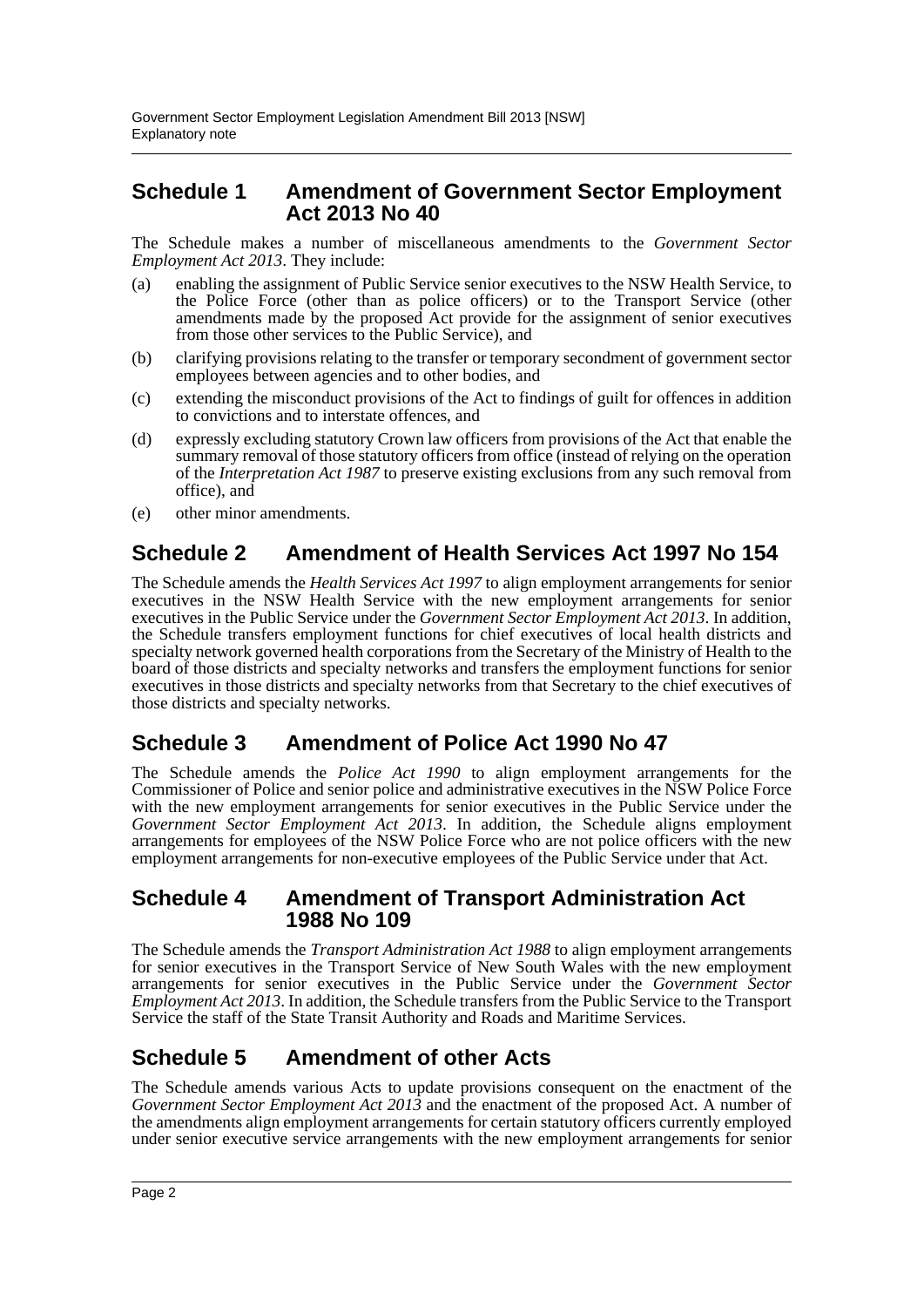executives in the Public Service under the *Government Sector Employment Act 2013*. Other amendments update terminology with respect to Public Service agencies, heads of agencies and employees.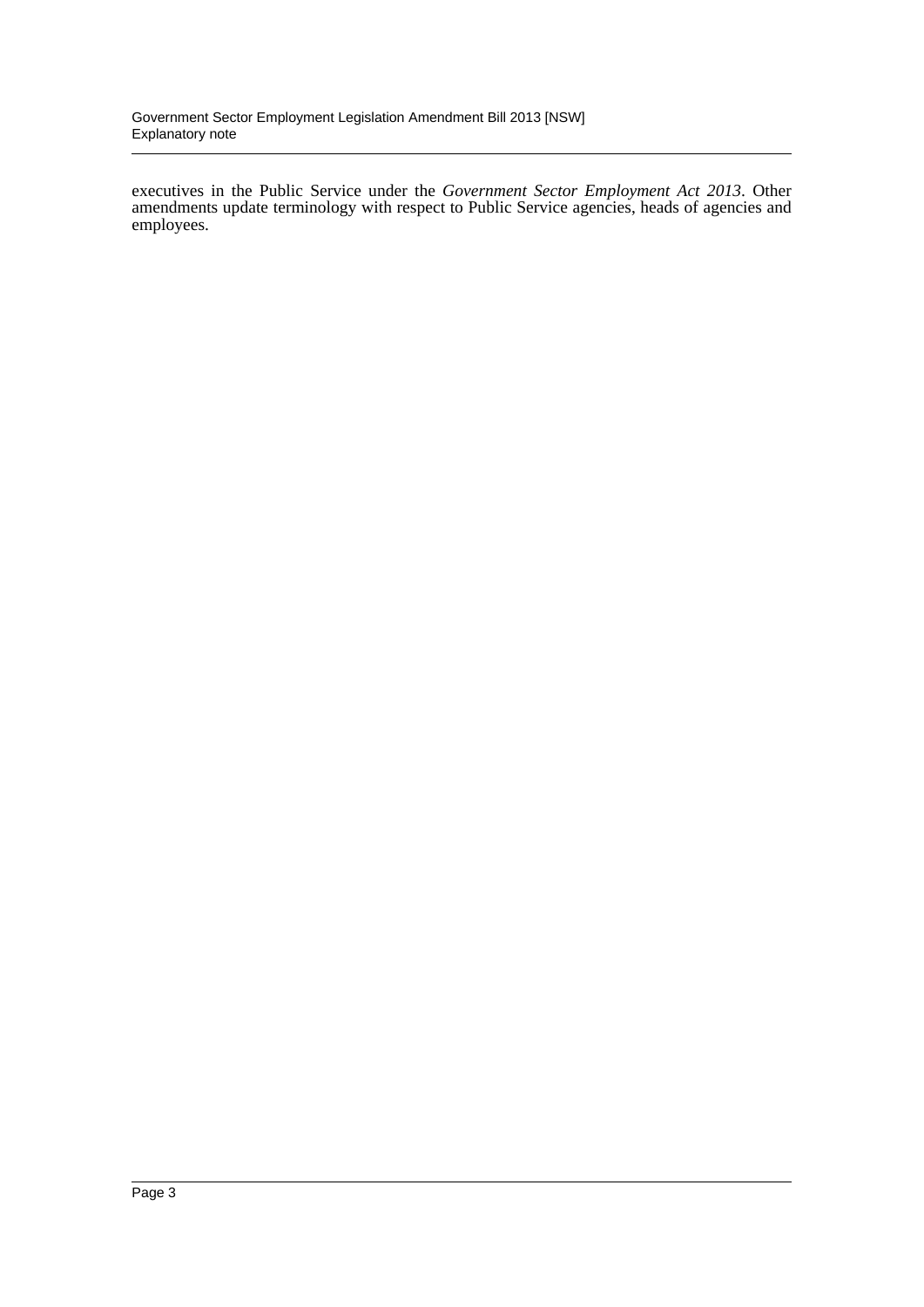First print



New South Wales

# **Government Sector Employment Legislation Amendment Bill 2013**

## **Contents**

|            |                                                          | Page |
|------------|----------------------------------------------------------|------|
|            |                                                          |      |
|            | Name of Act                                              | 2    |
| 2          | Commencement                                             | 2    |
| Schedule 1 | Amendment of Government Sector Employment Act 2013 No 40 | 3    |
| Schedule 2 | Amendment of Health Services Act 1997 No 154             | 9    |
| Schedule 3 | Amendment of Police Act 1990 No 47                       | 19   |
| Schedule 4 | Amendment of Transport Administration Act 1988 No 109    | 35   |
| Schedule 5 | Amendment of other Acts                                  | 47   |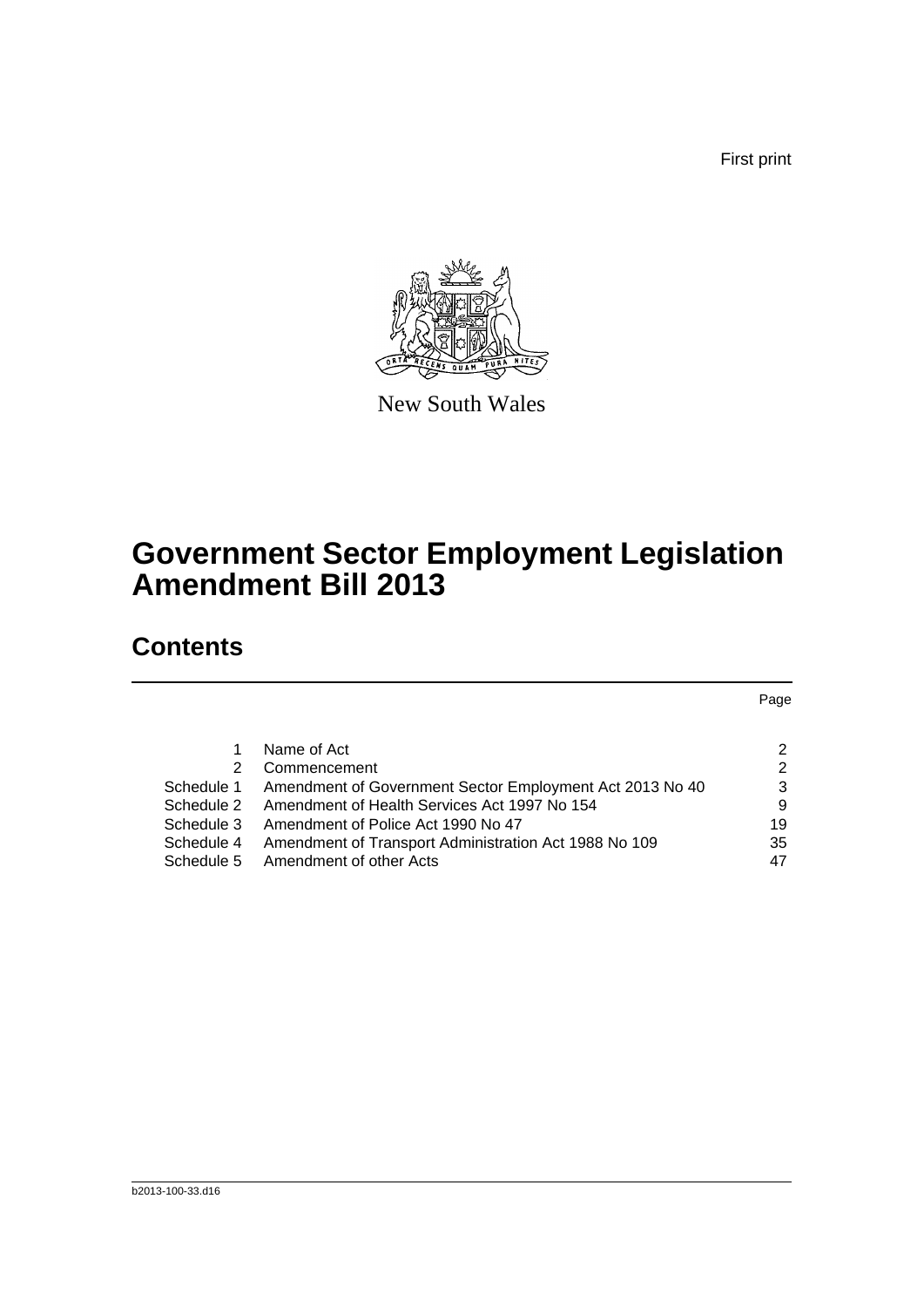

New South Wales

# **Government Sector Employment Legislation Amendment Bill 2013**

No , 2013

### **A Bill for**

An Act to amend the *Government Sector Employment Act 2013*, the *Health Services Act 1997*, the *Police Act 1990*, the *Transport Administration Act 1988* and other Acts in relation to senior executive and other employment in the government sector.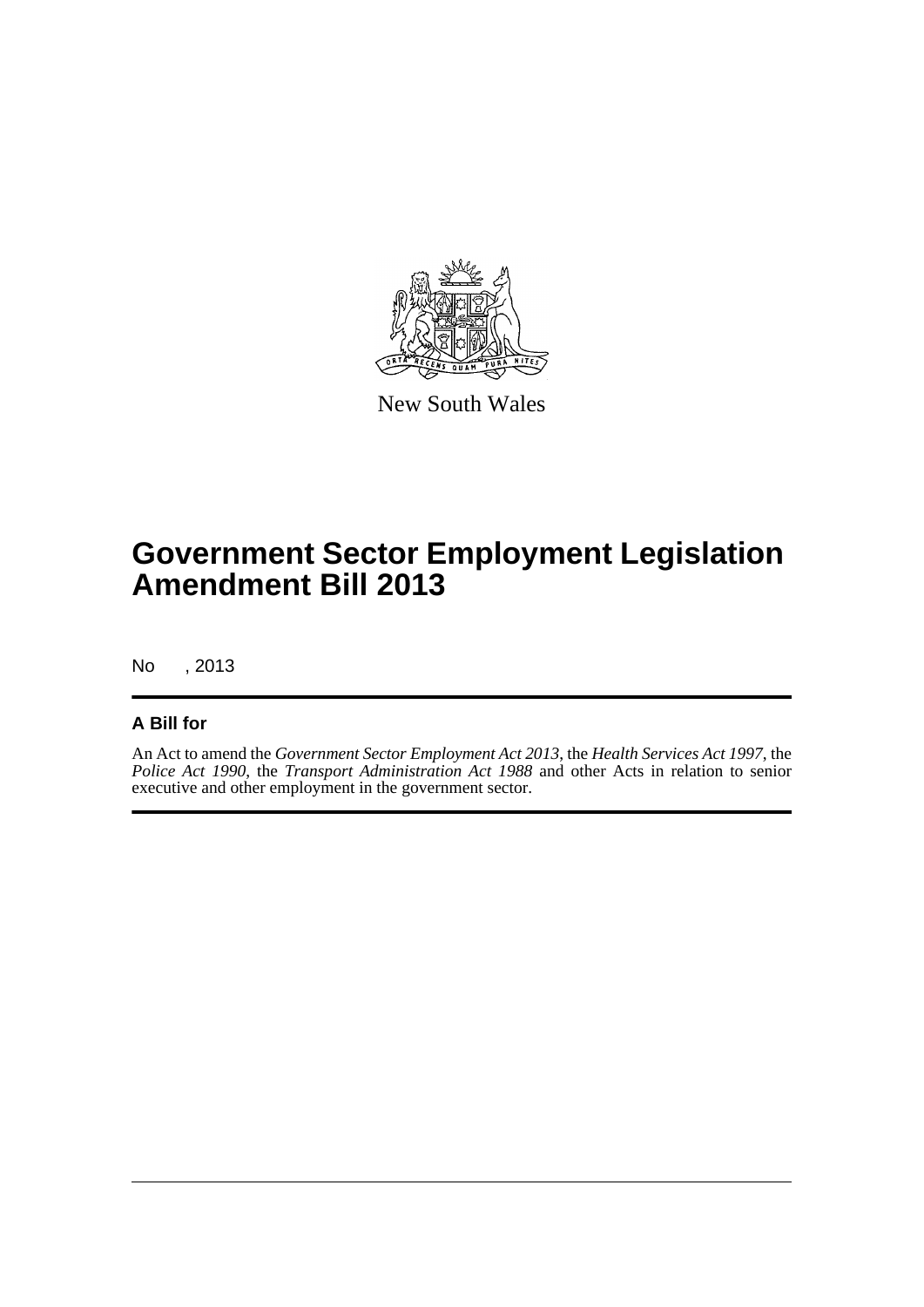<span id="page-5-1"></span><span id="page-5-0"></span>

| The Legislature of New South Wales enacts:                                                             |                |
|--------------------------------------------------------------------------------------------------------|----------------|
| Name of Act                                                                                            | 2              |
| This Act is the <i>Government Sector Employment Legislation Amendment Act 2013</i> .                   | 3              |
| <b>Commencement</b>                                                                                    | $\overline{4}$ |
| This Act commences on the date of commencement of the <i>Government Sector</i><br>Employment Act 2013. | 5<br>6         |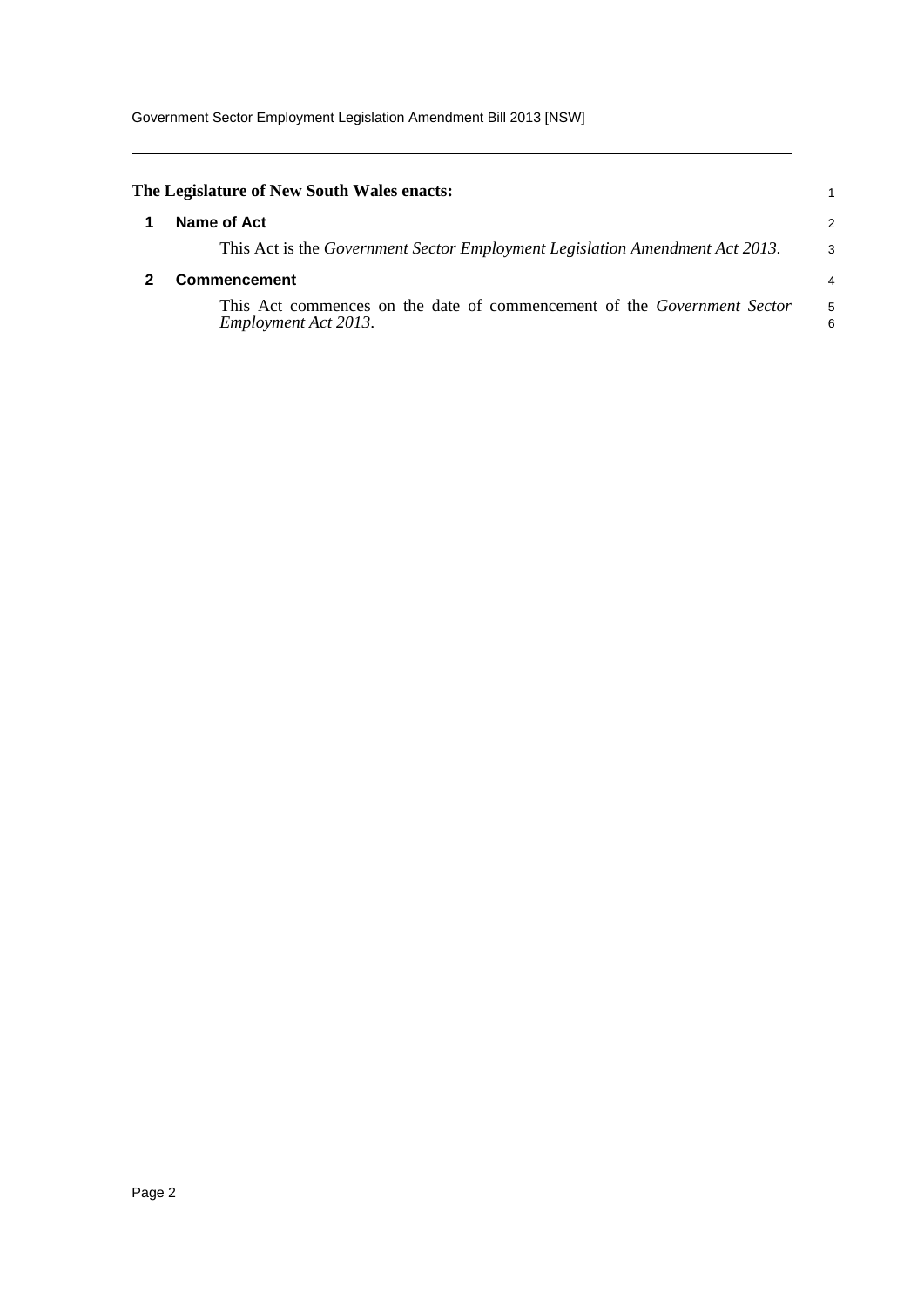<span id="page-6-0"></span>

|       | <b>Schedule 1</b>            |     | <b>Amendment of Government Sector Employment</b><br>Act 2013 No 40                                                                                                                                                                                                               | 1<br>$\overline{2}$  |  |
|-------|------------------------------|-----|----------------------------------------------------------------------------------------------------------------------------------------------------------------------------------------------------------------------------------------------------------------------------------|----------------------|--|
| [1]   |                              |     | Section 5 Persons to whom Act does not apply                                                                                                                                                                                                                                     | 3                    |  |
|       | section $5(1)(d)$ .          |     | Omit ", or of the Inspector of the Independent Commission Against Corruption," from                                                                                                                                                                                              | 4<br>5               |  |
| [2]   |                              |     | Section 35 Minister may determine bands in which senior executives to be employed                                                                                                                                                                                                | 6                    |  |
|       |                              |     | Insert at the end of the section:                                                                                                                                                                                                                                                | $\overline{7}$       |  |
|       |                              |     | Note. The senior executive bands determination also applies under relevant legislation<br>relating to the employment of Transport Service senior executives, Police Force senior<br>executives and Health Service senior executives.                                             | 8<br>9<br>10         |  |
| $[3]$ |                              |     | Section 36 Government sector employment rules relating to senior executives                                                                                                                                                                                                      | 11                   |  |
|       |                              |     | Insert at the end of the section:                                                                                                                                                                                                                                                | 12                   |  |
|       |                              |     | Note. The government sector employment rules relating to Public Service senior<br>executives also apply under relevant legislation relating to the employment of<br>Transport Service senior executives, Police Force senior executives and Health<br>Service senior executives. | 13<br>14<br>15<br>16 |  |
| [4]   |                              |     | Section 38 Assignment of senior executives to roles in bands across government<br>sector (other than heads of agencies)                                                                                                                                                          | 17<br>18             |  |
|       |                              |     | Insert "in any Public Service agency" after "assigned to a role" in section 38 (3).                                                                                                                                                                                              | 19                   |  |
| [5]   | Section 38 (3A)              |     |                                                                                                                                                                                                                                                                                  |                      |  |
|       | Insert after section 38 (3): |     |                                                                                                                                                                                                                                                                                  | 21                   |  |
|       | (3A)                         |     | A Public Service senior executive may:                                                                                                                                                                                                                                           | 22                   |  |
|       |                              | (a) | be transferred by the employer of the executive to the Transport Service<br>of New South Wales (with the agreement of the Secretary of the<br>Department of Transport) and assigned a role by that Secretary in the<br>band in which the executive is employed, or               | 23<br>24<br>25<br>26 |  |
|       |                              | (b) | be transferred by the employer of the executive to the NSW Police<br>Force (with the agreement of the Commissioner of Police) and assigned<br>a role (other than as a police officer) by the Commissioner in the band<br>in which the executive is employed, or                  | 27<br>28<br>29<br>30 |  |
|       |                              | (c) | be transferred by the employer of the executive to the NSW Health<br>Service (with the agreement of the Secretary of the Department of<br>Health) and assigned a role by that Secretary in the band in which the<br>executive is employed.                                       | 31<br>32<br>33<br>34 |  |
| [6]   | <b>Section 38 (4)</b>        |     |                                                                                                                                                                                                                                                                                  | 35                   |  |
|       |                              |     | Omit "within the Public Service".                                                                                                                                                                                                                                                | 36                   |  |
| $[7]$ |                              |     | Section 39 Contract of employment of senior executives                                                                                                                                                                                                                           | 37                   |  |
|       | Omit section $39(4)(b)$ .    |     |                                                                                                                                                                                                                                                                                  | 38                   |  |
| [8]   | <b>Section 39 (5)</b>        |     |                                                                                                                                                                                                                                                                                  | 39                   |  |
|       |                              |     | Omit the subsection. Insert instead:                                                                                                                                                                                                                                             | 40                   |  |
|       | (5)                          |     | The contract of employment of a Public Service senior executive does not<br>limit, and is not terminated or otherwise affected by:                                                                                                                                               | 41<br>42             |  |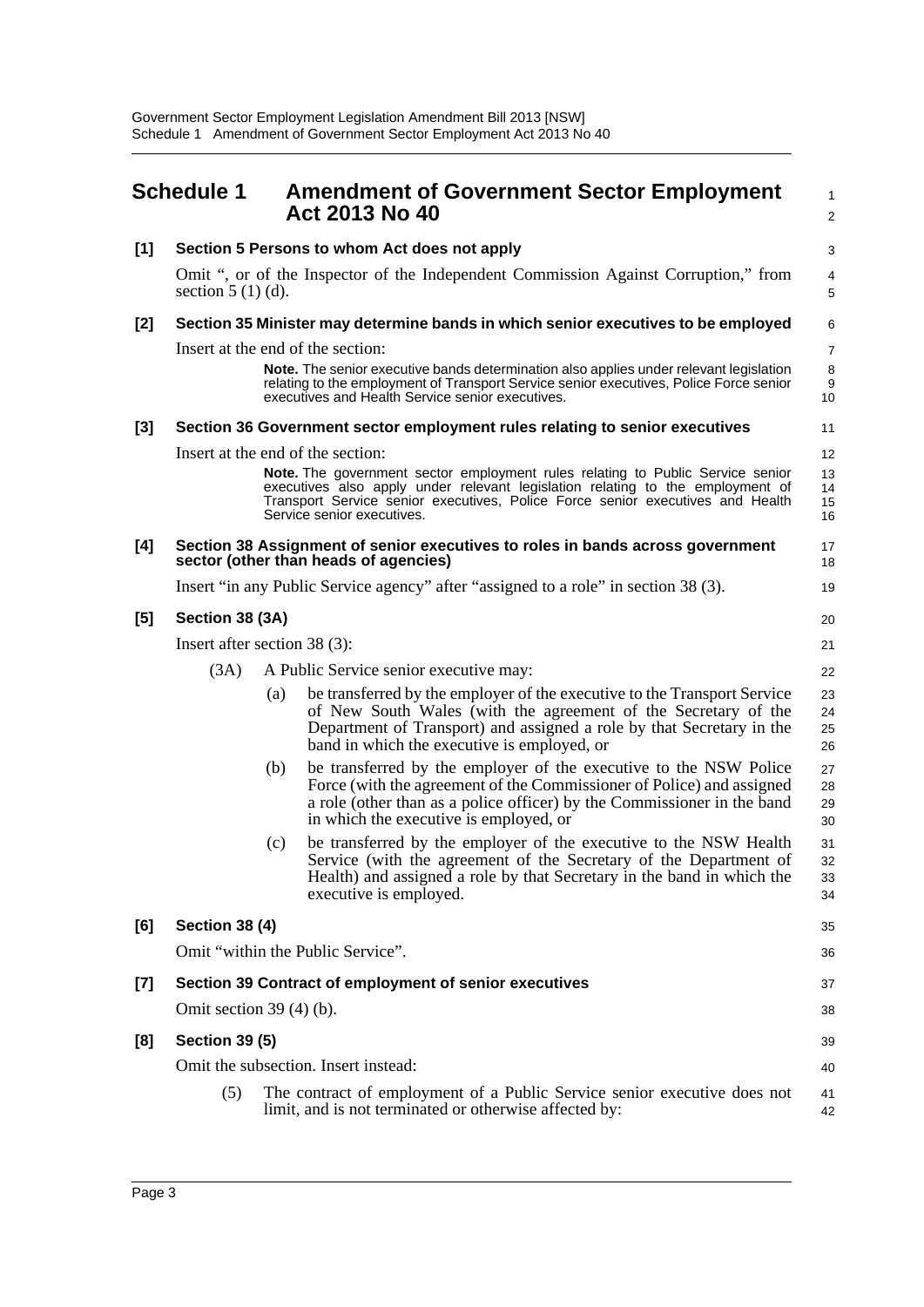|        |                       | the transfer of the executive to the Transport Service of New South<br>(a)<br>Wales, the NSW Police Force or the NSW Health Service, or                                                                                                                                                                          | $\mathbf{1}$<br>$\overline{2}$ |
|--------|-----------------------|------------------------------------------------------------------------------------------------------------------------------------------------------------------------------------------------------------------------------------------------------------------------------------------------------------------|--------------------------------|
|        |                       | the assignment of the executive to a different role or any other change<br>(b)<br>to the title, place of work or duties of the executive.                                                                                                                                                                        | 3<br>4                         |
| [9]    | <b>Section 39 (6)</b> |                                                                                                                                                                                                                                                                                                                  | 5                              |
|        |                       | Omit "varied at any time by further agreement".                                                                                                                                                                                                                                                                  | 6                              |
|        |                       | Insert instead "varied at any time in accordance with the contract or by further agreement".                                                                                                                                                                                                                     | $\overline{7}$                 |
| $[10]$ | <b>Section 39 (7)</b> |                                                                                                                                                                                                                                                                                                                  | 8                              |
|        |                       | Insert after section 39 (6):                                                                                                                                                                                                                                                                                     | 9                              |
|        | (7)                   | The regulations may make provision with respect to the compensation to<br>which a Public Service senior executive whose employment is terminated is<br>entitled under his or her contract of employment.                                                                                                         | 10<br>11<br>12                 |
| $[11]$ |                       | Section 40 Remuneration, benefits and allowances for senior executives                                                                                                                                                                                                                                           | 13                             |
|        |                       | Omit section 40 (2). Insert instead:                                                                                                                                                                                                                                                                             | 14                             |
|        | (2)                   | The kinds and value of employment benefits and the allowances for a Public<br>Service senior executive are to be determined in accordance with the<br>regulations or (subject to the regulations) by the Commissioner.                                                                                           | 15<br>16<br>17                 |
| $[12]$ |                       | Section 41 Termination of employment of senior executives                                                                                                                                                                                                                                                        | 18                             |
|        |                       | Omit "the compensation" from section 41 (1). Insert instead "any compensation".                                                                                                                                                                                                                                  | 19                             |
| $[13]$ | Section 41 (4A)       |                                                                                                                                                                                                                                                                                                                  | 20                             |
|        |                       | Insert after section 41 $(4)$ :                                                                                                                                                                                                                                                                                  | 21                             |
|        | (4A)                  | A Public Service senior executive whose employment is terminated under the<br>provisions of or made under Part 5 relating to unsatisfactory performance or<br>misconduct is not entitled to compensation under this section. Those<br>provisions do not apply to a termination of employment under this section. | 22<br>23<br>24<br>25           |
| $[14]$ |                       | <b>Section 44 Conditions of engagement</b>                                                                                                                                                                                                                                                                       | 26                             |
|        | Omit the section.     |                                                                                                                                                                                                                                                                                                                  | 27                             |
| $[15]$ |                       | <b>Section 47 Termination of employment</b>                                                                                                                                                                                                                                                                      | 28                             |
|        | section 47 $(1)(a)$ . | Omit "condition of engagement as an employee imposed under section 44" from                                                                                                                                                                                                                                      | 29<br>30                       |
|        |                       | Insert instead "condition of engagement as an employee under section 54".                                                                                                                                                                                                                                        | 31                             |
| $[16]$ | Section 47 (1) (i)    |                                                                                                                                                                                                                                                                                                                  | 32                             |
|        | Omit the paragraph.   |                                                                                                                                                                                                                                                                                                                  | 33                             |
| $[17]$ | <b>Section 54</b>     |                                                                                                                                                                                                                                                                                                                  | 34                             |
|        |                       | Renumber section 54 as section 54A and insert before that renumbered section:                                                                                                                                                                                                                                    | 35                             |
|        | 54                    | <b>Conditions of engagement</b>                                                                                                                                                                                                                                                                                  | 36                             |
|        | (1)                   | The engagement of a Public Service employee may be made subject to<br>conditions notified to the employee on his or her engagement.                                                                                                                                                                              | 37<br>38                       |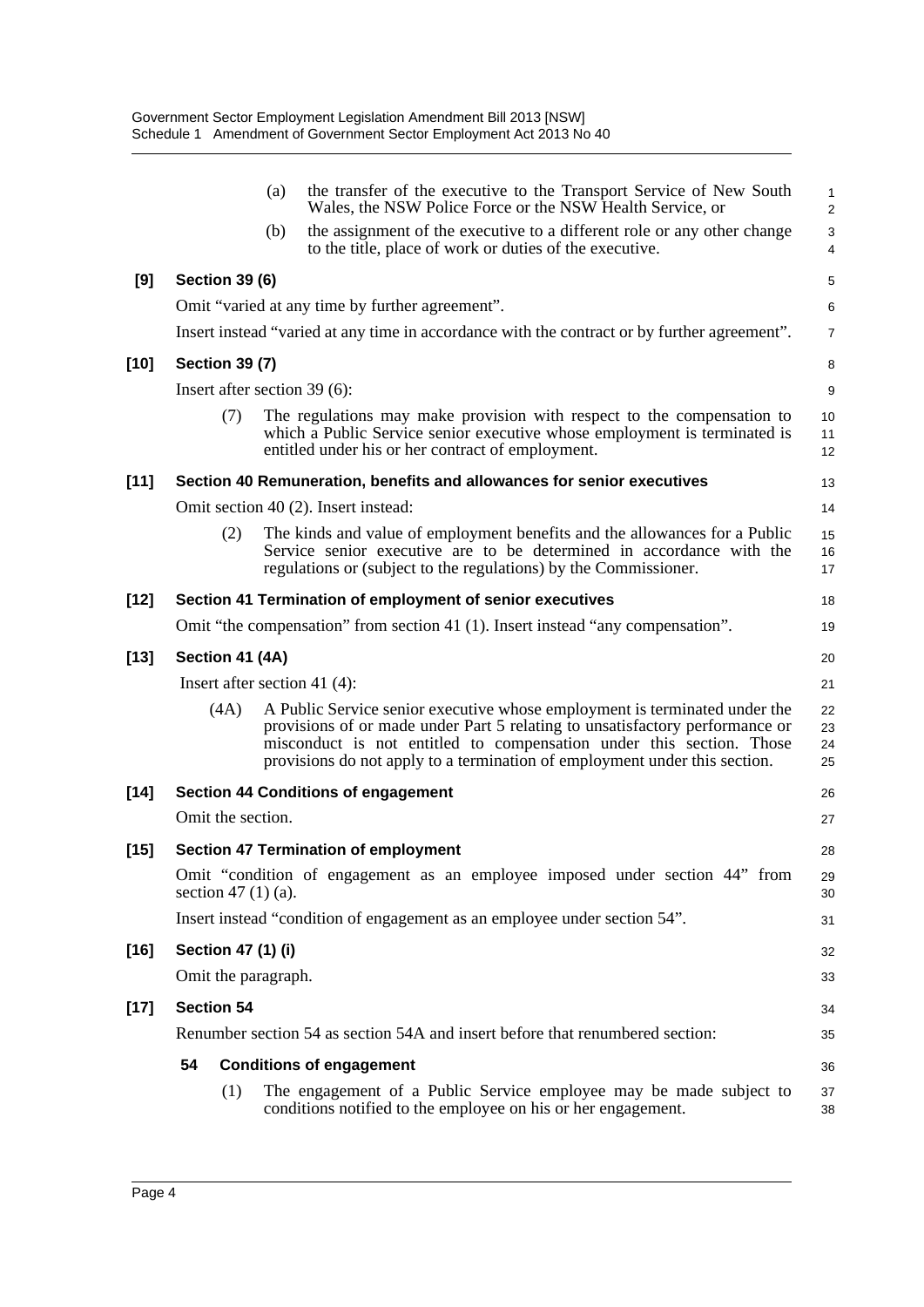|        | (2)                    | The conditions may include (without limitation) conditions dealing with any<br>of the following matters:                                                                                                                                                        | $\mathbf{1}$<br>$\overline{2}$ |
|--------|------------------------|-----------------------------------------------------------------------------------------------------------------------------------------------------------------------------------------------------------------------------------------------------------------|--------------------------------|
|        |                        | probation,<br>(a)                                                                                                                                                                                                                                               | 3                              |
|        |                        | citizenship or residency requirements,<br>(b)                                                                                                                                                                                                                   | 4                              |
|        |                        | formal qualifications,<br>(c)                                                                                                                                                                                                                                   | 5                              |
|        |                        | security and other clearances,<br>(d)                                                                                                                                                                                                                           | 6                              |
|        |                        | health clearances.<br>(e)                                                                                                                                                                                                                                       | $\overline{7}$                 |
|        | (3)                    | The imposition of conditions of engagement is subject to the government<br>sector employment rules.                                                                                                                                                             | 8<br>9                         |
|        | (4)                    | The contract of employment of a Public Service senior executive may include<br>conditions of engagement.                                                                                                                                                        | 10<br>11                       |
| $[18]$ |                        | Section 59 How references to employees etc of statutory bodies or officers to be<br>construed in other Acts, instruments and contracts                                                                                                                          | 12<br>13                       |
|        |                        | Insert "or statutory officer" after "statutory body" wherever occurring.                                                                                                                                                                                        | 14                             |
| $[19]$ | <b>Section 59 (1)</b>  |                                                                                                                                                                                                                                                                 | 15                             |
|        |                        | Omit "its functions" wherever occurring. Insert instead "functions".                                                                                                                                                                                            | 16                             |
|        |                        |                                                                                                                                                                                                                                                                 |                                |
| $[20]$ | Section 59 (1) (b)     |                                                                                                                                                                                                                                                                 | 17                             |
|        |                        | Omit "its capacity". Insert instead "the capacity".                                                                                                                                                                                                             | 18                             |
| $[21]$ | sector agencies        | Section 64 Employee transfers and temporary secondments between government                                                                                                                                                                                      | 19<br>20                       |
|        |                        | Omit section 64 (1), but not the note to that subsection. Insert instead:                                                                                                                                                                                       | 21                             |
|        | (1)                    | The government sector employment rules may deal with:                                                                                                                                                                                                           | 22                             |
|        |                        | the transfer of employees between government sector agencies, or<br>(a)                                                                                                                                                                                         | 23                             |
|        |                        | the temporary secondment of employees between government sector<br>(b)<br>agencies,                                                                                                                                                                             | 24<br>25                       |
|        |                        | whether or not at the request of the employees.                                                                                                                                                                                                                 | 26                             |
| $[22]$ | Section 64 (2) and (4) |                                                                                                                                                                                                                                                                 | 27                             |
|        |                        | Insert "or temporary secondment" after "transfer" wherever occurring.                                                                                                                                                                                           | 28                             |
| $[23]$ | Section 64 (3)         |                                                                                                                                                                                                                                                                 | 29                             |
|        |                        | Insert "or temporarily seconded" after "transferred".                                                                                                                                                                                                           | 30                             |
| $[24]$ |                        | Section 64 (4A) and (4B)                                                                                                                                                                                                                                        | 31                             |
|        |                        | Insert after section $64$ (4):                                                                                                                                                                                                                                  | 32                             |
|        | (4A)                   | The government sector employment rules may make provision with respect to<br>the recognition of service for the accrual of leave and to other matters<br>consequent on the transfer or temporary secondment of employees between<br>government sector agencies. | 33<br>34<br>35<br>36           |
|        | (4B)                   | This section does not apply to the transfer or temporary secondment of an<br>employee to or from that part of the NSW Police Force comprising police<br>officers.                                                                                               | 37<br>38<br>39                 |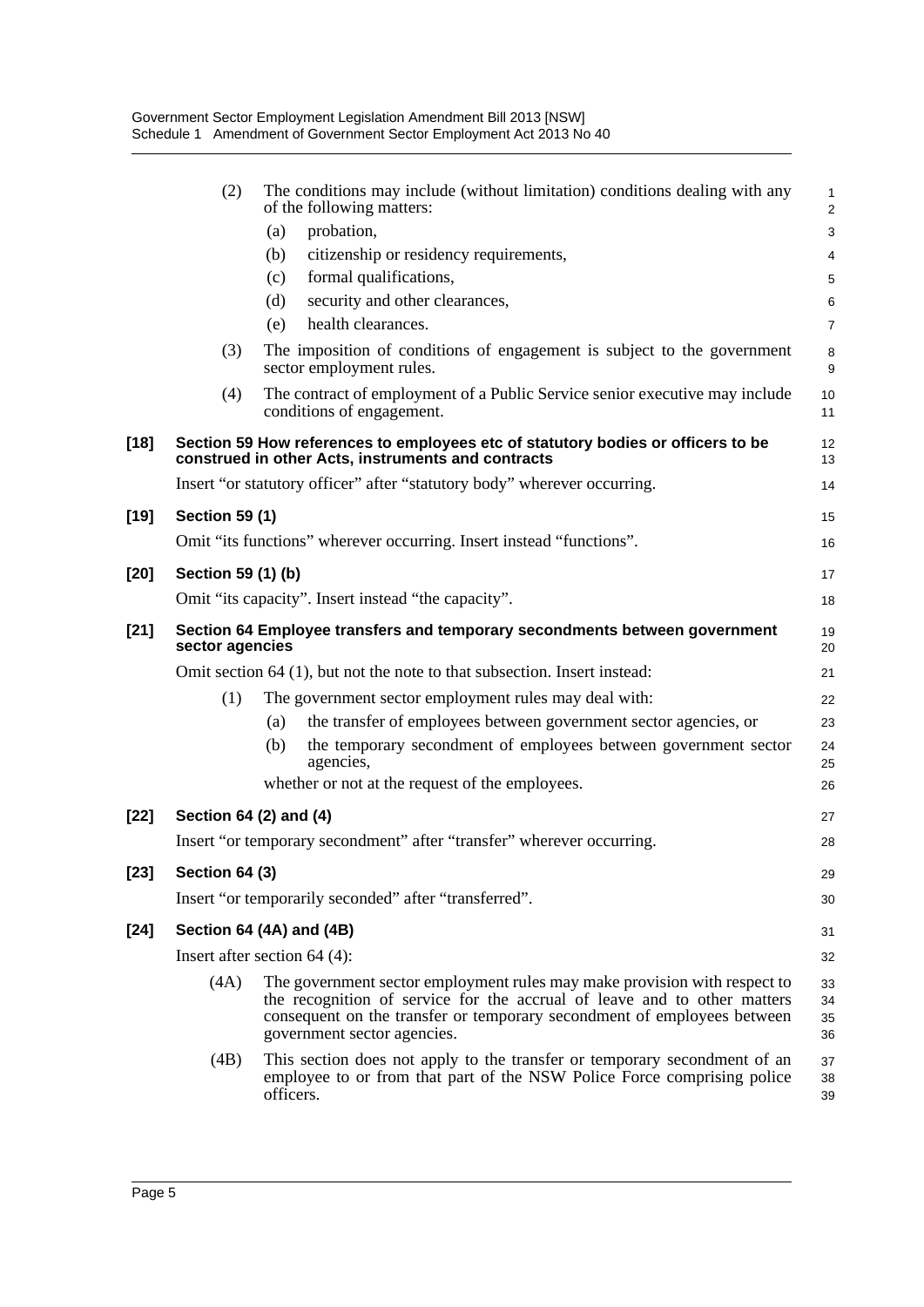Government Sector Employment Legislation Amendment Bill 2013 [NSW] Schedule 1 Amendment of Government Sector Employment Act 2013 No 40

| $[25]$ | Section 64 (5) (b)                                                                                                                                                                                                                          | 1              |
|--------|---------------------------------------------------------------------------------------------------------------------------------------------------------------------------------------------------------------------------------------------|----------------|
|        | Insert "or temporary secondments" after "transfers".                                                                                                                                                                                        | $\overline{a}$ |
| $[26]$ | Section 66 Temporary secondments of staff between government sector agencies<br>and other relevant bodies                                                                                                                                   | 3<br>4         |
|        | Omit "assigned", "assignment" and "assignments" wherever occurring.                                                                                                                                                                         | 5              |
|        | Insert instead "seconded", "secondment" and "secondments" respectively.                                                                                                                                                                     | 6              |
| $[27]$ | Section 66 (1) (a)                                                                                                                                                                                                                          | 7              |
|        | Omit the paragraph.                                                                                                                                                                                                                         | 8              |
| $[28]$ | <b>Section 66 (2)</b>                                                                                                                                                                                                                       | 9              |
|        | Omit "between the heads of the government sector agencies or".                                                                                                                                                                              | 10             |
| $[29]$ | <b>Section 66 (6)</b>                                                                                                                                                                                                                       | 11             |
|        | Omit paragraph (e) of the definition of <b>non-government sector body</b> .                                                                                                                                                                 | 12             |
| $[30]$ | Section 68 Unsatisfactory performance of government sector employees                                                                                                                                                                        | 13             |
|        | Insert after section $68(2)$ :                                                                                                                                                                                                              | 14             |
|        | (3)<br>This section does not apply to that part of the NSW Police Force comprising<br>police officers or to any employees of a government sector agency excluded<br>from this section by the regulations.                                   | 15<br>16<br>17 |
| $[31]$ | Section 69 Misconduct--Public Service and other prescribed government sector<br>employees                                                                                                                                                   | 18<br>19       |
|        | Insert after paragraph (a) of the definition of <i>government sector agency</i> in section $69(1)$ :                                                                                                                                        | 20             |
|        | that part of the NSW Police Force comprising administrative employees<br>(a1)<br>under the <i>Police Act 1990</i> , and                                                                                                                     | 21<br>22       |
| $[32]$ | Section 69 (1), definition of "misconduct"                                                                                                                                                                                                  | 23             |
|        | Insert after paragraph (c) of the definition:                                                                                                                                                                                               | 24             |
|        | a conviction or finding of guilt for a serious offence.<br>(d)                                                                                                                                                                              | 25             |
| $[33]$ | Section 69 (1), definition of "serious offence"                                                                                                                                                                                             | 26             |
|        | Omit the definition. Insert instead:                                                                                                                                                                                                        | 27             |
|        | <i>serious offence</i> means an offence punishable by imprisonment for life or for<br>12 months or more (including an offence committed outside New South Wales<br>that would be an offence so punishable if committed in New South Wales). | 28<br>29<br>30 |
| $[34]$ | <b>Section 69 (2)</b>                                                                                                                                                                                                                       | 31             |
|        | Omit "(or any conviction for a serious offence by any such employee)".                                                                                                                                                                      | 32             |
| $[35]$ | Section 69 (3) (a)                                                                                                                                                                                                                          | 33             |
|        | Omit "or the conviction of any such employees for a serious offence".                                                                                                                                                                       | 34             |
| $[36]$ | Section 69 (4)                                                                                                                                                                                                                              | 35             |
|        | Omit "or any such employee is found to have been convicted of a serious offence".                                                                                                                                                           | 36             |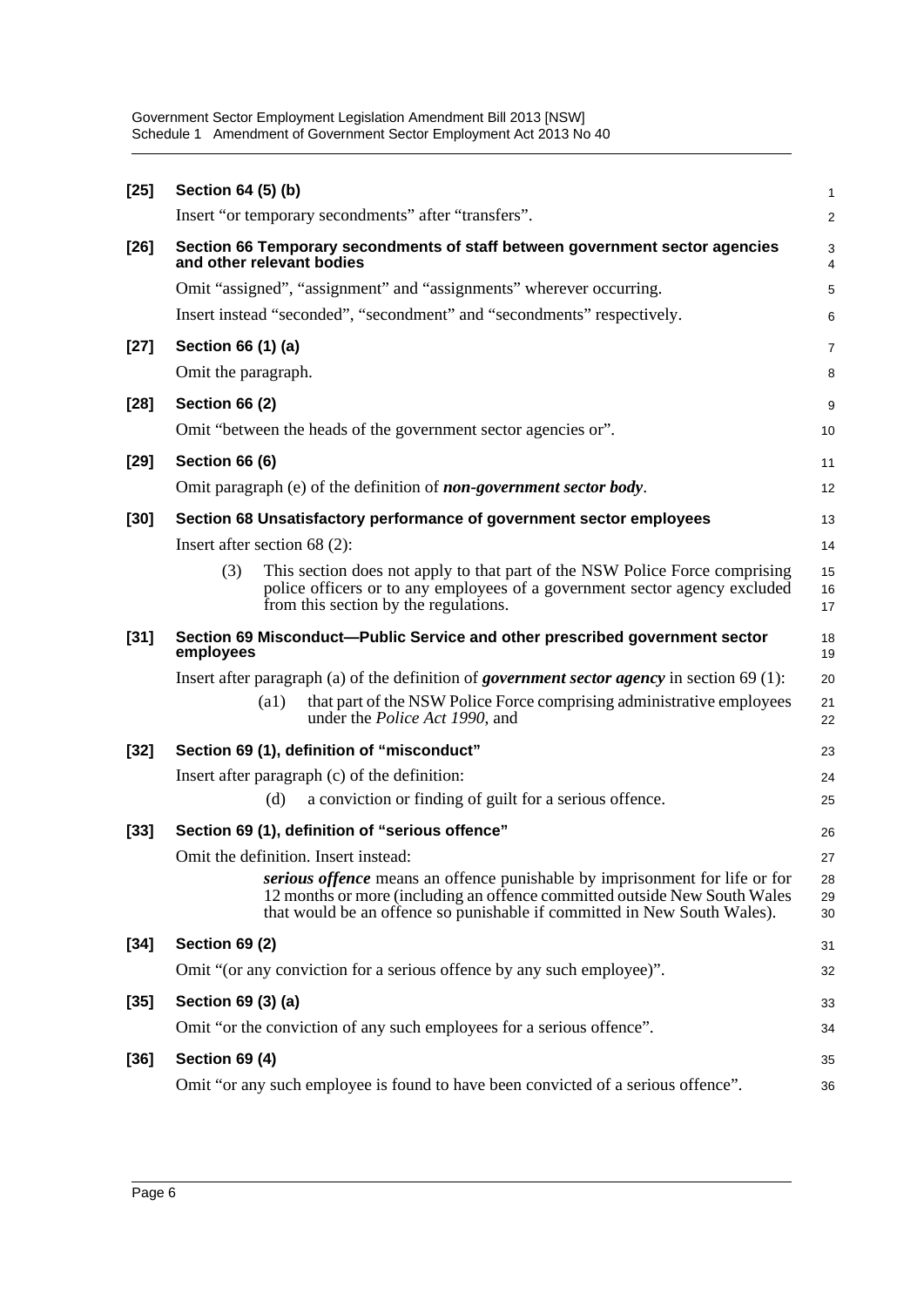| $[37]$ | <b>Section 69 (6)</b>                    |      |                                                                                                                                                                                                                                                                                                                                                      | $\mathbf{1}$               |  |  |  |
|--------|------------------------------------------|------|------------------------------------------------------------------------------------------------------------------------------------------------------------------------------------------------------------------------------------------------------------------------------------------------------------------------------------------------------|----------------------------|--|--|--|
|        |                                          |      | Omit the subsection. Insert instead:                                                                                                                                                                                                                                                                                                                 | $\overline{\mathbf{c}}$    |  |  |  |
|        | (6)                                      |      | This section does not apply to that part of the NSW Police Force comprising<br>police officers or to any employees of a government sector agency excluded<br>from this section by the regulations.                                                                                                                                                   | 3<br>4<br>5                |  |  |  |
| $[38]$ |                                          |      | Section 70 Suspension of employees from duty pending decision in relation to<br>misconduct, criminal charge or corrupt conduct                                                                                                                                                                                                                       | 6<br>$\overline{7}$        |  |  |  |
|        |                                          |      | Insert after paragraph (a) of the definition of <i>government sector agency</i> in section 70 $(1)$ :                                                                                                                                                                                                                                                | 8                          |  |  |  |
|        |                                          | (a1) | that part of the NSW Police Force comprising administrative employees<br>under the <i>Police Act 1990</i> , and                                                                                                                                                                                                                                      | 9<br>10                    |  |  |  |
| $[39]$ |                                          |      | Section 76 Statutory officers to whom Part does not apply                                                                                                                                                                                                                                                                                            | 11                         |  |  |  |
|        |                                          |      | Omit section 76 (h). Insert instead:                                                                                                                                                                                                                                                                                                                 | 12                         |  |  |  |
|        |                                          | (h)  | the Solicitor General, the Crown Advocate, the Director of Public<br>Prosecutions, a Deputy Director of Public Prosecutions, the Solicitor for<br>Public Prosecutions, the Senior Public Defender, a Deputy Senior<br>Public Defender, a Public Defender, the Senior Crown Prosecutor, a<br>Deputy Senior Crown Prosecutor or a Crown Prosecutor, or | 13<br>14<br>15<br>16<br>17 |  |  |  |
| $[40]$ | <b>Section 88 Regulations</b>            |      |                                                                                                                                                                                                                                                                                                                                                      | 18                         |  |  |  |
|        |                                          |      | Insert ", allowances" after "leave" in section 88 (2) (a).                                                                                                                                                                                                                                                                                           | 19                         |  |  |  |
| $[41]$ | Section 88 (3A)                          |      |                                                                                                                                                                                                                                                                                                                                                      | 20                         |  |  |  |
|        | Insert after section $88(3)$ :           |      |                                                                                                                                                                                                                                                                                                                                                      |                            |  |  |  |
|        | (3A)                                     |      | The regulations may make provision relating to the calculation of the<br>proportionate amount of a payment to be refunded under subsection (3) or<br>under section 41 (3) or 78 (7).                                                                                                                                                                 | 22<br>23<br>24             |  |  |  |
| $[42]$ |                                          |      | Schedule 4 Savings, transitional and other provisions                                                                                                                                                                                                                                                                                                | 25                         |  |  |  |
|        | Insert at the end of the Schedule:<br>26 |      |                                                                                                                                                                                                                                                                                                                                                      |                            |  |  |  |
|        | Part 3                                   |      | Provisions consequent on enactment of<br><b>Government Sector Employment Legislation</b><br><b>Amendment Act 2013</b>                                                                                                                                                                                                                                | 27<br>28<br>29             |  |  |  |
|        | 14                                       |      | Continuation in office of statutory and other officers                                                                                                                                                                                                                                                                                               | 30                         |  |  |  |
|        |                                          |      | The appointment and term of office of a person holding office as a statutory or<br>other officer under an Act amended by Schedule 5 to the Government Sector<br>Employment Legislation Amendment Act 2013 on the commencement of the<br>amendments made to that Act by Schedule 5 are not affected by Schedule 5.                                    | 31<br>32<br>33<br>34       |  |  |  |
|        | 15                                       |      | <b>Savings and transitional regulations</b>                                                                                                                                                                                                                                                                                                          | 35                         |  |  |  |
|        |                                          |      | A regulation that may be made under clause 2 of this Schedule consequent on<br>an amendment to an Act made by Schedule 5 to the Government Sector<br>Employment Legislation Amendment Act 2013 may be made instead under the<br>Act so amended.                                                                                                      | 36<br>37<br>38<br>39       |  |  |  |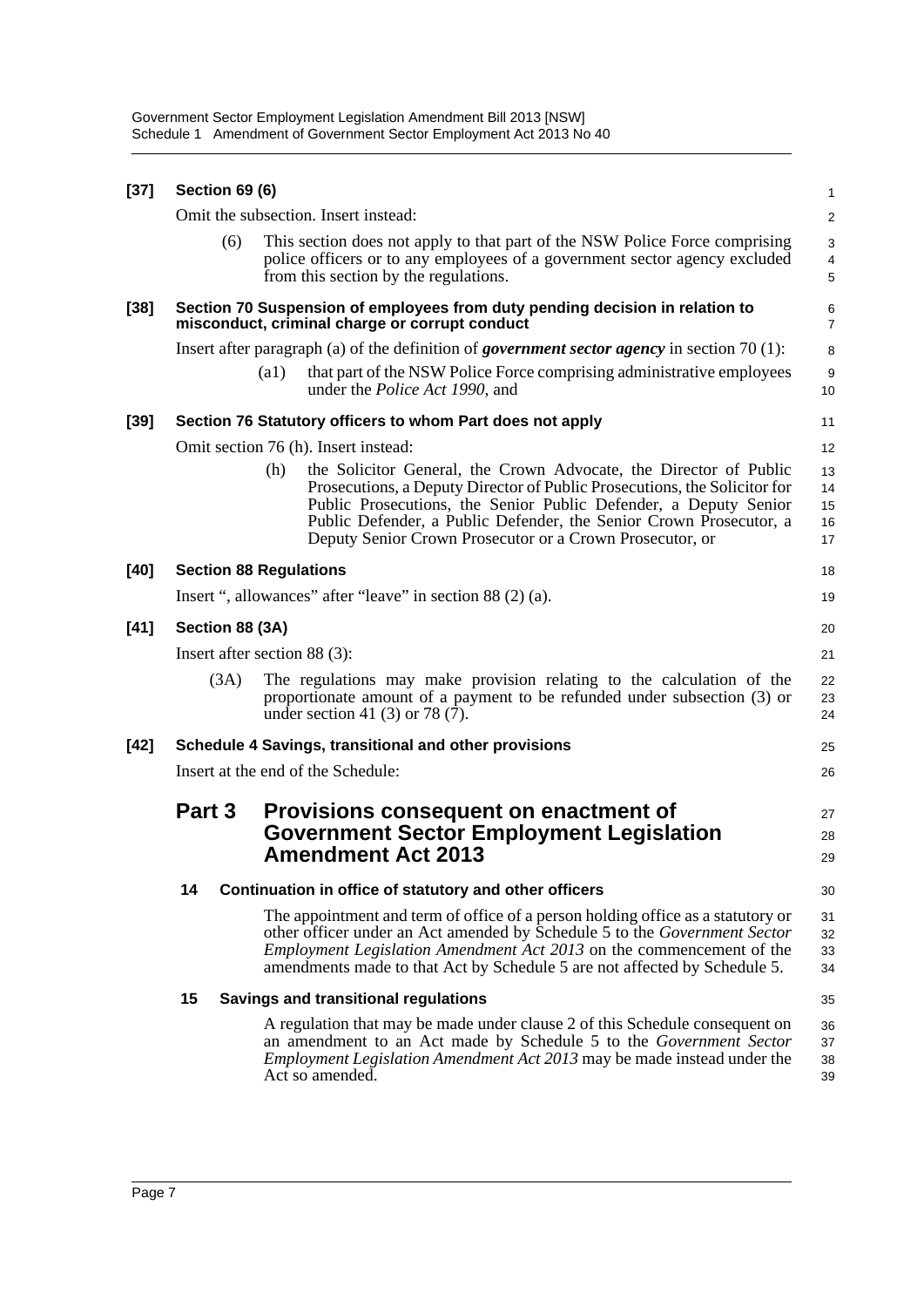#### **[43] Schedule 6.6 Police Act 1990 No 47**

Insert at the end of the heading to item [1] "(as in force before its substitution by the Government Sector Employment Legislation Amendment Act 2013)".

### **[44] Schedule 6.6**

Omit items [2] and [3].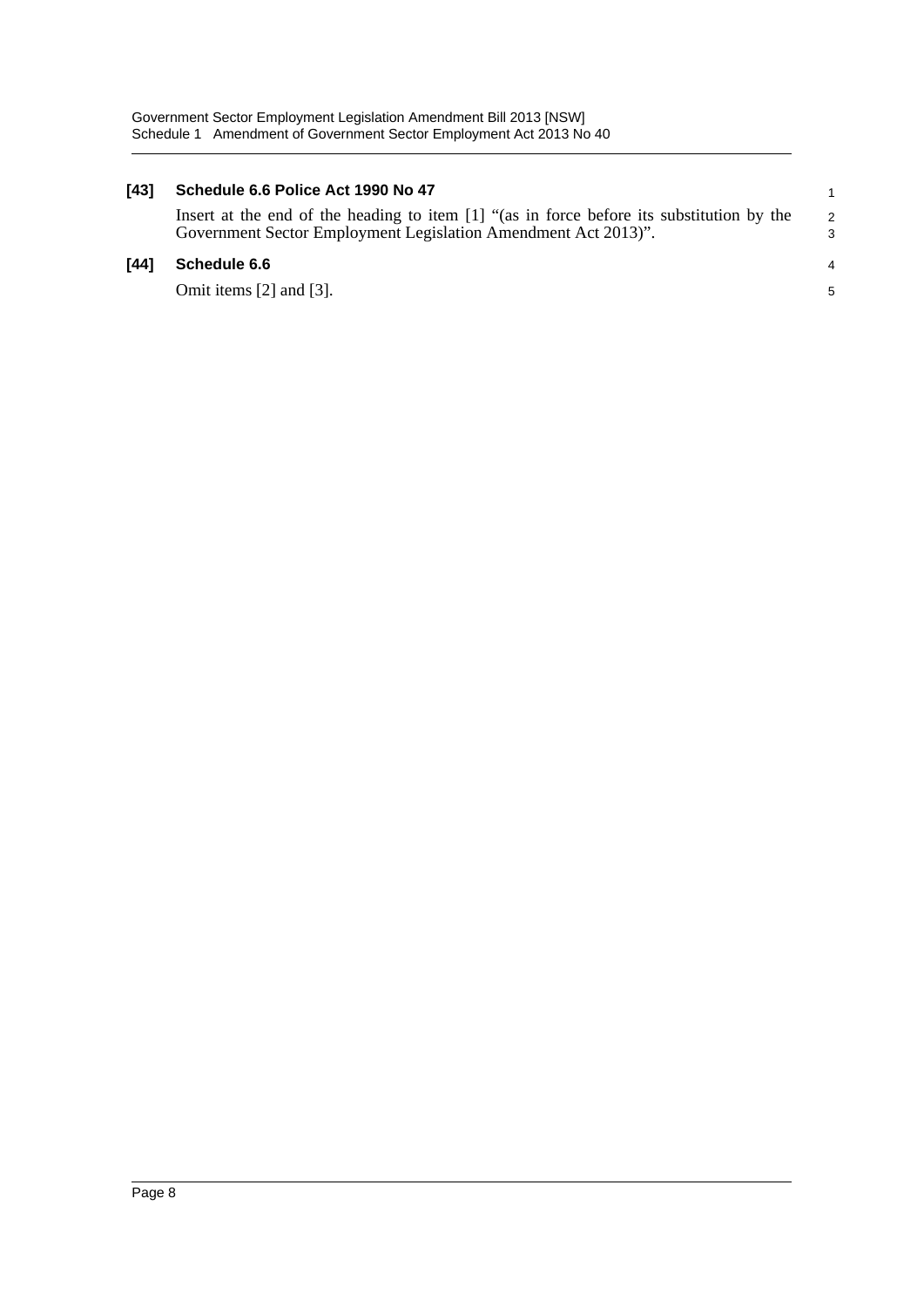<span id="page-12-0"></span>

|     | <b>Schedule 2</b> |                    | <b>Amendment of Health Services Act 1997 No 154</b>                                                                                                                                                                                            | 1                            |
|-----|-------------------|--------------------|------------------------------------------------------------------------------------------------------------------------------------------------------------------------------------------------------------------------------------------------|------------------------------|
| [1] | Act)              |                    | The whole Act (except Schedules 6A and 7 and where otherwise amended by this                                                                                                                                                                   | $\overline{\mathbf{c}}$<br>3 |
|     |                   |                    | Omit "Director-General" and "Director-General's" wherever occurring.                                                                                                                                                                           | 4                            |
|     |                   |                    | Insert instead "Health Secretary" and "Health Secretary's" respectively.                                                                                                                                                                       | 5                            |
| [2] |                   | <b>Section 23</b>  |                                                                                                                                                                                                                                                | 6                            |
|     |                   |                    | Omit the section. Insert instead:                                                                                                                                                                                                              | 7                            |
|     | 23                |                    | <b>Appointment of chief executive</b>                                                                                                                                                                                                          | 8                            |
|     |                   | (1)                | A chief executive is to be appointed for each local health district by the local<br>health district board with the concurrence of the Health Secretary.                                                                                        | 9<br>10                      |
|     |                   | (2)                | Any such chief executive is employed in the NSW Health Service and is a<br>NSW Health Service senior executive.                                                                                                                                | 11<br>12                     |
| [3] |                   |                    | Section 28 Functions of local health district boards                                                                                                                                                                                           | 13                           |
|     |                   |                    | Omit section 28 (e). Insert instead:                                                                                                                                                                                                           | 14                           |
|     |                   |                    | to appoint, and exercise employer functions in relation to, the chief<br>(e)<br>executive of the local health district,                                                                                                                        | 15<br>16                     |
| [4] |                   |                    | Section 51 Appointment of chief executive of board governed health corporation                                                                                                                                                                 | 17                           |
|     |                   |                    | Omit section 51 $(1)$ , $(2)$ and $(3)$ . Insert instead:                                                                                                                                                                                      | 18                           |
|     |                   | (1)                | A chief executive is to be appointed for each board governed health<br>corporation by the Health Secretary.                                                                                                                                    | 19<br>20                     |
|     |                   | (2)                | Any such chief executive is employed in the NSW Health Service.                                                                                                                                                                                | 21                           |
| [5] |                   |                    | Section 52 Removal of members and appointment of administrator                                                                                                                                                                                 | 22                           |
|     |                   |                    | Omit section 52 (6). Insert instead:                                                                                                                                                                                                           | 23                           |
|     |                   | (6)                | If the chief executive of a board governed health corporation is a NSW Health<br>Service senior executive, the removal of the chief executive from office under<br>this section is taken to be a termination of employment under section 121H. | 24<br>25<br>26               |
| [6] |                   | <b>Section 52A</b> |                                                                                                                                                                                                                                                | 27                           |
|     |                   |                    | Omit the section. Insert instead:                                                                                                                                                                                                              | 28                           |
|     | 52A               |                    | Appointment of chief executive of chief executive governed health corporation                                                                                                                                                                  | 29                           |
|     |                   | (1)                | A chief executive is to be appointed for each chief executive governed health<br>corporation by the Health Secretary.                                                                                                                          | 30<br>31                     |
|     |                   | (2)                | Any such chief executive is employed in the NSW Health Service.                                                                                                                                                                                | 32                           |
|     |                   | (3)                | If any such chief executive is not a NSW Health Service senior executive, the<br>provisions of Part 3 of Chapter 9 relating to the termination of employment of<br>senior executives extend to the chief executive.                            | 33<br>34<br>35               |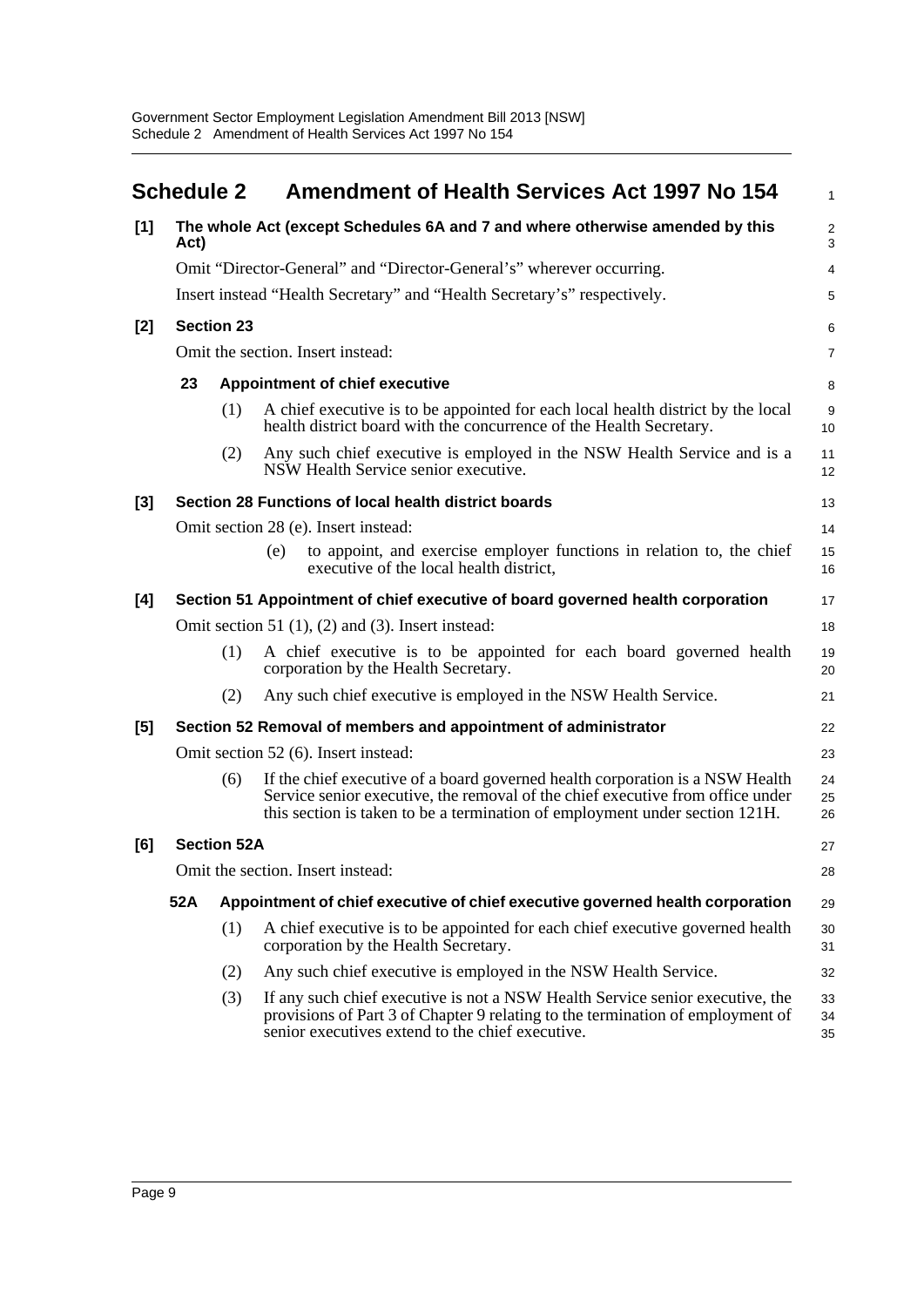| $[7]$  | corporations      | Section 52G Appointment of chief executive of specialty network governed health                                                                                                                                                                                                                                                                                       | 1<br>$\overline{\mathbf{c}}$ |
|--------|-------------------|-----------------------------------------------------------------------------------------------------------------------------------------------------------------------------------------------------------------------------------------------------------------------------------------------------------------------------------------------------------------------|------------------------------|
|        |                   | Omit section 52G (1). Insert instead:                                                                                                                                                                                                                                                                                                                                 | 3                            |
|        | (1)               | A chief executive is to be appointed for each specialty network governed<br>health corporation by the board for the specialty network with the concurrence<br>of the Health Secretary.                                                                                                                                                                                | 4<br>5<br>6                  |
|        | (1A)              | Any such chief executive is employed in the NSW Health Service and is a<br>NSW Health Service senior executive.                                                                                                                                                                                                                                                       | 7<br>8                       |
| [8]    |                   | <b>Section 67A Ambulance Service of NSW</b>                                                                                                                                                                                                                                                                                                                           | 9                            |
|        |                   | Omit section 67A (2) and (3). Insert instead:                                                                                                                                                                                                                                                                                                                         | 10                           |
|        | (2)               | A chief executive of the Ambulance Service of NSW may be appointed by the<br>Health Secretary.                                                                                                                                                                                                                                                                        | 11<br>12                     |
|        | (3)               | Any such chief executive is employed in the NSW Health Service and is a<br>NSW Health Service senior executive.                                                                                                                                                                                                                                                       | 13<br>14                     |
| [9]    |                   | <b>Section 115 The NSW Health Service</b>                                                                                                                                                                                                                                                                                                                             | 15                           |
|        |                   | Insert after section $115$ (1):                                                                                                                                                                                                                                                                                                                                       | 16                           |
|        | (1A)              | Those persons are not employed in the Public Service of New South Wales.                                                                                                                                                                                                                                                                                              | 17                           |
| [10]   | Section 115, note |                                                                                                                                                                                                                                                                                                                                                                       | 18                           |
|        |                   | Omit the note. Insert instead:<br>Note. Other ways in which persons are employed in the service of the Crown include<br>employment in the Public Service, the Teaching Service or the Transport Service.                                                                                                                                                              | 19<br>20<br>21               |
| $[11]$ |                   | Section 116 Employment of staff generally                                                                                                                                                                                                                                                                                                                             | 22                           |
|        |                   | Omit section 116 (3) (but not the note to that subsection). Insert instead:                                                                                                                                                                                                                                                                                           | 23                           |
|        | (3)               | The Health Secretary may, subject to this and any other Act or law, exercise<br>on behalf of the Government of New South Wales the employer functions of<br>the Government in relation to the staff employed in the NSW Health Service<br>(except as otherwise provided by subsections (3A)–(3D)).                                                                    | 24<br>25<br>26<br>27         |
|        | (3A)              | A local health district board may, subject to this and any other Act or law,<br>exercise on behalf of the Government of New South Wales the employer<br>functions of the Government in relation to the chief executive of the local<br>health district.                                                                                                               | 28<br>29<br>30<br>31         |
|        | (3B)              | The chief executive of a local health district may, subject to this and any other<br>Act or law, exercise on behalf of the Government of New South Wales the<br>employer functions of the Government in relation to the other NSW Health<br>Service senior executives employed to enable the local health district to<br>exercise its functions.                      | 32<br>33<br>34<br>35<br>36   |
|        | (3C)              | The board of a specialty network governed health corporation may, subject to<br>this and any other Act or law, exercise on behalf of the Government of New<br>South Wales the employer functions of the Government in relation to the chief<br>executive of the health corporation.                                                                                   | 37<br>38<br>39<br>40         |
|        | (3D)              | The chief executive of a specialty network governed health corporation may,<br>subject to this and any other Act or law, exercise on behalf of the Government<br>of New South Wales the employer functions of the Government in relation to<br>the other NSW Health Service senior executives employed to enable the health<br>corporation to exercise its functions. | 41<br>42<br>43<br>44<br>45   |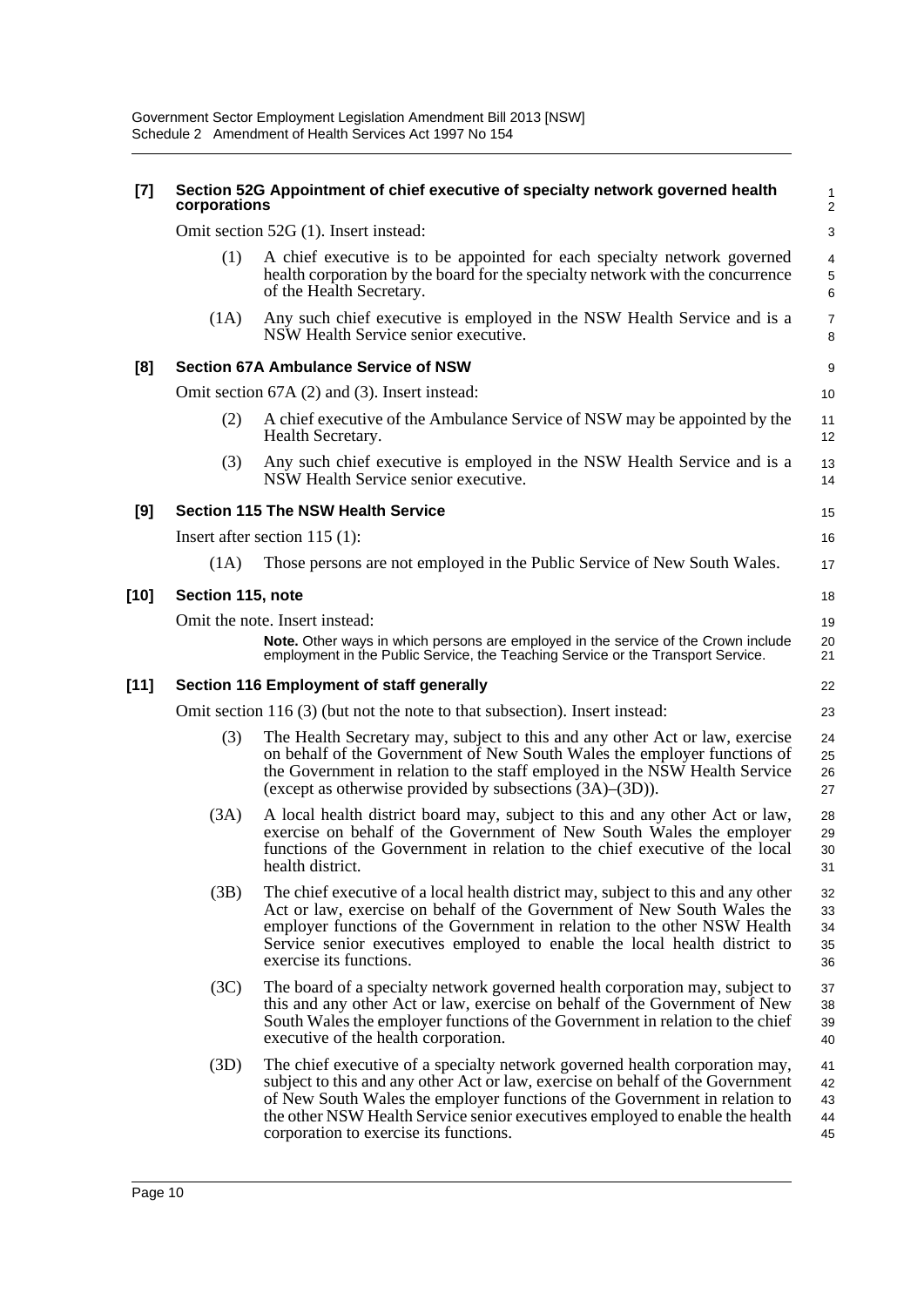| $[12]$ |        |                        | Section 116A Salary, conditions etc of staff employed in the NSW Health Service<br>(other than senior executives)                                                                                                                                                                                             | 1<br>$\overline{2}$                           |
|--------|--------|------------------------|---------------------------------------------------------------------------------------------------------------------------------------------------------------------------------------------------------------------------------------------------------------------------------------------------------------|-----------------------------------------------|
|        |        |                        | Omit section 116A (5). Insert instead:                                                                                                                                                                                                                                                                        | 3                                             |
|        |        | (5)                    | This section does not apply to the conditions of employment of NSW Health<br>Service senior executives under Part 3. This subsection does not prevent<br>particular conditions of employment under this section from being adopted by<br>reference in the contract of employment of the executives.           | 4<br>$\,$ 5 $\,$<br>$\,6\,$<br>$\overline{7}$ |
| $[13]$ |        | executives)            | Section 116C Transfer of staff within the NSW Health Service (other than senior                                                                                                                                                                                                                               | 8<br>9                                        |
|        |        |                        | Insert at the end of the section:                                                                                                                                                                                                                                                                             | 10                                            |
|        |        | (6)                    | This section does not apply to NSW Health Service senior executives under<br>Part 3.                                                                                                                                                                                                                          | 11<br>12                                      |
| $[14]$ |        | <b>Section 116D</b>    |                                                                                                                                                                                                                                                                                                               | 13                                            |
|        |        |                        | Omit "any Division of the Government Service".                                                                                                                                                                                                                                                                | 14                                            |
|        |        |                        | Insert instead "any Public Service agency".                                                                                                                                                                                                                                                                   | 15                                            |
| $[15]$ |        | <b>Section 118 (6)</b> |                                                                                                                                                                                                                                                                                                               | 16                                            |
|        |        |                        | Insert ", or assigning the member of staff to another role," after "position" in the definition<br>of <i>disciplinary action</i> .                                                                                                                                                                            | 17<br>18                                      |
| $[16]$ |        |                        | Section 120A, note to subsection (1)                                                                                                                                                                                                                                                                          | 19                                            |
|        |        | Omit the note.         |                                                                                                                                                                                                                                                                                                               | 20                                            |
| $[17]$ |        |                        | <b>Chapter 9 The NSW Health Service</b>                                                                                                                                                                                                                                                                       | 21                                            |
|        |        |                        | Omit Part 3. Insert instead:                                                                                                                                                                                                                                                                                  | 22                                            |
|        | Part 3 |                        | <b>NSW Health Service senior executives</b>                                                                                                                                                                                                                                                                   | 23                                            |
|        | 121A   |                        | <b>NSW Health Service senior executives</b>                                                                                                                                                                                                                                                                   | 24                                            |
|        |        | (1)                    | Persons who are employed in the NSW Health Service in a Public Service<br>senior executive band are NSW Health Service senior executives. For that<br>purpose, the Public Service senior executive bands under the Government<br>Sector Employment Act 2013 apply to employment in the NSW Health<br>Service. | 25<br>26<br>27<br>28<br>29                    |
|        |        | (2)                    | The following chief executives are to be employed as NSW Health Service<br>senior executives:                                                                                                                                                                                                                 | 30<br>31                                      |
|        |        |                        | chief executives of local health districts,<br>(a)                                                                                                                                                                                                                                                            | 32                                            |
|        |        |                        | chief executives of specialty network governed health corporations,<br>(b)                                                                                                                                                                                                                                    | 33                                            |
|        |        |                        | the chief executive of the Ambulance Service of NSW.<br>(c)                                                                                                                                                                                                                                                   | 34                                            |
|        |        |                        | The chief executives of other statutory health corporations may, but need not,<br>be employed as NSW Health Service senior executives.                                                                                                                                                                        | 35<br>36                                      |
|        | 121B   |                        | <b>Employer of senior executives</b>                                                                                                                                                                                                                                                                          | 37                                            |
|        |        |                        | For the purposes of this Part, the person who is authorised to exercise the<br>employer functions of the Government of New South Wales in relation to a                                                                                                                                                       | 38<br>39                                      |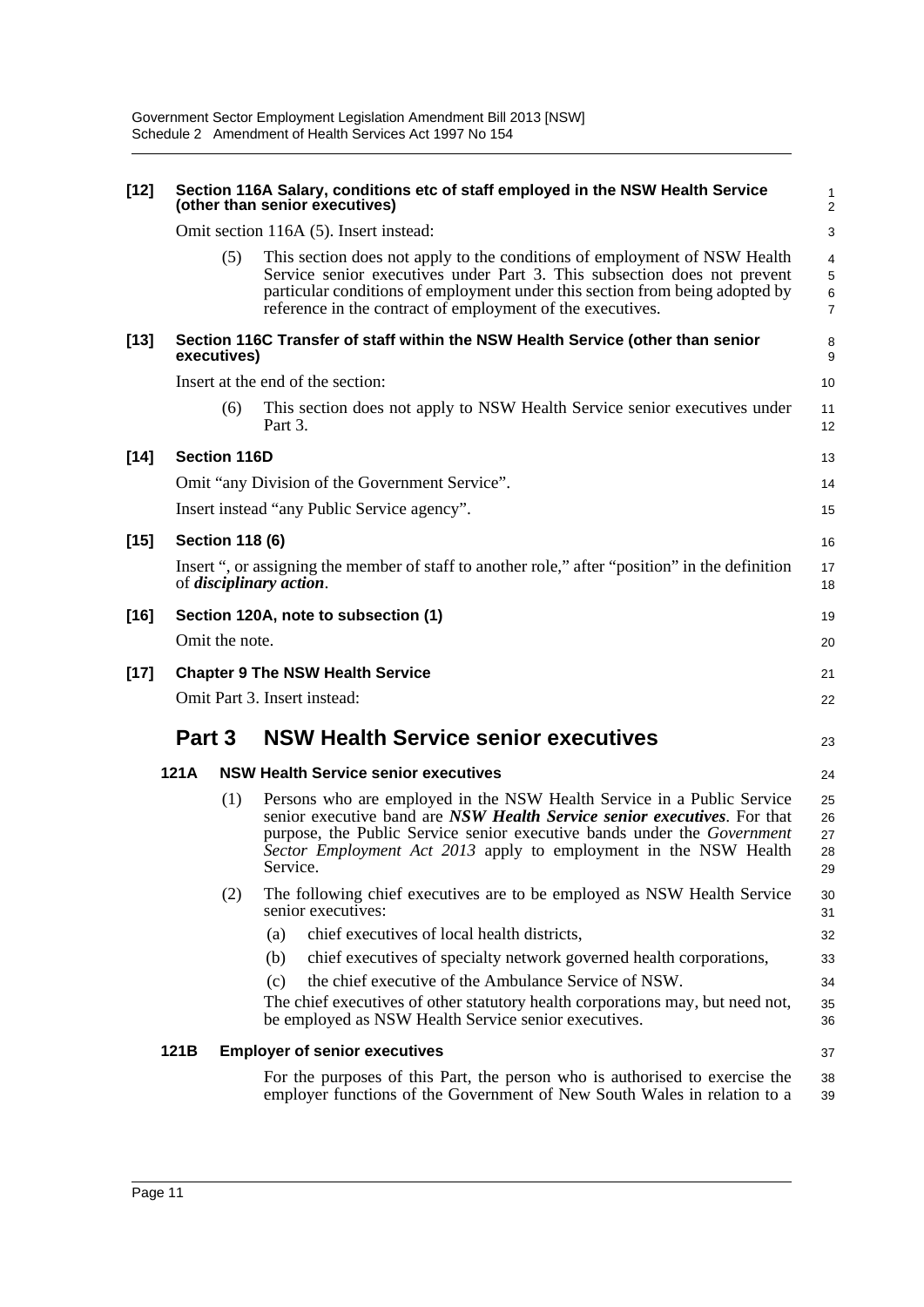NSW Health Service senior executive is referred to in this Part as the *employer* of the executive. **Note.** The Health Secretary is the employer of senior executives, except that: (a) the employer of the chief executive of a local health district or of a specialty network governed health corporation is the board of the district or corporation, and (b) the employer of the other senior executives of any such district or corporation is the chief executive of the district or corporation. **121C Kinds of employment** (1) Employment as a NSW Health Service senior executive may be any one of the following kinds of employment: (a) ongoing employment, (b) term employment. (2) Ongoing employment is employment that continues until the executive resigns or his or her employment is terminated. (3) Term employment is employment for a specified period or for the duration of a specified task (unless the executive sooner resigns or his or her employment is terminated). **121D Employment in bands and assignment to roles** (1) A NSW Health Service senior executive is to be employed in the Public Service senior executive band that the employer of the executive considers appropriate for the role of the executive. (2) In determining the number of NSW Health Service senior executives and the appropriate band in which they are employed, the employer is to apply the applicable work level standards and have regard to any guidance provided by the Public Service Commissioner. (3) In the case of a local health district or specialty network governed health corporation, the number of NSW Health Service senior executives, the bands in which they are employed and the roles they perform are required to be approved by the Health Secretary. (4) A NSW Health Service senior executive may, from time to time, be assigned to a role in any division of the NSW Health Service in the band in which the executive is employed. (5) A NSW Health Service senior executive may be assigned to a role by the employer of the executive within the relevant division of the NSW Health Service for which the employer exercises employer functions. (6) A NSW Health Service senior executive employed in a division of the NSW Health Service may be assigned to a role by the Health Secretary in another division of the NSW Health Service. If an executive is assigned a role in or from a division of the NSW Health Service for which the Health Secretary does not exercise employer functions, the Health Secretary is to consult the person or body that exercises or will exercise employer functions in relation to the executive. (7) A NSW Health Service senior executive may: (a) be transferred by the Health Secretary to the Public Service of New South Wales and assigned a role in any Public Service agency in the band in which the executive is employed (with the agreement of the 1 2  $\overline{3}$ 4 5 6 7 8 9 10 11 12 13 14 15 16 17 18 19 20 21 22 23 24 25 26 27 28 29 30 31 32 33  $34$ 35 36 37 38 39  $40$ 41 42 43 44 45 46

head of that agency), or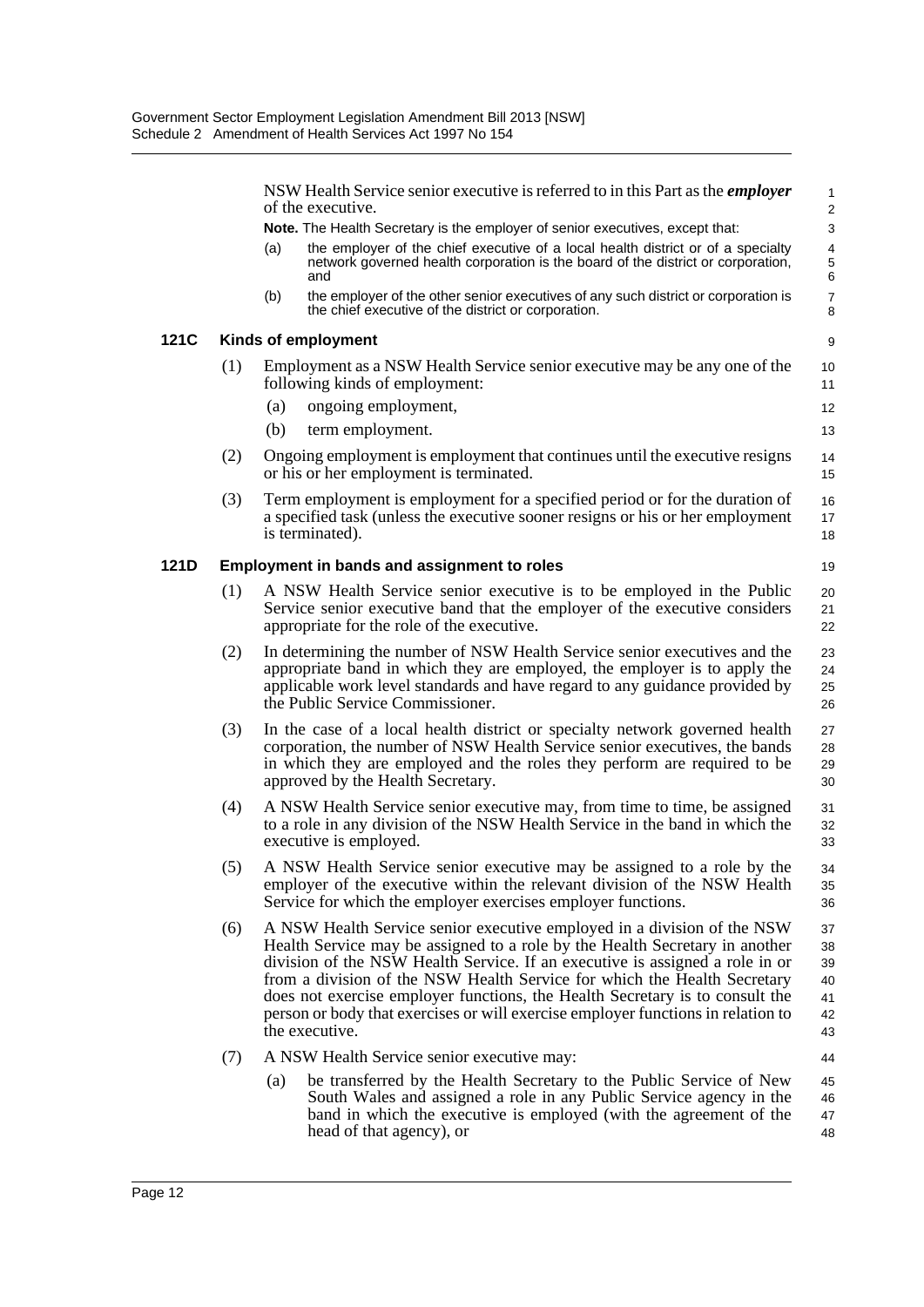|      |      | (b) | be transferred by the Health Secretary to the NSW Police Force and<br>assigned a role (other than as a police officer) in the band in which the<br>executive is employed (with the agreement of the Commissioner of<br>Police), or                                                                                                                                                                                                   | $\mathbf{1}$<br>2<br>3<br>4            |
|------|------|-----|--------------------------------------------------------------------------------------------------------------------------------------------------------------------------------------------------------------------------------------------------------------------------------------------------------------------------------------------------------------------------------------------------------------------------------------|----------------------------------------|
|      |      | (c) | be transferred by the Health Secretary to the Transport Service of New<br>South Wales and assigned a role in the band in which the executive is<br>employed (with the agreement of the Secretary of the Department of<br>Transport).                                                                                                                                                                                                 | $\sqrt{5}$<br>6<br>$\overline{7}$<br>8 |
|      | (8)  |     | If, under subsection (7) or under a corresponding provision of the <i>Government</i><br>Sector Employment Act 2013 or other Act, an executive is transferred to or<br>from a division of the NSW Health Service for which the Health Secretary<br>does not exercise employer functions, the Health Secretary is to consult the<br>person or body that exercises or will exercise employer functions in relation to<br>the executive. | 9<br>10<br>11<br>12<br>13<br>14        |
|      | (9)  |     | NSW Health Service senior executives may be assigned to roles under this<br>section to enable the flexible deployment of staff resources and to develop the<br>capabilities of staff.                                                                                                                                                                                                                                                | 15<br>16<br>17                         |
|      | (10) |     | A NSW Health Service senior executive is not to be assigned to a different role<br>under this section unless the executive has been consulted. The remuneration<br>payable to the executive is not to be reduced because of the assignment to the<br>different role without the consent of the executive.                                                                                                                            | 18<br>19<br>20<br>21                   |
|      | (11) |     | In this section:                                                                                                                                                                                                                                                                                                                                                                                                                     | 22                                     |
|      |      |     | <i>assign</i> to a role includes assign to a different role.                                                                                                                                                                                                                                                                                                                                                                         | 23                                     |
| 121E |      |     | Government sector employment rules and employment directions                                                                                                                                                                                                                                                                                                                                                                         | 24                                     |
|      | (1)  |     | The government sector employment rules under section 36 of the <i>Government</i><br>Sector Employment Act 2013 relating to the employment of Public Service<br>senior executives apply to NSW Health Service senior executives. Those rules<br>may make specific provision relating to their application to NSW Health<br>Service senior executives.                                                                                 | 25<br>26<br>27<br>28<br>29             |
|      | (2)  |     | This section does not limit any direction that the Health Secretary is otherwise<br>authorised to give in relation to the employment of all or any NSW Health<br>Service senior executives. However, if any such direction is inconsistent with<br>the applicable government sector employment rules:                                                                                                                                | 30<br>31<br>32<br>33                   |
|      |      | (a) | the direction does not have any effect unless the Public Service<br>Commissioner has agreed to the inconsistency (unless it is a direction<br>referred to in paragraph (b)), or                                                                                                                                                                                                                                                      | 34<br>35<br>36                         |
|      |      | (b) | if the direction relates to the health or safety of any person or persons or<br>the provision of essential health services—the Health Secretary is to<br>consult the Public Service Commissioner about the inconsistency<br>(whether before or after the direction is given).                                                                                                                                                        | 37<br>38<br>39<br>40                   |
| 121F |      |     | <b>Contract of employment</b>                                                                                                                                                                                                                                                                                                                                                                                                        | 41                                     |
|      | (1)  |     | A NSW Health Service senior executive is to be employed under a written<br>contract of employment signed by the executive and by the employer of the<br>executive on behalf of the Government.                                                                                                                                                                                                                                       | 42<br>43<br>44                         |
|      | (2)  |     | The government sector employment rules may prescribe model contracts of<br>employment for NSW Health Service senior executives and may specify any<br>model provisions that are mandatory and that prevail in the event of any<br>inconsistency with the provisions of a contract of employment.                                                                                                                                     | 45<br>46<br>47<br>48                   |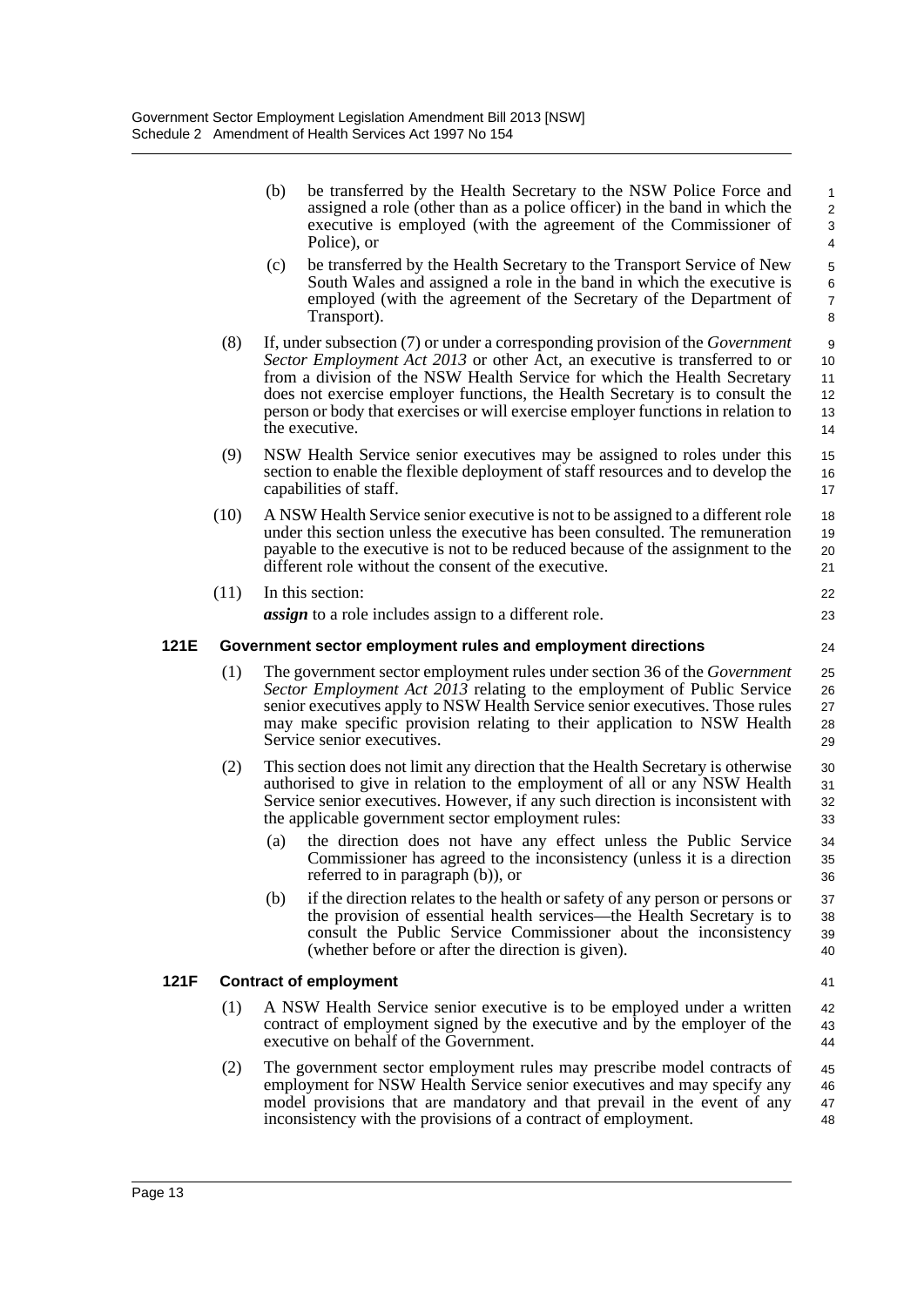|      | (3) |     | Subject to this Part, the government sector employment rules and any direction<br>issued by the Public Service Commissioner under the Government Sector<br>Employment Act 2013, a contract of employment of a NSW Health Service<br>senior executive is to deal with the following matters:                                                                                                                                                                                                          | $\mathbf{1}$<br>$\overline{2}$<br>3<br>$\overline{4}$ |
|------|-----|-----|------------------------------------------------------------------------------------------------------------------------------------------------------------------------------------------------------------------------------------------------------------------------------------------------------------------------------------------------------------------------------------------------------------------------------------------------------------------------------------------------------|-------------------------------------------------------|
|      |     | (a) | the band in which the executive is employed,                                                                                                                                                                                                                                                                                                                                                                                                                                                         | $\mathbf 5$                                           |
|      |     | (b) | the duration of the contract if the executive is not employed in ongoing<br>employment,                                                                                                                                                                                                                                                                                                                                                                                                              | 6<br>$\overline{7}$                                   |
|      |     | (c) | the total remuneration package of the executive (comprising monetary<br>remuneration and employment benefits) and any allowances,                                                                                                                                                                                                                                                                                                                                                                    | 8<br>9                                                |
|      |     | (d) | performance obligations, and reviews of performance, of the executive,                                                                                                                                                                                                                                                                                                                                                                                                                               | 10                                                    |
|      |     | (e) | progression in the total remuneration package of the executive based on<br>performance,                                                                                                                                                                                                                                                                                                                                                                                                              | 11<br>12                                              |
|      |     | (f) | leave and other conditions of employment of the executive,                                                                                                                                                                                                                                                                                                                                                                                                                                           | 13                                                    |
|      |     | (g) | the compensation for any termination of employment of the executive<br>by the Health Secretary or other employer of the executive (including<br>the period to which the compensation relates),                                                                                                                                                                                                                                                                                                       | 14<br>15<br>16                                        |
|      |     | (h) | any other matter prescribed by the regulations.                                                                                                                                                                                                                                                                                                                                                                                                                                                      | 17                                                    |
|      | (4) |     | The contract of employment of a NSW Health Service senior executive does<br>not limit, and is not terminated or otherwise affected by:                                                                                                                                                                                                                                                                                                                                                               | 18<br>19                                              |
|      |     | (a) | the transfer of the executive to the Public Service of New South Wales,<br>the NSW Police Force or the Transport Service of New South Wales, or                                                                                                                                                                                                                                                                                                                                                      | 20<br>21                                              |
|      |     | (b) | the assignment of the executive to a different role or any other change<br>to the title, place of work or duties of the executive.                                                                                                                                                                                                                                                                                                                                                                   | 22<br>23                                              |
|      | (5) |     | A contract of employment of a NSW Health Service senior executive may,<br>subject to this section, be varied at any time in accordance with the contract or<br>by further agreement.                                                                                                                                                                                                                                                                                                                 | 24<br>25<br>26                                        |
|      | (6) |     | The regulations under the <i>Government Sector Employment Act 2013</i> may<br>make provision with respect to the compensation to which a NSW Health<br>Service senior executive whose employment is terminated is entitled under his<br>or her contract of employment.                                                                                                                                                                                                                               | 27<br>28<br>29<br>30                                  |
| 121G |     |     | Remuneration, benefits and allowances                                                                                                                                                                                                                                                                                                                                                                                                                                                                | 31                                                    |
|      | (1) |     | The remuneration package of a NSW Health Service senior executive must be<br>within the range determined under the <i>Statutory and Other Offices</i><br>Remuneration Act 1975 for the band in which the executive is employed,<br>except as provided by subsection (2).                                                                                                                                                                                                                             | 32<br>33<br>34<br>35                                  |
|      | (2) |     | The remuneration package of a NSW Health Service senior executive may be<br>increased by an amount determined by the Health Secretary for the executive<br>or for executives of the class to which the executive belongs. An increased<br>amount may be determined only if the Public Service Commissioner and the<br>Health Secretary have agreed on parameters in respect of additional<br>remuneration for those executives and the determination is made in<br>accordance with those parameters. | 36<br>37<br>38<br>39<br>40<br>41<br>42                |
|      | (3) |     | The kinds and value of employment benefits and the allowances for a NSW<br>Health Service senior executive are to be determined by the Health Secretary.<br>In making any such determination, the Health Secretary is to have regard to<br>any similar determinations that apply to Public Service senior executives.                                                                                                                                                                                | 43<br>44<br>45<br>46                                  |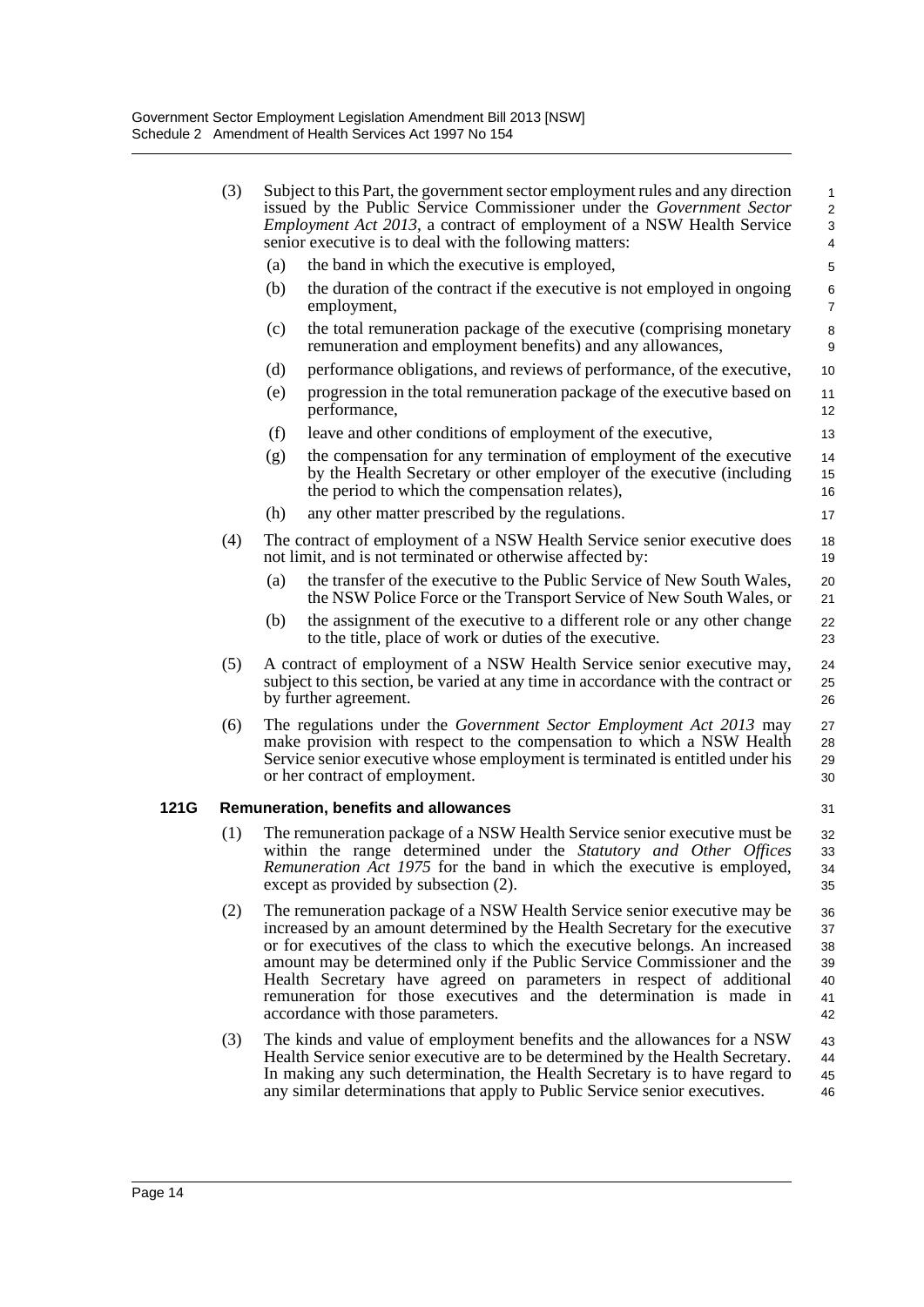|      | (4) | A NSW Health Service senior executive is only entitled to the remuneration,<br>employment benefits or allowances provided in the executive's contract of<br>employment.                                                                                                                                                                                                                                    | $\mathbf{1}$<br>$\overline{2}$<br>3 |
|------|-----|------------------------------------------------------------------------------------------------------------------------------------------------------------------------------------------------------------------------------------------------------------------------------------------------------------------------------------------------------------------------------------------------------------|-------------------------------------|
|      | (5) | For the purposes of this section, employment benefits for a NSW Health<br>Service senior executive are:                                                                                                                                                                                                                                                                                                    | 4<br>5                              |
|      |     | contributions by the executive's employer to a superannuation scheme<br>(a)<br>or fund of the executive, and                                                                                                                                                                                                                                                                                               | 6<br>$\overline{7}$                 |
|      |     | (b)<br>other benefits provided to the executive at the cost of the executive's<br>employer that are of a private nature.                                                                                                                                                                                                                                                                                   | 8<br>9                              |
| 121H |     | <b>Termination of employment</b>                                                                                                                                                                                                                                                                                                                                                                           | 10                                  |
|      | (1) | The employer of a NSW Health Service senior executive may terminate the<br>employment of the executive at any time, for any or no stated reason and<br>without notice. The Health Secretary, if not the employer, may also so<br>terminate the employment of the executive.                                                                                                                                | 11<br>12<br>13<br>14                |
|      | (2) | A NSW Health Service senior executive whose employment is so terminated<br>is entitled to any compensation provided in the contract of employment of the<br>executive (and to no other compensation or entitlement for the termination of<br>employment).                                                                                                                                                  | 15<br>16<br>17<br>18                |
|      | (3) | A NSW Health Service senior executive whose employment is so terminated<br>is not to be employed in the public sector during the period specified in the<br>contract of employment to which the compensation relates, unless<br>arrangements have been made for a refund of the proportionate amount of the<br>compensation.                                                                               | 19<br>20<br>21<br>22<br>23          |
|      | (4) | The regulations under the <i>Government Sector Employment Act 2013</i> may<br>make provision relating to the calculation of the proportionate amount of a<br>repayment to be refunded under subsection (3).                                                                                                                                                                                                | 24<br>25<br>26                      |
|      | (5) | A NSW Health Service senior executive whose employment is terminated<br>under other statutory provisions relating to the termination of the employment<br>of persons employed in the NSW Health Service in connection with<br>disciplinary or other proceedings is not entitled to compensation under this<br>section. Those provisions do not apply to a termination of employment under<br>this section. | 27<br>28<br>29<br>30<br>31<br>32    |
|      | (6) | The employment of the chief executive of a local health district or of a<br>specialty network governed health corporation cannot be terminated without<br>the concurrence of the Health Secretary.                                                                                                                                                                                                         | 33<br>34<br>35                      |
|      | (7) | For the purposes of this section, <i>employment</i> of a former executive in the<br>public sector and <i>public sector</i> have the same meanings they have in<br>section 41 of the <i>Government Sector Employment Act 2013</i> .                                                                                                                                                                         | 36<br>37<br>38                      |
| 1211 |     | Acting in executive roles                                                                                                                                                                                                                                                                                                                                                                                  | 39                                  |
|      | (1) | A NSW Health Service senior executive or other employee of the NSW Health<br>Service may be assigned to act in the role of a NSW Health Service senior<br>executive if:                                                                                                                                                                                                                                    | 40<br>41<br>42                      |
|      |     | the person who is usually assigned to that other role is unavailable for<br>(a)<br>any reason, or                                                                                                                                                                                                                                                                                                          | 43<br>44                            |
|      |     | there is no person performing duties in that other role for the time being.<br>(b)                                                                                                                                                                                                                                                                                                                         | 45                                  |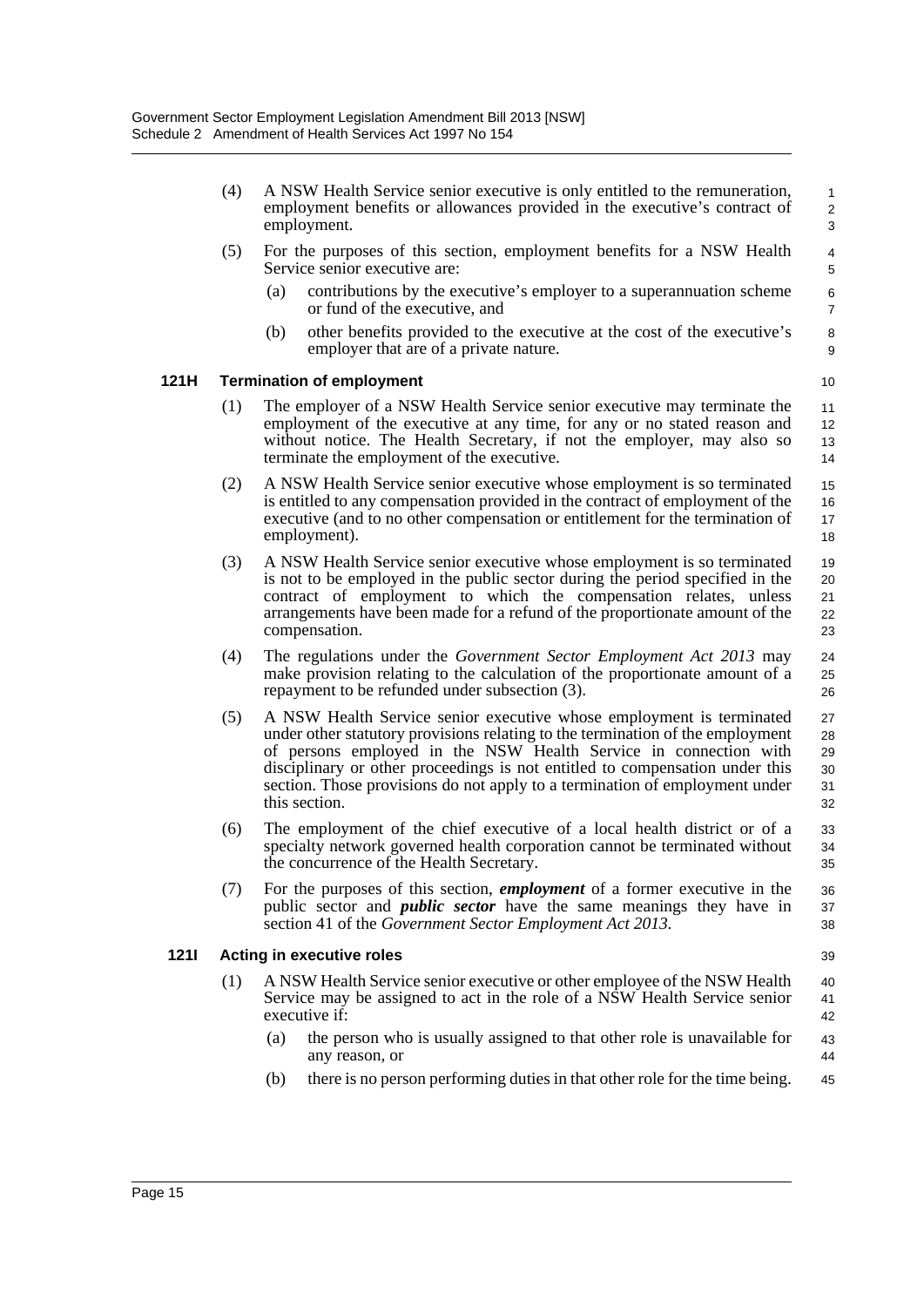|      | (2) |                                          | An assignment to act in the role of a NSW Health Service senior executive<br>under this section may be made:                                                                                                                                                                                                                                                                            | 1<br>2                        |  |  |  |
|------|-----|------------------------------------------|-----------------------------------------------------------------------------------------------------------------------------------------------------------------------------------------------------------------------------------------------------------------------------------------------------------------------------------------------------------------------------------------|-------------------------------|--|--|--|
|      |     | (a)                                      | in any case—by the Health Secretary, or                                                                                                                                                                                                                                                                                                                                                 | 3                             |  |  |  |
|      |     | (b)                                      | in the case of a NSW Health Service senior executive being assigned to<br>act in the role of another such executive—by the employer of the<br>executive assigned to act (but only if the employer is also the employer<br>of the other executive).                                                                                                                                      | 4<br>5<br>6<br>$\overline{7}$ |  |  |  |
|      |     |                                          | If the Health Secretary assigns an executive to act in the role of an executive<br>for whom the Health Secretary is not the employer, the Health Secretary is to<br>consult the employer of that executive.                                                                                                                                                                             | 8<br>9<br>10                  |  |  |  |
|      | (3) |                                          | While assigned to act in the role of a NSW Health Service senior executive the<br>person has all the functions of the executive, but does not thereby become a<br>NSW Health Service senior executive if not already such an executive.                                                                                                                                                 | 11<br>12 <sup>2</sup><br>13   |  |  |  |
|      | (4) |                                          | An assignment to act in the role of a NSW Health Service senior executive<br>under this section may be terminated at any time by a person authorised to<br>make the assignment.                                                                                                                                                                                                         | 14<br>15<br>16                |  |  |  |
|      | (5) |                                          | This Part does not prevent the payment of an applicable allowance to a person<br>when assigned to act in the role of a NSW Health Service senior executive<br>under this section.                                                                                                                                                                                                       | 17<br>18<br>19                |  |  |  |
| 121J |     | Industrial or legal proceedings excluded |                                                                                                                                                                                                                                                                                                                                                                                         |                               |  |  |  |
|      | (1) |                                          | The employment of a NSW Health Service senior executive, or any matter,<br>question or dispute relating to any such employment, is not an industrial matter<br>for the purposes of the <i>Industrial Relations Act 1996</i> .                                                                                                                                                           | 21<br>22<br>23                |  |  |  |
|      | (2) |                                          | Parts 6, 7 and 9 of Chapter 2 of the <i>Industrial Relations Act 1996</i> do not apply<br>to or in respect of the employment of a NSW Health Service senior executive.                                                                                                                                                                                                                  | 24<br>25                      |  |  |  |
|      | (3) |                                          | Any State industrial instrument (whether made before or after the<br>commencement of this section) does not have effect in so far as it relates to the<br>employment of NSW Health Service senior executives. This subsection does<br>not prevent the provisions of any such industrial instrument being adopted by<br>reference in the conditions of employment of any such executive. | 26<br>27<br>28<br>29<br>30    |  |  |  |
|      | (4) |                                          | No proceedings for an order in the nature of prohibition, certiorari or<br>mandamus or for a declaration or injunction or for any other relief, lie in<br>respect of a matter that is declared by this section not to be an industrial matter<br>for the purposes of the Industrial Relations Act 1996.                                                                                 | 31<br>32<br>33<br>34          |  |  |  |
|      | (5) |                                          | In this section, a reference to the <i>employment</i> of a NSW Health Service senior<br>executive is a reference to:                                                                                                                                                                                                                                                                    | 35<br>36                      |  |  |  |
|      |     | (a)                                      | the engagement of, or failure to engage, a person as such an executive,<br><b>or</b>                                                                                                                                                                                                                                                                                                    | 37<br>38                      |  |  |  |
|      |     | (b)                                      | the assignment or re-assignment of the executive to a role in a band, or                                                                                                                                                                                                                                                                                                                | 39                            |  |  |  |
|      |     | (c)                                      | the removal, retirement, termination of employment or other cessation<br>of employment of the executive, or                                                                                                                                                                                                                                                                             | 40<br>41                      |  |  |  |
|      |     | (d)                                      | any disciplinary proceedings or action taken against the executive, or                                                                                                                                                                                                                                                                                                                  | 42                            |  |  |  |
|      |     | (e)                                      | the remuneration or other conditions of employment of the executive.                                                                                                                                                                                                                                                                                                                    | 43                            |  |  |  |
|      |     |                                          |                                                                                                                                                                                                                                                                                                                                                                                         |                               |  |  |  |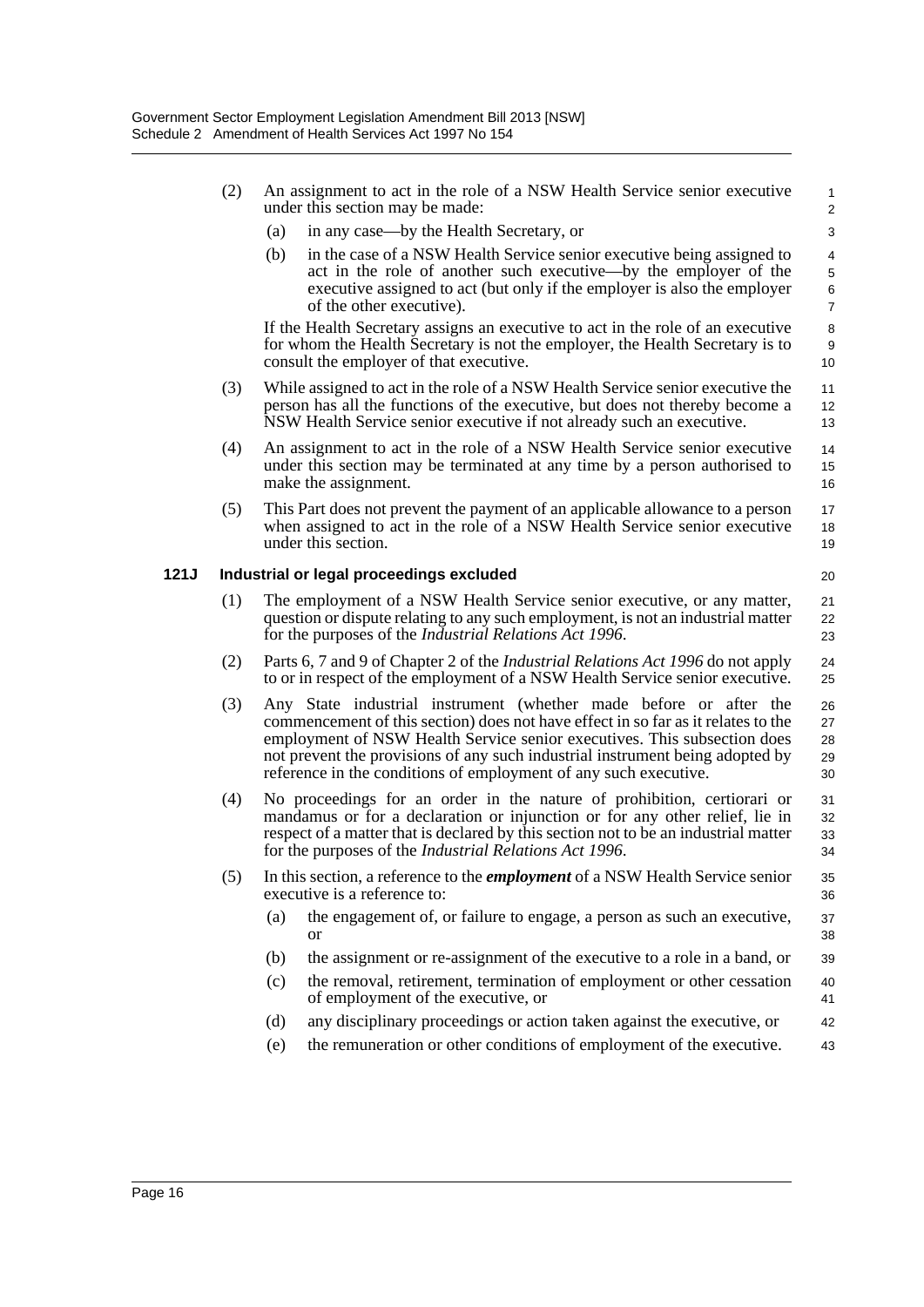|        | 121K                   | Delegation of employment functions by boards                                                                                                                                                                                                                                                                                                  | $\mathbf{1}$                                              |
|--------|------------------------|-----------------------------------------------------------------------------------------------------------------------------------------------------------------------------------------------------------------------------------------------------------------------------------------------------------------------------------------------|-----------------------------------------------------------|
|        |                        | If the employer of a NSW Health Service senior executive is a board, the<br>employment functions of the board under this Chapter in relation to the<br>executive may be delegated by the board to the chairperson of the board or<br>another person (other than the function of employing or terminating the<br>employment of the executive). | $\overline{c}$<br>3<br>$\overline{4}$<br>$\mathbf 5$<br>6 |
| $[18]$ |                        | <b>Section 122 Functions of the Health Secretary</b>                                                                                                                                                                                                                                                                                          | $\overline{7}$                                            |
|        | in section $122$ (f1). | Insert ", including (subject to section $121E(2)$ ) directions relating to the employment of<br>NSW Health Service senior executives" after "directions to statutory health organisations"                                                                                                                                                    | 8<br>9<br>10                                              |
| $[19]$ |                        | Schedule 4, clause 4 (5)                                                                                                                                                                                                                                                                                                                      | 11                                                        |
|        |                        | Omit "or Part 3.1 of the <i>Public Sector Employment and Management Act 2002</i> ".                                                                                                                                                                                                                                                           | 12                                                        |
|        |                        | Insert instead "or Part 4 of the <i>Government Sector Employment Act 2013</i> ".                                                                                                                                                                                                                                                              | 13                                                        |
| $[20]$ | <b>Schedule 6A</b>     |                                                                                                                                                                                                                                                                                                                                               | 14                                                        |
|        |                        | Omit "Director-General of the Ministry of Health" wherever occurring.                                                                                                                                                                                                                                                                         | 15                                                        |
|        |                        | Insert instead "Health Secretary".                                                                                                                                                                                                                                                                                                            | 16                                                        |
| $[21]$ |                        | Schedule 7 Savings, transitional and other provisions                                                                                                                                                                                                                                                                                         | 17                                                        |
|        |                        | Insert at the end of the Schedule with appropriate Part and clause numbering:                                                                                                                                                                                                                                                                 | 18                                                        |
|        | <b>Part</b>            | Provisions consequent on the enactment of<br><b>Government Sector Employment Legislation</b><br><b>Amendment Act 2013</b>                                                                                                                                                                                                                     | 19<br>20<br>21                                            |
|        |                        | <b>Definition</b>                                                                                                                                                                                                                                                                                                                             | 22                                                        |
|        |                        | In this Part:<br><b>amending Act</b> means the Government Sector Employment Legislation<br>Amendment Act 2013.                                                                                                                                                                                                                                | 23<br>24<br>25                                            |
|        |                        | <b>Chief executives</b>                                                                                                                                                                                                                                                                                                                       | 26                                                        |
|        |                        | The appointment and term of office of a person holding office as a chief<br>executive under this Act on the commencement of the amendments made to<br>sections 23, 51, 52A, 52G and 67A of this Act by the amending Act are not<br>affected by the amending Act.                                                                              | 27<br>28<br>29<br>30                                      |
|        |                        | Staged implementation of new senior executive employment arrangements                                                                                                                                                                                                                                                                         | 31                                                        |
|        | (1)                    | In this clause:                                                                                                                                                                                                                                                                                                                               | 32                                                        |
|        |                        | <i>former senior executive provisions</i> mean the provisions of Part 3 of Chapter 9<br>of this Act (and any other provisions of this Act that relate to the operation of<br>that Part), as in force immediately before the amendment of that Chapter by<br>the amending Act.                                                                 | 33<br>34<br>35<br>36                                      |
|        |                        | new senior executive provisions mean the provisions of Part 3 of Chapter 9 of<br>this Act (and any other provisions of this Act that relate to the operation of that<br>Part), as amended by the amending Act, and the provisions of Part 3B of the<br>Statutory and Other Offices Remuneration Act 1975.                                     | 37<br>38<br>39<br>40                                      |
|        |                        |                                                                                                                                                                                                                                                                                                                                               |                                                           |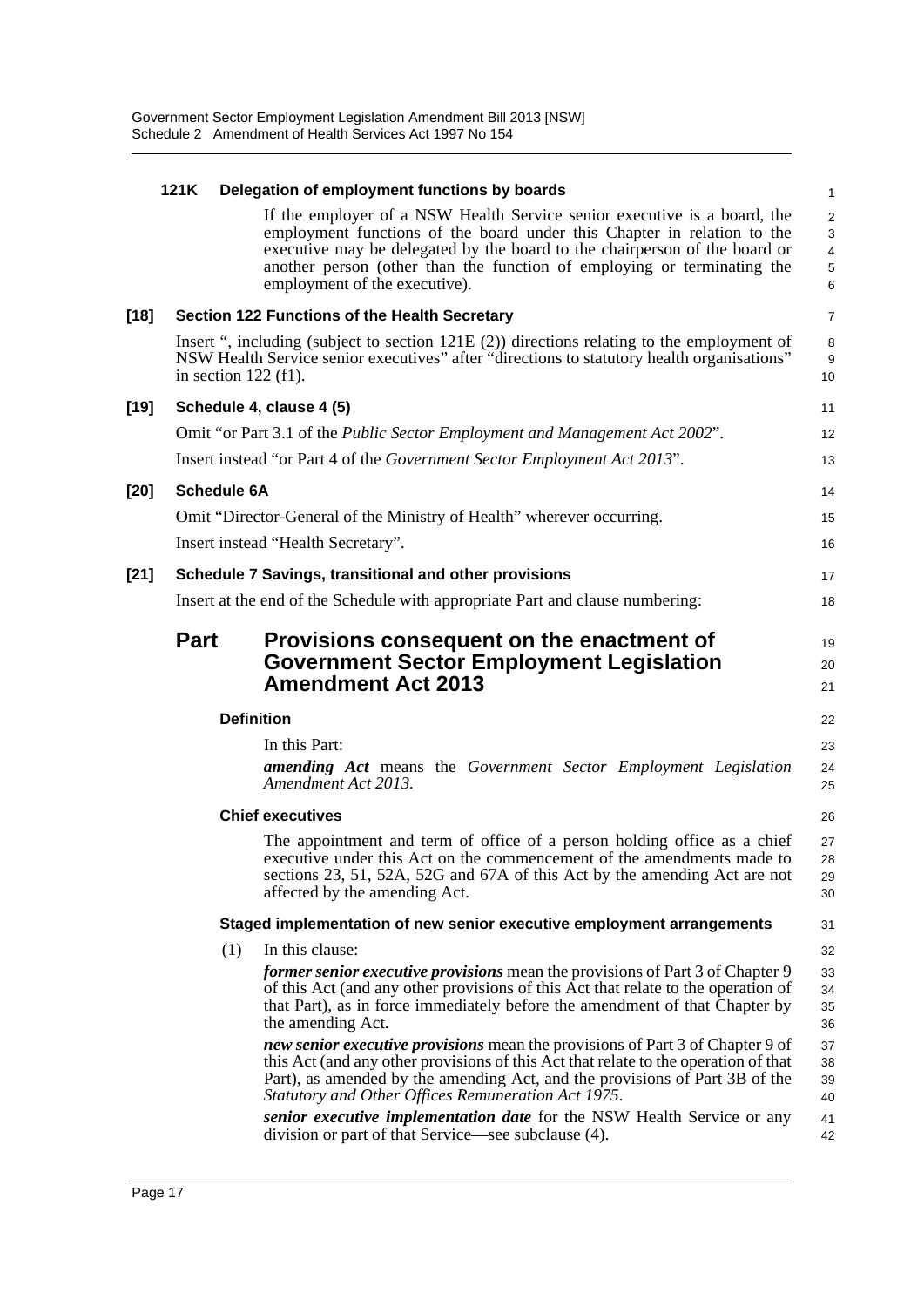|        | (2)               | The Public Service Commissioner, on the recommendation of the Health<br>Secretary, is to prepare an implementation schedule for the staged<br>implementation of the provisions of this Act relating to NSW Health Service<br>senior executives.                                                                                                                                                                                                                                                                                                                                                                                                                                                                                                                                     | $\mathbf{1}$<br>$\overline{2}$<br>3<br>$\overline{4}$    |
|--------|-------------------|-------------------------------------------------------------------------------------------------------------------------------------------------------------------------------------------------------------------------------------------------------------------------------------------------------------------------------------------------------------------------------------------------------------------------------------------------------------------------------------------------------------------------------------------------------------------------------------------------------------------------------------------------------------------------------------------------------------------------------------------------------------------------------------|----------------------------------------------------------|
|        | (3)               | The implementation schedule is to set out the date on which the new senior<br>executive provisions will apply to the NSW Health Service.                                                                                                                                                                                                                                                                                                                                                                                                                                                                                                                                                                                                                                            | 5<br>$\,6\,$                                             |
|        | (4)               | Different dates may be set for different divisions of the NSW Health Service<br>or for different parts of any such division. The date so set is the <i>senior</i><br><i>executive implementation date</i> for the division or part of the division.                                                                                                                                                                                                                                                                                                                                                                                                                                                                                                                                 | $\overline{7}$<br>$\bf 8$<br>9                           |
|        | (5)               | The senior executive implementation date for a division or part of a division<br>may be changed by the Public Service Commissioner on the recommendation<br>of the Health Secretary.                                                                                                                                                                                                                                                                                                                                                                                                                                                                                                                                                                                                | 10<br>11<br>12                                           |
|        | (6)               | Until the senior executive implementation date for a division or part of a<br>division, the former senior executive provisions continue to apply, and the new<br>senior executive provisions do not apply, to that division or part of the<br>division.                                                                                                                                                                                                                                                                                                                                                                                                                                                                                                                             | 13<br>14<br>15<br>16                                     |
|        | (7)               | A person who was an executive officer under the former senior executive<br>provisions immediately before the senior executive implementation date for<br>the division or part of the division concerned and who does not become a NSW<br>Health Service senior executive on that date is taken to be removed from his<br>or her executive position under section 121N of the this Act (as in force before<br>the repeal of that section by the amending Act) and the former senior executive<br>provisions apply to that removal. With the approval of the Public Service<br>Commissioner in a special case, the officer may be declared under that section<br>to be an unattached officer for a period not exceeding 12 months and that<br>section continues to apply accordingly. | 17<br>18<br>19<br>20<br>21<br>22<br>23<br>24<br>25<br>26 |
|        |                   | <b>Savings and transitional regulations</b>                                                                                                                                                                                                                                                                                                                                                                                                                                                                                                                                                                                                                                                                                                                                         | 27                                                       |
|        |                   | The provisions of this Part are subject to the provisions of any regulations<br>made under Part 1 of this Schedule consequent on the enactment of the<br>amending Act.                                                                                                                                                                                                                                                                                                                                                                                                                                                                                                                                                                                                              | 28<br>29<br>30                                           |
| $[22]$ | <b>Dictionary</b> |                                                                                                                                                                                                                                                                                                                                                                                                                                                                                                                                                                                                                                                                                                                                                                                     | 31                                                       |
|        |                   | Omit the definitions of Director-General and Health Executive Service.                                                                                                                                                                                                                                                                                                                                                                                                                                                                                                                                                                                                                                                                                                              | 32                                                       |
| $[23]$ | <b>Dictionary</b> |                                                                                                                                                                                                                                                                                                                                                                                                                                                                                                                                                                                                                                                                                                                                                                                     | 33                                                       |
|        |                   | Insert in alphabetical order:                                                                                                                                                                                                                                                                                                                                                                                                                                                                                                                                                                                                                                                                                                                                                       | 34                                                       |

| <b>Health Secretary</b> means the Secretary of the Department of Health. | 35 |
|--------------------------------------------------------------------------|----|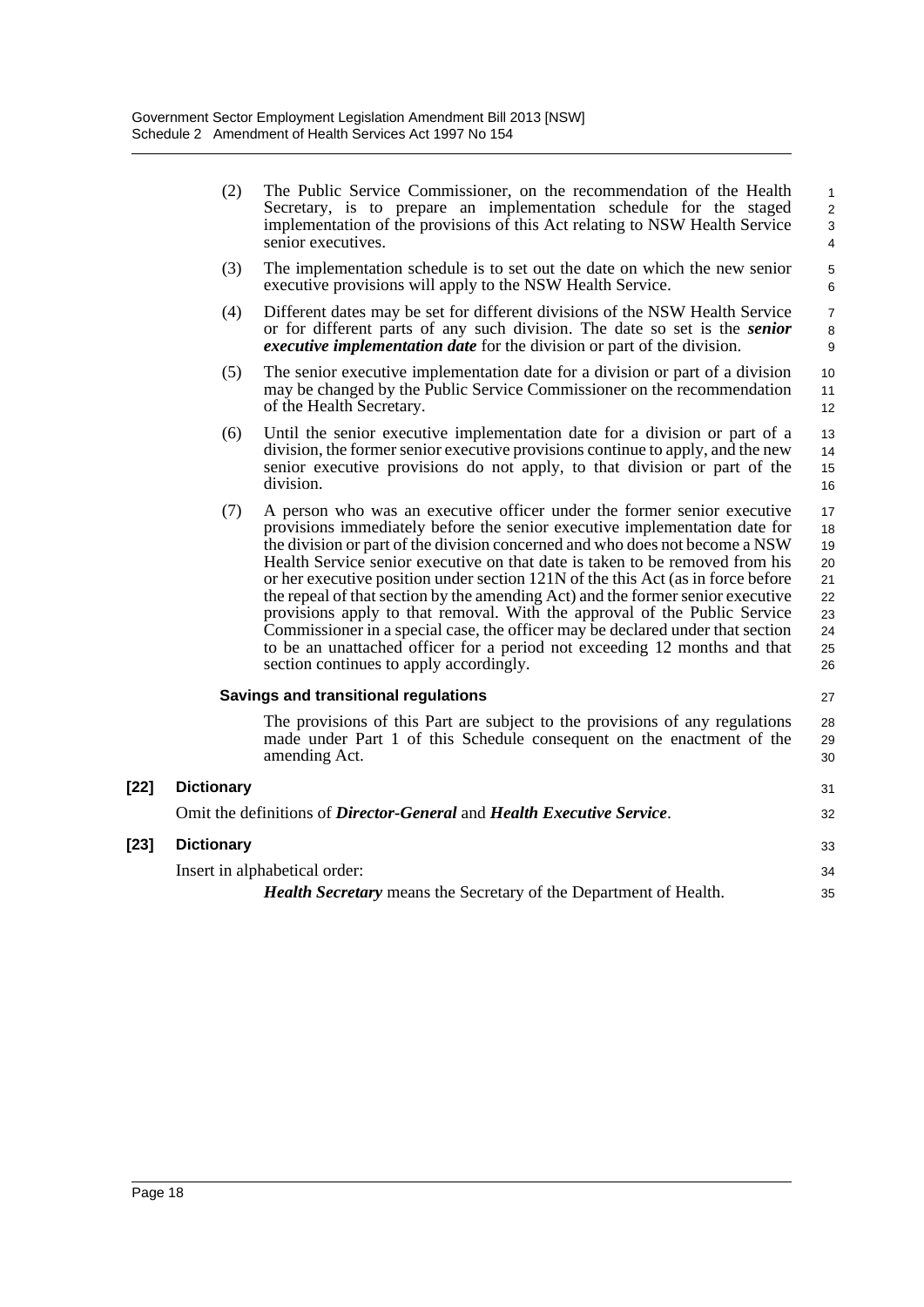<span id="page-22-0"></span>

|       | <b>Schedule 3</b>             | <b>Amendment of Police Act 1990 No 47</b>                                                                                                                                     | 1                            |
|-------|-------------------------------|-------------------------------------------------------------------------------------------------------------------------------------------------------------------------------|------------------------------|
| [1]   | administrative officer"       | Section 3 (1), definitions of "administrative officer" and "non-executive                                                                                                     | $\overline{\mathbf{c}}$<br>3 |
|       | Omit the definitions.         |                                                                                                                                                                               | 4                            |
| [2]   |                               | Section 3 (1), definitions of "Assistant Commissioner" and "Deputy Commissioner"                                                                                              | 5                            |
|       |                               | Omit "Division 2 of Part 5" wherever occurring. Insert instead "Part 5".                                                                                                      | 6                            |
| $[3]$ |                               | Section 3 (1), definition of "NSW Police Force Senior Executive Service"                                                                                                      | 7                            |
|       | Omit the definition.          |                                                                                                                                                                               | 8                            |
| [4]   | Section 3 (1)                 |                                                                                                                                                                               | 9                            |
|       | Insert in alphabetical order: |                                                                                                                                                                               | 10                           |
|       |                               | <i>administrative employee</i> means a member of the NSW Police Force, other<br>than a police officer.                                                                        | 11<br>12                     |
|       |                               | non-executive administrative employee means a member of the NSW Police<br>Force, other than a police officer or a NSW Police Force senior executive.                          | 13<br>14                     |
|       |                               | NSW Police Force senior executive—see section 32.                                                                                                                             | 15                           |
|       |                               | <i>position</i> , in relation to NSW Police Force senior executives or non-executive<br>administrative employees, includes role.                                              | 16<br>17                     |
|       |                               | <i>role</i> of a NSW Police Force senior executive or a non-executive administrative<br>employee, means the duties and responsibilities of any such executive or<br>employee. | 18<br>19<br>20               |
| [5]   |                               | Section 3 (1), definition of "temporary employee"                                                                                                                             | 21                           |
|       | Omit the definition.          |                                                                                                                                                                               | 22                           |
| [6]   |                               | <b>Section 5 Composition of NSW Police Force</b>                                                                                                                              | 23                           |
|       |                               | Omit section $5(b)$ –(d). Insert instead:                                                                                                                                     | 24                           |
|       | (b)                           | NSW Police Force senior executives,                                                                                                                                           | 25                           |
|       | (c)                           | all other police officers or non-executive administrative employees who<br>are employed under this Act.                                                                       | 26<br>27                     |
| $[7]$ |                               | <b>Section 10 Positions in the NSW Police Force</b>                                                                                                                           | 28                           |
|       | Omit section 10 (5).          |                                                                                                                                                                               | 29                           |
| [8]   | <b>Section 10 (6)</b>         |                                                                                                                                                                               | 30                           |
|       |                               | Omit "(other than the NSW Police Force Senior Executive Service)".                                                                                                            | 31                           |
| [9]   |                               | Section 11 Designation of police officers                                                                                                                                     | 32                           |
|       |                               | Omit "administrative officer" from section 11 (3).                                                                                                                            | 33                           |
|       |                               | Insert instead "administrative employee".                                                                                                                                     | 34                           |
| [10]  | <b>Section 11 (5)</b>         |                                                                                                                                                                               | 35                           |
|       | Omit the subsection.          |                                                                                                                                                                               | 36                           |
|       |                               |                                                                                                                                                                               |                              |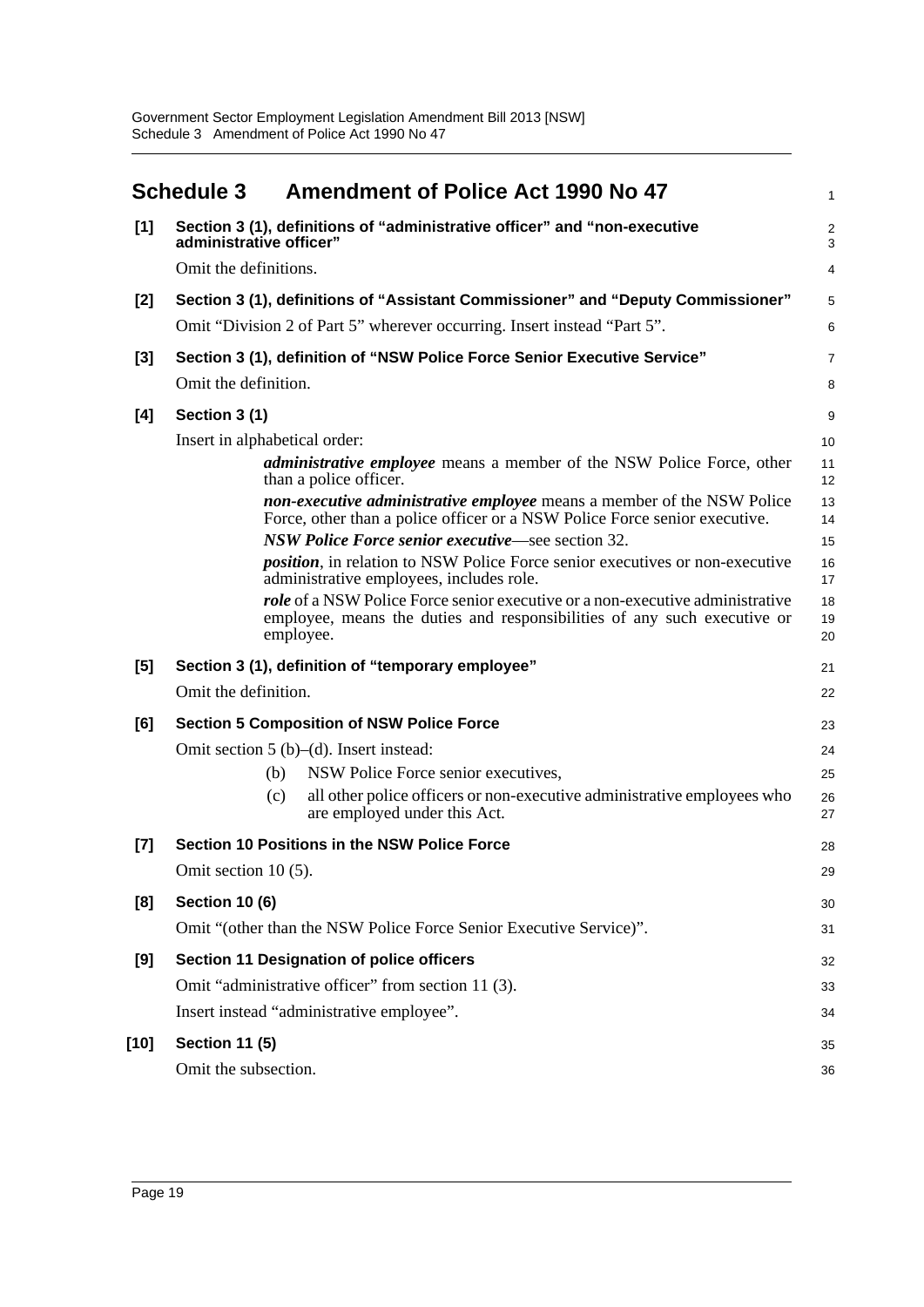| $[11]$ |        |                       | Section 12 Ranks and grades of police officers                                                                                                                                                                                                                                                              | 1                    |
|--------|--------|-----------------------|-------------------------------------------------------------------------------------------------------------------------------------------------------------------------------------------------------------------------------------------------------------------------------------------------------------|----------------------|
|        |        |                       | Omit section $12(1)$ (b) and (c). Insert instead:                                                                                                                                                                                                                                                           | $\overline{2}$       |
|        |        |                       | NSW Police Force senior executive.<br>(b)                                                                                                                                                                                                                                                                   | 3                    |
|        |        |                       | Superintendent.<br>(c)                                                                                                                                                                                                                                                                                      | 4                    |
| $[12]$ |        | <b>Section 12 (2)</b> |                                                                                                                                                                                                                                                                                                             | 5                    |
|        |        |                       | Omit "within the NSW Police Force Senior Executive Service".                                                                                                                                                                                                                                                | 6                    |
|        |        |                       | Insert instead "who are NSW Police Force senior executives".                                                                                                                                                                                                                                                | 7                    |
| $[13]$ |        |                       | Section 27 Employment and remuneration of Commissioner                                                                                                                                                                                                                                                      | 8                    |
|        |        |                       | Omit section 27 (2). Insert instead:                                                                                                                                                                                                                                                                        | 9                    |
|        |        | (2)                   | The provisions of sections 36 (1), 38, 39 and 41 apply to the Commissioner in<br>the same way as they apply to a NSW Police Force senior executive (subject<br>to a reference in those provisions to the Commissioner being construed as a<br>reference to the Minister).                                   | 10<br>11<br>12<br>13 |
| $[14]$ |        |                       | <b>Section 28 Removal of Commissioner</b>                                                                                                                                                                                                                                                                   | 14                   |
|        |        |                       | Omit "no reason" from section 28 (1). Insert instead "no stated reason".                                                                                                                                                                                                                                    | 15                   |
| $[15]$ |        |                       | Section 28 (1A)–(1C)                                                                                                                                                                                                                                                                                        | 16                   |
|        |        |                       | Insert after section $28(1)$ :                                                                                                                                                                                                                                                                              | 17                   |
|        |        | (1A)                  | A Commissioner who is removed from office is entitled to the compensation<br>provided in the contract of employment of the Commissioner (and to no other<br>compensation or entitlement for the removal from office).                                                                                       | 18<br>19<br>20       |
|        |        | (1B)                  | A Commissioner who is removed from office is not to be employed in the<br>public sector during the period specified in the contract of employment to<br>which the compensation relates, unless arrangements have been made for a<br>refund of the proportionate amount of the compensation.                 | 21<br>22<br>23<br>24 |
|        |        | (1C)                  | For the purposes of this section, <i>employment</i> of a former Commissioner in the<br>public sector and <i>public sector</i> have the same meanings they have in<br>section 41 of the Government Sector Employment Act 2013.                                                                               | 25<br>26<br>27       |
| $[16]$ |        |                       | Section 28 (2), (4), (5), (6) and (7)                                                                                                                                                                                                                                                                       | 28                   |
|        |        |                       | Omit the subsections.                                                                                                                                                                                                                                                                                       | 29                   |
| $[17]$ | Part 5 |                       |                                                                                                                                                                                                                                                                                                             | 30                   |
|        |        |                       | Omit the Part. Insert instead:                                                                                                                                                                                                                                                                              | 31                   |
|        | Part 5 |                       | <b>NSW Police Force senior executives</b>                                                                                                                                                                                                                                                                   | 32                   |
|        | 32     |                       | <b>NSW Police Force senior executives</b>                                                                                                                                                                                                                                                                   | 33                   |
|        |        | (1)                   | Persons who are employed in the NSW Police Force in a Public Service senior<br>executive band are NSW Police Force senior executives. For that purpose, the<br>Public Service senior executive bands under the Government Sector<br><i>Employment Act 2013</i> apply to employment in the NSW Police Force. | 34<br>35<br>36<br>37 |
|        |        | (2)                   | The Commissioner is not a NSW Police Force senior executive.                                                                                                                                                                                                                                                | 38                   |
|        |        | (3)                   | Deputy Commissioners and Assistant Commissioners are to be employed as<br>NSW Police Force senior executives.                                                                                                                                                                                               | 39<br>40             |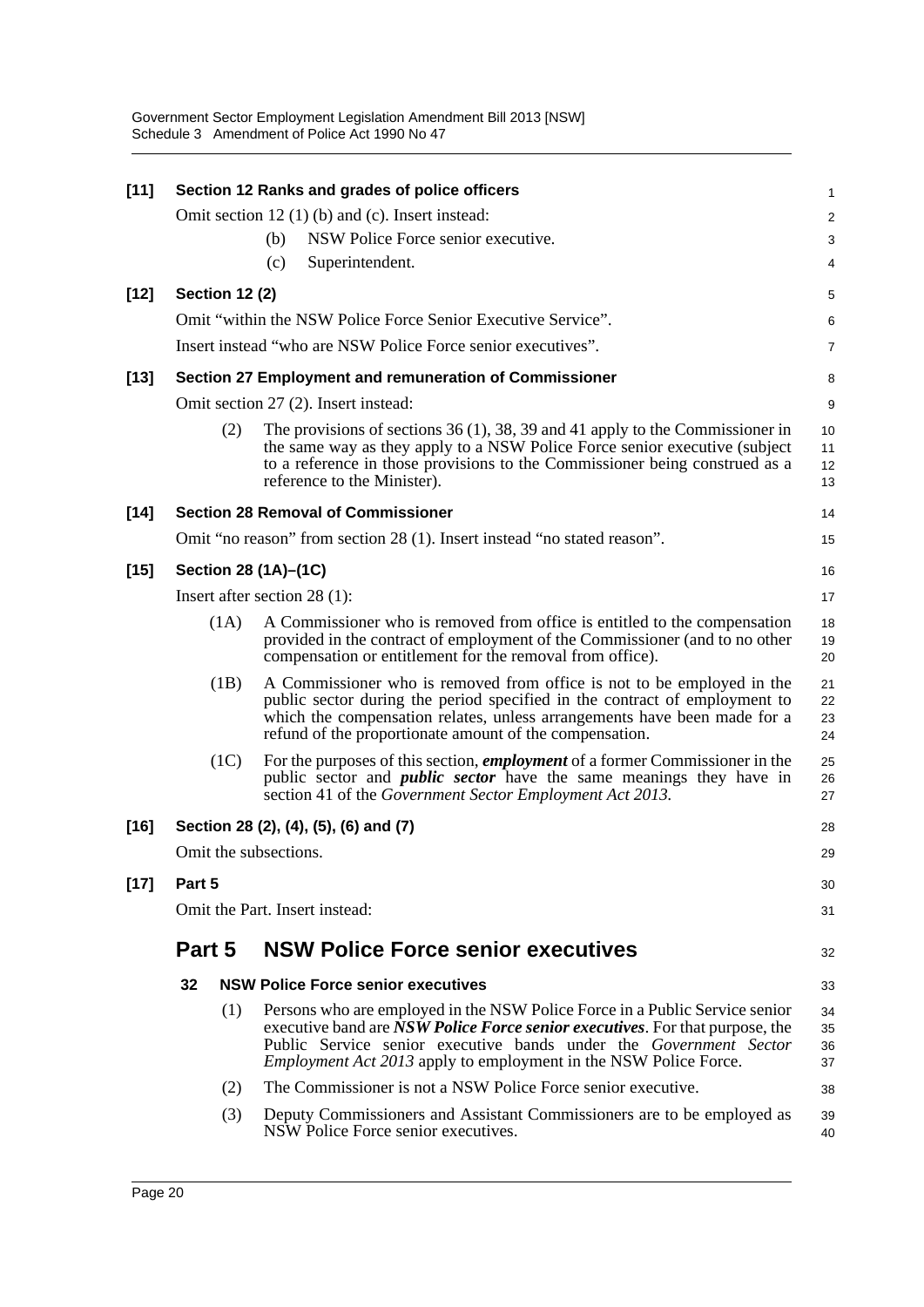|    | (4) | A police officer is not to be employed as a NSW Police Force senior executive<br>unless the police officer is above the rank of superintendent.                                                                                                                                                                                                                                                                               | $\mathbf{1}$<br>$\overline{2}$   |
|----|-----|-------------------------------------------------------------------------------------------------------------------------------------------------------------------------------------------------------------------------------------------------------------------------------------------------------------------------------------------------------------------------------------------------------------------------------|----------------------------------|
| 33 |     | <b>Employment of senior executives</b>                                                                                                                                                                                                                                                                                                                                                                                        | 3                                |
|    | (1) | Deputy Commissioners and Assistant Commissioners are to be appointed by<br>the Governor. The persons appointed are to be persons recommended to the<br>Minister by the Commissioner and approved by the Minister.                                                                                                                                                                                                             | 4<br>5<br>6                      |
|    | (2) | Other NSW Police Force senior executives are to be appointed by the<br>Commissioner.                                                                                                                                                                                                                                                                                                                                          | $\overline{7}$<br>8              |
|    | (3) | It does not matter whether a person appointed under this section is or is not<br>already a member of the NSW Police Force, and it does not matter that a<br>person appointed to a position designated as a position to be held by a police<br>officer is not a police officer at the time of appointment.                                                                                                                     | 9<br>10<br>11<br>12              |
|    | (4) | The Commissioner may, subject to this and any other Act or law, exercise<br>employer functions in relation to persons employed as NSW Police Force<br>senior executives.                                                                                                                                                                                                                                                      | 13<br>14<br>15                   |
|    | (5) | The Commissioner may appoint a member of the NSW Police Force to act as<br>a Deputy Commissioner, Assistant Commissioner or other NSW Police Force<br>senior executive if the executive is suspended, sick or absent or has vacated<br>office, and may terminate the appointment at any time.                                                                                                                                 | 16<br>17<br>18<br>19             |
|    | (6) | A person, while so acting as a NSW Police Force senior executive, has all the<br>functions of the executive, but does not thereby become a NSW Police Force<br>senior executive if not already such an executive.                                                                                                                                                                                                             | 20<br>21<br>22                   |
| 34 |     | <b>Integrity matters</b>                                                                                                                                                                                                                                                                                                                                                                                                      | 23                               |
|    | (1) | It is the duty of the Commissioner, before recommending the appointment of,<br>or appointing, a person as a NSW Police Force senior executive:                                                                                                                                                                                                                                                                                | 24<br>25                         |
|    |     | to make inquiries (from the Police Integrity Commission, and the<br>(a)<br>Commander, Professional Standards Command, and from any other<br>person or body the Commissioner considers appropriate) as to the<br>person's integrity, and                                                                                                                                                                                       | 26<br>27<br>28<br>29             |
|    |     | to have regard to any information that comes to the Commissioner's<br>(b)<br>attention (whether as a result of inquiries under paragraph (a) or<br>otherwise) as to the person's integrity.                                                                                                                                                                                                                                   | 30<br>31<br>32                   |
|    | (2) | The Police Integrity Commission, subject to the <i>Police Integrity Commission</i><br>Act 1996, and the Commander, Professional Standards Command, are<br>required to furnish a report to the Commissioner (on the basis of the<br>information available to the Commission or the Commander and without the<br>need for any special investigation or inquiry) on the person the subject of an<br>inquiry by the Commissioner. | 33<br>34<br>35<br>36<br>37<br>38 |
|    | (3) | As soon as practicable after a person is appointed as a NSW Police Force<br>senior executive, the Commissioner is required to notify the Police Integrity<br>Commission of the identity of the person so appointed.                                                                                                                                                                                                           | 39<br>40<br>41                   |
|    | (4) | The Commissioner must, before recommending the appointment of, or<br>appointing, a person as a NSW Police Force senior executive:                                                                                                                                                                                                                                                                                             | 42<br>43                         |
|    |     | (a)<br>require the person to provide a statutory declaration, in such form (if<br>any) as may be prescribed by the regulations, that the person has not<br>knowingly engaged in specified misconduct or any other misconduct,<br>and                                                                                                                                                                                          | 44<br>45<br>46<br>47             |

**34 Integrity matters**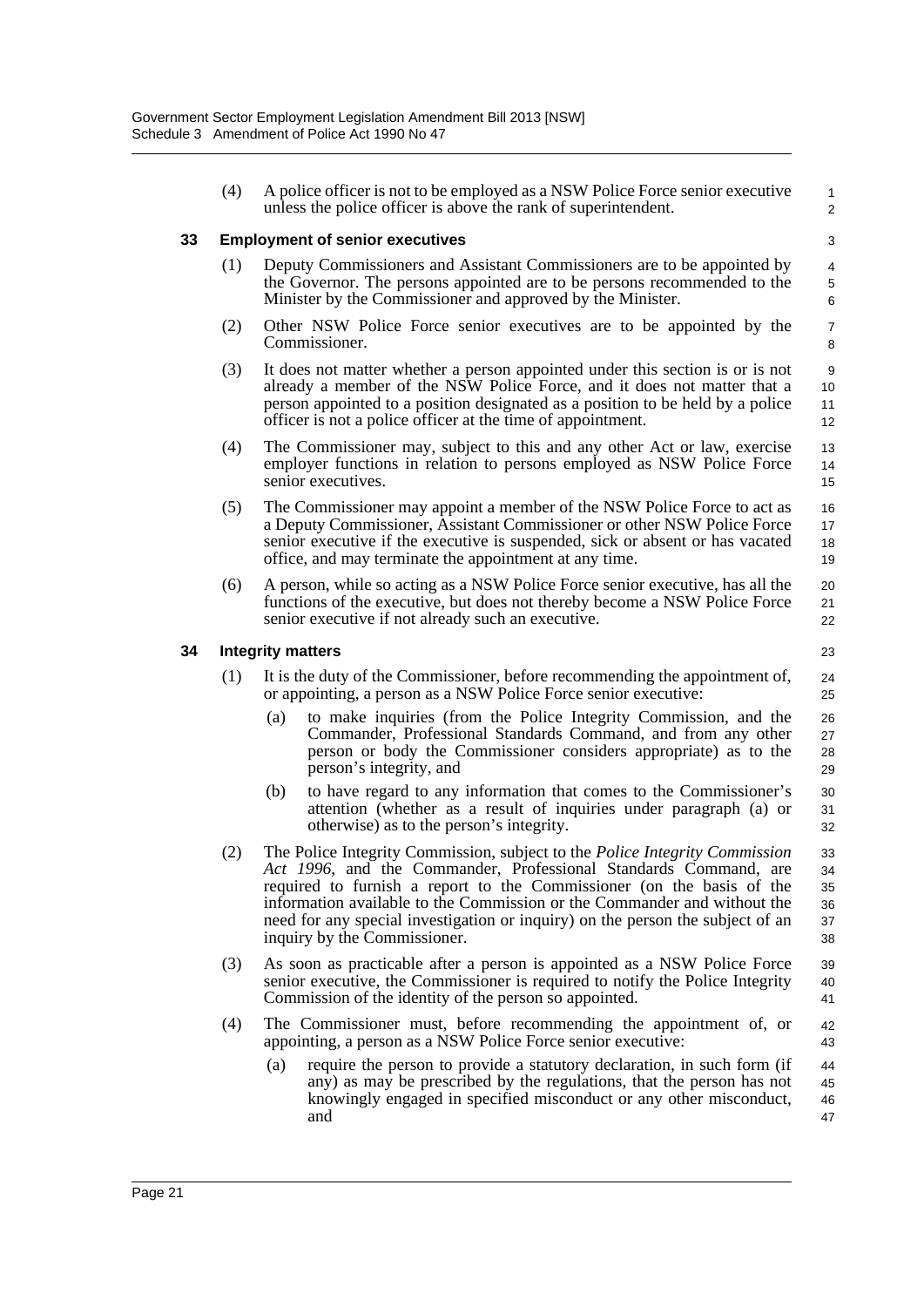|    |                                                    | (b)       | have regard to the statutory declaration so provided.                                                                                                                                                                                                                            | $\mathbf{1}$                  |  |  |  |
|----|----------------------------------------------------|-----------|----------------------------------------------------------------------------------------------------------------------------------------------------------------------------------------------------------------------------------------------------------------------------------|-------------------------------|--|--|--|
|    |                                                    | country). | This subsection does not apply to a person who is not, and has never been, a<br>police officer (whether a member of the NSW Police Force, or the Police<br>Force, by whatever name described, of another State or Territory, or of another                                       | $\overline{2}$<br>3<br>4<br>5 |  |  |  |
|    | (5)                                                |           | A person who does not provide a statutory declaration in accordance with such<br>a requirement is ineligible for appointment.                                                                                                                                                    | 6<br>$\overline{7}$           |  |  |  |
|    | (6)                                                |           | The fact that a person does not provide a statutory declaration in accordance<br>with such a requirement is not to be taken into consideration for a purpose<br>other than the assessment of the person's eligibility to be appointed as a NSW<br>Police Force senior executive. | 8<br>9<br>10<br>11            |  |  |  |
|    | (7)                                                |           | In the case of the appointment of a person as the Commander, Professional<br>Standards Command, the functions of that Commander under this section are<br>to be exercised by a Deputy Commissioner nominated by the Commissioner.                                                | 12<br>13<br>14                |  |  |  |
| 35 |                                                    |           | Kinds of employment                                                                                                                                                                                                                                                              | 15                            |  |  |  |
|    | (1)                                                |           | Employment as a NSW Police Force senior executive may be any one of the<br>following kinds of employment:                                                                                                                                                                        | 16<br>17                      |  |  |  |
|    |                                                    | (a)       | ongoing employment,                                                                                                                                                                                                                                                              | 18                            |  |  |  |
|    |                                                    | (b)       | term employment.                                                                                                                                                                                                                                                                 | 19                            |  |  |  |
|    | (2)                                                |           | Ongoing employment is employment that continues until the executive resigns<br>or his or her employment is terminated.                                                                                                                                                           | 20<br>21                      |  |  |  |
|    | (3)                                                |           | Term employment is employment for a specified period or for the duration of<br>a specified task (unless the executive sooner resigns or his or her employment<br>is terminated).                                                                                                 | 22<br>23<br>24                |  |  |  |
| 36 | <b>Employment in bands and assignment to roles</b> |           |                                                                                                                                                                                                                                                                                  |                               |  |  |  |
|    | (1)                                                |           | A NSW Police Force senior executive is to be employed in the Public Service<br>senior executive band that the Commissioner considers appropriate for the role<br>of the executive.                                                                                               | 26<br>27<br>28                |  |  |  |
|    | (2)                                                |           | In determining the number of NSW Police Force senior executives and the<br>appropriate band in which they are employed, the Commissioner is to apply<br>the applicable work level standards and have regard to any guidance provided<br>by the Public Service Commissioner.      | 29<br>30<br>31<br>32          |  |  |  |
|    | (3)                                                |           | A NSW Police Force senior executive may, from time to time, be assigned to<br>a role in any part of the NSW Police Force in the band in which the executive<br>is employed.                                                                                                      | 33<br>34<br>35                |  |  |  |
|    | (4)                                                |           | A NSW Police Force senior executive may be assigned to a role by the<br>Commissioner.                                                                                                                                                                                            | 36<br>37                      |  |  |  |
|    | (5)                                                |           | A NSW Police Force senior executive (other than a police officer) may:                                                                                                                                                                                                           | 38                            |  |  |  |
|    |                                                    | (a)       | be transferred by the Commissioner to the Public Service of New South<br>Wales and assigned a role in any Public Service agency in the band in<br>which the executive is employed (with the agreement of the head of that<br>agency), or                                         | 39<br>40<br>41<br>42          |  |  |  |
|    |                                                    | (b)       | be transferred by the Commissioner to the NSW Health Service and<br>assigned a role in the band in which the executive is employed (with the<br>agreement of the Secretary of the Department of Health), or                                                                      | 43<br>44<br>45                |  |  |  |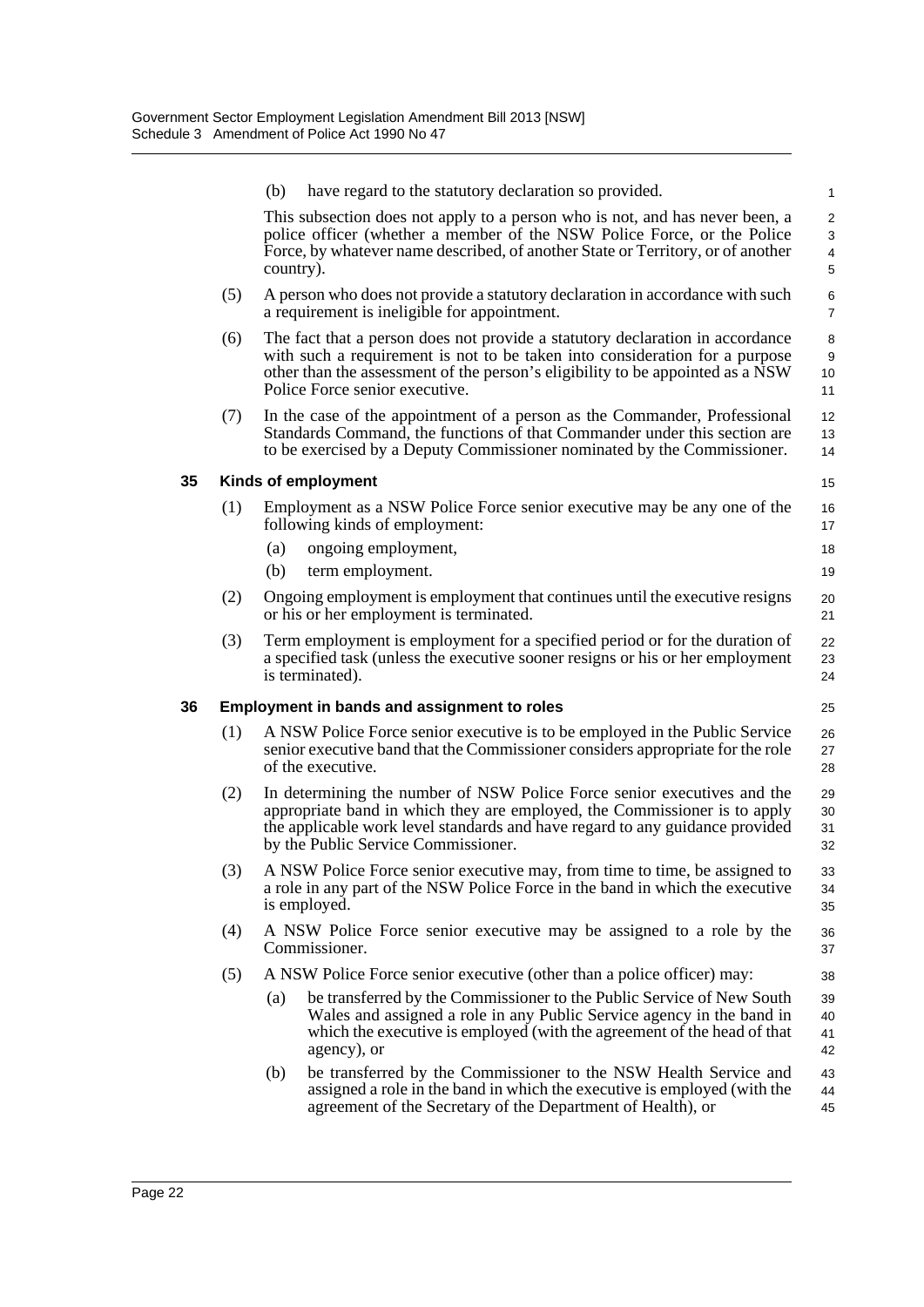|    |     | (c) | be transferred by the Commissioner to the Transport Service of New<br>South Wales and assigned a role in the band in which the executive is<br>employed (with the agreement of the Secretary of the Department of<br>Transport).                                                                                                                                                       | 1<br>$\overline{c}$<br>3<br>4      |
|----|-----|-----|----------------------------------------------------------------------------------------------------------------------------------------------------------------------------------------------------------------------------------------------------------------------------------------------------------------------------------------------------------------------------------------|------------------------------------|
|    |     |     | Note. Section 95A enables a police officer to be seconded to other government<br>agencies. While seconded, the police officer retains his or her rank, seniority and<br>remuneration and may continue to act as a police officer of that rank.                                                                                                                                         | $\mathbf 5$<br>6<br>$\overline{7}$ |
|    | (6) |     | NSW Police Force senior executives may be assigned to roles under this<br>section to enable the flexible deployment of staff resources and to develop the<br>capabilities of staff.                                                                                                                                                                                                    | 8<br>9<br>10 <sup>1</sup>          |
|    | (7) |     | A NSW Police Force senior executive is not to be assigned to a different role<br>under this section unless the executive has been consulted. The remuneration<br>payable to the executive is not to be reduced because of the assignment to the<br>different role without the consent of the executive.                                                                                | 11<br>12 <sup>°</sup><br>13<br>14  |
|    | (8) |     | In this section:                                                                                                                                                                                                                                                                                                                                                                       | 15                                 |
|    |     |     | <i>assign</i> to a role includes assign to a different role.                                                                                                                                                                                                                                                                                                                           | 16                                 |
| 37 |     |     | Government sector employment rules and employment directions                                                                                                                                                                                                                                                                                                                           | 17                                 |
|    | (1) |     | The government sector employment rules under section 36 of the <i>Government</i><br>Sector Employment Act 2013 relating to the employment of Public Service<br>senior executives apply to NSW Police Force senior executives. Those rules<br>may make specific provision relating to their application to NSW Police Force<br>senior executives.                                       | 18<br>19<br>20<br>21<br>22         |
|    | (2) |     | This section does not limit any direction that the Commissioner is otherwise<br>authorised to give in relation to the management or control of the NSW Police<br>Force (including employment arrangements). The Commissioner is to consult<br>with the Public Service Commissioner on any inconsistency between<br>directions given and applicable government sector employment rules. | 23<br>24<br>25<br>26<br>27         |
| 38 |     |     | <b>Contract of employment</b>                                                                                                                                                                                                                                                                                                                                                          | 28                                 |
|    | (1) |     | A NSW Police Force senior executive is to be employed under a written<br>contract of employment signed by the executive and by the Commissioner on<br>behalf of the Government.                                                                                                                                                                                                        | 29<br>30<br>31                     |
|    | (2) |     | The government sector employment rules may prescribe model contracts of<br>employment for NSW Police Force senior executives and may specify any<br>model provisions that are mandatory and that prevail in the event of any<br>inconsistency with the provisions of a contract of employment.                                                                                         | 32<br>33<br>34<br>35               |
|    | (3) |     | Subject to this Part, the government sector employment rules and any direction<br>issued by the Public Service Commissioner under the Government Sector<br><i>Employment Act 2013</i> , a contract of employment of a NSW Police Force<br>senior executive is to deal with the following matters:                                                                                      | 36<br>37<br>38<br>39               |
|    |     | (a) | the band in which the executive is employed,                                                                                                                                                                                                                                                                                                                                           | 40                                 |
|    |     | (b) | the duration of the contract if the executive is not employed in ongoing<br>employment,                                                                                                                                                                                                                                                                                                | 41<br>42                           |
|    |     | (c) | the total remuneration package of the executive (comprising monetary<br>remuneration and employment benefits) and any allowances,                                                                                                                                                                                                                                                      | 43<br>44                           |
|    |     | (d) | performance obligations, and reviews of performance, of the executive,                                                                                                                                                                                                                                                                                                                 | 45                                 |
|    |     | (e) | progression in the total remuneration package of the executive based on<br>performance,                                                                                                                                                                                                                                                                                                | 46<br>47                           |
|    |     | (f) | leave and other conditions of employment of the executive,                                                                                                                                                                                                                                                                                                                             | 48                                 |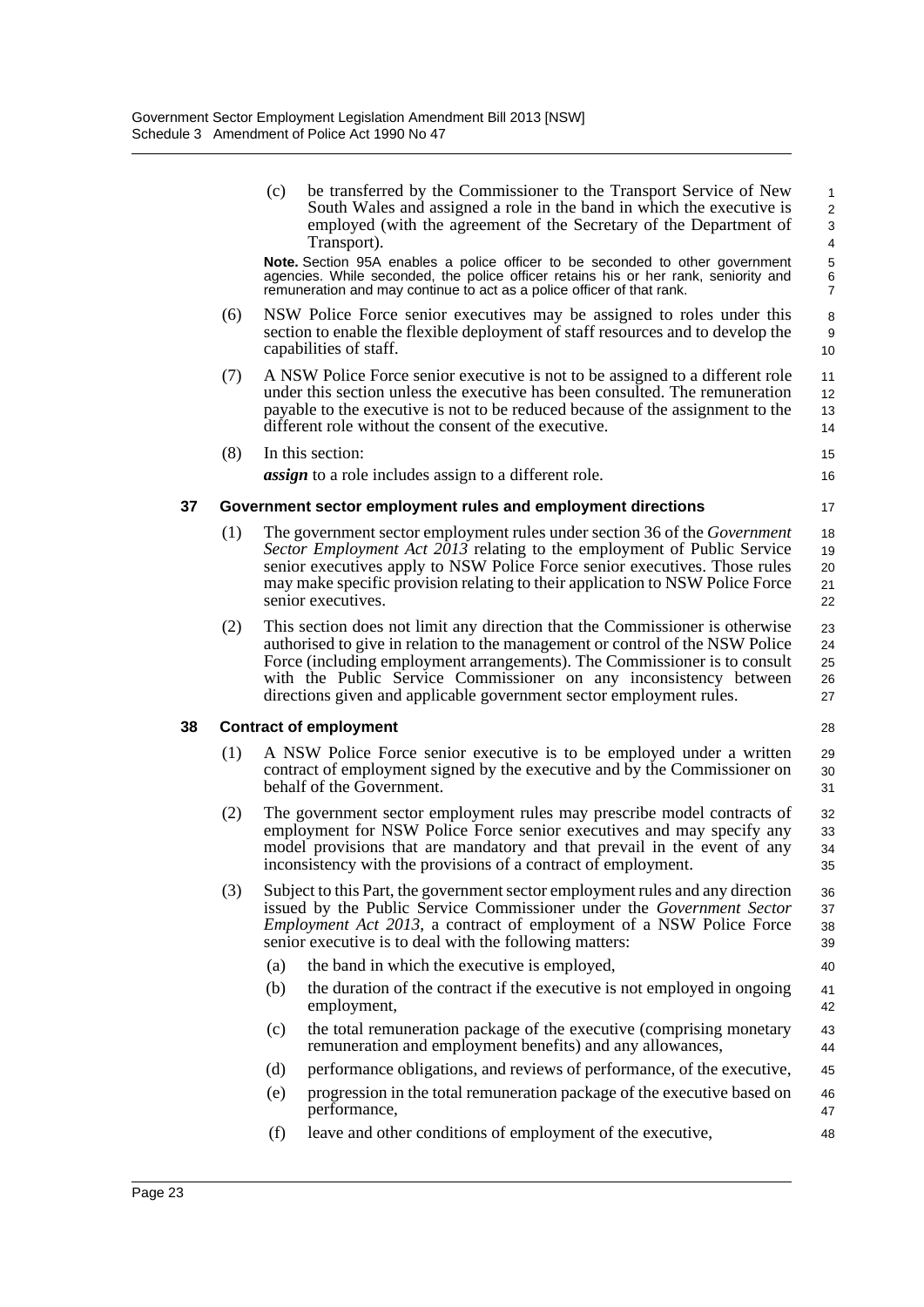|    |     | (g)     | the compensation for any termination of employment of the executive<br>by the Commissioner (including the period to which the compensation<br>relates),                                                                                                                                                                    | $\mathbf{1}$<br>$\overline{2}$<br>3 |
|----|-----|---------|----------------------------------------------------------------------------------------------------------------------------------------------------------------------------------------------------------------------------------------------------------------------------------------------------------------------------|-------------------------------------|
|    |     | (h)     | any other matter prescribed by the regulations.                                                                                                                                                                                                                                                                            | 4                                   |
|    | (4) |         | The contract of employment of a NSW Police Force senior executive does not<br>limit, and is not terminated or otherwise affected by:                                                                                                                                                                                       | $\mathbf 5$<br>6                    |
|    |     | (a)     | the transfer of the executive to the Public Service of New South Wales,<br>the NSW Health Service or the Transport Service of New South Wales,<br>or                                                                                                                                                                       | $\overline{7}$<br>8<br>9            |
|    |     | (b)     | the assignment of the executive to a different role or any other change<br>to the title, place of work or duties of the executive.                                                                                                                                                                                         | 10<br>11                            |
|    | (5) |         | A contract of employment of a NSW Police Force senior executive may,<br>subject to this section, be varied at any time in accordance with the contract or<br>by further agreement.                                                                                                                                         | $12 \overline{ }$<br>13<br>14       |
|    | (6) |         | The regulations under the Government Sector Employment Act 2013 may<br>make provision with respect to the compensation to which a NSW Police<br>Force senior executive whose employment is terminated is entitled under his<br>or her contract of employment.                                                              | 15<br>16<br>17<br>18                |
| 39 |     |         | <b>Remuneration, benefits and allowances</b>                                                                                                                                                                                                                                                                               | 19                                  |
|    | (1) |         | The remuneration package of a NSW Police Force senior executive must be<br>within the range determined under the Statutory and Other Offices<br><i>Remuneration Act 1975</i> for the band in which the executive is employed.                                                                                              | 20<br>21<br>22                      |
|    | (2) |         | The kinds and value of employment benefits and the allowances for a NSW<br>Police Force senior executive are to be determined by the Commissioner in<br>accordance with the regulations.                                                                                                                                   | 23<br>24<br>25                      |
|    | (3) |         | A NSW Police Force senior executive is only entitled to the remuneration,<br>employment benefits or allowances provided in the executive's contract of<br>employment.                                                                                                                                                      | 26<br>27<br>28                      |
|    | (4) |         | For the purposes of this section, employment benefits for a NSW Police Force<br>senior executive are:                                                                                                                                                                                                                      | 29<br>30                            |
|    |     | (a)     | contributions by the executive's employer to a superannuation scheme<br>or fund of the executive, and                                                                                                                                                                                                                      | 31<br>32                            |
|    |     | (b)     | other benefits provided to the executive at the cost of the executive's<br>employer that are of a private nature.                                                                                                                                                                                                          | 33<br>34                            |
| 40 |     |         | <b>Termination of employment</b>                                                                                                                                                                                                                                                                                           | 35                                  |
|    | (1) |         | The Governor may terminate the employment of a Deputy Commissioner or<br>Assistant Commissioner at any time, for any or no stated reason and without<br>notice. The Governor is not to do so unless the termination is recommended to<br>the Minister by the Commissioner and the Minister approves the<br>recommendation. | 36<br>37<br>38<br>39<br>40          |
|    | (2) | notice. | The Commissioner may terminate the employment of any other NSW Police<br>Force senior executive at any time, for any or no stated reason and without                                                                                                                                                                       | 41<br>42<br>43                      |
|    | (3) |         | A NSW Police Force senior executive whose employment is so terminated is<br>entitled to any compensation provided in the contract of employment of the<br>executive (and to no other compensation or entitlement for the termination of<br>employment).                                                                    | 44<br>45<br>46<br>47                |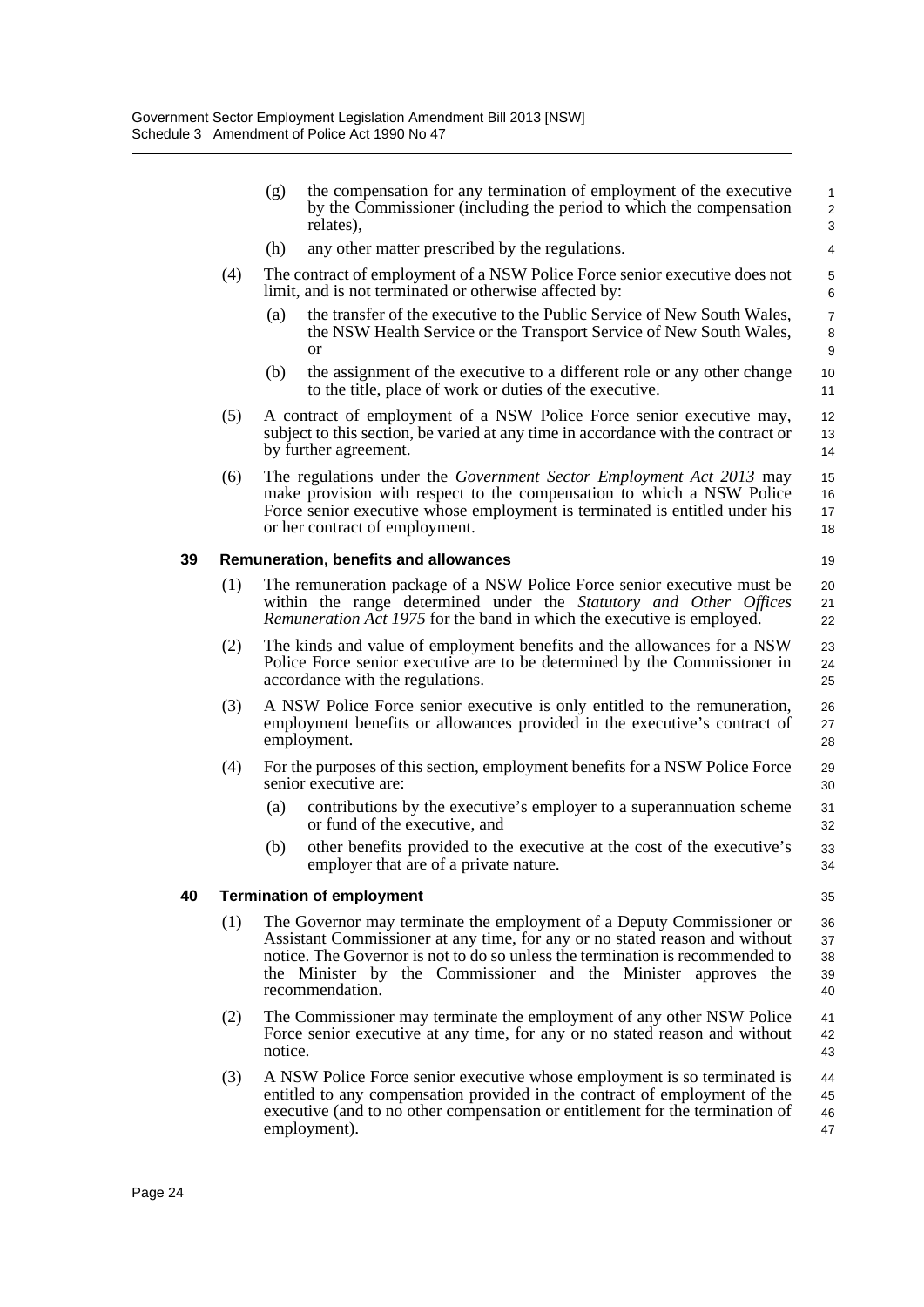(4) A NSW Police Force senior executive whose employment is so terminated is not to be employed in the public sector during the period specified in the contract of employment to which the compensation relates, unless arrangements have been made for a refund of the proportionate amount of the compensation.

17

21 22

 $34$ 35 36

- (5) The regulations under the *Government Sector Employment Act 2013* may make provision relating to the calculation of the proportionate amount of a repayment to be refunded under subsection (4).
- (6) A NSW Police Force senior executive whose employment is terminated under other provisions of or made under this Act relating to the termination of the employment of persons employed in the NSW Police Force is not entitled to compensation under this section. Those provisions do not apply to a termination of employment under this section.
- (7) For the purposes of this section, *employment* of a former executive in the public sector and *public sector* have the same meaning they have in section 41 of the *Government Sector Employment Act 2013.*

### **41 Industrial or legal proceedings excluded**

- (1) The employment of a NSW Police Force senior executive, or any matter, question or dispute relating to any such employment, is not an industrial matter for the purposes of the *Industrial Relations Act 1996*. 18 19 20
- (2) Parts 6, 7 and 9 of Chapter 2 of the *Industrial Relations Act 1996* do not apply to or in respect of the employment of a NSW Police Force senior executive.
- (3) Any State industrial instrument (whether made before or after the commencement of this section) does not have effect in so far as it relates to the employment of NSW Police Force senior executives. This subsection does not prevent the provisions of any such industrial instrument being adopted by reference in the conditions of employment of any such executive. 23  $24$ 25 26 27
- (4) No proceedings for an order in the nature of prohibition, certiorari or mandamus or for a declaration or injunction or for any other relief, lie in respect of a matter that is declared by this section not to be an industrial matter for the purposes of the *Industrial Relations Act 1996*. 28 29 30 31
- (5) In this section, a reference to the *employment* of a NSW Police Force senior executive is a reference to: 32 33
	- (a) the engagement of, or failure to engage, a person as such an executive, or
	- (b) the assignment or re-assignment of the executive to a role in a band, or
	- (c) the removal, retirement, termination of employment or other cessation of employment of the executive, or 37 38
	- (d) any disciplinary proceedings or action taken against the executive, or 39
	- (e) the remuneration or other conditions of employment of the executive. 40

#### **[18] Section 62 Officers to whom Part applies** Omit "members of the NSW Police Force Senior Executive Service". 41 42 43

Insert instead "NSW Police Force senior executives".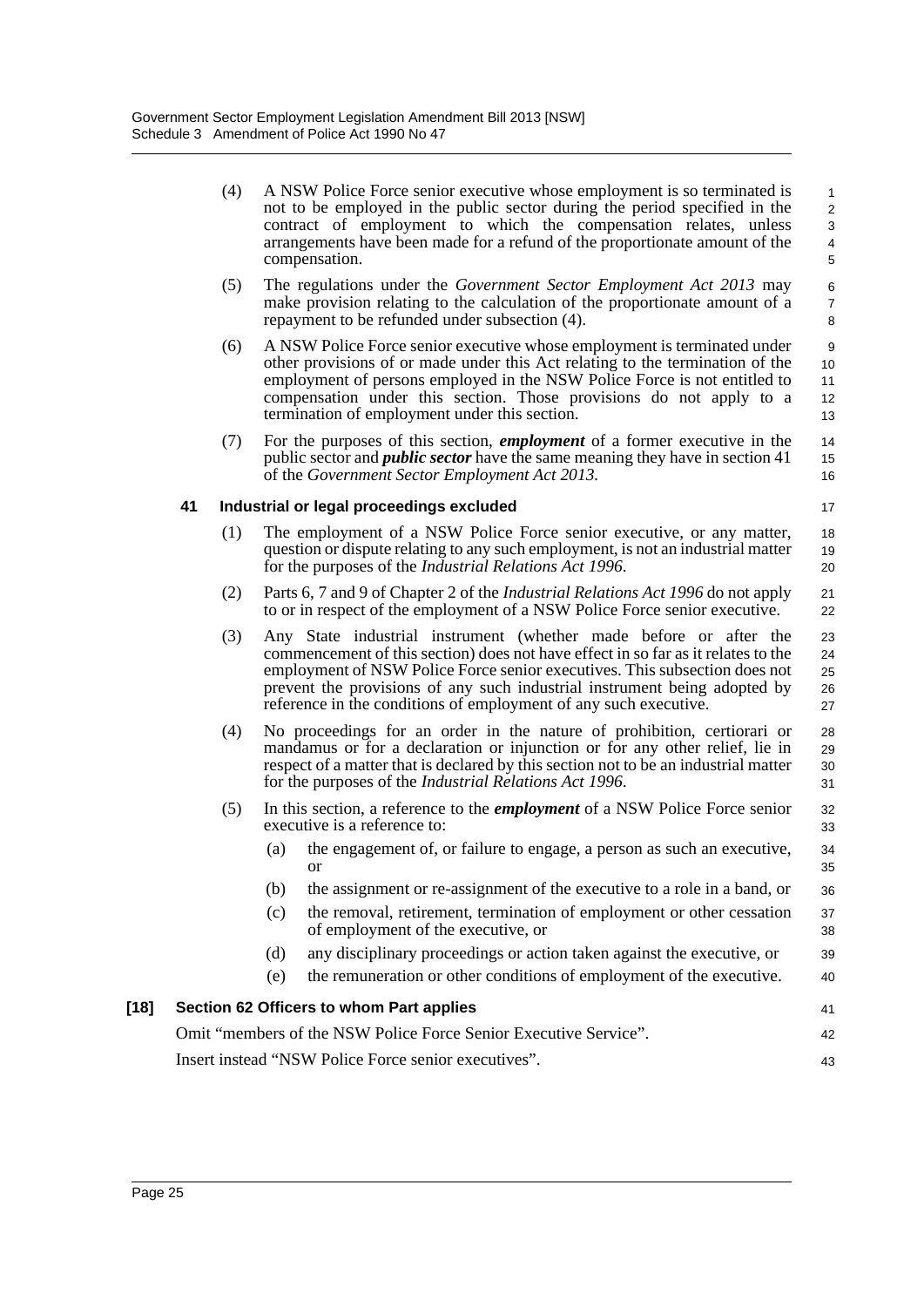| $[19]$ |         | Section 65 Filling non-executive positions by either police officers or non-executive<br>administrative employees                                                                                                                                                                                                                                              | 1<br>$\overline{\mathbf{c}}$  |
|--------|---------|----------------------------------------------------------------------------------------------------------------------------------------------------------------------------------------------------------------------------------------------------------------------------------------------------------------------------------------------------------------|-------------------------------|
|        |         | Omit section 65 (1). Insert instead:                                                                                                                                                                                                                                                                                                                           | 3                             |
|        |         | If the Commissioner is satisfied that a position is suitable for either a police<br>(1)<br>officer or a non-executive administrative employee, the position may, for the<br>purpose of the selection process, be designated as a position available to both<br>police officers and non-executive administrative employees.                                     | 4<br>5<br>6<br>$\overline{7}$ |
| $[20]$ |         | <b>Section 65 (2)</b>                                                                                                                                                                                                                                                                                                                                          | 8                             |
|        |         | Omit "an administrative officer".                                                                                                                                                                                                                                                                                                                              | 9                             |
|        |         | Insert instead "a non-executive administrative employee".                                                                                                                                                                                                                                                                                                      | 10                            |
| $[21]$ |         | <b>Section 67 Temporary appointments</b>                                                                                                                                                                                                                                                                                                                       | 11                            |
|        |         | Omit "without limiting section 90, the" from section 67 (2). Insert instead "The".                                                                                                                                                                                                                                                                             | 12                            |
| $[22]$ |         | <b>Section 67 (4)</b>                                                                                                                                                                                                                                                                                                                                          | 13                            |
|        |         | Omit "administrative officer". Insert instead "administrative employee".                                                                                                                                                                                                                                                                                       | 14                            |
| $[23]$ |         | Section 69 Transfer of non-executive police officers                                                                                                                                                                                                                                                                                                           | 15                            |
|        |         | Omit "non-executive administrative officer" in section 69 (1) and (5) wherever occurring.                                                                                                                                                                                                                                                                      | 16                            |
|        |         | Insert instead "non-executive administrative employee".                                                                                                                                                                                                                                                                                                        | 17                            |
| $[24]$ |         | Section 72 Vacation of non-executive police officer positions                                                                                                                                                                                                                                                                                                  | 18                            |
|        |         | Omit section 72 (2).                                                                                                                                                                                                                                                                                                                                           | 19                            |
| $[25]$ |         | Section 72A Incapable non-executive police officer may be retired                                                                                                                                                                                                                                                                                              | 20                            |
|        |         | Omit the section.                                                                                                                                                                                                                                                                                                                                              | 21                            |
| $[26]$ |         | Section 73 Approval to engage in other paid employment                                                                                                                                                                                                                                                                                                         | 22                            |
|        |         | Omit the section.                                                                                                                                                                                                                                                                                                                                              | 23                            |
| $[27]$ |         | Section 78 (3)                                                                                                                                                                                                                                                                                                                                                 | 24                            |
|        |         | Omit "re-appointed under section 103 (Re-appointment of employees resigning to contest<br>Commonwealth elections) of the <i>Public Sector Employment and Management Act 2002</i> ".<br>Insert instead "re-appointed under section 72 (Re-employment of employees resigning to<br>contest Commonwealth elections) of the Government Sector Employment Act 2013" | 25<br>26<br>27<br>28          |
| $[28]$ | Part 6A |                                                                                                                                                                                                                                                                                                                                                                | 29                            |
|        |         | Omit the Part. Insert instead:                                                                                                                                                                                                                                                                                                                                 | 30                            |
|        |         | Part 6A Non-executive administrative employees                                                                                                                                                                                                                                                                                                                 | 31                            |
|        | 81      | <b>Application of Part</b>                                                                                                                                                                                                                                                                                                                                     | 32                            |
|        |         | This Part applies to non-executive administrative employees.                                                                                                                                                                                                                                                                                                   | 33                            |
|        | 81A     | Kinds of employment                                                                                                                                                                                                                                                                                                                                            | 34                            |
|        |         | Employment in the NSW Police Force as a non-executive administrative<br>(1)<br>employee may be any one of the following kinds of employment:<br>ongoing employment,<br>(a)                                                                                                                                                                                     | 35<br>36<br>37                |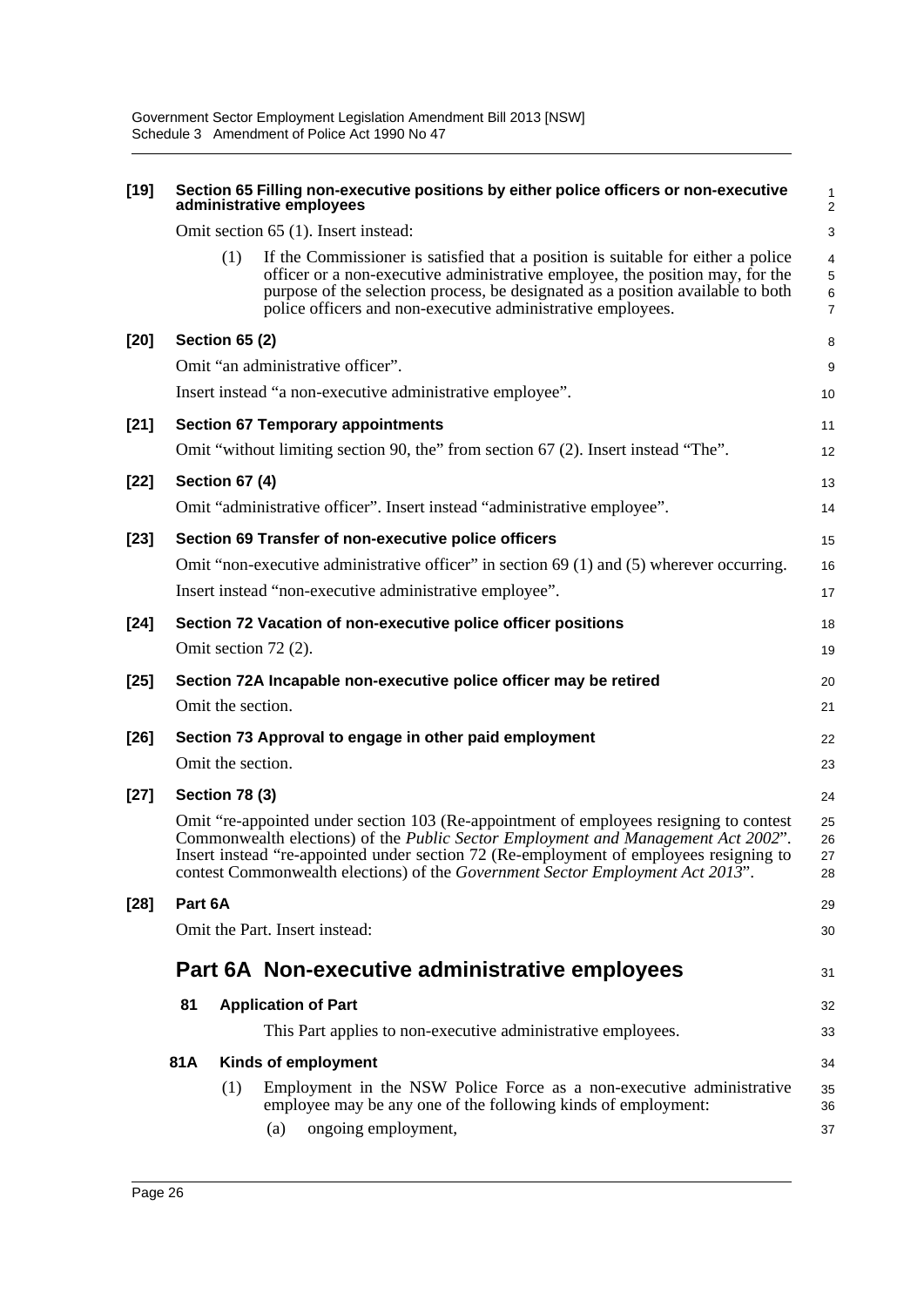|      |                                                    | (b)<br>temporary employment,                                                                                                                                                                                                                                                          | $\mathbf{1}$         |  |
|------|----------------------------------------------------|---------------------------------------------------------------------------------------------------------------------------------------------------------------------------------------------------------------------------------------------------------------------------------------|----------------------|--|
|      |                                                    | (c)<br>casual employment.                                                                                                                                                                                                                                                             | $\overline{2}$       |  |
|      | (2)                                                | Ongoing employment is employment that continues until the employee<br>resigns or his or her employment is terminated.                                                                                                                                                                 | 3<br>4               |  |
|      | (3)                                                | Temporary employment is employment for a temporary purpose.                                                                                                                                                                                                                           | 5                    |  |
|      | (4)                                                | Casual employment is employment to carry out irregular, intermittent,<br>short-term, urgent or other work as and when required.                                                                                                                                                       | 6<br>$\overline{7}$  |  |
| 81 B |                                                    | <b>Integrity matters</b>                                                                                                                                                                                                                                                              | 8                    |  |
|      | (1)                                                | It is the duty of the Commissioner before employing a non-executive<br>administrative employee, to make inquiries (from any person or body the<br>Commissioner thinks appropriate), as to the person's integrity.                                                                     | 9<br>10<br>11        |  |
|      | (2)                                                | It is the duty of the Commissioner to have regard to any information that<br>comes to the Commissioner's attention (whether as a result of inquiries under<br>subsection (1) or otherwise) as to the integrity of a person referred to in that<br>subsection.                         | 12<br>13<br>14<br>15 |  |
|      | (3)                                                | The Police Integrity Commission is authorised (but not required) to furnish a<br>report to the Commissioner on any person the subject of an inquiry under this<br>section.                                                                                                            | 16<br>17<br>18       |  |
|      | (4)                                                | The Commissioner is required to notify the Police Integrity Commission of the<br>identity of each person employed as a non-executive employee as soon as<br>practicable after the person is so employed.                                                                              | 19<br>20<br>21       |  |
| 81C  | <b>Employment in classifications of work</b><br>22 |                                                                                                                                                                                                                                                                                       |                      |  |
|      | (1)                                                | Non-executive administrative employees are to be employed in a classification<br>of work determined by the Commissioner in which the person is employed in                                                                                                                            | 23                   |  |
|      |                                                    | accordance with this and any other Act or law.                                                                                                                                                                                                                                        | 24<br>25             |  |
|      | (2)                                                | A classification of work extends to any kind of work and any grade of that<br>work.                                                                                                                                                                                                   | 26<br>27             |  |
| 81D  |                                                    | Assignment of roles in work classifications                                                                                                                                                                                                                                           | 28                   |  |
|      | (1)                                                | In this section:                                                                                                                                                                                                                                                                      | 29                   |  |
|      |                                                    | <i>assign</i> to a role includes assign to a different role.                                                                                                                                                                                                                          | 30                   |  |
|      | (2)                                                | The Commissioner may from time to time assign non-executive<br>administrative employees to roles in the NSW Police Force in the<br>classification of work in which the employees are employed.                                                                                        | 31<br>32<br>33       |  |
|      | (3)                                                | Non-executive administrative employees may be assigned to roles to enable<br>the flexible deployment of staff resources within the NSW Police Force and to<br>develop the capabilities of staff.                                                                                      | 34<br>35<br>36       |  |
|      | (4)                                                | A non-executive administrative employee is not to be assigned to a different<br>role unless the employee has been consulted. The remuneration payable to the<br>employee is not to be reduced because of the assignment to the different role<br>without the consent of the employee. | 37<br>38<br>39<br>40 |  |
|      | (5)                                                | The Commissioner may also transfer under section $69(1)$ a non-executive<br>administrative employee to a non-executive police officer position.                                                                                                                                       | 41<br>42             |  |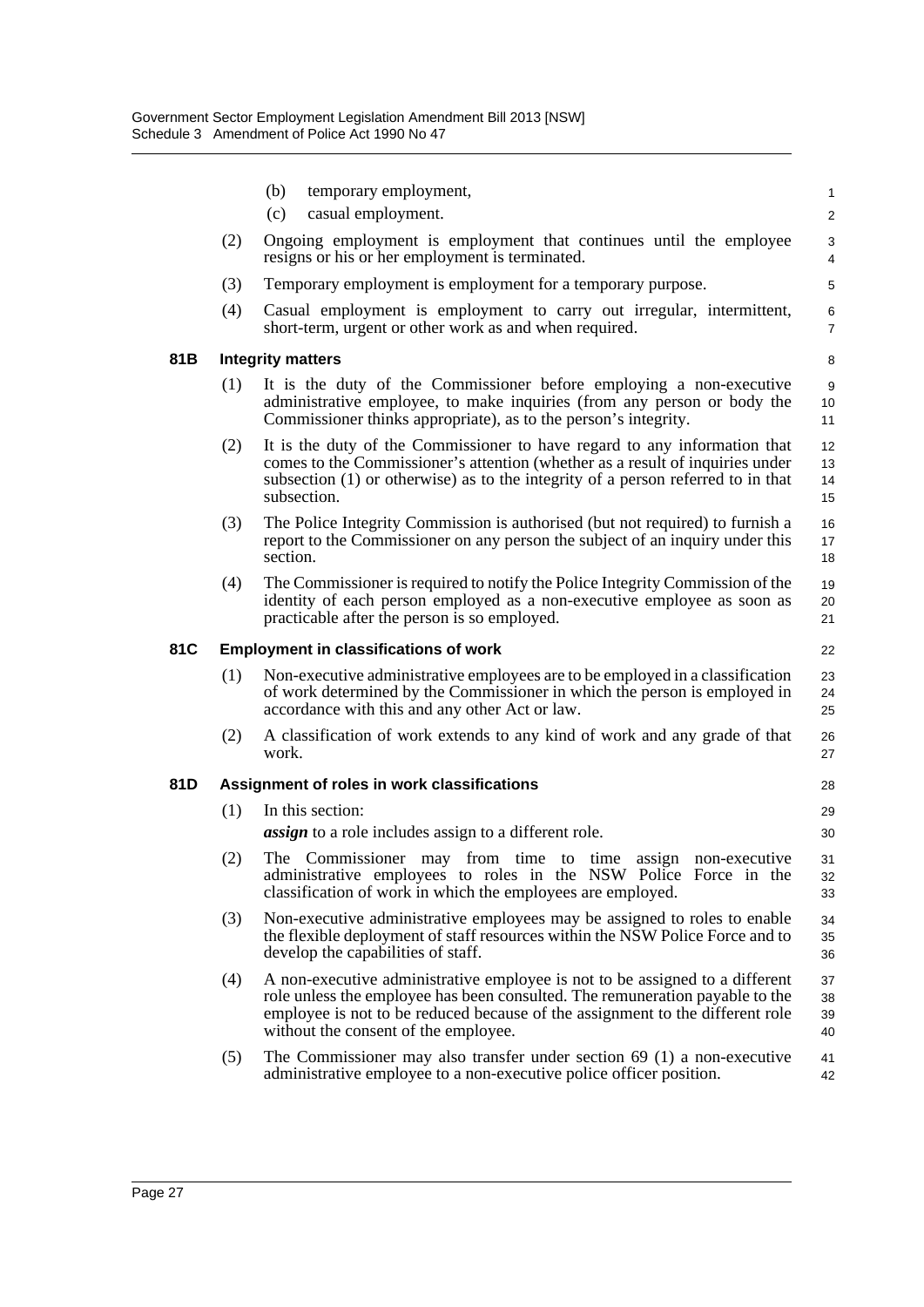### **81E Termination of employment**

| 81E |                                                                                              |                                                                                                                                                                                                                                                                                                                                                                                                                                           | <b>Termination of employment</b>                                                                                                                                                                                                   | $\mathbf{1}$                     |  |
|-----|----------------------------------------------------------------------------------------------|-------------------------------------------------------------------------------------------------------------------------------------------------------------------------------------------------------------------------------------------------------------------------------------------------------------------------------------------------------------------------------------------------------------------------------------------|------------------------------------------------------------------------------------------------------------------------------------------------------------------------------------------------------------------------------------|----------------------------------|--|
|     | (1)                                                                                          | The Commissioner may, by instrument in writing, terminate the employment<br>of a non-executive administrative employee on any of the following grounds<br>if the employment is ongoing employment:                                                                                                                                                                                                                                        |                                                                                                                                                                                                                                    |                                  |  |
|     |                                                                                              | (a)                                                                                                                                                                                                                                                                                                                                                                                                                                       | the employee has failed to meet a condition of engagement as an<br>employee imposed under Part 8,                                                                                                                                  | 5<br>6                           |  |
|     |                                                                                              | (b)                                                                                                                                                                                                                                                                                                                                                                                                                                       | the employee lacks, or has lost, an essential qualification for performing<br>the duties of the role assigned to the employee,                                                                                                     | $\overline{7}$<br>8              |  |
|     |                                                                                              | (c)                                                                                                                                                                                                                                                                                                                                                                                                                                       | the performance of the employee is determined under section 68 of the<br>Government Sector Employment Act 2013 to be unsatisfactory,                                                                                               | $\boldsymbol{9}$<br>10           |  |
|     |                                                                                              | (d)                                                                                                                                                                                                                                                                                                                                                                                                                                       | the employee is unable to perform the duties of the role assigned to the<br>employee because of physical or mental incapacity,                                                                                                     | 11<br>12                         |  |
|     |                                                                                              | (e)                                                                                                                                                                                                                                                                                                                                                                                                                                       | the employee is retired on medical grounds under section 94B,                                                                                                                                                                      | 13                               |  |
|     |                                                                                              | (f)                                                                                                                                                                                                                                                                                                                                                                                                                                       | the employee has refused to perform duties to which the employee has<br>been duly assigned,                                                                                                                                        | 14<br>15                         |  |
|     |                                                                                              | (g)                                                                                                                                                                                                                                                                                                                                                                                                                                       | the employee has abandoned his or her employment,                                                                                                                                                                                  | 16                               |  |
|     |                                                                                              | (h)                                                                                                                                                                                                                                                                                                                                                                                                                                       | a finding of misconduct has been made against the employee under<br>section 69 of the Government Sector Employment Act 2013,                                                                                                       | 17<br>18                         |  |
|     |                                                                                              | (i)                                                                                                                                                                                                                                                                                                                                                                                                                                       | the employee is determined in accordance with the regulations and the<br>government sector employment rules under the Government Sector<br><i>Employment Act 2013</i> to be excess to the requirements of the NSW<br>Police Force, | 19<br>20<br>21<br>22             |  |
|     |                                                                                              | (i)                                                                                                                                                                                                                                                                                                                                                                                                                                       | on any other ground prescribed by the regulations under this Act or by<br>the regulations under section 47 (1) (k) of the <i>Government Sector</i><br>Employment Act 2013.                                                         | 23<br>24<br>25                   |  |
|     |                                                                                              |                                                                                                                                                                                                                                                                                                                                                                                                                                           | The instrument is to set out the ground or grounds on which the employment<br>is terminated.                                                                                                                                       | 26<br>27                         |  |
|     | (2)                                                                                          | The Commissioner may, by instrument in writing, terminate the employment<br>of a non-executive administrative employee at any time if the employment is<br>not ongoing employment.                                                                                                                                                                                                                                                        |                                                                                                                                                                                                                                    |                                  |  |
| 81F | Extension of government sector employment rules to non-executive<br>administrative employees |                                                                                                                                                                                                                                                                                                                                                                                                                                           |                                                                                                                                                                                                                                    |                                  |  |
|     | (1)                                                                                          | The government sector employment rules under section 48 of the <i>Government</i><br>Sector Employment Act 2013 relating to the employment of Public Service<br>non-executives employees apply to NSW Police Force non-executive<br>administrative employees. Those rules may make specific provision relating<br>to their application to NSW Police Force non-executive administrative<br>employees.                                      |                                                                                                                                                                                                                                    |                                  |  |
|     | (2)                                                                                          | The government sector employment rules made under this section do not limit<br>any direction that the Commissioner is otherwise authorised to give in relation<br>to the management or control of the NSW Police Force (including<br>employment arrangements). The Commissioner is to consult with the Public<br>Service Commissioner on any inconsistency between directions given and<br>applicable government sector employment rules. |                                                                                                                                                                                                                                    | 39<br>40<br>41<br>42<br>43<br>44 |  |
| 81G |                                                                                              |                                                                                                                                                                                                                                                                                                                                                                                                                                           | <b>Employment of special constables</b>                                                                                                                                                                                            | 45                               |  |
|     | (1)                                                                                          |                                                                                                                                                                                                                                                                                                                                                                                                                                           | The Commissioner may employ a person under this Part as a non-executive<br>administrative employee (special constable). A person so employed is a<br>special constable.                                                            | 46<br>47<br>48                   |  |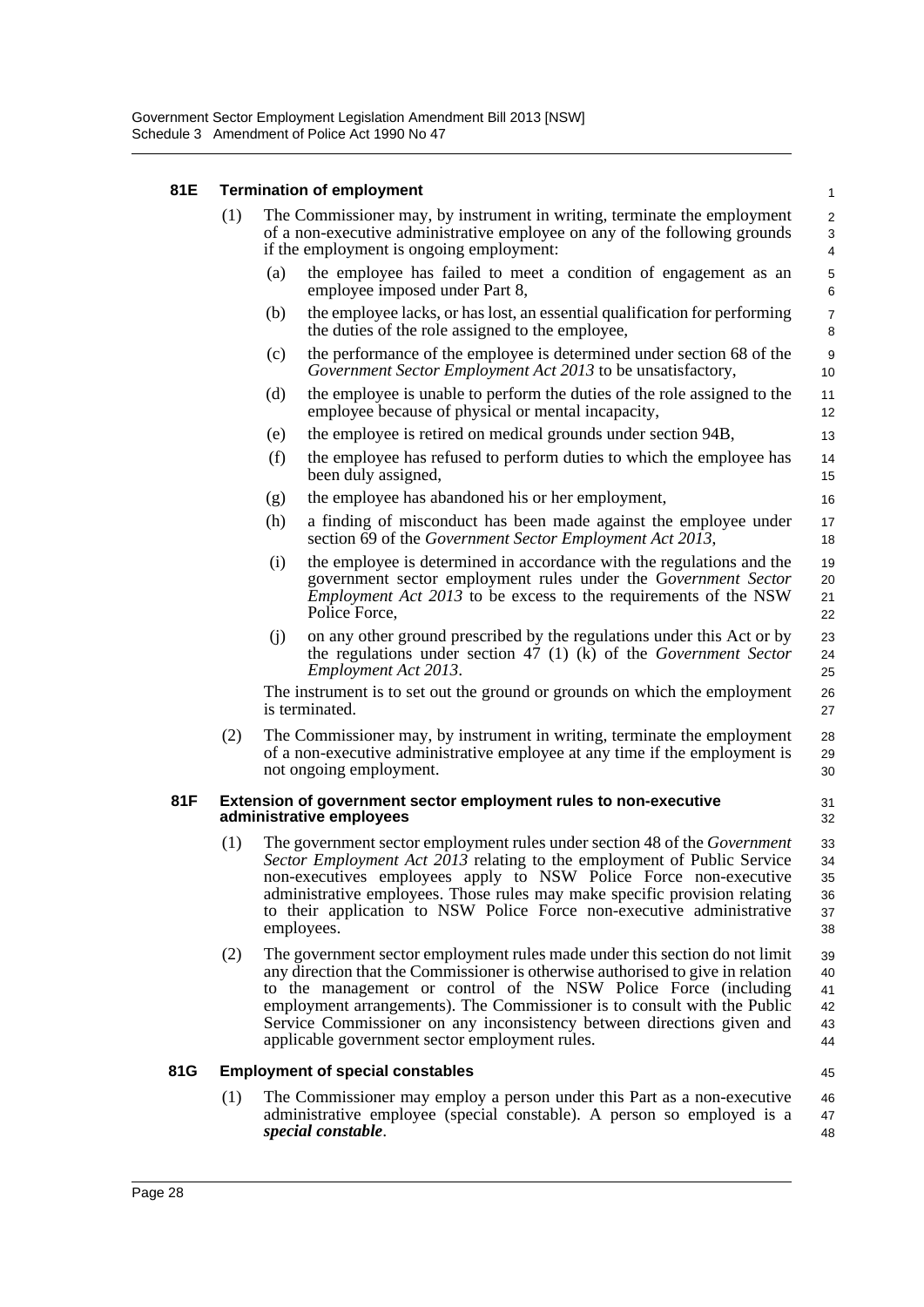|        |                                                | (2)               | Employment as a non-executive administrative employee (special constable)<br>may be made subject to such conditions as the Commissioner determines,<br>including (but not limited to) conditions as to the kinds of functions conferred<br>or imposed and the purposes for and circumstances in which such functions<br>may be exercised.                                                                                                 | 1<br>2<br>3<br>$\overline{\mathbf{4}}$<br>5   |  |
|--------|------------------------------------------------|-------------------|-------------------------------------------------------------------------------------------------------------------------------------------------------------------------------------------------------------------------------------------------------------------------------------------------------------------------------------------------------------------------------------------------------------------------------------------|-----------------------------------------------|--|
|        |                                                | (3)               | Without limiting the generality of subsection (2), the Commissioner may<br>confer or impose on a special constable any of the functions of a police officer<br>of the rank of constable, including any of the functions of a police officer that<br>are specified in the Law Enforcement (Powers and Responsibilities) Act 2002.<br>Note. Accordingly, section 13 of this Act, for example, would apply to any such special<br>constable. | $\,6$<br>$\overline{7}$<br>8<br>9<br>10<br>11 |  |
|        |                                                | (4)               | Sections 207A and 211A-211AB apply to a special constable who is<br>authorised to exercise functions of a police officer in the same way as those<br>sections apply to a police officer.                                                                                                                                                                                                                                                  | 12<br>13<br>14                                |  |
|        |                                                | (5)               | Section 201 of the <i>Law Enforcement (Powers and Responsibilities)</i> Act 2002<br>(Supplying police officer's details and giving warnings) applies to a special<br>constable who is authorised to exercise functions of a police officer in the<br>same way as that section applies to a police officer.                                                                                                                                | 15<br>16<br>17<br>18                          |  |
|        |                                                | (6)               | Part 4 of the <i>Law Reform (Vicarious Liability) Act 1983</i> applies to a special<br>constable who is authorised to exercise functions of a police officer in the<br>same way as that Part applies to a police officer.                                                                                                                                                                                                                 | 19<br>20<br>21                                |  |
| $[29]$ |                                                |                   | <b>Section 84 Application of Part</b>                                                                                                                                                                                                                                                                                                                                                                                                     | 22                                            |  |
|        |                                                |                   | Omit ", members of the NSW Police Force Senior Executive Service and temporary<br>employees" from section 84 (1).                                                                                                                                                                                                                                                                                                                         | 23<br>24                                      |  |
|        |                                                |                   | Insert instead "or NSW Police Force senior executives".                                                                                                                                                                                                                                                                                                                                                                                   | 25                                            |  |
| $[30]$ |                                                | <b>Section 88</b> |                                                                                                                                                                                                                                                                                                                                                                                                                                           | 26                                            |  |
|        | Omit the section. Insert instead:              |                   |                                                                                                                                                                                                                                                                                                                                                                                                                                           |                                               |  |
|        | 88<br>Industrial or legal proceedings excluded |                   |                                                                                                                                                                                                                                                                                                                                                                                                                                           |                                               |  |
|        |                                                | (1)               | The engagement of, or the failure to engage, a person as a non-executive<br>officer, or any matter, question or dispute relating to any such engagement (or<br>failure to engage), is not an industrial matter for the purposes of the <i>Industrial</i><br>Relations Act 1996.                                                                                                                                                           | 29<br>30<br>31<br>32                          |  |
|        |                                                | (2)               | No proceedings for an order in the nature of prohibition, certiorari or<br>mandamus or for a declaration or injunction or for any other relief, lie in<br>respect of a matter that is declared by this section not to be an industrial matter<br>for the purposes of the Industrial Relations Act 1996.                                                                                                                                   | 33<br>34<br>35<br>36                          |  |
|        |                                                | (3)               | The failure of a non-executive commissioned police officer to be appointed for<br>a further term of office as provided by section 75 is, for the purposes of this<br>section, taken to be a failure to engage the person as a non-executive officer.                                                                                                                                                                                      | 37<br>38<br>39                                |  |
|        |                                                | (4)               | Nothing in this section prevents any of the following proceedings from being<br>brought by a member of the NSW Police Force in relation to the employment<br>of another member of the NSW Police Force:                                                                                                                                                                                                                                   | 40<br>41<br>42                                |  |
|        |                                                |                   | proceedings under Part 9 of the <i>Anti-Discrimination Act 1977</i> in relation<br>(a)<br>to a complaint under that Part,                                                                                                                                                                                                                                                                                                                 | 43<br>44                                      |  |
|        |                                                |                   | proceedings under section 213 of the <i>Industrial Relations Act 1996</i> to<br>(b)<br>enforce the provisions of section 210 (Freedom from victimisation) of<br>that Act.                                                                                                                                                                                                                                                                 | 45<br>46<br>47                                |  |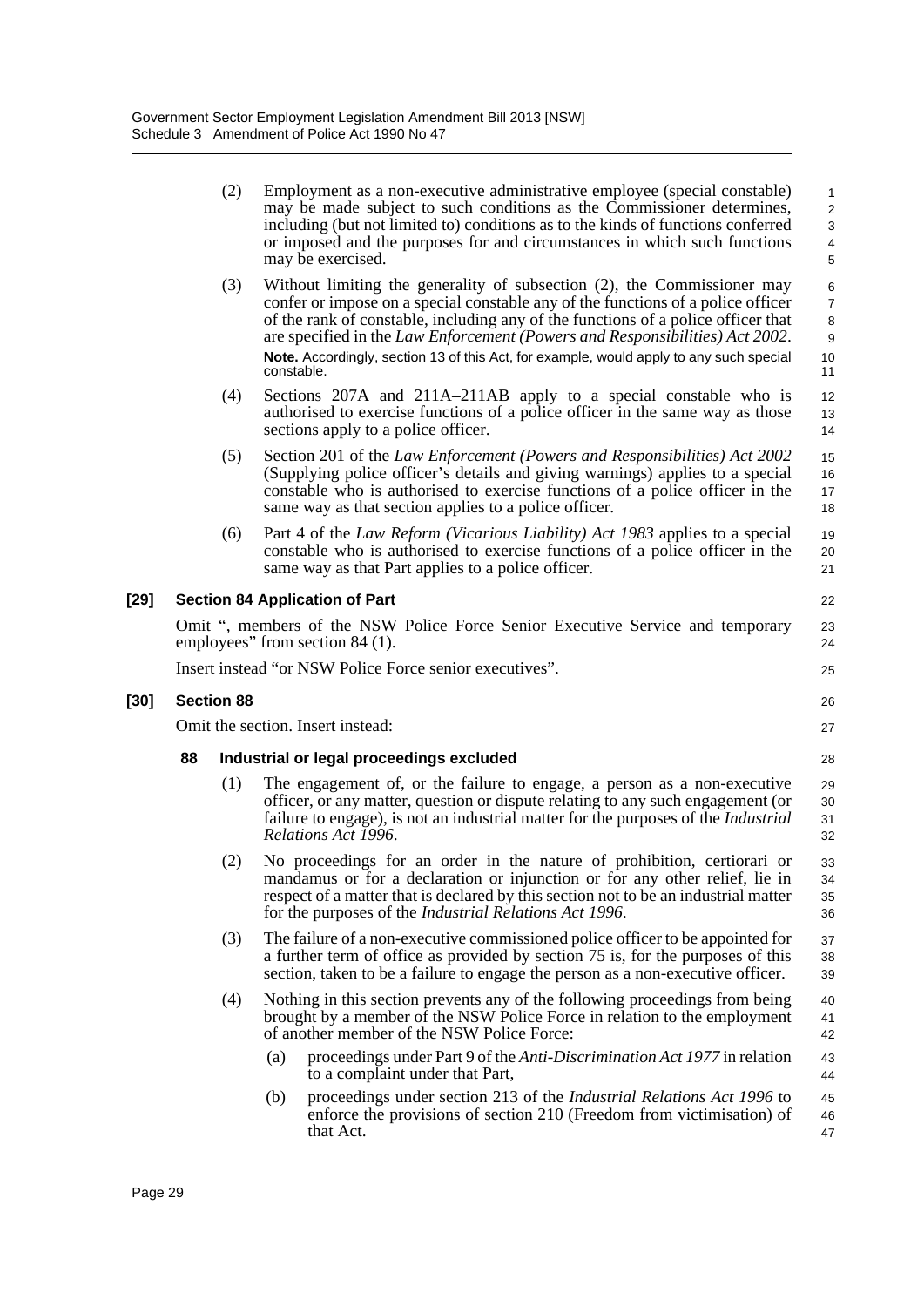| $[31]$ |                                                             |                                  | Part 7 Temporary employees of NSW Police Force                                                                                                                              | 1              |  |  |
|--------|-------------------------------------------------------------|----------------------------------|-----------------------------------------------------------------------------------------------------------------------------------------------------------------------------|----------------|--|--|
|        |                                                             | Omit the Part.                   |                                                                                                                                                                             | 2              |  |  |
| $[32]$ |                                                             | Part 8, note                     |                                                                                                                                                                             | 3              |  |  |
|        |                                                             | Omit the note. Insert instead:   |                                                                                                                                                                             |                |  |  |
|        |                                                             |                                  | Note. Other provisions relating to members of the NSW Police Force are to be found<br>in Part 5 of the Government Sector Employment Act 2013.                               | 5<br>6         |  |  |
| $[33]$ | <b>Section 93A</b>                                          |                                  |                                                                                                                                                                             |                |  |  |
|        | Insert before section 94:                                   |                                  |                                                                                                                                                                             |                |  |  |
|        | 93A<br>Conditions of engagement of administrative employees |                                  |                                                                                                                                                                             | 9              |  |  |
|        |                                                             | (1)                              | The engagement of an administrative employee may be made subject to<br>conditions notified to the employee on his or her engagement.                                        | 10<br>11       |  |  |
|        |                                                             | (2)                              | The conditions may include (without limitation) conditions dealing with any<br>of the following matters:                                                                    | 12<br>13       |  |  |
|        |                                                             |                                  | probation,<br>(a)                                                                                                                                                           | 14             |  |  |
|        |                                                             |                                  | citizenship or residency requirements,<br>(b)                                                                                                                               | 15             |  |  |
|        |                                                             |                                  | formal qualifications,<br>(c)                                                                                                                                               | 16             |  |  |
|        |                                                             |                                  | (d)<br>security and other clearances,                                                                                                                                       | 17             |  |  |
|        |                                                             |                                  | health clearances.<br>(e)                                                                                                                                                   | 18             |  |  |
|        |                                                             | (3)                              | The imposition of conditions is subject to the government sector employment<br>rules under the Government Sector Employment Act 2013 and the regulations<br>under this Act. | 19<br>20<br>21 |  |  |
| $[34]$ |                                                             |                                  | Section 94 Requirements as to citizenship                                                                                                                                   | 22             |  |  |
|        |                                                             |                                  | Omit section 94 (4).                                                                                                                                                        | 23             |  |  |
| $[35]$ | Sections 94B-94D                                            |                                  |                                                                                                                                                                             |                |  |  |
|        | Insert after section 94:                                    |                                  |                                                                                                                                                                             |                |  |  |
|        | 94B                                                         |                                  | <b>Retirement on medical grounds</b>                                                                                                                                        | 26             |  |  |
|        |                                                             |                                  | The Commissioner may retire a member of the NSW Police Force if:                                                                                                            | 27             |  |  |
|        |                                                             |                                  | the person is found to be unfit to perform or incapable of performing the<br>(a)<br>duties of the person's employment, and                                                  | 28<br>29       |  |  |
|        |                                                             |                                  | the person's unfitness or incapacity:<br>(b)                                                                                                                                | 30             |  |  |
|        |                                                             |                                  | appears likely to be of a permanent nature, and<br>(i)                                                                                                                      | 31             |  |  |
|        |                                                             |                                  | has not arisen from actual misconduct on the part of the person,<br>(ii)<br>or from causes within the person's control.                                                     | 32<br>33       |  |  |
|        | 94C                                                         | <b>Resignation or retirement</b> |                                                                                                                                                                             |                |  |  |
|        |                                                             | (1)                              | A member of the NSW Police Force may resign from the NSW Police Force<br>by written notice to the Commissioner.                                                             | 35<br>36       |  |  |
|        |                                                             | (2)                              | The resignation of a member of the NSW Police Force does not take effect<br>until:                                                                                          | 37<br>38       |  |  |
|        |                                                             |                                  | (a)<br>the Commissioner accepts the resignation, or                                                                                                                         | 39             |  |  |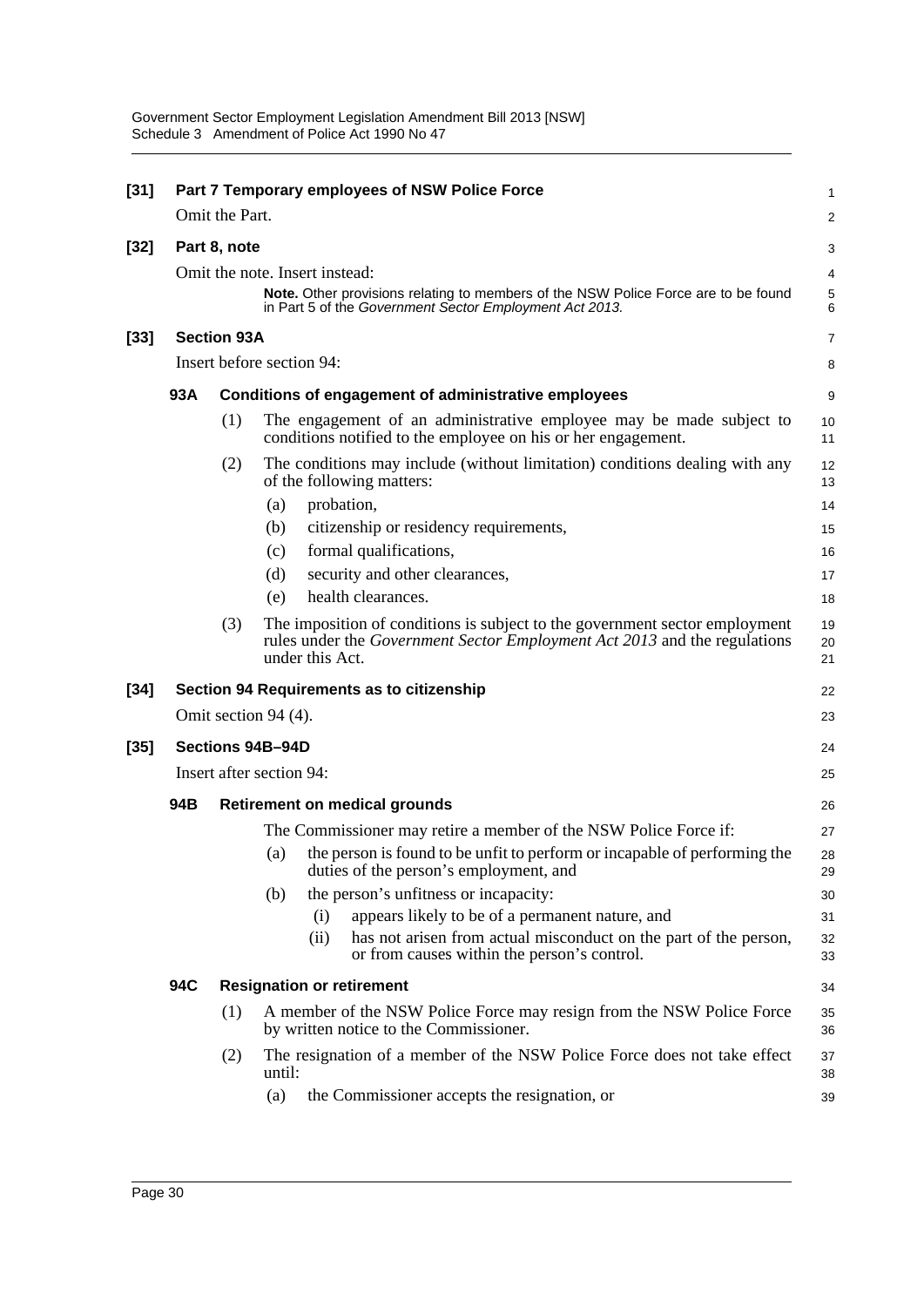|        |                            |     | the member has given the Commissioner at least 4 weeks' notice in<br>(b)<br>writing of the day on which the member intends to resign and the<br>member is not under suspension from duty on that day.                                                                                                                                                                                                                                                                                                                                                               | 1<br>$\overline{2}$<br>3                     |  |
|--------|----------------------------|-----|---------------------------------------------------------------------------------------------------------------------------------------------------------------------------------------------------------------------------------------------------------------------------------------------------------------------------------------------------------------------------------------------------------------------------------------------------------------------------------------------------------------------------------------------------------------------|----------------------------------------------|--|
|        |                            | (3) | In this section, <i>resignation</i> includes retirement and <i>member of the NSW</i><br><b>Police Force</b> does not include the Commissioner.                                                                                                                                                                                                                                                                                                                                                                                                                      | 4<br>5                                       |  |
|        | 94D                        |     | Approval to engage in other paid employment                                                                                                                                                                                                                                                                                                                                                                                                                                                                                                                         | 6                                            |  |
|        |                            |     | A member of the NSW Police Force (other than the Commissioner) must not<br>engage in any paid employment outside his or her duties as such a member<br>without the approval of the Commissioner.                                                                                                                                                                                                                                                                                                                                                                    | $\overline{7}$<br>8<br>9                     |  |
| [36]   |                            |     | Section 184 Conduct and performance of administrative officers                                                                                                                                                                                                                                                                                                                                                                                                                                                                                                      | 10                                           |  |
|        |                            |     | Omit the section.                                                                                                                                                                                                                                                                                                                                                                                                                                                                                                                                                   | 11                                           |  |
| $[37]$ |                            |     | Section 185 Disciplinary appeals to Industrial Relations Commission by<br>non-executive administrative employees                                                                                                                                                                                                                                                                                                                                                                                                                                                    | 12<br>13                                     |  |
|        |                            |     | Omit "administrative officers (not being members of the NSW Police Force Senior<br>Executive Service) as if those officers".                                                                                                                                                                                                                                                                                                                                                                                                                                        | 14<br>15                                     |  |
|        |                            |     | Insert instead "non-executive administrative employees as if those employees".                                                                                                                                                                                                                                                                                                                                                                                                                                                                                      | 16                                           |  |
| [38]   |                            |     | Section 218 Industrial Relations Act 1996 not affected                                                                                                                                                                                                                                                                                                                                                                                                                                                                                                              | 17                                           |  |
|        |                            |     | Omit "section 44 or 89" from section 218 (2). Insert instead "section 41 or 88".                                                                                                                                                                                                                                                                                                                                                                                                                                                                                    | 18                                           |  |
| [39]   |                            |     | Schedule 4 Savings, transitional and other provisions                                                                                                                                                                                                                                                                                                                                                                                                                                                                                                               | 19                                           |  |
|        |                            |     | Insert at the end of the Schedule with appropriate Part and clause numbering:                                                                                                                                                                                                                                                                                                                                                                                                                                                                                       | 20                                           |  |
|        | <b>Part</b>                |     | Provisions consequent on the enactment of<br><b>Government Sector Employment Legislation</b><br><b>Amendment Act 2013</b>                                                                                                                                                                                                                                                                                                                                                                                                                                           | 21<br>22<br>23                               |  |
|        | <b>Definition</b>          |     |                                                                                                                                                                                                                                                                                                                                                                                                                                                                                                                                                                     |                                              |  |
|        |                            |     | In this Part:<br><b>amending Act</b> means the Government Sector Employment Legislation<br>Amendment Act 2013.                                                                                                                                                                                                                                                                                                                                                                                                                                                      | 25<br>26<br>27                               |  |
|        | <b>Police Commissioner</b> |     |                                                                                                                                                                                                                                                                                                                                                                                                                                                                                                                                                                     |                                              |  |
|        |                            | (1) | The appointment and term of office of the person holding office as<br>Commissioner on the commencement of the amendment made to section 27 of<br>this Act by the amending Act are not affected by the amending Act.                                                                                                                                                                                                                                                                                                                                                 | 29<br>30<br>31                               |  |
|        |                            | (2) | The Commissioner is taken to be employed in accordance with this Act (as<br>amended by the amending Act) and a contract of employment entered into<br>under this Act (as so amended), and any contract applying to the<br>Commissioner before the commencement of the amendment to section 27 of<br>this Act by the amending Act ceases to apply. However, this subclause does<br>not affect the continuity of service of the Commissioner and any accrued rights<br>to leave or the accrual of rights to leave under the Commissioner's contract of<br>employment. | 32<br>33<br>34<br>35<br>36<br>37<br>38<br>39 |  |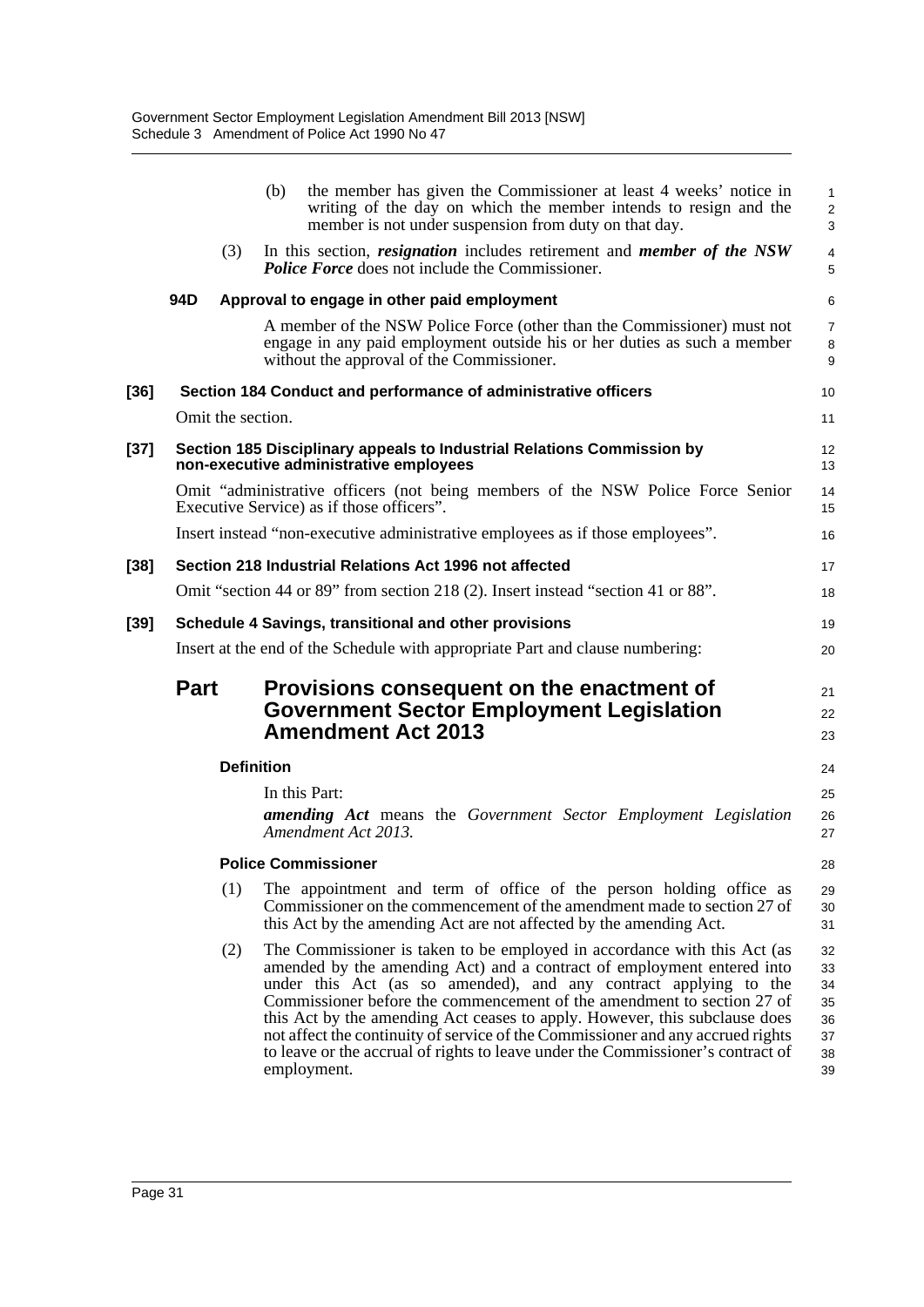(1) In this clause:

#### **Staged implementation of new senior executive employment arrangements**

1  $\overline{2}$ 3

 $34$ 35

*former senior executive provisions* mean the provisions of Part 5 of this Act (and any other provisions of this Act that relate to the operation of that Part), as in force immediately before the substitution of that Part by the amending Act.

*new senior executive provisions* mean the provisions of Part 5 of this Act (and any other provisions of this Act that relate to the operation of that Part), as amended by the amending Act, and the provisions of Part 3B of the *Statutory and Other Offices Remuneration Act 1975*.

*senior executive implementation date* for the NSW Police Force or any part of the NSW Police Force—see subclause (4).

- (2) The Public Service Commissioner, on the recommendation of the Commissioner, is to prepare an implementation schedule for the staged implementation of the provisions of this Act relating to NSW Police Force senior executives.
- (3) The implementation schedule is to set out the date on which the new senior executive provisions will apply to the NSW Police Force. 17 18
- (4) Different dates may be set for different parts of the NSW Police Force. The date so set is the *senior executive implementation date* for the part concerned. 19 20
- (5) The senior executive implementation date for a part of the NSW Police Force may be changed by the Public Service Commissioner on the recommendation of the Commissioner. 21 22 23
- (6) Until the senior executive implementation date for a part of the NSW Police Force, the former senior executive provisions continue to apply, and the new senior executive provisions do not apply, to that part of the NSW Police Force. 24 25 26
- (7) A person who was an executive officer under the former senior executive provisions immediately before the senior executive implementation date for the part of the NSW Police Force concerned and who does not become a NSW Police Force senior executive on that date is taken to be removed from his or her executive position under Part 5 of this Act (as in force before the substitution of that Part by the amending Act) and the former senior executive provisions apply to that removal. 27 28 29 30 31 32 33

#### **Existing non-executive administrative officers of NSW Police Force become non-executive administrative employees**

- (1) A person who was employed in the NSW Police Force as a non-executive administrative officer immediately before the substitution of Part 6A of this Act by the amending Act is, on that substitution, taken to be employed in ongoing employment as a non-executive administrative employee under that Part. 36 37 38 39 40
- (2) The application of the provisions of this Act, the regulations and the government sector employment rules to any such person is subject to the provisions of this Schedule. 41 42 43
- (3) The substitution of Part 6A of this Act does not affect the continuity of service of a person taken to be employed under this clause, any accrued rights to leave under the former Part 6A or any accrual of rights to leave under this Act. 44 45 46
- (4) A person who is taken to be employed under this clause is taken to be employed in a role or classification of work that corresponds to the kind and grade of work of the person's position or work on the substitution of Part 6A. 47 48 49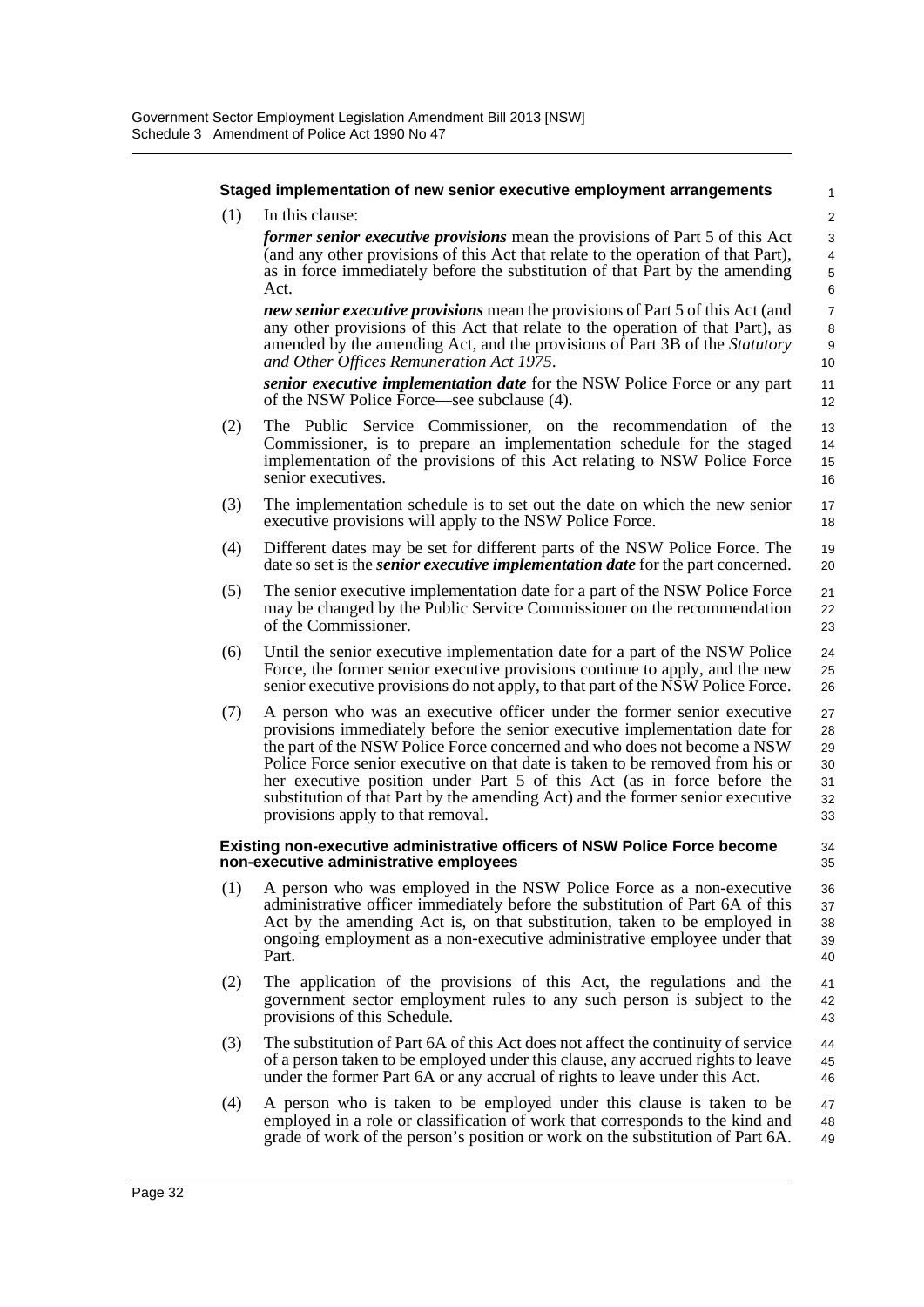(5) The continued employment of a person taken to be employed under this clause who held a senior officer position (or equivalent position) under the former Part 6A is subject to review by the Commissioner in connection with the staged implementation of NSW Police Force senior executive employment.

(6) Section 41 of this Act applies to the termination of the position and employment of a person referred to in subclause (5) as a result of the review in the same way as it applies to the termination of the employment of an executive employee.

### **Existing temporary employees of NSW Police Force become non-executive administrative employees**

- (1) A person who was employed in the NSW Police Force as a temporary employee immediately before the repeal of Part 7 of this Act by the amending Act is, on that substitution, taken to be employed in temporary employment as a non-executive administrative employee under Part 6A of this Act.
- (2) The application of the provisions of this Act, the regulations and the government sector employment rules to any such person is subject to the provisions of this Schedule. 15 16 17
- (3) The repeal of Part 7 of this Act does not affect the continuity of service of a person taken to be employed under this clause, any accrued rights to leave under Part 7 or any accrual of rights to leave under this Act. 18 19 20
- (4) A person who is taken to be employed under this clause is taken to be employed in a role or classification of work that corresponds to the kind and grade of the person's work on the repeal of Part 7.

#### **Special constables—Police Legislation Amendment (Special Constables) Act 2013 No 56 (uncommenced)**

- (1) This subclause has effect if the *Police Legislation Amendment (Special Constables) Act 2013* commences before this clause commences. 26 27
	- (a) Section 203 (1) of this Act is amended by omitting "a special constable appointed under section 82L" and by inserting instead "a special constable employed under section 81G". 28 29 30
	- (b) In any other Act, in any statutory or other instrument, or in any contract or agreement, a reference to a special constable within the meaning of section 82L of the *Police Act 1990* is to be construed as a reference to a special constable within the meaning of section 81G of the *Police Act 1990*. 31 32 33 34 35
- (2) This subclause has effect if the *Police Legislation Amendment (Special Constables) Act 2013* commences on or after this clause commences. 36 37
	- (a) Section 81G of this Act (as inserted by the amending Act) does not have any effect until that Act commences.
	- (b) Schedule 1 [1] to that Act is repealed.
	- (c) Schedule 1 [6] to that Act is amended as follows:
		- (i) Clauses 83 and 84 are amended by omitting "appointed by the Commissioner under section 82L as a non-executive administrative officer (special constable)" wherever occurring and by inserting instead "employed by the Commissioner under section 81G as a non-executive administrative employee (special constable)". 42 43 44 45 46 47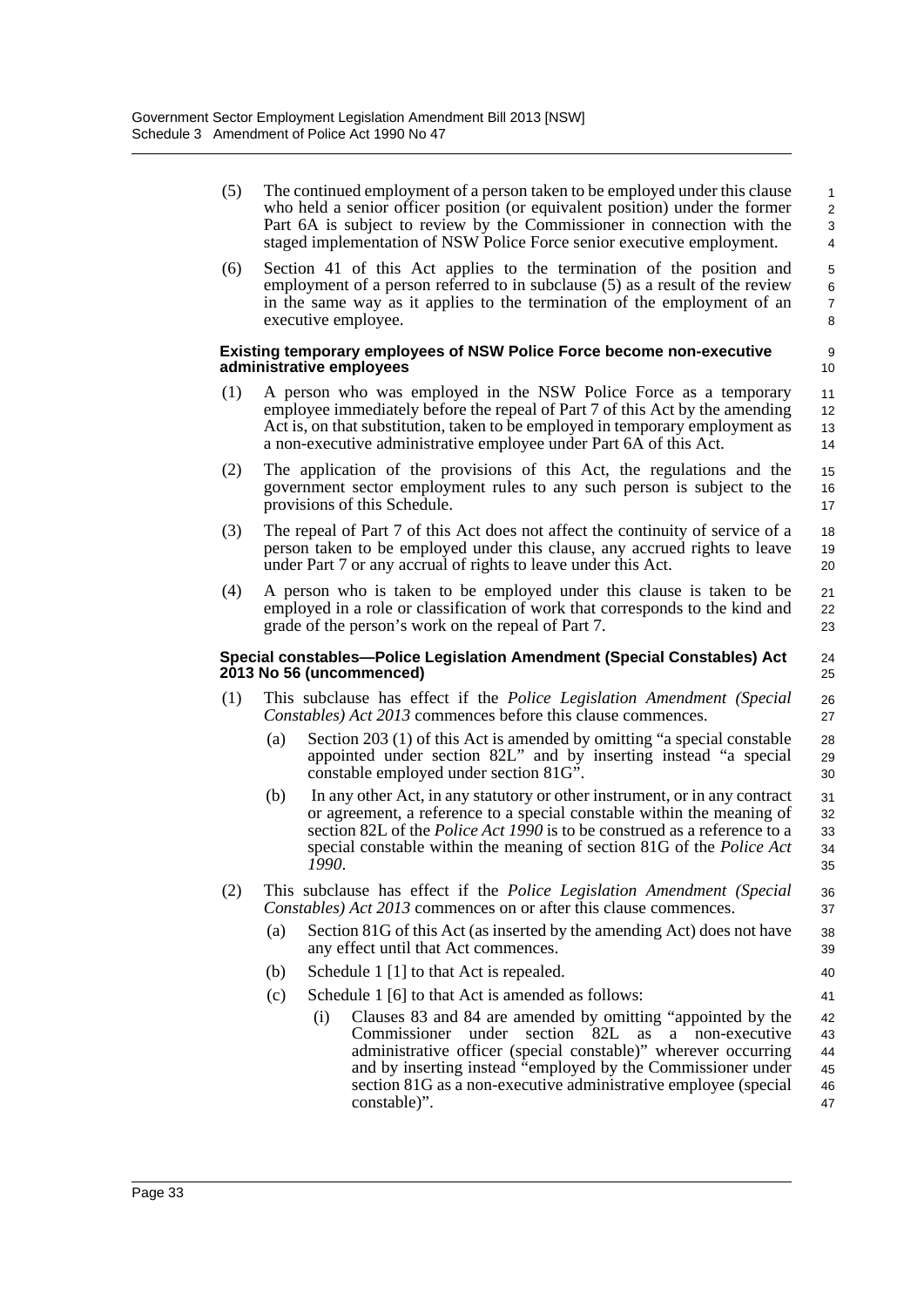| (11) | Clause 85 is amended by omitting "appointed by the           | $\overline{1}$ |
|------|--------------------------------------------------------------|----------------|
|      | Commissioner as a non-executive administrative officer under | $\mathcal{P}$  |
|      | section 82A" and by inserting instead "employed by the       | -3             |
|      | Commissioner as a non-executive administrative employee".    | 4              |

(d) Schedules 3.1, 3.2 and 3.10 to that Act are amended by omitting "special constable within the meaning of section 82L" wherever occurring and by inserting instead "special constable within the meaning of section 81G".

# **Savings and transitional regulations**

The provisions of this Part are subject to the provisions of any regulations made under Part 1 of this Schedule consequent on the enactment of the amending Act. 10 11 12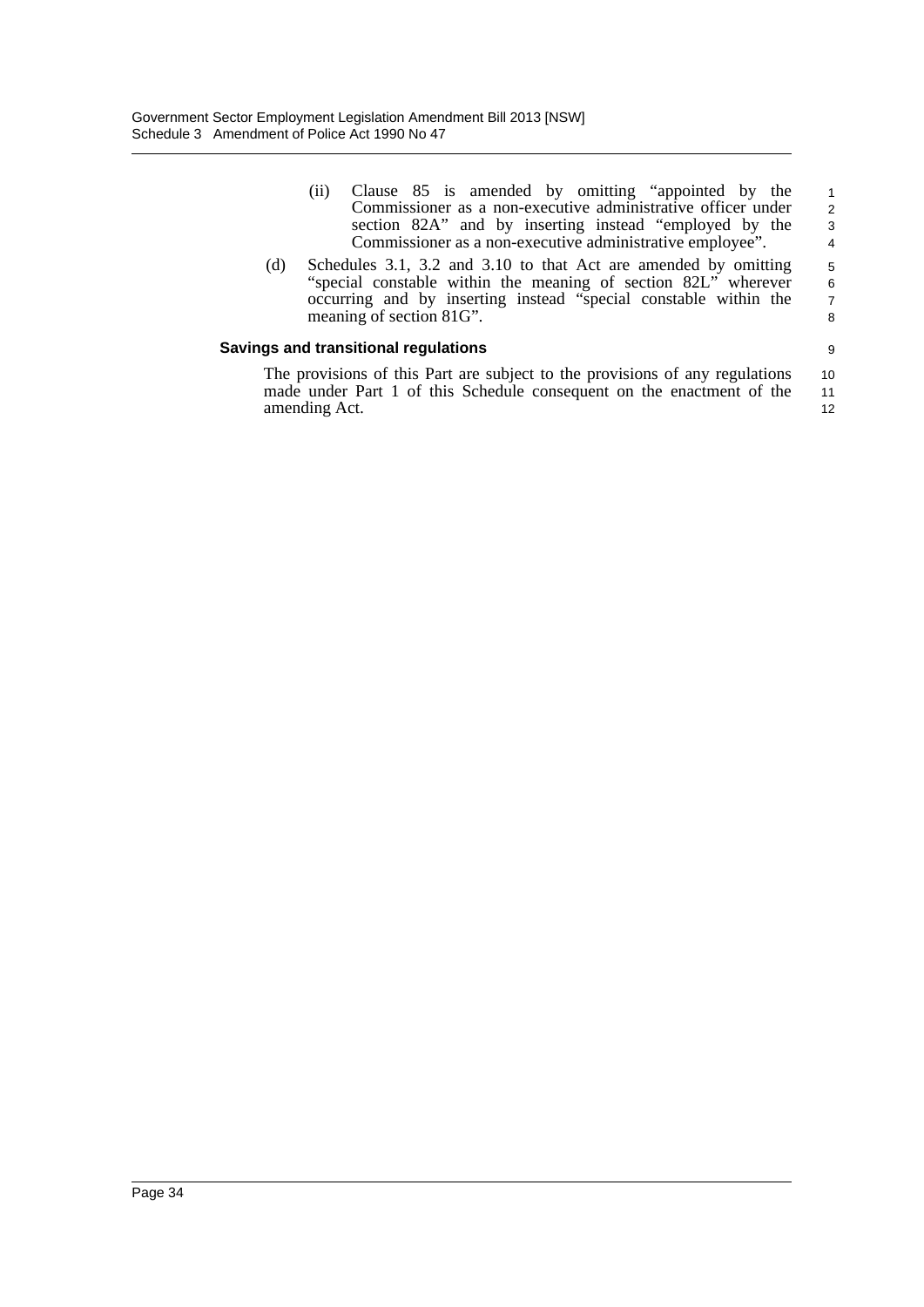|       | <b>Schedule 4</b>            | <b>Amendment of Transport Administration Act</b><br>1988 No 109                                                                                                                                                                                                                                                         | $\mathbf{1}$<br>$\overline{2}$ |
|-------|------------------------------|-------------------------------------------------------------------------------------------------------------------------------------------------------------------------------------------------------------------------------------------------------------------------------------------------------------------------|--------------------------------|
| [1]   |                              | Sections 2B (2), 3B, 3C, 3E, 15, 27, 35J, 43, 47, 50, 94, 101 and 112, Schedule 2 and<br>clause 13A of Schedule 6A                                                                                                                                                                                                      | 3<br>4                         |
|       |                              | Omit "Director-General" and "Director-General's" wherever occurring.                                                                                                                                                                                                                                                    | 5                              |
|       |                              | Insert instead "Transport Secretary" and Transport Secretary's".                                                                                                                                                                                                                                                        | 6                              |
| $[2]$ | <b>Section 3 Definitions</b> |                                                                                                                                                                                                                                                                                                                         | $\overline{7}$                 |
|       |                              | Omit the definition of <i>Director-General</i> from section $3(1)$ . Insert in alphabetical order:<br><b>Transport Secretary</b> means the Secretary of the Department of Transport.                                                                                                                                    | 8<br>9                         |
| $[3]$ |                              | <b>Section 20 Constitution of STA</b>                                                                                                                                                                                                                                                                                   | 10                             |
|       |                              | Omit section $20(3)$ (including the note).                                                                                                                                                                                                                                                                              | 11                             |
| [4]   |                              | Section 42B Constitution of Independent Transport Safety Regulator                                                                                                                                                                                                                                                      | 12                             |
|       |                              | Omit section 42B (3) (including the note). Insert instead:                                                                                                                                                                                                                                                              | 13                             |
|       | (3)                          | Persons may be employed in the Public Service under the Government Sector<br><i>Employment Act 2013</i> to enable the ITSR to exercise its functions.                                                                                                                                                                   | 14<br>15                       |
|       |                              | Note. Section 59 of the Government Sector Employment Act 2013 provides that the<br>persons so employed (or whose services the ITSR makes use of) may be referred to<br>as officers or employees, or members of staff, of the ITSR. Section 47A of the<br>Constitution Act 1902 precludes the ITSR from employing staff. | 16<br>17<br>18<br>19           |
| [5]   |                              | <b>Section 42M Chief Executive of ITSR</b>                                                                                                                                                                                                                                                                              | 20                             |
|       |                              | Omit section $42M(3)$ , $(4)$ and $(5)$ . Insert instead:                                                                                                                                                                                                                                                               | 21                             |
|       | (3)                          | Schedule 2A contains provisions relating to the Chief Executive.                                                                                                                                                                                                                                                        | 22                             |
| [6]   |                              | <b>Section 45 Chief Investigator</b>                                                                                                                                                                                                                                                                                    | 23                             |
|       |                              | Omit section 45 (2) and (3). Insert instead:                                                                                                                                                                                                                                                                            | 24                             |
|       | (2)                          | Schedule 2A contains provisions relating to the Chief Investigator.                                                                                                                                                                                                                                                     | 25                             |
| $[7]$ |                              | <b>Section 49A General functions of RMS</b>                                                                                                                                                                                                                                                                             | 26                             |
|       |                              | Omit section 49A (2) (including the note).                                                                                                                                                                                                                                                                              | 27                             |
| [8]   | authorities                  | Part 7, Division 1 Regulations relating to staff employed in connection with certain                                                                                                                                                                                                                                    | 28<br>29                       |
|       | Omit the Division.           |                                                                                                                                                                                                                                                                                                                         | 30                             |
| [9]   |                              | Section 58C Regulations relating to RailCorp staff                                                                                                                                                                                                                                                                      | 31                             |
|       |                              | Omit section 58C $(2)$ (c) and (d) and omit "and" at the end of section 58C $(2)$ (b).                                                                                                                                                                                                                                  | 32                             |
| [10]  | <b>Section 58C (3)</b>       |                                                                                                                                                                                                                                                                                                                         | 33                             |
|       |                              | Omit the subsection. Insert instead:                                                                                                                                                                                                                                                                                    | 34                             |
|       | (3)                          | The provisions of the Government Sector Employment Act 2013 relating to the<br>employment of Public Service employees do not apply to the employment of<br>staff under this Division.                                                                                                                                   | 35<br>36<br>37                 |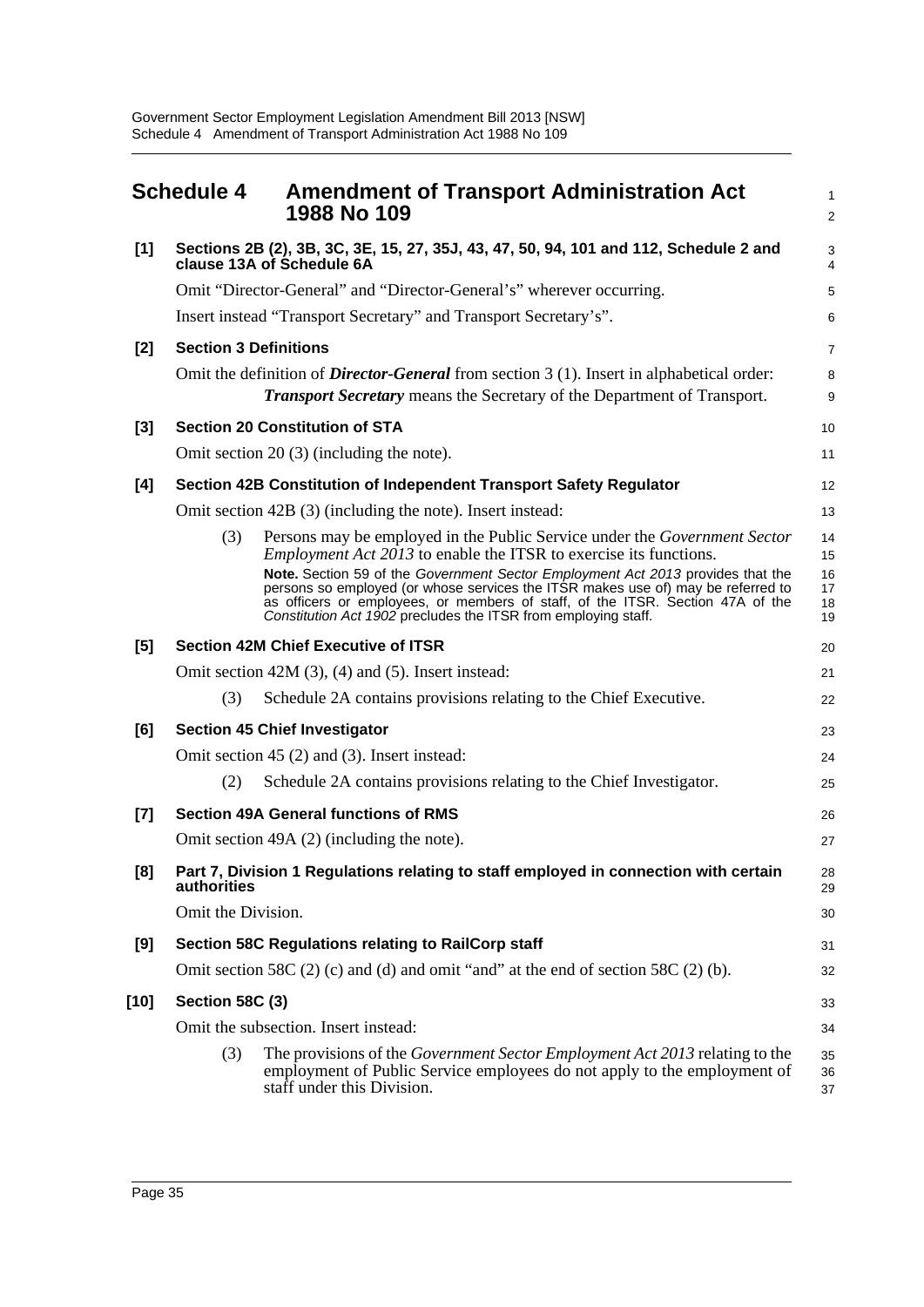Government Sector Employment Legislation Amendment Bill 2013 [NSW] Schedule 4 Amendment of Transport Administration Act 1988 No 109

| $[11]$ |                                      |                                            | <b>Section 59 Employment of staff</b>                                                                                                                                                                                                       | $\mathbf{1}$          |  |  |  |
|--------|--------------------------------------|--------------------------------------------|---------------------------------------------------------------------------------------------------------------------------------------------------------------------------------------------------------------------------------------------|-----------------------|--|--|--|
|        |                                      |                                            | Insert after section 59 $(2)$ :                                                                                                                                                                                                             | 2                     |  |  |  |
|        |                                      | (2A)                                       | The provisions of the <i>Government Sector Employment Act 2013</i> relating to the<br>employment of Public Service employees do not apply to the employment of<br>those members of staff.                                                   | 3<br>4<br>$\mathbf 5$ |  |  |  |
| $[12]$ |                                      |                                            | Section 61 Regulations relating to staff of Chief Investigator                                                                                                                                                                              | 6                     |  |  |  |
|        |                                      |                                            | Omit "and" at the end of section 61 $(2)$ (b) and omit section 61 $(2)$ (c).                                                                                                                                                                | $\overline{7}$        |  |  |  |
| $[13]$ |                                      |                                            | Section 64 Regulations relating to Sydney Ferries staff                                                                                                                                                                                     | 8                     |  |  |  |
|        |                                      |                                            | Omit section $64$ (2) (c) and (d). Insert instead:                                                                                                                                                                                          | 9                     |  |  |  |
|        |                                      |                                            | may provide for appeals by members of staff in connection with their<br>(c)<br>employment.                                                                                                                                                  | 10<br>11              |  |  |  |
| $[14]$ |                                      | Section 64 (3)                             |                                                                                                                                                                                                                                             | 12                    |  |  |  |
|        |                                      |                                            | Omit the subsection. Insert instead:                                                                                                                                                                                                        | 13                    |  |  |  |
|        |                                      | (3)                                        | The provisions of the <i>Government Sector Employment Act 2013</i> relating to the<br>employment of Public Service employees do not apply to the employment of<br>staff under this Division.                                                | 14<br>15<br>16        |  |  |  |
| $[15]$ | Part 7A                              |                                            |                                                                                                                                                                                                                                             | 17                    |  |  |  |
|        | Omit the Part. Insert instead:<br>18 |                                            |                                                                                                                                                                                                                                             |                       |  |  |  |
|        |                                      | <b>Part 7A The Transport Service</b><br>19 |                                                                                                                                                                                                                                             |                       |  |  |  |
|        | 68B                                  |                                            | <b>The Transport Service</b>                                                                                                                                                                                                                | 20                    |  |  |  |
|        |                                      | (1)                                        | The Transport Service of New South Wales consists of those persons who are<br>employed under this Part by the Government of New South Wales in the<br>service of the Crown.                                                                 | 21<br>22<br>23        |  |  |  |
|        |                                      | (2)                                        | Those persons are not employed in the Public Service of New South Wales.                                                                                                                                                                    | 24                    |  |  |  |
|        | 68C                                  |                                            | <b>Employment in the Transport Service</b>                                                                                                                                                                                                  | 25                    |  |  |  |
|        |                                      | (1)                                        | The Government of New South Wales may employ persons in the Transport<br>Service to enable the following bodies (and their public subsidiary<br>corporations) to exercise their functions:                                                  | 26<br>27<br>28        |  |  |  |
|        |                                      |                                            | TfNSW,<br>(a)<br>(b)<br>State Transit Authority,                                                                                                                                                                                            | 29                    |  |  |  |
|        |                                      |                                            | RMS.<br>(c)                                                                                                                                                                                                                                 | 30<br>31              |  |  |  |
|        |                                      | (2)                                        | The Government of New South Wales may also employ persons in the<br>Transport Service as Transport Service senior executives to enable RailCorp<br>(or a public subsidiary corporation of RailCorp) to exercise its functions.              | 32<br>33<br>34        |  |  |  |
|        |                                      | (3)                                        | The Transport Secretary may, subject to this and any other Act or law, exercise<br>on behalf of the Government of New South Wales the employer functions of<br>the Government in relation to the persons employed in the Transport Service. | 35<br>36<br>37        |  |  |  |
|        |                                      | (4)                                        | The employer functions of the Government are all the functions of an<br>employer in respect of employees, including (without limitation) the power to<br>employ persons, to assign them to roles and to terminate their employment.         | 38<br>39<br>40        |  |  |  |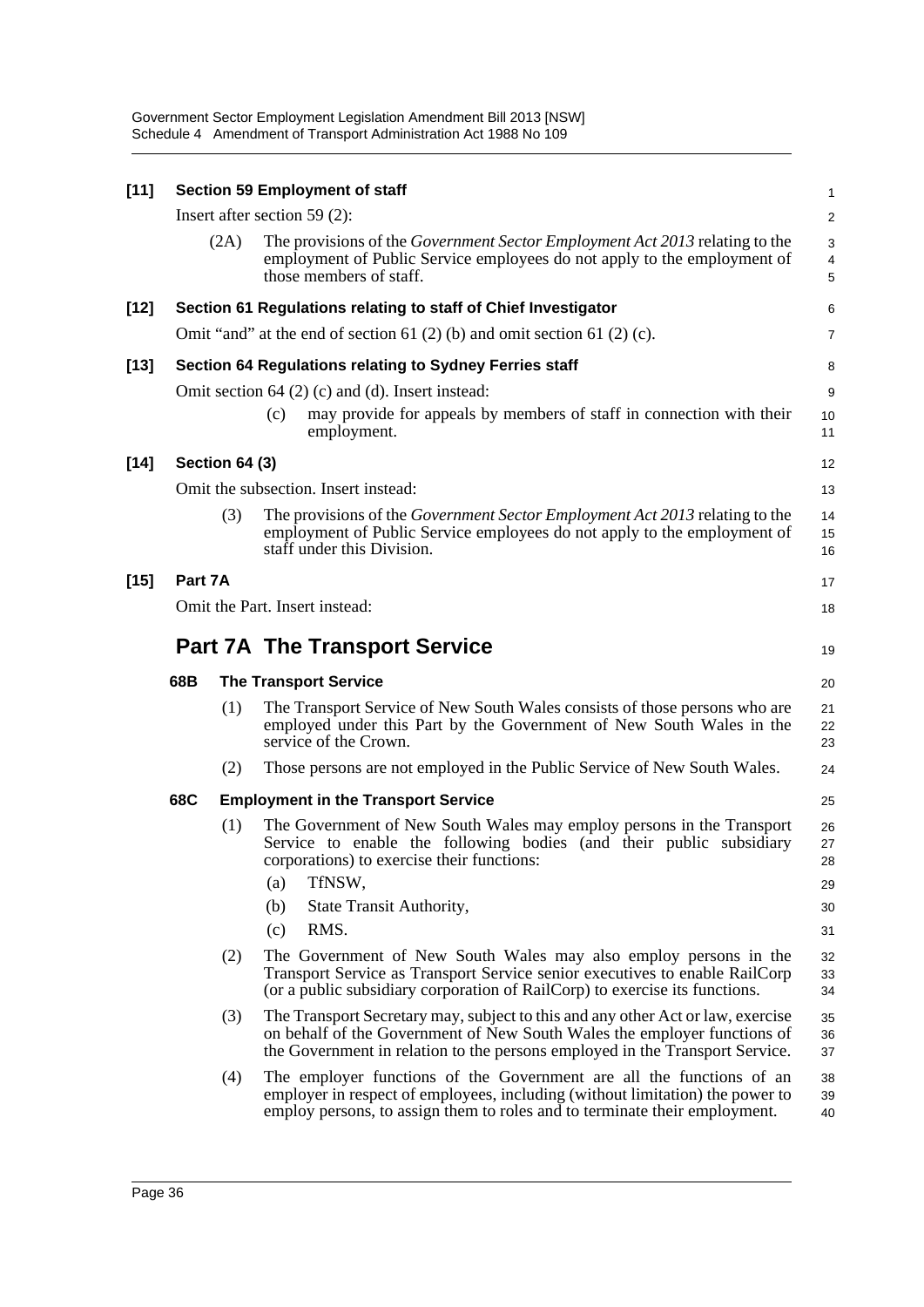|     | (5) |     | The Transport Secretary may create divisions (however described) of<br>employees in the Transport Service.                                                                                                                                                                                                             | $\mathbf{1}$<br>2        |
|-----|-----|-----|------------------------------------------------------------------------------------------------------------------------------------------------------------------------------------------------------------------------------------------------------------------------------------------------------------------------|--------------------------|
|     | (6) |     | In this or any other Act, or in any instrument made under this or any other Act<br>or in any other instrument of any kind, a reference to an officer or employee,<br>or a member of staff, of:                                                                                                                         | 3<br>4<br>5              |
|     |     | (a) | TfNSW (or a public subsidiary corporation of TfNSW) is to be read as<br>a reference to a person employed in the Transport Service to enable<br>TfNSW (or the corporation) to exercise its functions, or                                                                                                                | 6<br>$\overline{7}$<br>8 |
|     |     | (b) | the State Transit Authority (or a public subsidiary corporation of the<br>Authority) is to be read as a reference to a person employed in the<br>Transport Service to enable the Authority (or the corporation) to<br>exercise its functions, or                                                                       | 9<br>10<br>11<br>12      |
|     |     | (c) | RMS (or a public subsidiary corporation of RMS) is to be read as a<br>reference to a person employed in the Transport Service to enable RMS<br>(or the corporation) to exercise its functions, or                                                                                                                      | 13<br>14<br>15           |
|     |     | (d) | RailCorp (or a public subsidiary corporation of RailCorp) is to be read<br>as including a reference to a person employed in the Transport Service<br>as a Transport Service senior executive to enable RailCorp (or the<br>corporation) to exercise its functions.                                                     | 16<br>17<br>18<br>19     |
| 68D |     |     | <b>Transport Service senior executives and non-executive employees</b>                                                                                                                                                                                                                                                 | 20                       |
|     | (1) |     | Persons who are employed in the Transport Service in a Public Service senior<br>executive band are <i>Transport Service senior executives</i> . For that purpose, the<br>Public Service senior executive bands under the Government Sector<br><i>Employment Act 2013</i> apply to employment in the Transport Service. | 21<br>22<br>23<br>24     |
|     | (2) |     | All other persons employed in the Transport Service are Transport Service<br>non-executive employees.                                                                                                                                                                                                                  | 25<br>26                 |
| 68E |     |     | Kinds of employment in Transport Service                                                                                                                                                                                                                                                                               | 27                       |
|     | (1) |     | Employment in the Transport Service may be any one of the following kinds<br>of employment:                                                                                                                                                                                                                            | 28<br>29                 |
|     |     | (a) | ongoing employment,                                                                                                                                                                                                                                                                                                    | 30                       |
|     |     | (b) | term employment (in the case of Transport Service senior executives),                                                                                                                                                                                                                                                  | 31                       |
|     |     | (c) | temporary employment (in the case of Transport Service non-executive<br>employees),                                                                                                                                                                                                                                    | 32<br>33                 |
|     |     | (d) | casual employment (in the case of Transport Service non-executive<br>employees).                                                                                                                                                                                                                                       | 34<br>35                 |
|     | (2) |     | Ongoing employment is employment that continues until the employee<br>resigns or his or her employment is terminated.                                                                                                                                                                                                  | 36<br>37                 |
|     | (3) |     | Term employment is employment for a specified period or for the duration of<br>a specified task (unless the employee sooner resigns or his or her employment<br>is terminated).                                                                                                                                        | 38<br>39<br>40           |
|     | (4) |     | Temporary employment is employment for a temporary purpose.                                                                                                                                                                                                                                                            | 41                       |
|     | (5) |     | Casual employment is employment to carry out irregular, intermittent,<br>short-term, urgent or other work as and when required.                                                                                                                                                                                        | 42<br>43                 |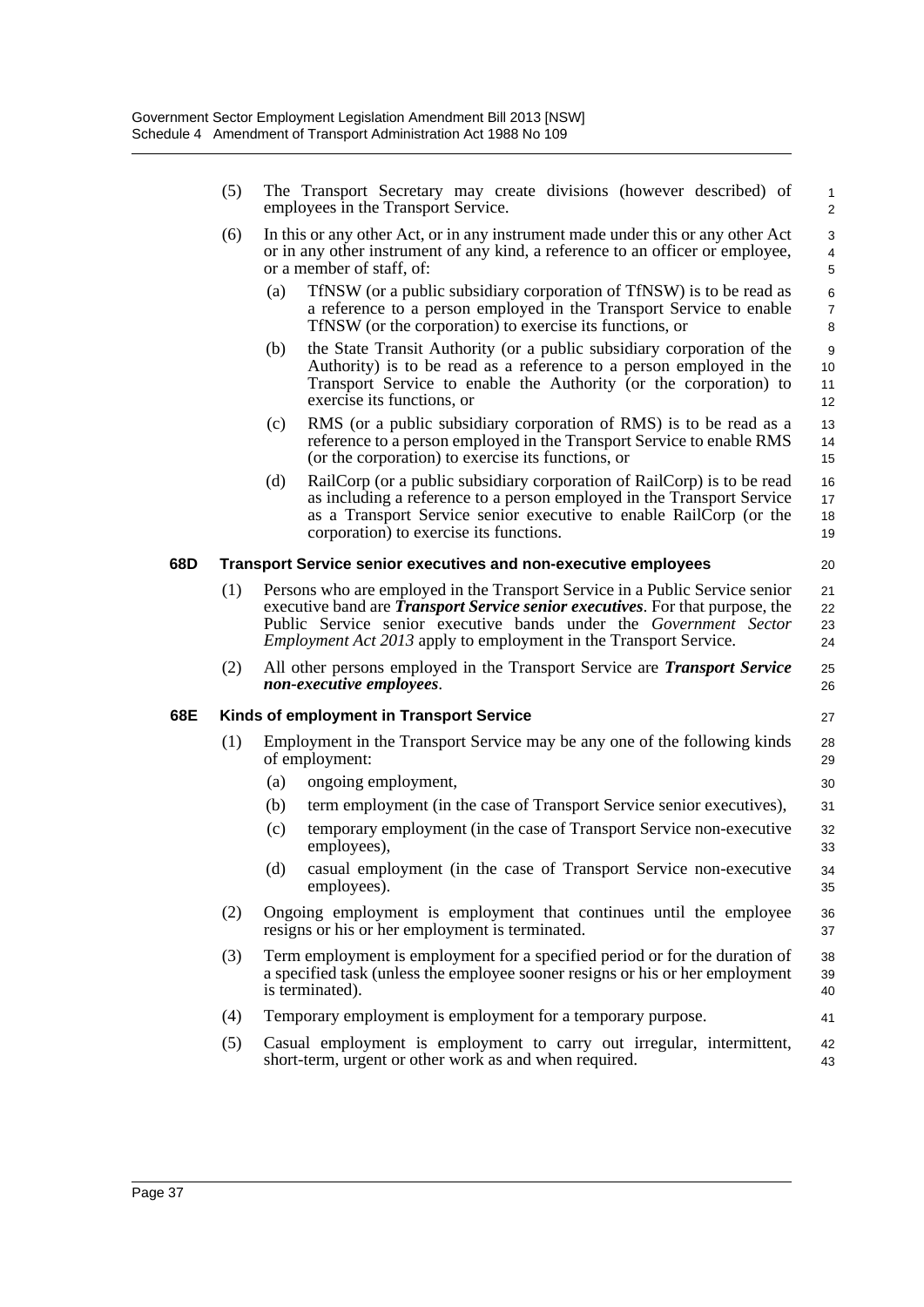| 68F |     | Senior executives—employment in bands and assignment to roles                                                                                                                                                                                                                                                                                      | $\mathbf{1}$                                |
|-----|-----|----------------------------------------------------------------------------------------------------------------------------------------------------------------------------------------------------------------------------------------------------------------------------------------------------------------------------------------------------|---------------------------------------------|
|     | (1) | A Transport Service senior executive is to be employed in the Public Service<br>senior executive band that the Transport Secretary considers appropriate for<br>the role of the executive.                                                                                                                                                         | 2<br>3<br>4                                 |
|     | (2) | In determining the number of Transport Service senior executives and the<br>appropriate band in which they are employed, the Transport Secretary is to<br>apply the applicable work level standards and have regard to any guidance<br>provided by the Public Service Commissioner.                                                                | $\mathbf 5$<br>$\,6$<br>$\overline{7}$<br>8 |
|     | (3) | A Transport Service senior executive may, from time to time, be assigned by<br>the Transport Secretary to a role in any part of the Transport Service in the<br>band in which the executive is employed.                                                                                                                                           | 9<br>10<br>11                               |
|     | (4) | A Transport Service senior executive may:                                                                                                                                                                                                                                                                                                          | 12                                          |
|     |     | be transferred by the Transport Secretary to the Public Service of New<br>(a)<br>South Wales and assigned a role in any Public Service agency in the<br>band in which the executive is employed (with the agreement of the<br>head of that agency), or                                                                                             | 13<br>14<br>15<br>16                        |
|     |     | be transferred by the Transport Secretary to the NSW Police Force and<br>(b)<br>assigned a role (other than as a police officer) in the band in which the<br>executive is employed (with the agreement of the Commissioner of<br>Police), or                                                                                                       | 17<br>18<br>19<br>20                        |
|     |     | be transferred by the Transport Secretary to the NSW Health Service<br>(c)<br>and assigned a role in the band in which the executive is employed (with<br>the agreement of the Secretary of the Department of Health).                                                                                                                             | 21<br>22<br>23                              |
|     | (5) | Transport Service senior executives may be assigned to roles under this<br>section to enable the flexible deployment of staff resources and to develop the<br>capabilities of staff.                                                                                                                                                               | 24<br>25<br>26                              |
|     | (6) | A Transport Service senior executive is not to be assigned to a different role<br>under this section unless the executive has been consulted. The remuneration<br>payable to the executive is not to be reduced because of the assignment to the<br>different role without the consent of the executive.                                           | 27<br>28<br>29<br>30                        |
|     | (7) | In this section:                                                                                                                                                                                                                                                                                                                                   | 31                                          |
|     |     | <i>assign</i> to a role includes assign to a different role.<br>role of a Transport Service senior executive, means the duties and<br>responsibilities of the executive.                                                                                                                                                                           | 32<br>33<br>34                              |
| 68G |     | Senior executives—government sector employment rules and employment<br>directions                                                                                                                                                                                                                                                                  | 35<br>36                                    |
|     |     | The government sector employment rules under section 36 of the <i>Government</i><br>Sector Employment Act 2013 relating to the employment of Public Service<br>senior executives apply to Transport Service senior executives. Those rules<br>may make specific provision relating to their application to Transport Service<br>senior executives. | 37<br>38<br>39<br>40<br>41                  |
| 68H |     | Senior executives-contract of employment                                                                                                                                                                                                                                                                                                           | 42                                          |
|     | (1) | A Transport Service senior executive is to be employed under a written<br>contract of employment signed by the executive and by the Transport<br>Secretary on behalf of the Government.                                                                                                                                                            | 43<br>44<br>45                              |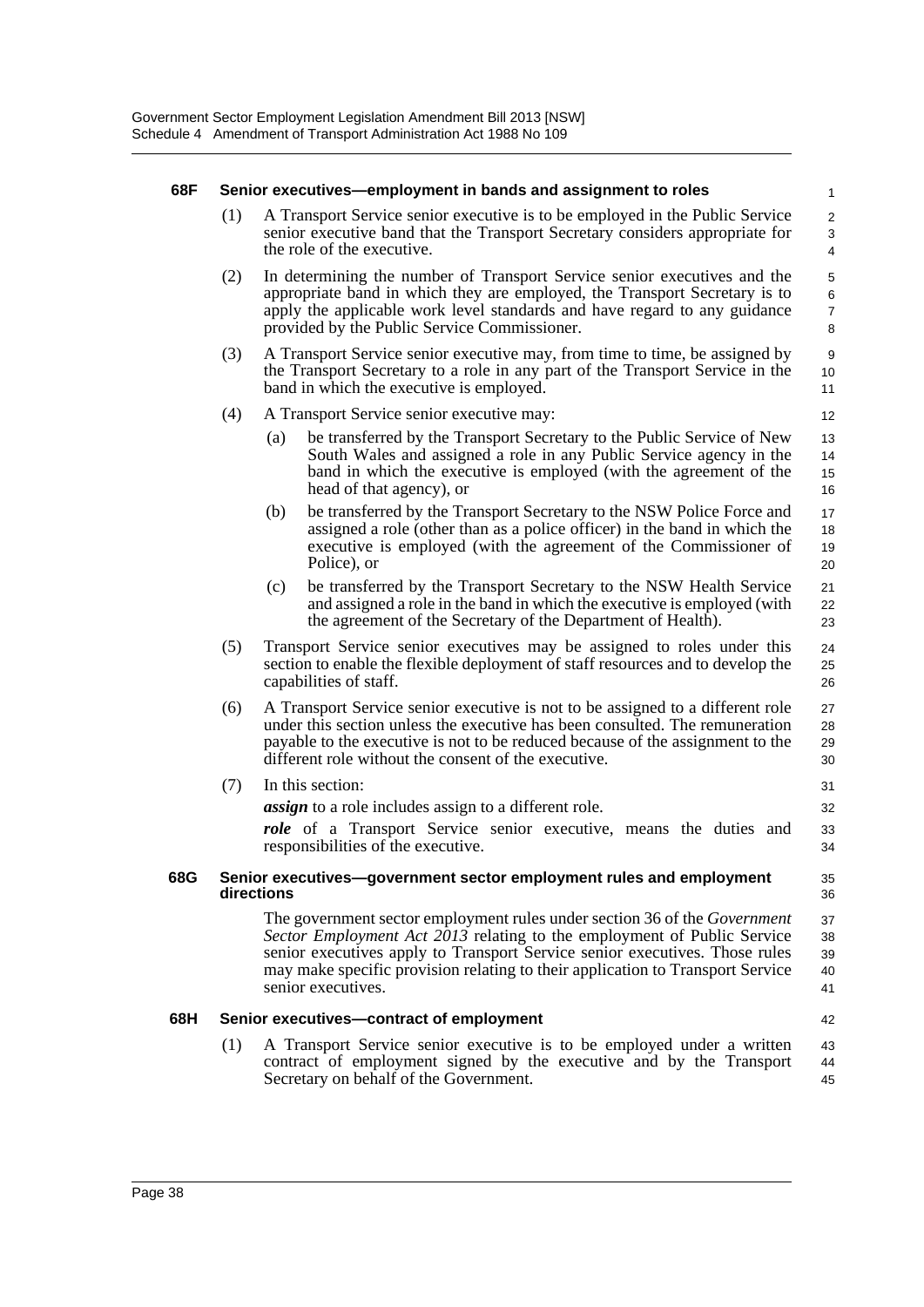|     | (2) |     | The remuneration package of a Transport Service senior executive may be<br>increased by an amount determined by the Transport Secretary for the<br>executive or for executives of the class to which the executive belongs. An<br>increased amount may be determined only if the Public Service Commissioner<br>and the Transport Secretary have agreed on parameters in respect of additional<br>remuneration for those executives and the determination is made in<br>accordance with those parameters. | 40<br>41<br>42<br>43<br>44<br>45<br>46   |
|-----|-----|-----|-----------------------------------------------------------------------------------------------------------------------------------------------------------------------------------------------------------------------------------------------------------------------------------------------------------------------------------------------------------------------------------------------------------------------------------------------------------------------------------------------------------|------------------------------------------|
|     | (1) |     | The remuneration package of a Transport Service senior executive must be<br>within the range determined under the Statutory and Other Offices<br>Remuneration Act 1975 for the band in which the executive is employed<br>(except as provided by subsection (2)).                                                                                                                                                                                                                                         | 36<br>37<br>38<br>39                     |
|     |     |     |                                                                                                                                                                                                                                                                                                                                                                                                                                                                                                           |                                          |
| 681 |     |     | contract of employment.<br>Senior executives-remuneration, benefits and allowances                                                                                                                                                                                                                                                                                                                                                                                                                        | 34<br>35                                 |
|     | (6) |     | The regulations under the Government Sector Employment Act 2013 may<br>make provision with respect to the compensation to which a Transport Service<br>senior executive whose employment is terminated is entitled under his or her                                                                                                                                                                                                                                                                       | 31<br>32<br>33                           |
|     | (5) |     | A contract of employment of a Transport Service senior executive may,<br>subject to this section, be varied at any time in accordance with the contract or<br>by further agreement.                                                                                                                                                                                                                                                                                                                       | 28<br>29<br>30                           |
|     |     | (b) | the assignment of the executive to a different role or any other change<br>to the title, place of work or duties of the executive.                                                                                                                                                                                                                                                                                                                                                                        | 26<br>27                                 |
|     |     | (a) | the transfer of the executive to the Public Service of New South Wales,<br>the NSW Police Force or the NSW Health Service, or                                                                                                                                                                                                                                                                                                                                                                             | 24<br>25                                 |
|     | (4) |     | The contract of employment of a Transport Service senior executive does not<br>limit, and is not terminated or otherwise affected by:                                                                                                                                                                                                                                                                                                                                                                     | 22<br>23                                 |
|     |     | (h) | any other matter prescribed by the regulations.                                                                                                                                                                                                                                                                                                                                                                                                                                                           | 21                                       |
|     |     | (g) | the compensation for any termination of employment of the executive<br>by the Transport Secretary (including the period to which the<br>compensation relates),                                                                                                                                                                                                                                                                                                                                            | 18<br>19<br>20                           |
|     |     | (f) | leave and other conditions of employment of the executive,                                                                                                                                                                                                                                                                                                                                                                                                                                                | 17                                       |
|     |     | (e) | progression in the total remuneration package of the executive based on<br>performance,                                                                                                                                                                                                                                                                                                                                                                                                                   | 15<br>16                                 |
|     |     | (d) | performance obligations, and reviews of performance, of the executive,                                                                                                                                                                                                                                                                                                                                                                                                                                    | 14                                       |
|     |     | (c) | the total remuneration package of the executive (comprising monetary<br>remuneration and employment benefits) and any allowances,                                                                                                                                                                                                                                                                                                                                                                         | 12<br>13                                 |
|     |     | (b) | the duration of the contract if the executive is not employed in ongoing<br>employment,                                                                                                                                                                                                                                                                                                                                                                                                                   | 10<br>11                                 |
|     |     | (a) | executive is to deal with the following matters:<br>the band in which the executive is employed,                                                                                                                                                                                                                                                                                                                                                                                                          | 8<br>9                                   |
|     | (3) |     | Subject to this Part, the government sector employment rules and any direction<br>issued by the Public Service Commissioner under the Government Sector<br><i>Employment Act 2013</i> , a contract of employment of a Transport Service senior                                                                                                                                                                                                                                                            | 5<br>6<br>$\overline{7}$                 |
|     | (2) |     | The government sector employment rules may prescribe model contracts of<br>employment for Transport Service senior executives and may specify any<br>model provisions that are mandatory and that prevail in the event of any<br>inconsistency with the provisions of a contract of employment.                                                                                                                                                                                                           | $\mathbf{1}$<br>$\overline{c}$<br>3<br>4 |
|     |     |     |                                                                                                                                                                                                                                                                                                                                                                                                                                                                                                           |                                          |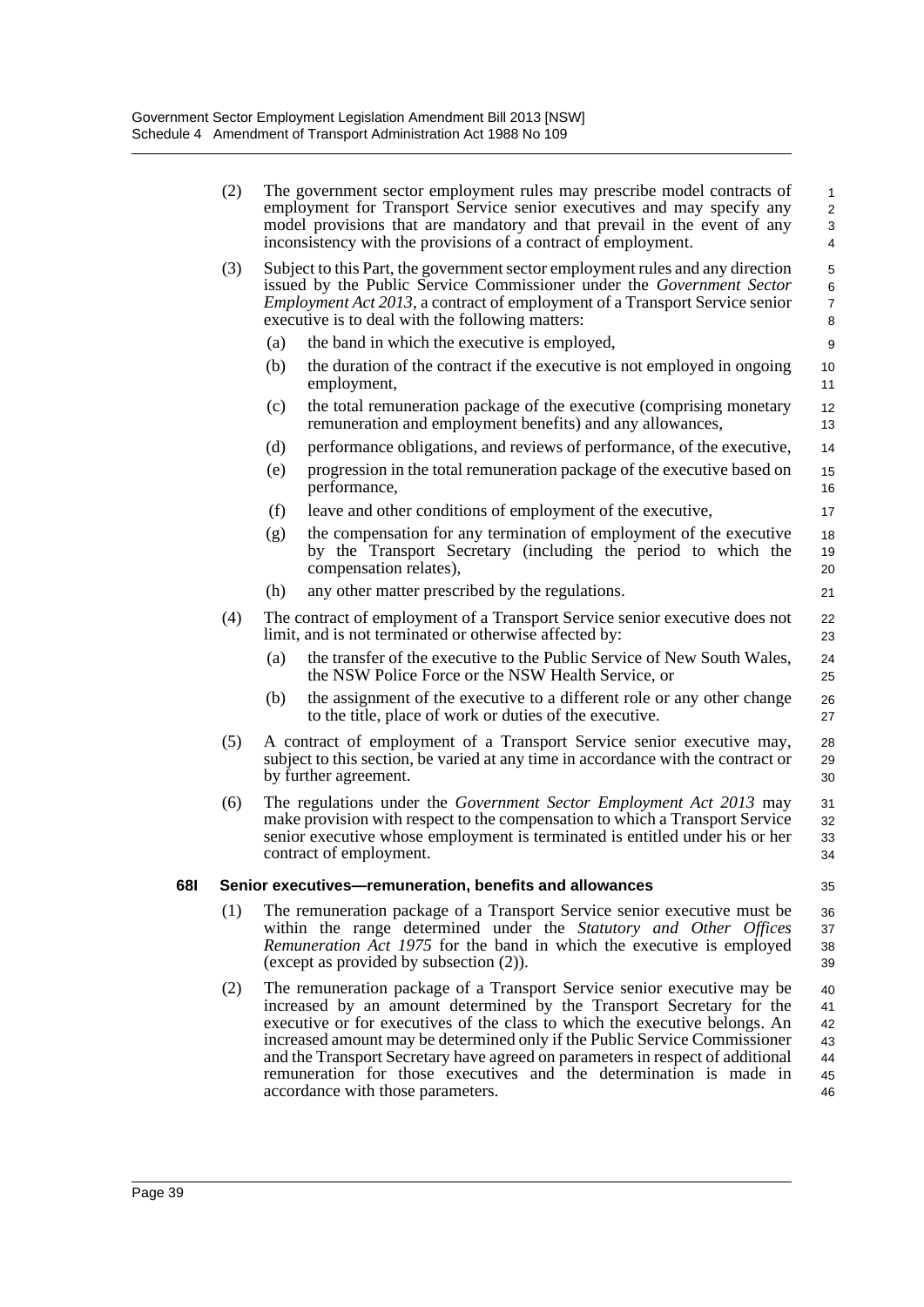|     | (3) | The kinds and value of employment benefits and the allowances for a<br>Transport Service senior executive are to be determined by the Transport<br>Secretary. In making any such determination, the Transport Secretary is to<br>have regard to any similar determinations that apply to Public Service senior<br>executives.                                                                                                                     | $\mathbf{1}$<br>$\overline{2}$<br>3<br>4<br>5 |
|-----|-----|---------------------------------------------------------------------------------------------------------------------------------------------------------------------------------------------------------------------------------------------------------------------------------------------------------------------------------------------------------------------------------------------------------------------------------------------------|-----------------------------------------------|
|     | (4) | A Transport Service senior executive is only entitled to the remuneration,<br>employment benefits or allowances provided in the executive's contract of<br>employment.                                                                                                                                                                                                                                                                            | 6<br>$\overline{7}$<br>8                      |
|     | (5) | For the purposes of this section, employment benefits for a Transport Service<br>senior executive are:                                                                                                                                                                                                                                                                                                                                            | 9<br>10                                       |
|     |     | contributions by the executive's employer to a superannuation scheme<br>(a)<br>or fund of the executive, and                                                                                                                                                                                                                                                                                                                                      | 11<br>12                                      |
|     |     | (b)<br>other benefits provided to the executive at the cost of the executive's<br>employer that are of a private nature.                                                                                                                                                                                                                                                                                                                          | 13<br>14                                      |
| 68J |     | Senior executives-termination of employment                                                                                                                                                                                                                                                                                                                                                                                                       | 15                                            |
|     | (1) | The Transport Secretary may terminate the employment of a Transport<br>Service senior executive at any time, for any or no stated reason and without<br>notice.                                                                                                                                                                                                                                                                                   | 16<br>17<br>18                                |
|     | (2) | A Transport Service senior executive whose employment is so terminated is<br>entitled to any compensation provided in the contract of employment of the<br>executive (and to no other compensation or entitlement for the termination of<br>employment).                                                                                                                                                                                          | 19<br>20<br>21<br>22                          |
|     | (3) | A Transport Service senior executive whose employment is so terminated is<br>not to be employed in the public sector during the period specified in the<br>contract of employment to which the compensation relates, unless<br>arrangements have been made for a refund of the proportionate amount of the<br>compensation.                                                                                                                       | 23<br>24<br>25<br>26<br>27                    |
|     | (4) | The regulations under the Government Sector Employment Act 2013 may<br>make provision relating to the calculation of the proportionate amount of a<br>payment to be refunded under subsection (3).                                                                                                                                                                                                                                                | 28<br>29<br>30                                |
|     | (5) | A Transport Service senior executive whose employment is terminated under<br>the provisions of the regulations under this Part (or other statutory provisions)<br>relating to the termination of the employment of persons employed in the<br>Transport Service in connection with disciplinary action is not entitled to<br>compensation under this section. Those provisions do not apply to a<br>termination of employment under this section. | 31<br>32<br>33<br>34<br>35<br>36              |
|     | (6) | For the purposes of this section, <i>employment</i> of a former executive in the<br>public sector and <i>public sector</i> have the same meanings they have in<br>section 41 of the <i>Government Sector Employment Act 2013</i> .                                                                                                                                                                                                                | 37<br>38<br>39                                |
| 68K |     | Non-executive employees-conditions of employment                                                                                                                                                                                                                                                                                                                                                                                                  | 40                                            |
|     | (1) | This section does not apply to the conditions of employment of Transport<br>Service senior executives. This subsection does not prevent particular<br>conditions of employment under this section from being adopted by reference<br>in the conditions of employment of the executives.                                                                                                                                                           | 41<br>42<br>43<br>44                          |
|     | (2) | The Transport Secretary may fix the conditions of employment of persons<br>employed in the Transport Service (or any group of them) in so far as they are<br>not fixed by or under any other law.                                                                                                                                                                                                                                                 | 45<br>46<br>47                                |
|     |     |                                                                                                                                                                                                                                                                                                                                                                                                                                                   |                                               |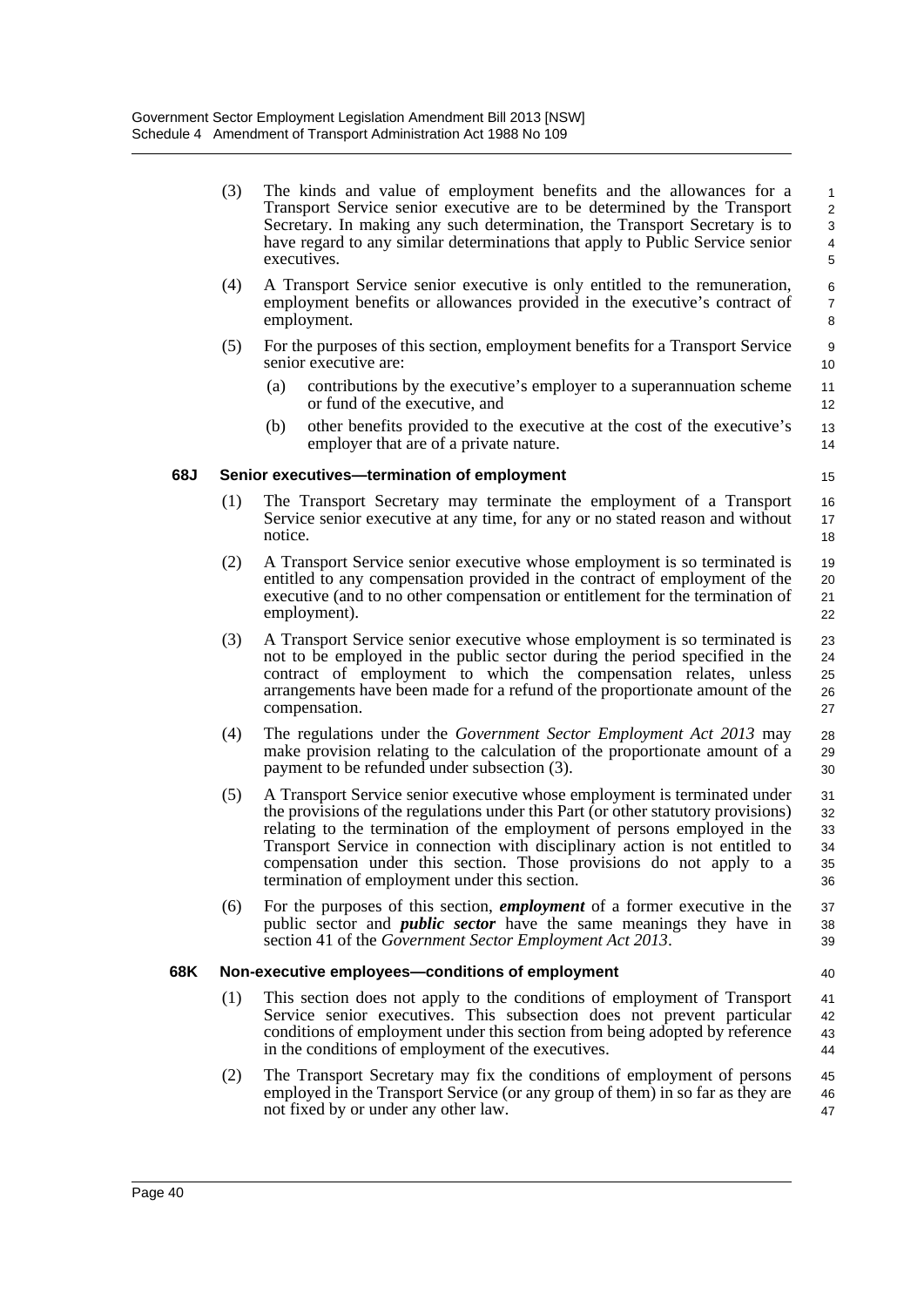|     | (3)            |          | The Transport Secretary may enter into an agreement with any association or<br>organisation representing persons employed in the Transport Service (or any<br>group of them) with respect to the conditions of employment of those<br>employees (or group) in so far as they are not fixed by or under any other law. | 1<br>$\overline{\mathbf{c}}$<br>3<br>4 |
|-----|----------------|----------|-----------------------------------------------------------------------------------------------------------------------------------------------------------------------------------------------------------------------------------------------------------------------------------------------------------------------|----------------------------------------|
|     | (4)            |          | The Transport Secretary is, for the purposes of any proceedings relating to<br>persons employed in the Transport Service held before a competent tribunal<br>having jurisdiction to deal with industrial matters, taken to be the employer of<br>those employees.                                                     | 5<br>6<br>7<br>8                       |
|     | (5)            |          | In this section:<br><b>conditions of employment</b> has the same meaning as it has in the <i>Industrial</i><br>Relations Act 1996.                                                                                                                                                                                    | 9<br>10<br>11                          |
| 68L | <b>Service</b> |          | Non-executive employees—assignment to different role within Transport                                                                                                                                                                                                                                                 | 12<br>13                               |
|     | (1)            |          | The Transport Secretary may, subject to this section, assign a Transport<br>Service non-executive employee to another role within the Transport Service<br>following consultation with the employee.                                                                                                                  | 14<br>15<br>16                         |
|     | (2)            | section: | The following provisions apply to the assignment of a person under this                                                                                                                                                                                                                                               | 17<br>18                               |
|     |                | (a)      | the assignment is to be made at the person's existing level of<br>remuneration, unless the person consents to the assignment at a lower<br>level of remuneration,                                                                                                                                                     | 19<br>20<br>21                         |
|     |                | (b)      | the Transport Secretary must be satisfied that the person possesses the<br>essential qualifications specified for the other role and the work<br>assigned to the other role is appropriate to the skills and qualifications<br>of the person,                                                                         | 22<br>23<br>24<br>25                   |
|     |                | (c)      | the person is entitled, on the assignment date, to any conditions of<br>employment applicable to that person under section 67 immediately<br>before the assignment, until such time as further provision is made<br>under this Act or any other law.                                                                  | 26<br>27<br>28<br>29                   |
| 68M |                |          | Regulations relating to employees in the Transport Service                                                                                                                                                                                                                                                            | 30                                     |
|     | (1)            |          | The regulations may make provision for or with respect to the employment of<br>persons in the Transport Service, including conditions of employment and<br>disciplinary matters.                                                                                                                                      | 31<br>32<br>33                         |
|     | (2)            |          | Any such regulations have effect:                                                                                                                                                                                                                                                                                     | 34                                     |
|     |                | (a)      | despite any determination of the Transport Secretary under this Part,<br>and                                                                                                                                                                                                                                          | 35<br>36                               |
|     |                | (b)      | except in the case of Transport Service senior executives—subject to<br>any relevant award made by a competent industrial tribunal and to any<br>industrial agreement to which the Transport Secretary is a party.                                                                                                    | 37<br>38<br>39                         |
| 68N |                |          | Senior executives-industrial or legal proceedings excluded                                                                                                                                                                                                                                                            | 40                                     |
|     | (1)            |          | The employment of a Transport Service senior executive, or any matter,<br>question or dispute relating to any such employment, is not an industrial matter<br>for the purposes of the <i>Industrial Relations Act 1996</i> .                                                                                          | 41<br>42<br>43                         |
|     | (2)            |          | Parts 6, 7 and 9 of Chapter 2 of the <i>Industrial Relations Act 1996</i> do not apply<br>to or in respect of the employment of a Transport Service senior executive.                                                                                                                                                 | 44<br>45                               |
|     |                |          |                                                                                                                                                                                                                                                                                                                       |                                        |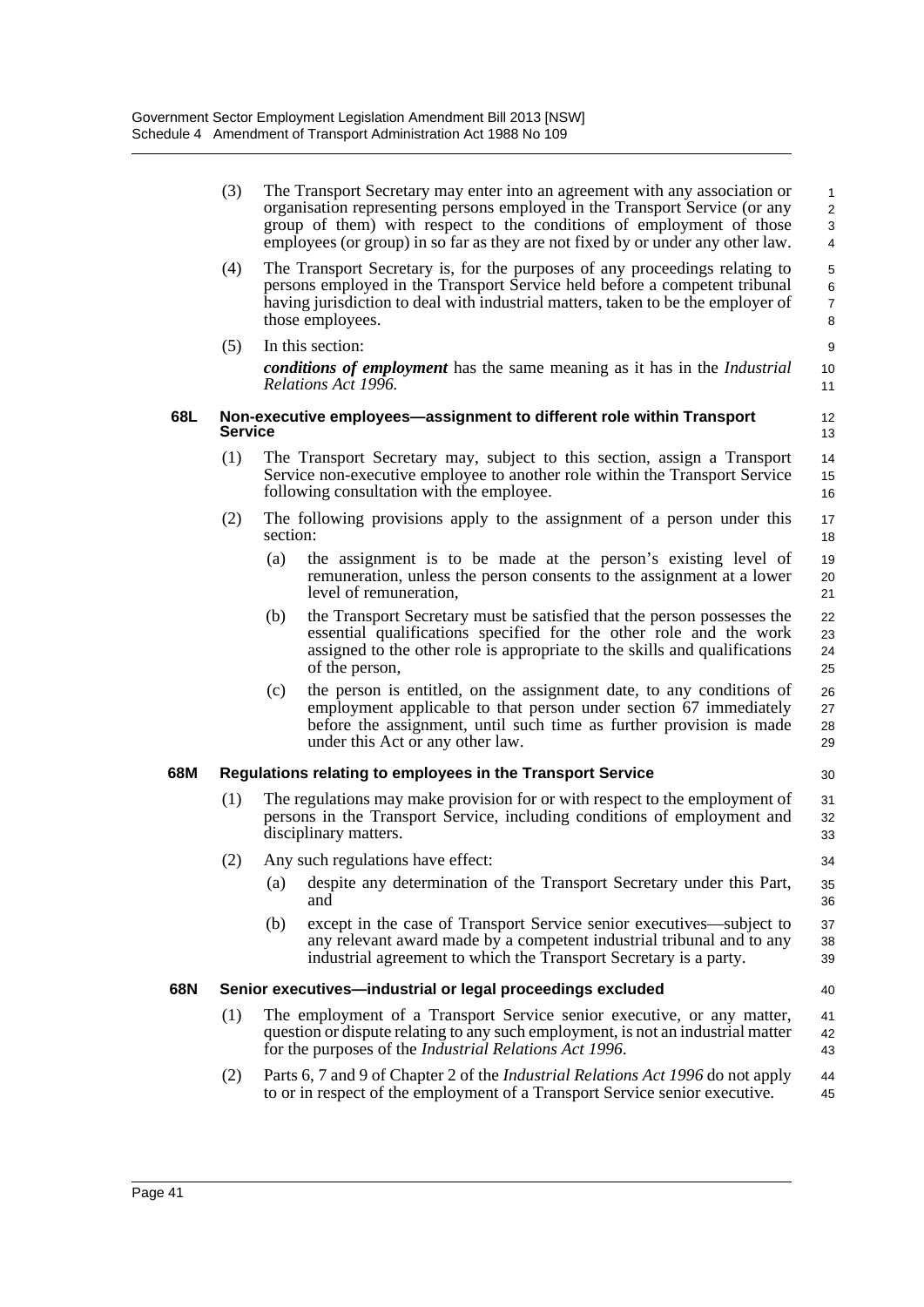|     | (3) | Any State industrial instrument (whether made before or after the<br>commencement of this section) does not have effect in so far as it relates to the<br>employment of Transport Service senior executives. This subsection does not<br>prevent the provisions of any such industrial instrument being adopted by<br>reference in the conditions of employment of any such executive. | $\mathbf{1}$<br>2<br>3<br>$\overline{4}$<br>5 |
|-----|-----|----------------------------------------------------------------------------------------------------------------------------------------------------------------------------------------------------------------------------------------------------------------------------------------------------------------------------------------------------------------------------------------|-----------------------------------------------|
|     | (4) | No proceedings for an order in the nature of prohibition, certiorari or<br>mandamus or for a declaration or injunction or for any other relief, lie in<br>respect of a matter that is declared by this section not to be an industrial matter<br>for the purposes of the <i>Industrial Relations Act 1996</i> .                                                                        | 6<br>$\overline{7}$<br>8<br>9                 |
|     | (5) | In this section, a reference to the <i>employment</i> of a Transport Service senior<br>executive is a reference to:                                                                                                                                                                                                                                                                    | 10<br>11                                      |
|     |     | (a)<br>the engagement of, or failure to engage, a person as such an executive,<br>or                                                                                                                                                                                                                                                                                                   | 12<br>13                                      |
|     |     | the assignment or re-assignment of the executive to a role in a band, or<br>(b)                                                                                                                                                                                                                                                                                                        | 14                                            |
|     |     | (c)<br>the removal, retirement, termination of employment or other cessation<br>of employment of the executive, or                                                                                                                                                                                                                                                                     | 15<br>16                                      |
|     |     | (d)<br>any disciplinary proceedings or action taken against the executive, or                                                                                                                                                                                                                                                                                                          | 17                                            |
|     |     | the remuneration or other conditions of employment of the executive.<br>(e)                                                                                                                                                                                                                                                                                                            | 18                                            |
| 680 |     | <b>Miscellaneous provisions relating to Transport Service</b>                                                                                                                                                                                                                                                                                                                          | 19                                            |
|     | (1) | Persons employed in the Transport Service have the same entitlements to<br>extended leave as Public Service employees under the Government Sector<br>Employment Act 2013.                                                                                                                                                                                                              | 20<br>21<br>22                                |
|     | (2) | The Transport Secretary may retire a person employed in the Transport<br>Service if:                                                                                                                                                                                                                                                                                                   | 23<br>24                                      |
|     |     | (a)<br>the employee is found to be unfit to perform or incapable of performing<br>the duties of the person's employment, and                                                                                                                                                                                                                                                           | 25<br>26                                      |
|     |     | the employee's unfitness or incapacity:<br>(b)                                                                                                                                                                                                                                                                                                                                         | 27                                            |
|     |     | appears likely to be of a permanent nature, and<br>(i)                                                                                                                                                                                                                                                                                                                                 | 28                                            |
|     |     | has not arisen from actual misconduct on the part of the<br>(ii)<br>employee, or from causes within the employee's control.                                                                                                                                                                                                                                                            | 29<br>30                                      |
|     | (3) | A person employed in the Transport Service may resign his or her employment<br>by written notice to the Transport Secretary.                                                                                                                                                                                                                                                           | 31<br>32                                      |
|     | (4) | If:                                                                                                                                                                                                                                                                                                                                                                                    | 33                                            |
|     |     | a person is employed in the Transport Service, and<br>(a)                                                                                                                                                                                                                                                                                                                              | 34                                            |
|     |     | (b)<br>the Government of New South Wales is, as the person's employer,<br>proceeded against for any negligence or other tort of the person<br>(whether the damages are recoverable in an action for tort or breach of<br>contract or in any other action), and                                                                                                                         | 35<br>36<br>37<br>38                          |
|     |     | TfNSW, the State Transit Authority or RMS is entitled under a policy<br>(c)<br>of insurance or indemnity to be indemnified in respect of liability that it<br>may incur in respect of that negligence or other tort,                                                                                                                                                                   | 39<br>40<br>41                                |
|     |     | the Government is subrogated to the rights of TfNSW, the State Transit<br>Authority or RMS under that policy in respect of the liability incurred by the<br>Government arising from that negligence or other tort.                                                                                                                                                                     | 42<br>43<br>44                                |
|     | (5) | The persons employed in the Transport Service to enable TfNSW, the State<br>Transit Authority or RMS to exercise its functions are, for the purposes of the<br>Privacy and Personal Information Protection Act 1998 and the Health                                                                                                                                                     | 45<br>46<br>47                                |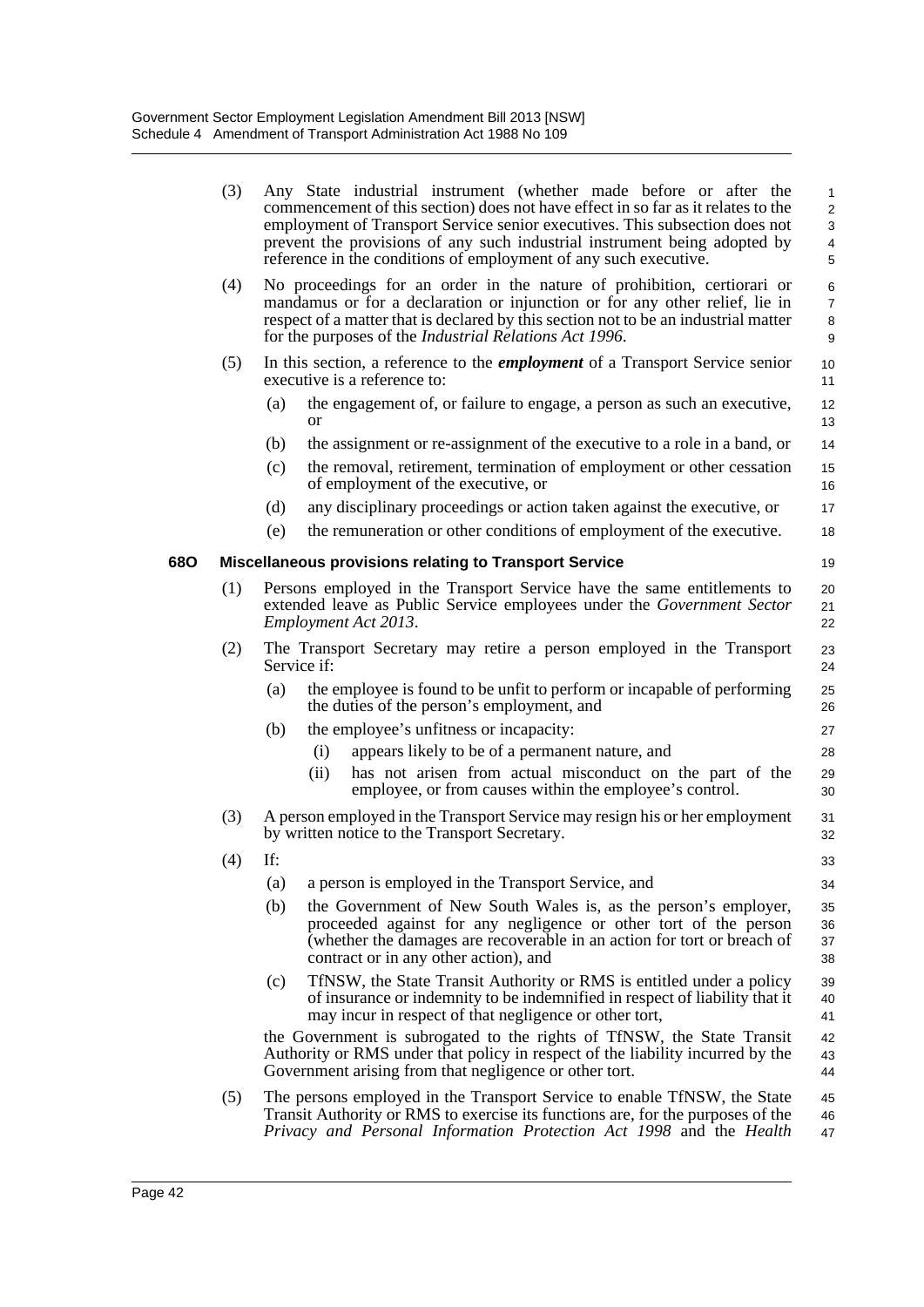*Records and Information Privacy Act 2002*, taken to be part of TfNSW, the State Transit Authority or RMS, as the case requires.

1

(6) The Transport Secretary may delegate any of the Transport Secretary's functions under this Part (other than this power of delegation) to a person employed in the Transport Service or to a person employed in the Department of Transport. (7) The power of the Transport Secretary under section 27 of the *Government Sector Employment Act 2013* to delegate a function referred to in that section extends to a delegation of the function to a person employed in the Transport Service. (8) A person employed in the Transport Service may also be appointed to act as the Transport Secretary under section 24 of the *Government Sector Employment Act 2013*. **[16] Schedule 2A** Insert after Schedule 2: **Schedule 2A Chief Executive of the ITSR and Chief Investigator of Office of Transport Safety Investigations** (Sections 42M (3) and 45 (2)) **1 Definition** In this Schedule: *Chief Executive* means the Chief Executive of the ITSR or the Chief Investigator of the Office of Transport Safety Investigations. **2 Term of office** (1) A Chief Executive holds office for such term, not exceeding 5 years, as may be specified in the instrument of appointment, but is eligible (if otherwise qualified) for re-appointment. (2) A person is not eligible to be appointed for more than 2 terms of office as Chief Executive of the ITSR (whether or not consecutive terms). **3 Full-time office** The office of Chief Executive is a full-time office and the holder of the office is required to hold it on that basis, except to the extent permitted by the Minister. **4 Employment and remuneration** (1) The employment of a Chief Executive is (subject to this Part) to be governed by a contract of employment between the Chief Executive and the Minister. (2) The following provisions of or made under the *Government Sector Employment Act 2013* relating to the employment of Public Service senior executives apply to a Chief Executive (but in the application of those provisions a reference to the employer of any such executive is to be read as a reference to the Minister): (a) provisions relating to the band in which an executive is to be employed, (b) provisions relating to the contract of employment of an executive,  $\mathfrak{p}$ 3 4 5 6 7 8 9 10 11 12 13 14 15 16 17 18 19 20 21  $22$ 23 24 25 26 27 28 29 30 31 32 33 34 35 36 37 38 39 40 41 42 43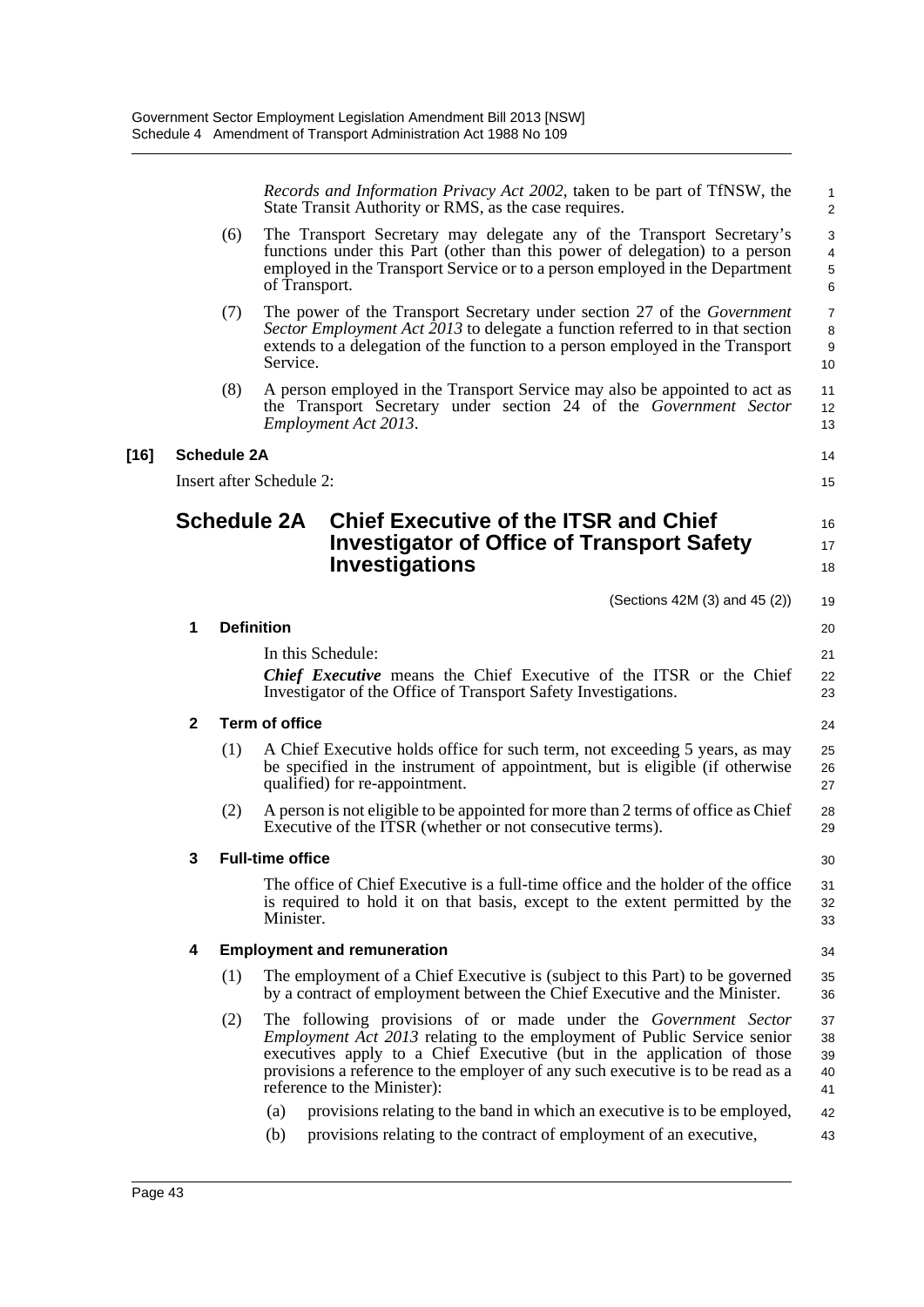|        |   |     | (c)        | provisions relating to the remuneration, employment benefits and<br>allowances of an executive.                                                                                                                                                              | 1<br>$\overline{a}$  |
|--------|---|-----|------------|--------------------------------------------------------------------------------------------------------------------------------------------------------------------------------------------------------------------------------------------------------------|----------------------|
|        | 5 |     |            | Vacancy in office                                                                                                                                                                                                                                            | 3                    |
|        |   | (1) |            | The office of Chief Executive becomes vacant if the holder:                                                                                                                                                                                                  | 4                    |
|        |   |     | (a)        | dies, or                                                                                                                                                                                                                                                     | 5                    |
|        |   |     | (b)        | completes a term of office and is not re-appointed, or                                                                                                                                                                                                       | 6                    |
|        |   |     | (c)        | resigns the office by instrument in writing addressed to the Minister, or                                                                                                                                                                                    | 7                    |
|        |   |     | (d)        | becomes bankrupt, applies to take the benefit of any law for the relief of<br>bankrupt or insolvent debtors, compounds with his or her creditors or<br>makes an assignment of his or her remuneration for their benefit, or                                  | 8<br>9<br>10         |
|        |   |     | (e)        | becomes a mentally incapacitated person, or                                                                                                                                                                                                                  | 11                   |
|        |   |     | (f)        | is convicted in New South Wales of an offence that is punishable by<br>imprisonment for 12 months or more or is convicted elsewhere than in<br>New South Wales of an offence that, if committed in New South Wales,<br>would be an offence so punishable, or | 12<br>13<br>14<br>15 |
|        |   |     | (g)        | is removed from office under clause 6.                                                                                                                                                                                                                       | 16                   |
|        |   | (2) |            | If the office of the Chief Executive becomes vacant, a person is, subject to this<br>Act, to be appointed to fill the vacancy.                                                                                                                               | 17<br>18             |
|        | 6 |     |            | <b>Removal from office</b>                                                                                                                                                                                                                                   | 19                   |
|        |   |     |            | The Governor may remove the Chief Executive from office, but only for<br>incompetence, incapacity or misbehaviour.                                                                                                                                           | 20<br>21             |
|        | 7 |     |            | <b>Chief Executive not Public Service employee</b>                                                                                                                                                                                                           | 22                   |
|        |   |     | clause 4). | The office of Chief Executive is a statutory office and the provisions of the<br>Government Sector Employment Act 2013 relating to the employment of<br>Public Service employees do not apply to that office (except as provided by                          | 23<br>24<br>25<br>26 |
| $[17]$ |   |     |            | Schedule 3, clause 7 (1) (d)                                                                                                                                                                                                                                 | 27                   |
|        |   |     |            | Omit the paragraph. Insert instead:                                                                                                                                                                                                                          | 28                   |
|        |   |     | (d)        | is removed from office by the Minister under this clause, or                                                                                                                                                                                                 | 29                   |
| $[18]$ |   |     |            | Schedule 3, clause 9 (1)                                                                                                                                                                                                                                     | 30                   |
|        |   |     |            | Omit the subclause. Insert instead:                                                                                                                                                                                                                          | 31                   |
|        |   | (1) | member.    | The provisions of the <i>Government Sector Employment Act 2013</i> relating to the<br>employment of Public Service employees do not apply to an appointed                                                                                                    | 32<br>33<br>34       |
| [19]   |   |     |            | Schedule 5 Extended leave for certain staff                                                                                                                                                                                                                  | 35                   |
|        |   |     |            | Omit paragraphs (b), (c) and (g) of the definition of <b>Authority</b> in clause 2.                                                                                                                                                                          | 36                   |
| [20]   |   |     |            | Schedule 5, clause 3 (2) (c)                                                                                                                                                                                                                                 | 37                   |
|        |   |     |            | Insert "the regulations under the <i>Government Sector Employment Act 2013</i> corresponding<br>to" before "Schedule 3A".                                                                                                                                    | 38<br>39             |
|        |   |     |            |                                                                                                                                                                                                                                                              |                      |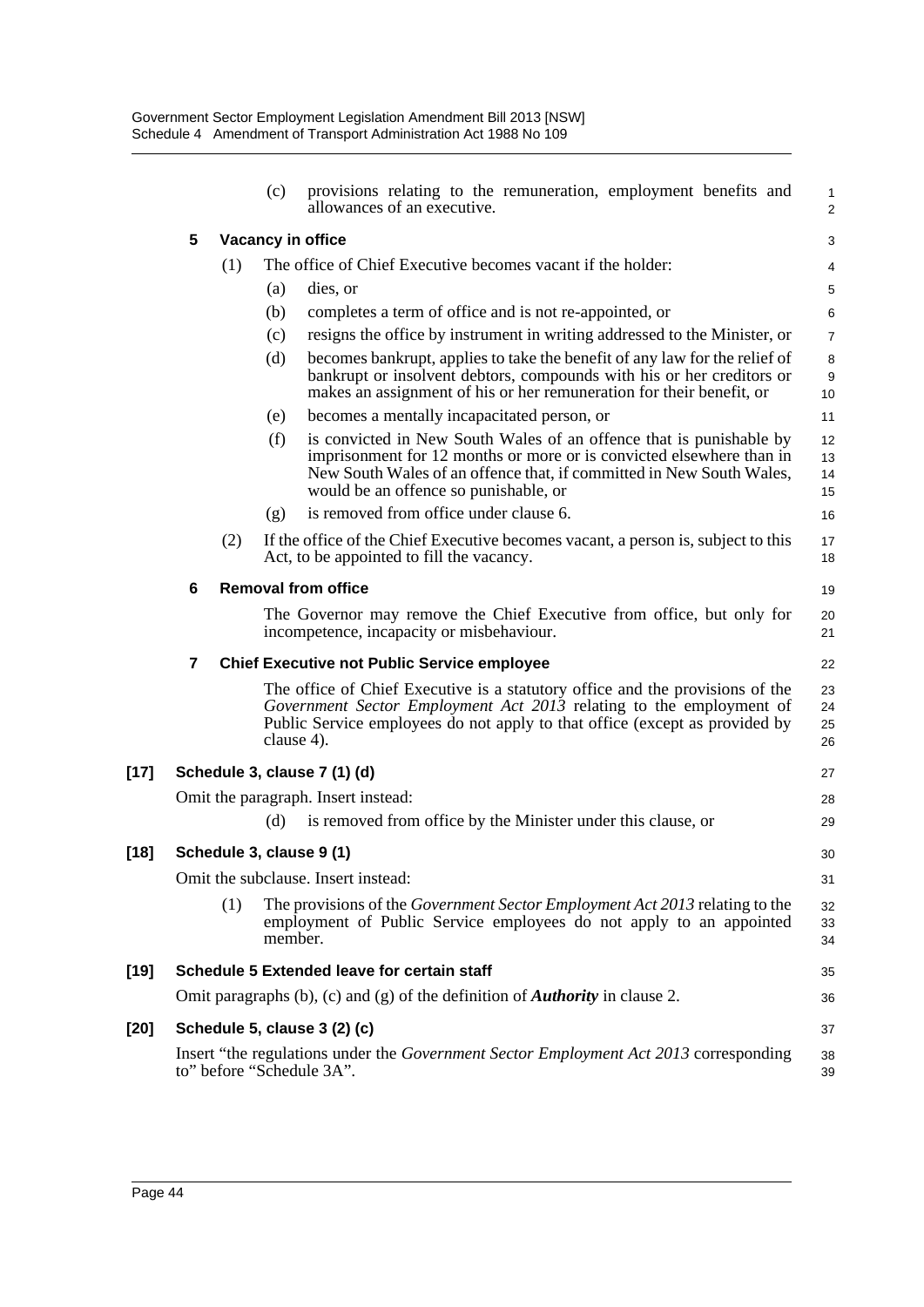Government Sector Employment Legislation Amendment Bill 2013 [NSW] Schedule 4 Amendment of Transport Administration Act 1988 No 109

| [21] |             | Schedule 5, clause 3 (3)                                                                                                                                                                                                                                                                                                                               | $\mathbf{1}$               |
|------|-------------|--------------------------------------------------------------------------------------------------------------------------------------------------------------------------------------------------------------------------------------------------------------------------------------------------------------------------------------------------------|----------------------------|
|      |             | Insert "the provisions of the regulations under the Government Sector Employment Act<br>2013 corresponding to" before "clause 7".                                                                                                                                                                                                                      | $\overline{2}$<br>3        |
| [22] |             | Schedule 7 Savings, transitional and other provisions                                                                                                                                                                                                                                                                                                  | 4                          |
|      |             | Insert at the end of the Schedule with appropriate Part and clause numbering:                                                                                                                                                                                                                                                                          | 5                          |
|      | <b>Part</b> | Provisions consequent on enactment of<br><b>Government Sector Employment Legislation</b><br><b>Amendment Act 2013</b>                                                                                                                                                                                                                                  | 6<br>$\overline{7}$<br>8   |
|      |             | <b>Definition</b>                                                                                                                                                                                                                                                                                                                                      | 9                          |
|      |             | In this Part:<br>amending Act means the Government Sector Employment Legislation<br>Amendment Act 2013.                                                                                                                                                                                                                                                | 10<br>11<br>12             |
|      |             | <b>Continuation of public transport chief executives</b>                                                                                                                                                                                                                                                                                               | 13                         |
|      |             | The appointment and term of office of a person holding office as a Chief<br>Executive to whom Schedule 2 applies, the Chief Executive of the ITSR or the<br>Chief Investigator of the Office of Transport Safety Investigations on the<br>commencement of the amendments made to this Act by the amending Act are<br>not affected by the amending Act. | 14<br>15<br>16<br>17<br>18 |
|      |             | Staged implementation of new senior executive employment arrangements                                                                                                                                                                                                                                                                                  | 19                         |
|      | (1)         | In this clause:                                                                                                                                                                                                                                                                                                                                        | 20                         |
|      |             | former senior executive provisions mean the provisions of section 68G of this<br>Act (and any other provisions of this Act that relate to the operation of that<br>section), as in force immediately before the amendment of that Chapter by the<br>amending Act.                                                                                      | 21<br>22<br>23<br>24       |
|      |             | new senior executive provisions mean the provisions of Part 7A of this Act<br>(and any other provisions of this Act that relate to the operation of that Part),<br>as amended by the amending Act, and the provisions of Part 3B of the<br>Statutory and Other Offices Remuneration Act 1975.                                                          | 25<br>26<br>27<br>28       |
|      |             | senior executive <i>implementation</i> date for the Transport Service or any<br>division or part of that Service—see subclause (4).                                                                                                                                                                                                                    | 29<br>30                   |
|      | (2)         | The Public Service Commissioner, on the recommendation of the Transport<br>Secretary, is to prepare an implementation schedule for the staged<br>implementation of the provisions of this Act relating to Transport Service<br>senior executives.                                                                                                      | 31<br>32<br>33<br>34       |
|      | (3)         | The implementation schedule is to set out the date on which the new senior<br>executive provisions will apply to the Transport Service.                                                                                                                                                                                                                | 35<br>36                   |
|      | (4)         | Different dates may be set for different divisions or parts of the Transport<br>Service. The date so set is the <i>senior executive implementation date</i> for the<br>division or part concerned.                                                                                                                                                     | 37<br>38<br>39             |
|      | (5)         | The senior executive implementation date for a part of the Transport Service<br>may be changed by the Public Service Commissioner, on the recommendation<br>of the Transport Secretary.                                                                                                                                                                | 40<br>41<br>42             |
|      |             |                                                                                                                                                                                                                                                                                                                                                        |                            |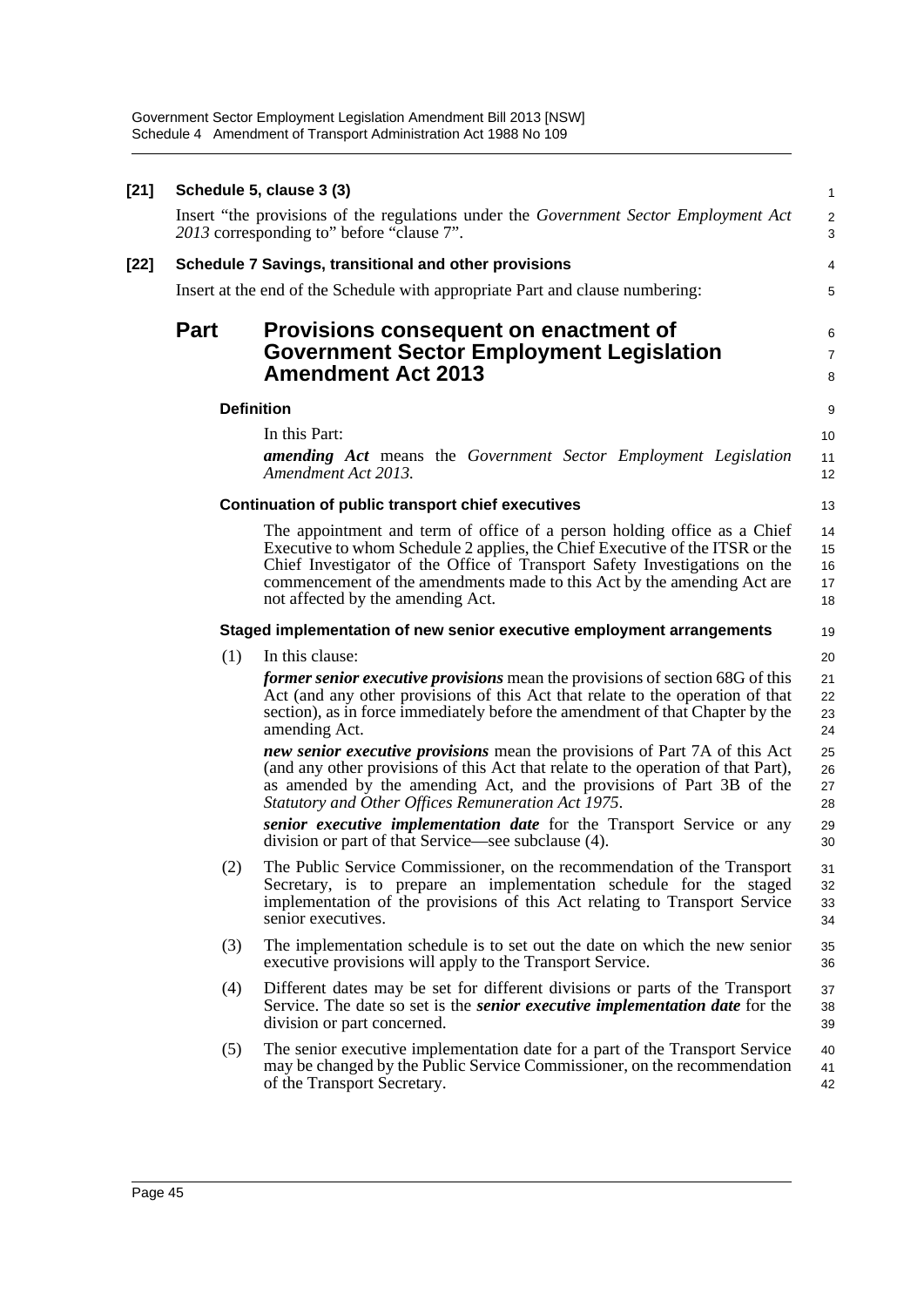(6) Until the senior executive implementation date for a division or part of the Transport Service, the former senior executive provisions continue to apply, and the new senior executive provisions do not apply, to that division or part of the Transport Service.

12

19

(7) A person who was an executive officer under the former senior executive provisions immediately before the senior executive implementation date for the division or part of the Transport Service concerned and who does not become a Transport Service senior executive on that date is taken to be removed from his or her executive position under Part 7A of this Act (as in force before the substitution of that Part by the amending Act) and the former senior executive provisions apply to that removal. 5 6 7 8 9 10 11

# **Transfer of RMS and STA Government Service Divisions to Transport Service**

- (1) The persons employed in the Roads and Maritime Services Division or the State Transit Authority Division of the Government Service, immediately before the abolition of the Government Service by the *Government Sector Employment Act 2013*, are transferred to the Transport Service. 13 14 15 16
- (2) Division 4 of Part 7 of this Act applies to any such transferred staff as if they had been transferred by an order under that Division. 17 18

# **Savings and transitional regulations**

The provisions of this Part are subject to the provisions of any regulations made under Part 1 of this Schedule consequent on the enactment of the amending Act. 20 21 22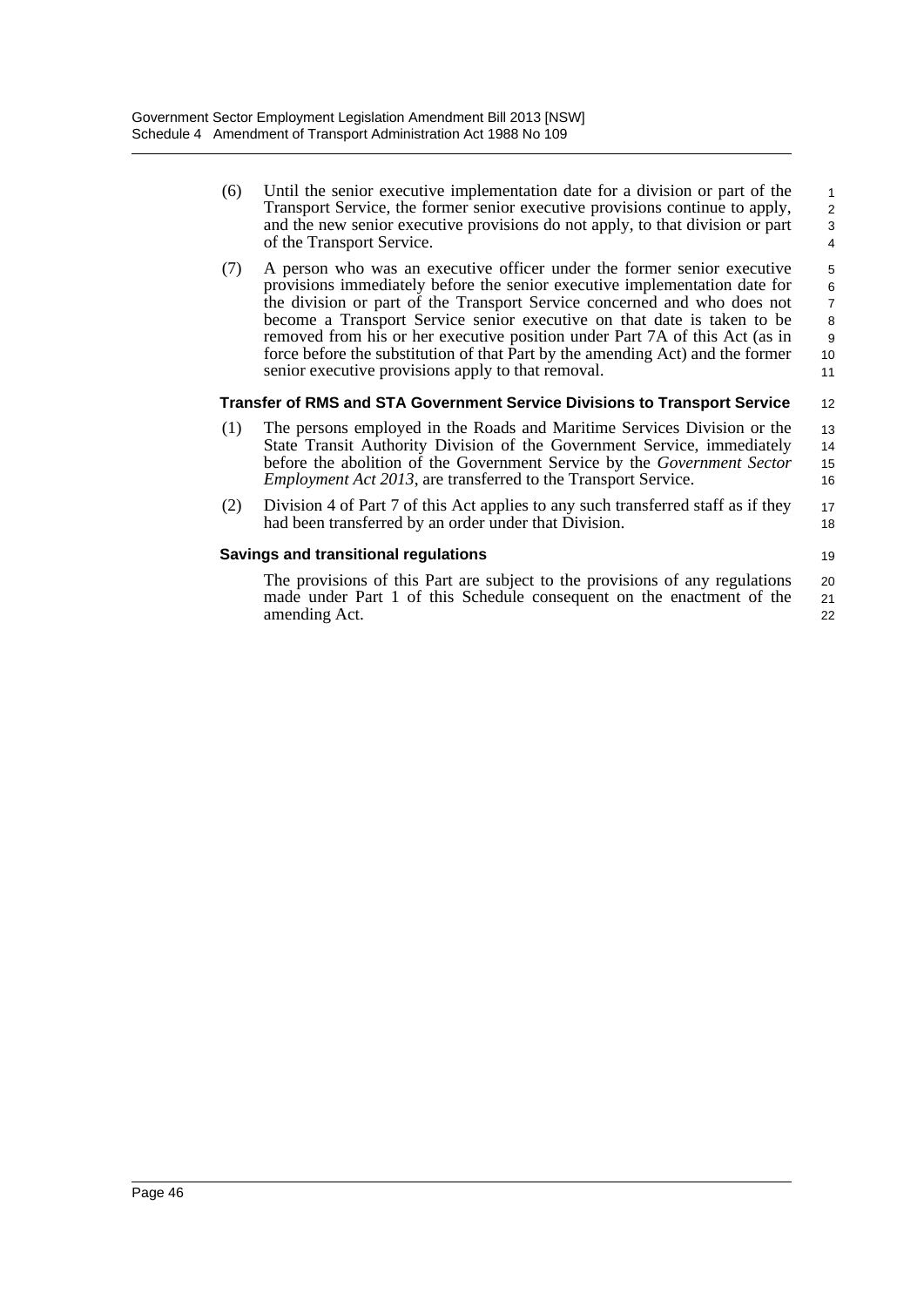|       | <b>Schedule 5</b>               |                                                        | <b>Amendment of other Acts</b>                                                                                                                                                                                                                                                                                                                      | $\mathbf{1}$                   |  |  |  |
|-------|---------------------------------|--------------------------------------------------------|-----------------------------------------------------------------------------------------------------------------------------------------------------------------------------------------------------------------------------------------------------------------------------------------------------------------------------------------------------|--------------------------------|--|--|--|
| 5.1   |                                 |                                                        | Annual Reports (Departments) Act 1985 No 156                                                                                                                                                                                                                                                                                                        | $\overline{c}$                 |  |  |  |
|       |                                 | Section 6 Inclusion of other reports in annual reports |                                                                                                                                                                                                                                                                                                                                                     |                                |  |  |  |
|       |                                 |                                                        | Insert after section $6(2)$ :                                                                                                                                                                                                                                                                                                                       | $\overline{4}$                 |  |  |  |
|       |                                 | (3)                                                    | The annual report of a Public Service agency that is related to a Department<br>under the Government Sector Employment Act 2013 may be included in the<br>annual report of that Department.                                                                                                                                                         | 5<br>$\,6\,$<br>$\overline{7}$ |  |  |  |
| 5.2   |                                 |                                                        | Children and Young Persons (Care and Protection) Act 1998 No 157                                                                                                                                                                                                                                                                                    | 8                              |  |  |  |
| [1]   |                                 |                                                        | Section 178 Children's Guardian                                                                                                                                                                                                                                                                                                                     | 9                              |  |  |  |
|       |                                 |                                                        | Omit section 178 (2), (3) and (4).                                                                                                                                                                                                                                                                                                                  | 10                             |  |  |  |
| $[2]$ |                                 |                                                        | Sections 178A-178F                                                                                                                                                                                                                                                                                                                                  | 11                             |  |  |  |
|       |                                 |                                                        | Insert after section 178:                                                                                                                                                                                                                                                                                                                           | 12                             |  |  |  |
|       | 178A                            |                                                        | <b>Term of office</b>                                                                                                                                                                                                                                                                                                                               | 13                             |  |  |  |
|       |                                 | (1)                                                    | The Children's Guardian holds office for such term, not exceeding 5 years, as<br>may be specified in the instrument of appointment, but is eligible (if otherwise<br>qualified) for re-appointment.                                                                                                                                                 | 14<br>15<br>16                 |  |  |  |
|       |                                 | (2)                                                    | A person is not eligible to be appointed for more than 2 terms of office as<br>Children's Guardian (whether or not consecutive terms).                                                                                                                                                                                                              | 17<br>18                       |  |  |  |
|       | 178B<br><b>Full-time office</b> |                                                        |                                                                                                                                                                                                                                                                                                                                                     |                                |  |  |  |
|       |                                 |                                                        | The office of Children's Guardian is a full-time office and the holder of the<br>office is required to hold it on that basis, except to the extent permitted by the<br>Minister.                                                                                                                                                                    | 20<br>21<br>22                 |  |  |  |
|       | 178C                            |                                                        | <b>Employment and remuneration</b>                                                                                                                                                                                                                                                                                                                  | 23                             |  |  |  |
|       |                                 | (1)                                                    | The employment of the Children's Guardian is (subject to this Part) to be<br>governed by a contract of employment between the Children's Guardian and<br>the Minister.                                                                                                                                                                              | 24<br>25<br>26                 |  |  |  |
|       |                                 | (2)                                                    | The following provisions of or made under the Government Sector<br><i>Employment Act 2013</i> relating to the employment of Public Service senior<br>executives apply to the Children's Guardian (but in the application of those<br>provisions a reference to the employer of any such executive is to be read as a<br>reference to the Minister): | 27<br>28<br>29<br>30<br>31     |  |  |  |
|       |                                 |                                                        | provisions relating to the band in which an executive is to be employed,<br>(a)                                                                                                                                                                                                                                                                     | 32                             |  |  |  |
|       |                                 |                                                        | provisions relating to the contract of employment of an executive,<br>(b)                                                                                                                                                                                                                                                                           | 33                             |  |  |  |
|       |                                 |                                                        | provisions relating to the remuneration, employment benefits and<br>(c)<br>allowances of an executive.                                                                                                                                                                                                                                              | 34<br>35                       |  |  |  |
|       | 178D                            |                                                        | Vacancy in office                                                                                                                                                                                                                                                                                                                                   | 36                             |  |  |  |
|       |                                 | (1)                                                    | The office of Children's Guardian becomes vacant if the holder:                                                                                                                                                                                                                                                                                     | 37                             |  |  |  |
|       |                                 |                                                        | dies, or<br>(a)                                                                                                                                                                                                                                                                                                                                     | 38                             |  |  |  |
|       |                                 |                                                        | completes a term of office and is not re-appointed, or<br>(b)                                                                                                                                                                                                                                                                                       | 39                             |  |  |  |
|       |                                 |                                                        | resigns the office by instrument in writing addressed to the Minister, or<br>(c)                                                                                                                                                                                                                                                                    | 40                             |  |  |  |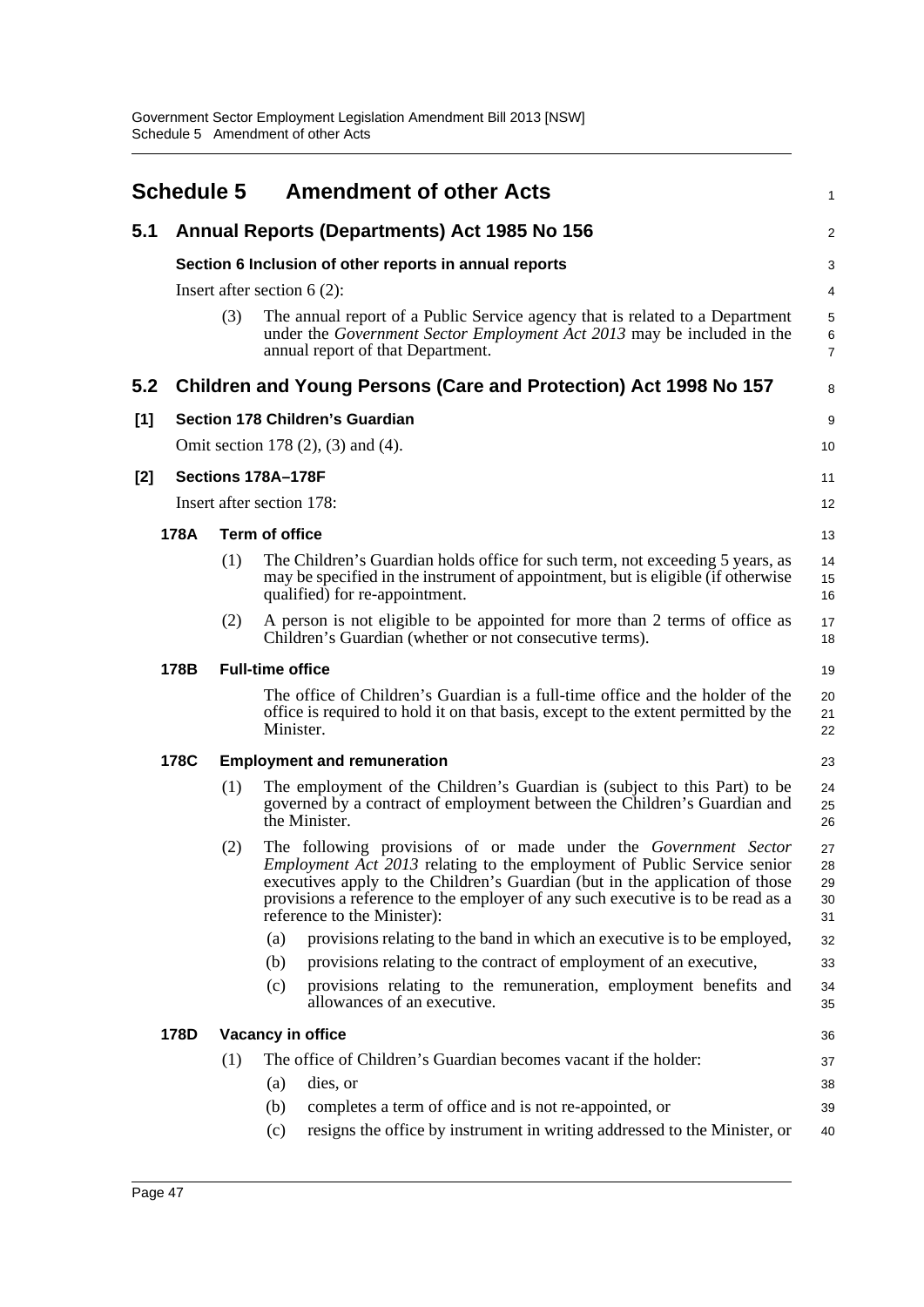|     |                                                        |                         | (d)                                                    | becomes bankrupt, applies to take the benefit of any law for the relief of<br>bankrupt or insolvent debtors, compounds with his or her creditors or<br>makes an assignment of his or her remuneration for their benefit, or                                                                                                         | $\mathbf{1}$<br>$\overline{2}$<br>3 |  |  |
|-----|--------------------------------------------------------|-------------------------|--------------------------------------------------------|-------------------------------------------------------------------------------------------------------------------------------------------------------------------------------------------------------------------------------------------------------------------------------------------------------------------------------------|-------------------------------------|--|--|
|     |                                                        |                         | (e)                                                    | becomes a mentally incapacitated person, or                                                                                                                                                                                                                                                                                         | 4                                   |  |  |
|     |                                                        |                         | (f)                                                    | is convicted in New South Wales of an offence that is punishable by<br>imprisonment for 12 months or more or is convicted elsewhere than in<br>New South Wales of an offence that, if committed in New South Wales,<br>would be an offence so punishable, or                                                                        | 5<br>$\,6$<br>$\boldsymbol{7}$<br>8 |  |  |
|     |                                                        |                         | (g)                                                    | is removed from office under section 178E.                                                                                                                                                                                                                                                                                          | 9                                   |  |  |
|     |                                                        | (2)                     |                                                        | If the office of Children's Guardian becomes vacant, a person is, subject to this<br>Act, to be appointed to fill the vacancy.                                                                                                                                                                                                      | 10<br>11                            |  |  |
|     | 178E                                                   |                         |                                                        | <b>Removal from office</b>                                                                                                                                                                                                                                                                                                          | 12                                  |  |  |
|     |                                                        | (1)                     |                                                        | The Governor may remove the Children's Guardian from office, but only for<br>incompetence, incapacity or misbehaviour.                                                                                                                                                                                                              | 13<br>14                            |  |  |
|     |                                                        | (2)                     |                                                        | The Children's Guardian cannot be removed from office under Part 6 of the<br>Government Sector Employment Act 2013.                                                                                                                                                                                                                 | 15<br>16                            |  |  |
|     | 178F                                                   |                         | <b>Children's Guardian not Public Service employee</b> |                                                                                                                                                                                                                                                                                                                                     |                                     |  |  |
|     |                                                        |                         |                                                        | The office of Children's Guardian is a statutory office and the provisions of<br>the Government Sector Employment Act 2013 relating to the employment of<br>Public Service employees do not apply to that office (except as provided by<br>section 178C).                                                                           | 18<br>19<br>20<br>21                |  |  |
| 5.3 |                                                        |                         |                                                        | <b>Commission for Children and Young People Act 1998 No 146</b>                                                                                                                                                                                                                                                                     | 22                                  |  |  |
| [1] | <b>Section 4 Commission</b><br>23                      |                         |                                                        |                                                                                                                                                                                                                                                                                                                                     |                                     |  |  |
|     | Omit section 4 (4) including the note. Insert instead: |                         |                                                        |                                                                                                                                                                                                                                                                                                                                     |                                     |  |  |
|     |                                                        | (4)                     |                                                        | Persons may be employed in the Public Service under the <i>Government Sector</i><br><i>Employment Act 2013</i> to enable the Commission to exercise its functions.<br>Note. Section 59 of the Government Sector Employment Act 2013 provides that the<br>persons so employed (or whose services the Commission makes use of) may be | 25<br>26<br>27<br>28<br>29          |  |  |
|     |                                                        |                         | staff.                                                 | referred to as officers or employees, or members of staff, of the Commission.<br>Section 47A of the Constitution Act 1902 precludes the Commission from employing                                                                                                                                                                   | 30<br>31                            |  |  |
| [2] |                                                        |                         |                                                        | Section 5 (2), (3) and (4)                                                                                                                                                                                                                                                                                                          | 32                                  |  |  |
|     |                                                        | Omit the subsections.   |                                                        |                                                                                                                                                                                                                                                                                                                                     | 33                                  |  |  |
| [3] |                                                        | Sections 5A-5F          |                                                        |                                                                                                                                                                                                                                                                                                                                     | 34                                  |  |  |
|     |                                                        | Insert after section 5: |                                                        |                                                                                                                                                                                                                                                                                                                                     | 35                                  |  |  |
|     | <b>5A</b>                                              |                         |                                                        | <b>Term of office of Commissioner</b>                                                                                                                                                                                                                                                                                               | 36                                  |  |  |
|     |                                                        | (1)                     |                                                        | The Commissioner holds office for such term, not exceeding 5 years, as may<br>be specified in the instrument of appointment, but is eligible (if otherwise<br>qualified) for re-appointment.                                                                                                                                        | 37<br>38<br>39                      |  |  |

 $[1]$ 

 $[2]$ 

**[3]**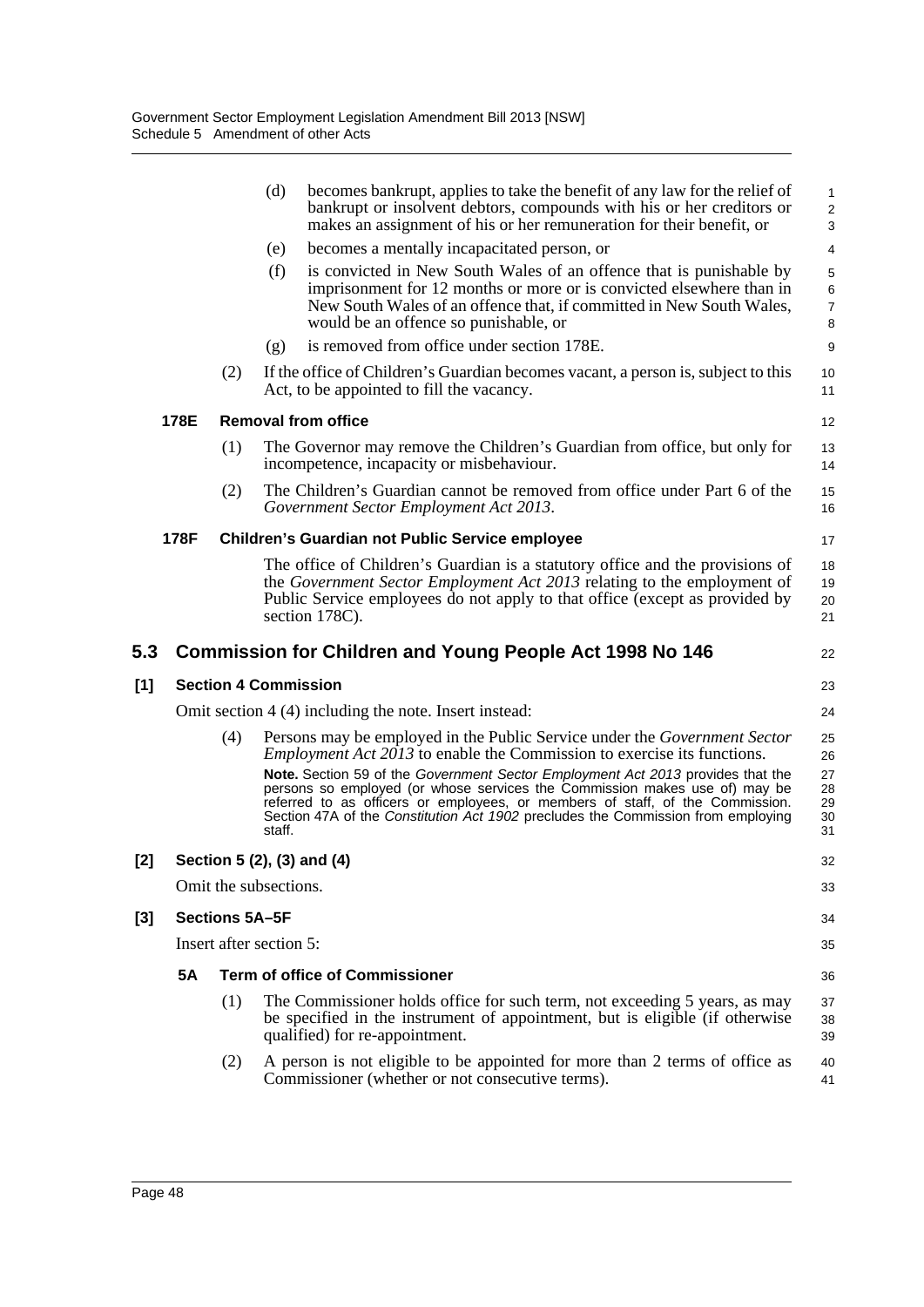|       | 5B           | <b>Full-time office of Commissioner</b> |                                                 |                                                                                                                                                                                                                                                                                                                                              |                                      |  |  |  |
|-------|--------------|-----------------------------------------|-------------------------------------------------|----------------------------------------------------------------------------------------------------------------------------------------------------------------------------------------------------------------------------------------------------------------------------------------------------------------------------------------------|--------------------------------------|--|--|--|
|       |              |                                         |                                                 | The office of Commissioner is a full-time office and the holder of the office is<br>required to hold it on that basis, except to the extent permitted by the Minister.                                                                                                                                                                       | $\overline{2}$<br>3                  |  |  |  |
|       | 5C           | <b>Employment and remuneration</b>      |                                                 |                                                                                                                                                                                                                                                                                                                                              |                                      |  |  |  |
|       |              | (1)                                     |                                                 | The employment of the Commissioner is (subject to this Part) to be governed<br>by a contract of employment between the Commissioner and the Minister.                                                                                                                                                                                        | 5<br>6                               |  |  |  |
|       |              | (2)                                     |                                                 | The following provisions of or made under the Government Sector<br><i>Employment Act 2013</i> relating to the employment of Public Service senior<br>executives apply to the Commissioner (but in the application of those<br>provisions a reference to the employer of any such executive is to be read as a<br>reference to the Minister): | $\overline{7}$<br>8<br>9<br>10<br>11 |  |  |  |
|       |              |                                         | (a)                                             | provisions relating to the band in which an executive is to be employed,                                                                                                                                                                                                                                                                     | 12                                   |  |  |  |
|       |              |                                         | (b)                                             | provisions relating to the contract of employment of an executive,                                                                                                                                                                                                                                                                           | 13                                   |  |  |  |
|       |              |                                         | (c)                                             | provisions relating to the remuneration, employment benefits and<br>allowances of an executive.                                                                                                                                                                                                                                              | 14<br>15                             |  |  |  |
|       | 5D           |                                         |                                                 | <b>Vacancy in office of Commissioner</b>                                                                                                                                                                                                                                                                                                     | 16                                   |  |  |  |
|       |              | (1)                                     |                                                 | The office of Commissioner becomes vacant if the holder:                                                                                                                                                                                                                                                                                     | 17                                   |  |  |  |
|       |              |                                         | (a)                                             | dies, or                                                                                                                                                                                                                                                                                                                                     | 18                                   |  |  |  |
|       |              |                                         | (b)                                             | completes a term of office and is not re-appointed, or                                                                                                                                                                                                                                                                                       | 19                                   |  |  |  |
|       |              |                                         | (c)                                             | resigns the office by instrument in writing addressed to the Minister, or                                                                                                                                                                                                                                                                    | 20                                   |  |  |  |
|       |              |                                         | (d)                                             | becomes bankrupt, applies to take the benefit of any law for the relief of<br>bankrupt or insolvent debtors, compounds with his or her creditors or<br>makes an assignment of his or her remuneration for their benefit, or                                                                                                                  | 21<br>22<br>23                       |  |  |  |
|       |              |                                         | (e)                                             | becomes a mentally incapacitated person, or                                                                                                                                                                                                                                                                                                  | 24                                   |  |  |  |
|       |              |                                         | (f)                                             | is convicted in New South Wales of an offence that is punishable by<br>imprisonment for 12 months or more or is convicted elsewhere than in<br>New South Wales of an offence that, if committed in New South Wales,<br>would be an offence so punishable, or                                                                                 | 25<br>26<br>27<br>28                 |  |  |  |
|       |              |                                         | (g)                                             | is removed from office under section 5E.                                                                                                                                                                                                                                                                                                     | 29                                   |  |  |  |
|       |              | (2)                                     |                                                 | If the office of Commissioner becomes vacant, a person is, subject to this Act,<br>to be appointed to fill the vacancy.                                                                                                                                                                                                                      | 30<br>31                             |  |  |  |
|       | 5Ε           |                                         |                                                 | <b>Removal from office of Commissioner</b>                                                                                                                                                                                                                                                                                                   | 32                                   |  |  |  |
|       |              |                                         |                                                 | The Governor may remove the Commissioner from office, but only for<br>incompetence, incapacity or misbehaviour.                                                                                                                                                                                                                              | 33<br>34                             |  |  |  |
|       | 5F           |                                         | <b>Commissioner not Public Service employee</b> |                                                                                                                                                                                                                                                                                                                                              |                                      |  |  |  |
|       |              |                                         |                                                 | The office of Commissioner is a statutory office and the provisions of the<br>Government Sector Employment Act 2013 relating to the employment of<br>Public Service employees do not apply to that office (except as provided by<br>section 5C).                                                                                             | 36<br>37<br>38<br>39                 |  |  |  |
| 5.4   | <b>No 59</b> |                                         |                                                 | <b>Community Housing Providers (Adoption of National Law) Act 2012</b>                                                                                                                                                                                                                                                                       | 40<br>41                             |  |  |  |
| $[1]$ |              |                                         |                                                 | Section 4 (2), definition of "Director-General"                                                                                                                                                                                                                                                                                              | 42                                   |  |  |  |
|       |              |                                         |                                                 | Omit the definition of <i>Director-General</i> .                                                                                                                                                                                                                                                                                             | 43                                   |  |  |  |
|       |              |                                         |                                                 |                                                                                                                                                                                                                                                                                                                                              |                                      |  |  |  |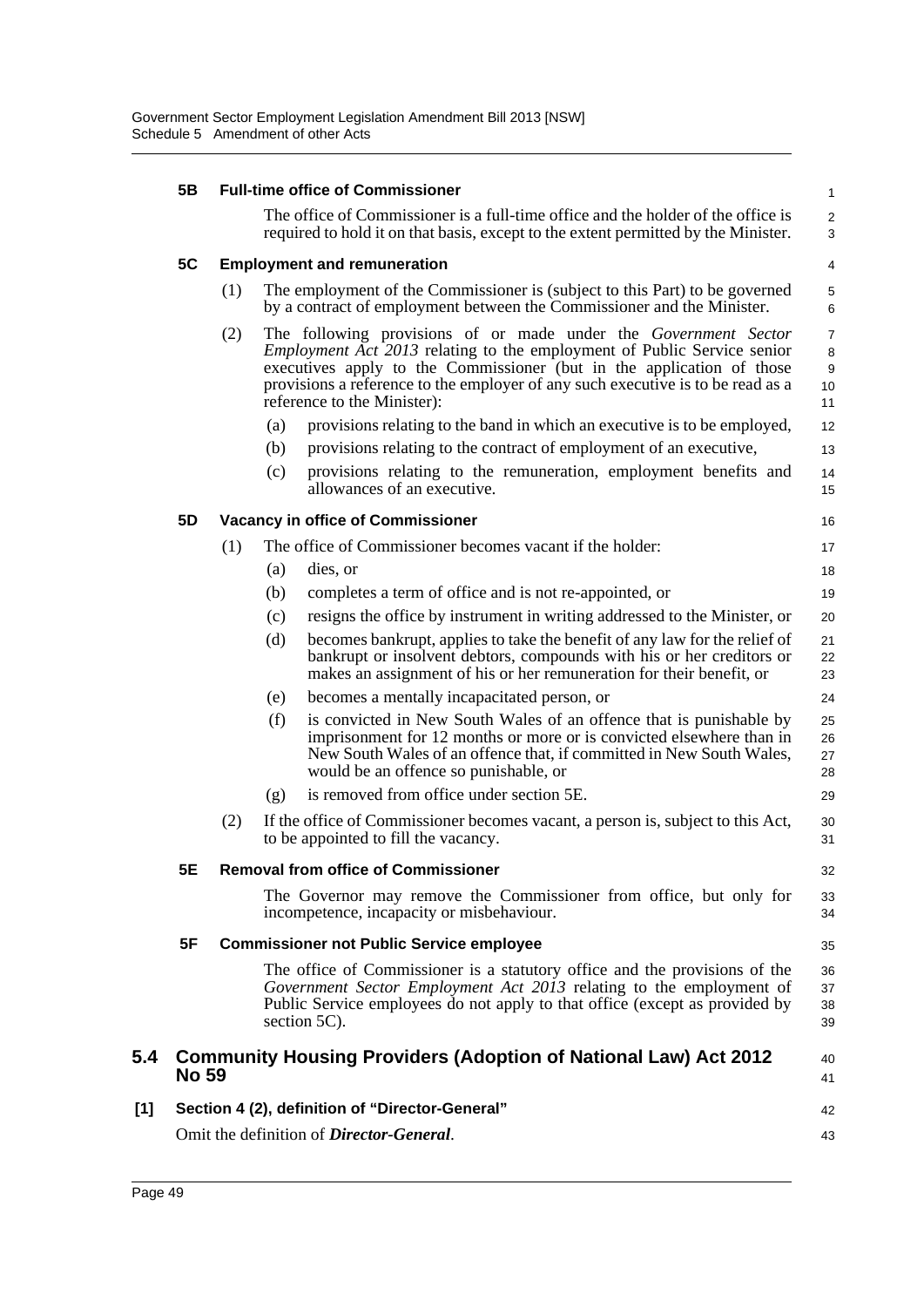| $[2]$ | Section 4 (2)                                  |                                                                                                                                                                                                                                                                                             | 1                       |  |  |  |  |
|-------|------------------------------------------------|---------------------------------------------------------------------------------------------------------------------------------------------------------------------------------------------------------------------------------------------------------------------------------------------|-------------------------|--|--|--|--|
|       |                                                | Insert in alphabetical order:                                                                                                                                                                                                                                                               | $\overline{\mathbf{c}}$ |  |  |  |  |
|       |                                                | <b>Housing Secretary</b> means the Secretary of the Department of Family and<br>Community Services.                                                                                                                                                                                         | 3<br>4                  |  |  |  |  |
| [3]   |                                                | Sections 4 (2) (definition of "Housing Agency"), 8,15 (4), 16 (2) (a) and 23                                                                                                                                                                                                                | 5                       |  |  |  |  |
|       |                                                | Omit "Director-General" wherever occurring. Insert instead "Housing Secretary".                                                                                                                                                                                                             | 6                       |  |  |  |  |
| [4]   | <b>Section 10</b>                              |                                                                                                                                                                                                                                                                                             | 7                       |  |  |  |  |
|       |                                                | Omit the section. Insert instead:                                                                                                                                                                                                                                                           | 8                       |  |  |  |  |
|       | 10                                             | Registrar                                                                                                                                                                                                                                                                                   | 9                       |  |  |  |  |
|       |                                                | For the purposes of the <i>Community Housing Providers National Law</i> (NSW),<br>the Registrar is declared to be the individual who is employed in the Public<br>Service as the Registrar for the purposes of that Law.                                                                    | 10<br>11<br>12          |  |  |  |  |
| [5]   |                                                | Section 11 Delegation of Registrar's functions                                                                                                                                                                                                                                              | 13                      |  |  |  |  |
|       |                                                | Omit section 11 (1) (a). Insert instead:                                                                                                                                                                                                                                                    | 14                      |  |  |  |  |
|       |                                                | a Public Service employee, or<br>(a)                                                                                                                                                                                                                                                        | 15                      |  |  |  |  |
| [6]   | <b>Section 11 (2)</b>                          |                                                                                                                                                                                                                                                                                             | 16                      |  |  |  |  |
|       | duties of which".                              | Omit "who holds a position in the Department of Family and Community Services the                                                                                                                                                                                                           | 17<br>18                |  |  |  |  |
|       | whose duties".                                 | Insert instead "who is employed in the Department of Family and Community Services and                                                                                                                                                                                                      | 19<br>20                |  |  |  |  |
| 5.5   |                                                | <b>Constitution Act 1902 No 32</b>                                                                                                                                                                                                                                                          | 21                      |  |  |  |  |
| [1]   | Section 50D (as inserted by Act No 40 of 2013) |                                                                                                                                                                                                                                                                                             |                         |  |  |  |  |
|       |                                                | Insert at the end of the section:                                                                                                                                                                                                                                                           | 23                      |  |  |  |  |
|       | (3)                                            | If the Governor abolishes a Public Service agency under this section, the<br>Public Service agency to which the Governor transfers all parts of the<br>abolished agency (or all parts other than specified parts) is taken for all<br>purposes to be the successor of the abolished agency. | 24<br>25<br>26<br>27    |  |  |  |  |
| [2]   |                                                | Section 50G (as inserted by Act No 40 of 2013)                                                                                                                                                                                                                                              | 28                      |  |  |  |  |
|       |                                                | Insert at the end of the section:                                                                                                                                                                                                                                                           | 29                      |  |  |  |  |
|       | (5)                                            | If any question arises as to the employees included in any part of a Public<br>Service agency who are transferred by an administrative arrangements order<br>to another Public Service agency, the question may be referred to and<br>determined by the Public Service Commissioner.        | 30<br>31<br>32<br>33    |  |  |  |  |
| 5.6   |                                                | <b>Crime Commission Act 2012 No 66</b>                                                                                                                                                                                                                                                      | 34                      |  |  |  |  |
|       |                                                | <b>Section 66 Staff of Inspector</b>                                                                                                                                                                                                                                                        | 35                      |  |  |  |  |
|       |                                                | Omit section 66 (1). Insert instead:                                                                                                                                                                                                                                                        | 36                      |  |  |  |  |
|       | (1)                                            | Persons employed in the Public Service under the <i>Government Sector</i><br><i>Employment Act 2013</i> to enable the Inspector to exercise his or her functions<br>are subject to the control and direction of the Inspector.                                                              | 37<br>38<br>39          |  |  |  |  |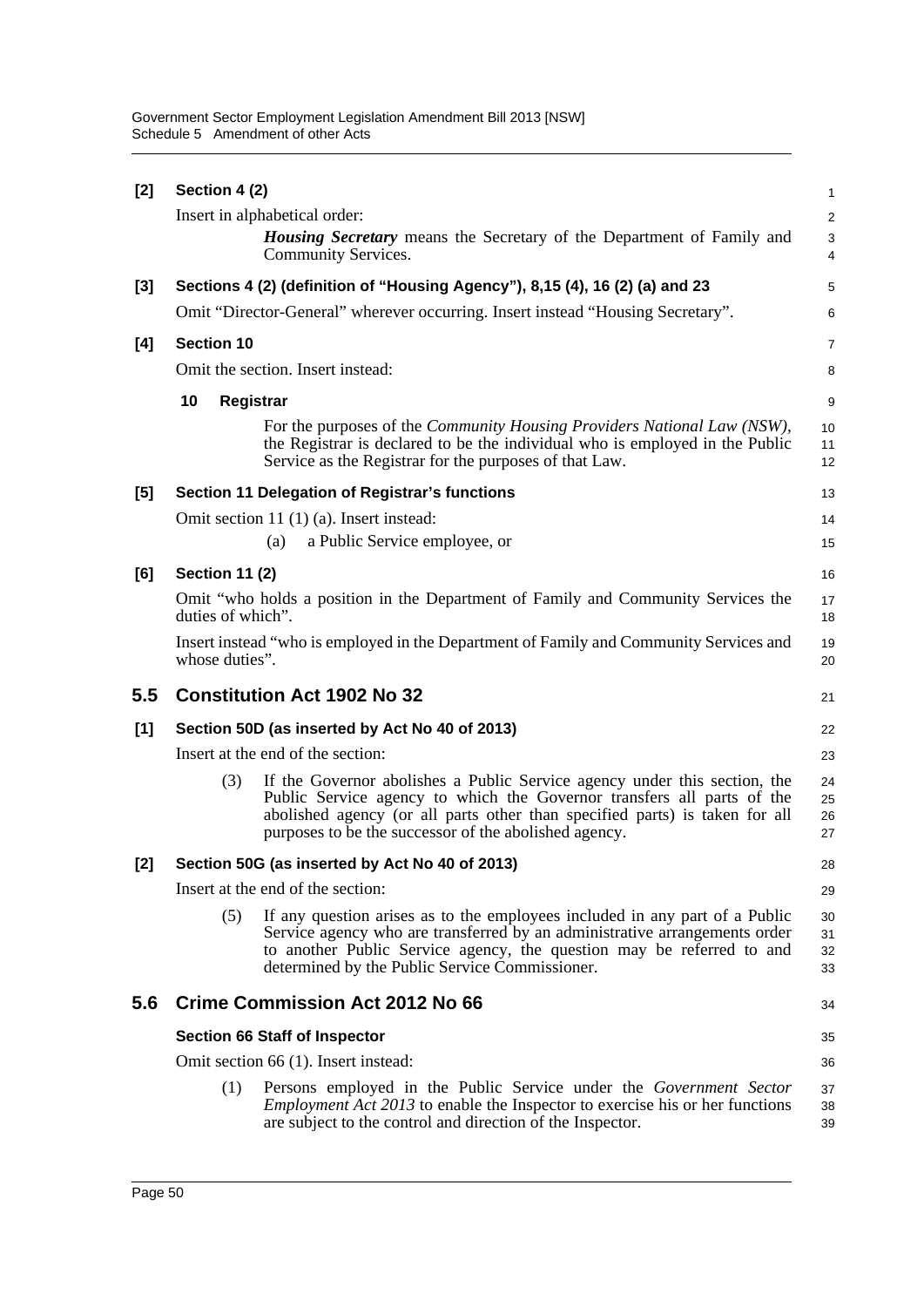|     | (1A)                                      | Subsection (1) does not affect the exercise of the functions under the<br>Government Sector Employment Act 2013 of the head of the Public Service<br>agency in which those persons are employed. The head of that agency may<br>delegate those functions under that Act to the Inspector.                                                       | 1<br>$\overline{\mathbf{c}}$<br>3<br>4 |  |  |  |  |
|-----|-------------------------------------------|-------------------------------------------------------------------------------------------------------------------------------------------------------------------------------------------------------------------------------------------------------------------------------------------------------------------------------------------------|----------------------------------------|--|--|--|--|
|     | (1B)                                      | The staff of the Inspector comprises the persons so employed and the persons<br>referred to in subsection (2).                                                                                                                                                                                                                                  | 5<br>6                                 |  |  |  |  |
| 5.7 |                                           | <b>Destination NSW Act 2011 No 21</b>                                                                                                                                                                                                                                                                                                           | 7                                      |  |  |  |  |
| [1] |                                           | <b>Section 9 Chief Executive Officer</b>                                                                                                                                                                                                                                                                                                        | 8                                      |  |  |  |  |
|     |                                           | Omit section $9(1)$ and (2). Insert instead:                                                                                                                                                                                                                                                                                                    | 9                                      |  |  |  |  |
|     | (1)                                       | The Chief Executive Officer of Destination NSW is the person employed in<br>the Public Service as the Chief Executive Officer.                                                                                                                                                                                                                  | 10<br>11                               |  |  |  |  |
| [2] | <b>Section 11</b>                         |                                                                                                                                                                                                                                                                                                                                                 | 12                                     |  |  |  |  |
|     |                                           | Omit the section. Insert instead:                                                                                                                                                                                                                                                                                                               | 13                                     |  |  |  |  |
|     | 11                                        | <b>Staff of Destination NSW</b>                                                                                                                                                                                                                                                                                                                 | 14                                     |  |  |  |  |
|     |                                           | Persons may be employed in the Public Service under the <i>Government Sector</i><br><i>Employment Act 2013</i> to enable Destination NSW to exercise its functions.                                                                                                                                                                             | 15<br>16                               |  |  |  |  |
|     |                                           | Note. Section 59 of the Government Sector Employment Act 2013 provides that the<br>persons so employed (or whose services Destination NSW makes use of) may be<br>referred to as officers or employees, or members of staff, of Destination NSW.<br>Section 47A of the Constitution Act 1902 precludes Destination NSW from employing<br>staff. | 17<br>18<br>19<br>20<br>21             |  |  |  |  |
| [3] |                                           | Schedule 1, clause 6 (1)                                                                                                                                                                                                                                                                                                                        | 22                                     |  |  |  |  |
|     | Omit the subclause. Insert instead:<br>23 |                                                                                                                                                                                                                                                                                                                                                 |                                        |  |  |  |  |
|     | (1)                                       | The provisions of the <i>Government Sector Employment Act 2013</i> relating to the<br>employment of Public Service employees do not apply to an appointed<br>member.                                                                                                                                                                            | 24<br>25<br>26                         |  |  |  |  |
| 5.8 |                                           | <b>Education Act 1990 No 8</b>                                                                                                                                                                                                                                                                                                                  | 27                                     |  |  |  |  |
| [1] | <b>Section 3 Definitions</b>              |                                                                                                                                                                                                                                                                                                                                                 | 28                                     |  |  |  |  |
|     |                                           | Omit the definition of <b>Board inspector</b> . Insert instead:                                                                                                                                                                                                                                                                                 | 29                                     |  |  |  |  |
|     |                                           | <b>Board inspector</b> means a Public Service employee of the Board who is<br>employed as a Board inspector or whose services the Board makes use of as a<br>Board inspector.                                                                                                                                                                   | 30<br>31<br>32                         |  |  |  |  |
| [2] |                                           | <b>Section 99 The Board of Studies</b>                                                                                                                                                                                                                                                                                                          | 33                                     |  |  |  |  |
|     |                                           | Omit section 99 (3) including the note. Insert instead:                                                                                                                                                                                                                                                                                         | 34                                     |  |  |  |  |
|     | (3)                                       | Persons may be employed in the Public Service under the <i>Government Sector</i><br><i>Employment Act 2013</i> to enable the Board to exercise its functions.                                                                                                                                                                                   | 35<br>36                               |  |  |  |  |
|     |                                           | <b>Note.</b> Section 59 of the Government Sector Employment Act 2013 provides that the<br>persons so employed (or whose services the Board makes use of) may be referred to<br>as officers or employees, or members of staff, of the Board. Section 47A of the<br>Constitution Act 1902 precludes the Board from employing staff.               | 37<br>38<br>39<br>40                   |  |  |  |  |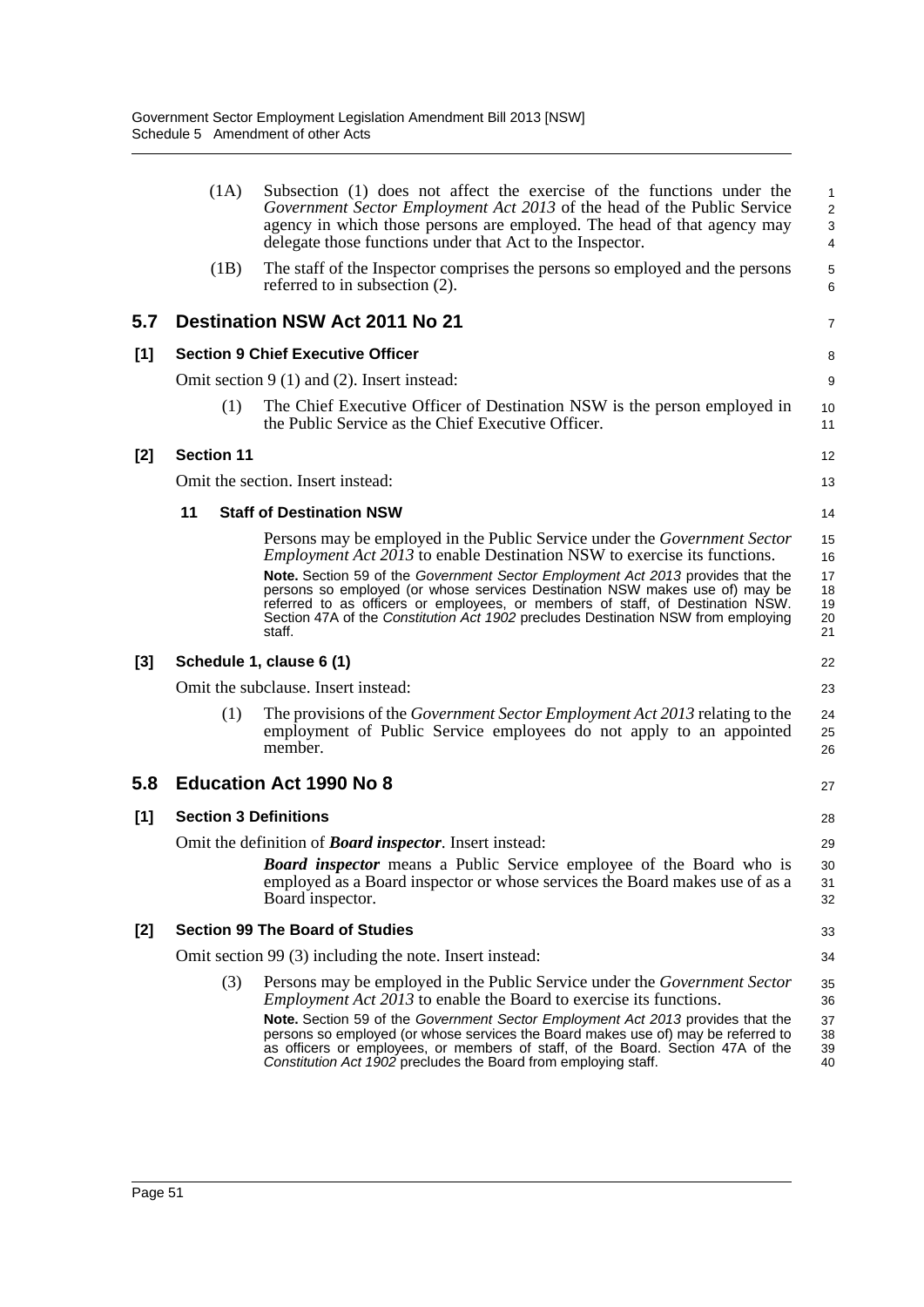Government Sector Employment Legislation Amendment Bill 2013 [NSW] Schedule 5 Amendment of other Acts

| [3]   |                                 |                    |                         | Section 101 President of the Board                                                                                                                                                                                                                                                                                                        | 1                          |  |  |
|-------|---------------------------------|--------------------|-------------------------|-------------------------------------------------------------------------------------------------------------------------------------------------------------------------------------------------------------------------------------------------------------------------------------------------------------------------------------------|----------------------------|--|--|
|       |                                 |                    |                         | Omit section 101 (2) and (3). Insert instead:                                                                                                                                                                                                                                                                                             | $\overline{c}$             |  |  |
|       |                                 | (2)                |                         | Schedule 1B contains provisions relating to the President of the Board.                                                                                                                                                                                                                                                                   | 3                          |  |  |
| [4]   |                                 |                    |                         | <b>Section 104 Board inspectors</b>                                                                                                                                                                                                                                                                                                       | 4                          |  |  |
|       |                                 | Omit the section.  |                         |                                                                                                                                                                                                                                                                                                                                           | 5                          |  |  |
| [5]   |                                 |                    |                         | Schedule 1, clause 9 (1) (d)                                                                                                                                                                                                                                                                                                              | 6                          |  |  |
|       |                                 |                    |                         | Omit "or by the Governor under Part 8 of the <i>Public Sector Management Act 1988</i> ".                                                                                                                                                                                                                                                  | 7                          |  |  |
| [6]   |                                 |                    |                         | Schedule 1, clause 11 (1)                                                                                                                                                                                                                                                                                                                 | 8                          |  |  |
|       |                                 |                    |                         | Omit the subclause. Insert instead:                                                                                                                                                                                                                                                                                                       | 9                          |  |  |
|       |                                 | (1)                | member.                 | The provisions of the <i>Government Sector Employment Act 2013</i> relating to the<br>employment of Public Service employees do not apply to an appointed                                                                                                                                                                                 | 10<br>11<br>12             |  |  |
| $[7]$ |                                 |                    |                         | <b>Schedule 1A Board inspectors</b>                                                                                                                                                                                                                                                                                                       | 13                         |  |  |
|       |                                 | Omit the Schedule. |                         |                                                                                                                                                                                                                                                                                                                                           | 14                         |  |  |
| [8]   |                                 | <b>Schedule 1B</b> |                         |                                                                                                                                                                                                                                                                                                                                           | 15                         |  |  |
|       | Insert after Schedule 1A:<br>16 |                    |                         |                                                                                                                                                                                                                                                                                                                                           |                            |  |  |
|       |                                 | <b>Schedule 1B</b> |                         | <b>Provisions relating to President of the Board</b>                                                                                                                                                                                                                                                                                      | 17                         |  |  |
|       |                                 |                    |                         | (Section 101 (2))                                                                                                                                                                                                                                                                                                                         | 18                         |  |  |
|       | 1                               |                    |                         | Definition of "President"                                                                                                                                                                                                                                                                                                                 | 19                         |  |  |
|       |                                 |                    |                         | In this Schedule, <i>President</i> means the President of the Board.                                                                                                                                                                                                                                                                      | 20                         |  |  |
|       | $\mathbf{2}$                    |                    | <b>Term of office</b>   |                                                                                                                                                                                                                                                                                                                                           | 21                         |  |  |
|       |                                 |                    |                         | The President holds office for such term, not exceeding 5 years, as may be<br>specified in the instrument of appointment, but is eligible (if otherwise<br>qualified) for re-appointment.                                                                                                                                                 | 22<br>23<br>24             |  |  |
|       | 3                               |                    | <b>Full-time office</b> |                                                                                                                                                                                                                                                                                                                                           | 25                         |  |  |
|       |                                 |                    |                         | The office of President is a full-time office and the holder of the office is<br>required to hold it on that basis, except to the extent permitted by the Minister.                                                                                                                                                                       | 26<br>27                   |  |  |
|       | 4                               |                    |                         | <b>Employment and remuneration</b>                                                                                                                                                                                                                                                                                                        | 28                         |  |  |
|       |                                 | (1)                |                         | The employment of the President is (subject to this Schedule) to be governed<br>by a contract of employment between the President and the Minister.                                                                                                                                                                                       | 29<br>30                   |  |  |
|       |                                 | (2)                |                         | The following provisions of or made under the Government Sector<br><i>Employment Act 2013</i> relating to the employment of Public Service senior<br>executives apply to the President (but in the application of those provisions a<br>reference to the employer of any such executive is to be read as a reference to<br>the Minister): | 31<br>32<br>33<br>34<br>35 |  |  |
|       |                                 |                    | (a)                     | provisions relating to the band in which an executive is to be employed,                                                                                                                                                                                                                                                                  | 36                         |  |  |
|       |                                 |                    | (b)                     | provisions relating to the contract of employment of an executive,                                                                                                                                                                                                                                                                        | 37                         |  |  |
|       |                                 |                    | (c)                     | provisions relating to the remuneration, employment benefits and<br>allowances of an executive,                                                                                                                                                                                                                                           | 38<br>39                   |  |  |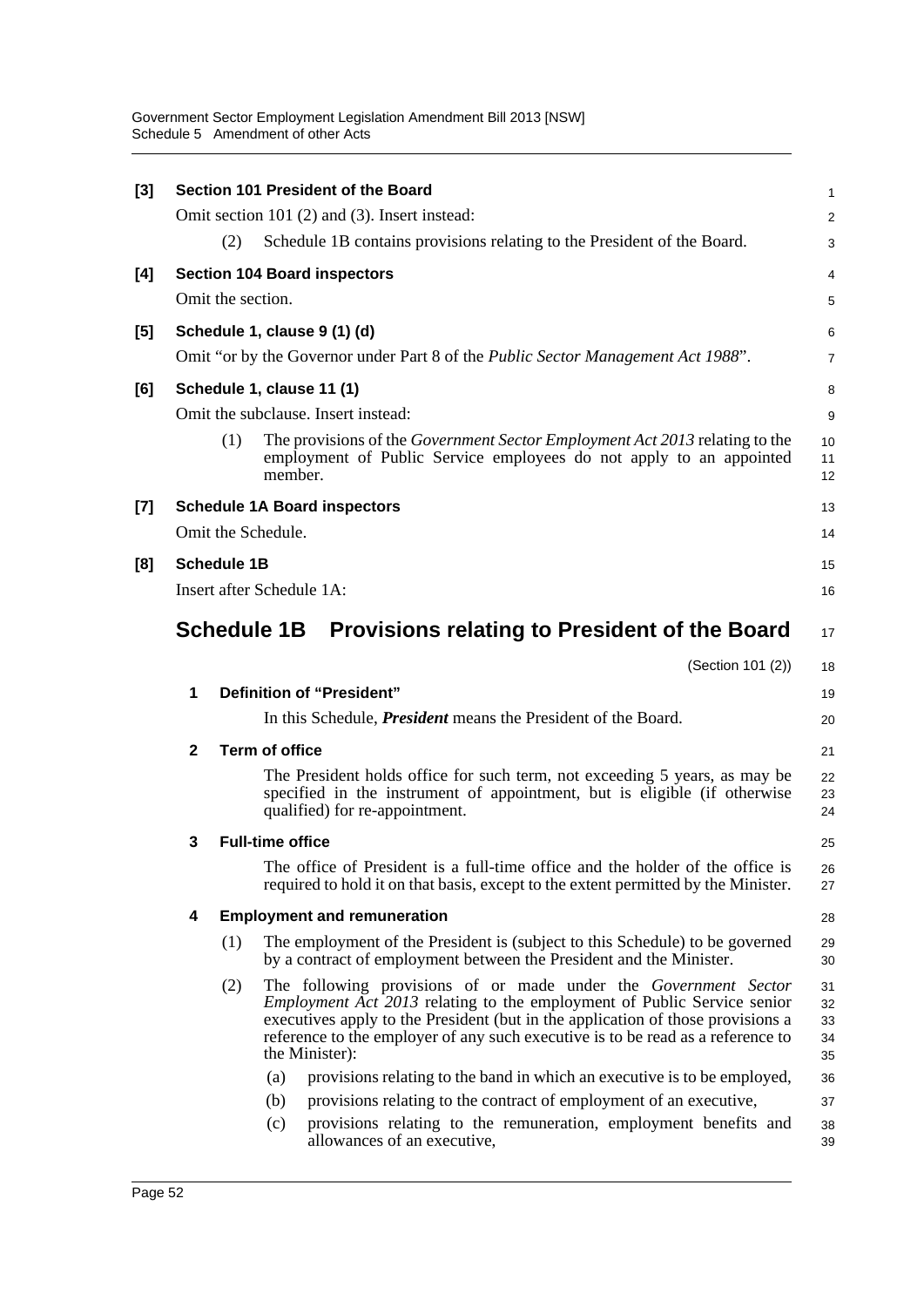|     |   |     | (d)                  | provisions relating to the termination of employment of an executive.                                                                                                                                                                                        | $\mathbf{1}$             |
|-----|---|-----|----------------------|--------------------------------------------------------------------------------------------------------------------------------------------------------------------------------------------------------------------------------------------------------------|--------------------------|
|     | 5 |     |                      | Vacancy in office                                                                                                                                                                                                                                            | $\overline{2}$           |
|     |   | (1) |                      | The office of President becomes vacant if the holder:                                                                                                                                                                                                        | 3                        |
|     |   |     | (a)                  | dies, or                                                                                                                                                                                                                                                     | 4                        |
|     |   |     | (b)                  | completes a term of office and is not re-appointed, or                                                                                                                                                                                                       | 5                        |
|     |   |     | (c)                  | resigns the office by instrument in writing addressed to the Minister, or                                                                                                                                                                                    | 6                        |
|     |   |     | (d)                  | becomes bankrupt, applies to take the benefit of any law for the relief of<br>bankrupt or insolvent debtors, compounds with his or her creditors or<br>makes an assignment of his or her remuneration for their benefit, or                                  | $\overline{7}$<br>8<br>9 |
|     |   |     | (e)                  | becomes a mentally incapacitated person, or                                                                                                                                                                                                                  | 10                       |
|     |   |     | (f)                  | is convicted in New South Wales of an offence that is punishable by<br>imprisonment for 12 months or more or is convicted elsewhere than in<br>New South Wales of an offence that, if committed in New South Wales,<br>would be an offence so punishable, or | 11<br>12<br>13<br>14     |
|     |   |     | (g)                  | is removed from office under clause 4.                                                                                                                                                                                                                       | 15                       |
|     |   | (2) |                      | If the office of President becomes vacant, a person is, subject to this Act, to be<br>appointed to fill the vacancy.                                                                                                                                         | 16<br>17                 |
|     | 6 |     |                      | <b>President not Public Service employee</b>                                                                                                                                                                                                                 | 18                       |
|     |   |     | clause 4).           | The office of President is a statutory office and the provisions of the<br>Government Sector Employment Act 2013 relating to the employment of<br>Public Service employees do not apply to that office (except as provided by                                | 19<br>20<br>21<br>22     |
| 5.9 |   |     |                      | Fire Brigades Act 1989 No 192                                                                                                                                                                                                                                | 23                       |
| [1] |   |     |                      | Section 3 (1), definition of "Commissioner"                                                                                                                                                                                                                  | 24                       |
|     |   |     |                      | Omit the definition. Insert instead:                                                                                                                                                                                                                         | 25                       |
|     |   |     |                      | <b>Commissioner</b> means the person employed in the Public Service as the<br>Commissioner of Fire and Rescue NSW.                                                                                                                                           | 26<br>27                 |
| [2] |   |     |                      | Section 3 (1), definition of "Department"                                                                                                                                                                                                                    | 28                       |
|     |   |     | Omit the definition. |                                                                                                                                                                                                                                                              | 29                       |
| [3] |   |     |                      | Sections 35, 44 (definition of "fire brigades expenditure"), 46, 64A and 64B                                                                                                                                                                                 | 30                       |
|     |   |     |                      | Omit "the Department" wherever occurring. Insert instead "Fire and Rescue NSW".                                                                                                                                                                              | 31                       |
| [4] |   |     |                      | Part 6, Division 1, heading                                                                                                                                                                                                                                  | 32                       |
|     |   |     |                      | Omit "The Department". Insert instead "Fire and Rescue NSW".                                                                                                                                                                                                 | 33                       |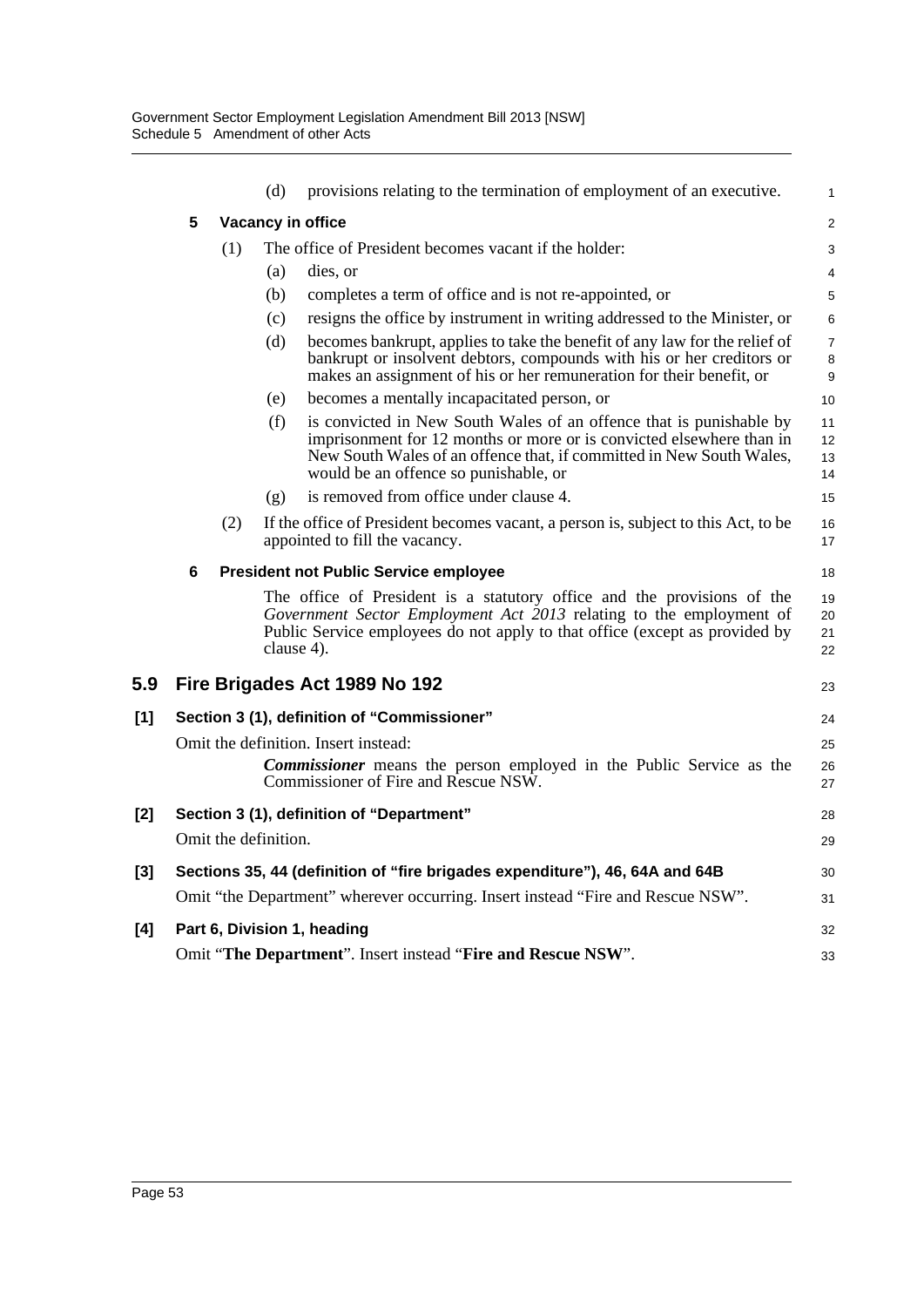| [5]   | <b>Section 66</b>                                 |                   |                                                                                                                                                                                                                                                                                                                                                                                                                                                                                                          |                               |  |  |  |  |
|-------|---------------------------------------------------|-------------------|----------------------------------------------------------------------------------------------------------------------------------------------------------------------------------------------------------------------------------------------------------------------------------------------------------------------------------------------------------------------------------------------------------------------------------------------------------------------------------------------------------|-------------------------------|--|--|--|--|
|       |                                                   |                   | Omit the section. Insert instead:                                                                                                                                                                                                                                                                                                                                                                                                                                                                        | $\overline{a}$                |  |  |  |  |
|       | 66                                                |                   | <b>Staff of Fire and Rescue NSW</b>                                                                                                                                                                                                                                                                                                                                                                                                                                                                      | 3                             |  |  |  |  |
|       |                                                   | (1)               | Persons may be employed in the Public Service under the <i>Government Sector</i><br><i>Employment Act 2013</i> to enable the Commissioner to exercise his or her<br>functions.                                                                                                                                                                                                                                                                                                                           | 4<br>5<br>6                   |  |  |  |  |
|       |                                                   |                   | <b>Note.</b> Section 59 of the Government Sector Employment Act 2013 provides that the<br>persons so employed (or whose services the Commissioner makes use of) may be<br>referred to as officers or employees, or members of staff, of the Commissioner.<br>Section 47A of the Constitution Act 1902 precludes the Commissioner from employing<br>staff unless authorised by legislation to do so (Section 69 of this Act authorises the<br>Commissioner to employ members of permanent fire brigades). | 7<br>8<br>9<br>10<br>11<br>12 |  |  |  |  |
|       |                                                   | (2)               | This section does not apply to the members of permanent fire brigades.                                                                                                                                                                                                                                                                                                                                                                                                                                   | 13                            |  |  |  |  |
| [6]   |                                                   |                   | <b>Section 68 Definition</b>                                                                                                                                                                                                                                                                                                                                                                                                                                                                             | 14                            |  |  |  |  |
|       |                                                   |                   | Omit the definition of <i>Director-General</i> . Insert instead:                                                                                                                                                                                                                                                                                                                                                                                                                                         | 15                            |  |  |  |  |
|       |                                                   |                   | <b>Industrial Relations Secretary means the Industrial Relations Secretary under</b><br>the Government Sector Employment Act 2013.                                                                                                                                                                                                                                                                                                                                                                       | 16<br>17                      |  |  |  |  |
| $[7]$ |                                                   |                   | Sections 70, 71, 72 and 74                                                                                                                                                                                                                                                                                                                                                                                                                                                                               | 18                            |  |  |  |  |
|       | Omit "Director-General" wherever occurring.<br>19 |                   |                                                                                                                                                                                                                                                                                                                                                                                                                                                                                                          |                               |  |  |  |  |
|       |                                                   |                   | Insert instead "Industrial Relations Secretary".                                                                                                                                                                                                                                                                                                                                                                                                                                                         | 20                            |  |  |  |  |
| [8]   |                                                   |                   | Schedule 2, clause 5 (1) (d)                                                                                                                                                                                                                                                                                                                                                                                                                                                                             | 21                            |  |  |  |  |
|       |                                                   |                   | Omit the paragraph. Insert instead:                                                                                                                                                                                                                                                                                                                                                                                                                                                                      | 22                            |  |  |  |  |
|       |                                                   |                   | is removed from office under this clause, or<br>(d)                                                                                                                                                                                                                                                                                                                                                                                                                                                      | 23                            |  |  |  |  |
| [9]   |                                                   |                   | Schedule 2, clause 7 (1)                                                                                                                                                                                                                                                                                                                                                                                                                                                                                 | 24                            |  |  |  |  |
|       |                                                   |                   | Omit the subclause. Insert instead:                                                                                                                                                                                                                                                                                                                                                                                                                                                                      | 25                            |  |  |  |  |
|       |                                                   | (1)               | The provisions of the <i>Government Sector Employment Act 2013</i> relating to the<br>employment of Public Service employees do not apply to an appointed<br>member.                                                                                                                                                                                                                                                                                                                                     | 26<br>27<br>28                |  |  |  |  |
|       |                                                   |                   | 5.10 Government Information (Information Commissioner) Act 2009 No 53                                                                                                                                                                                                                                                                                                                                                                                                                                    | 29                            |  |  |  |  |
| $[1]$ |                                                   | <b>Section 10</b> |                                                                                                                                                                                                                                                                                                                                                                                                                                                                                                          | 30                            |  |  |  |  |
|       |                                                   |                   | Omit the section. Insert instead:                                                                                                                                                                                                                                                                                                                                                                                                                                                                        | 31                            |  |  |  |  |
|       | 10                                                |                   | <b>Commissioner not Public Service employee</b>                                                                                                                                                                                                                                                                                                                                                                                                                                                          | 32                            |  |  |  |  |
|       |                                                   |                   | The office of Commissioner is a statutory office and the provisions of the<br>Government Sector Employment Act 2013 relating to the employment of<br>Public Service employees do not apply to that office.                                                                                                                                                                                                                                                                                               | 33<br>34<br>35                |  |  |  |  |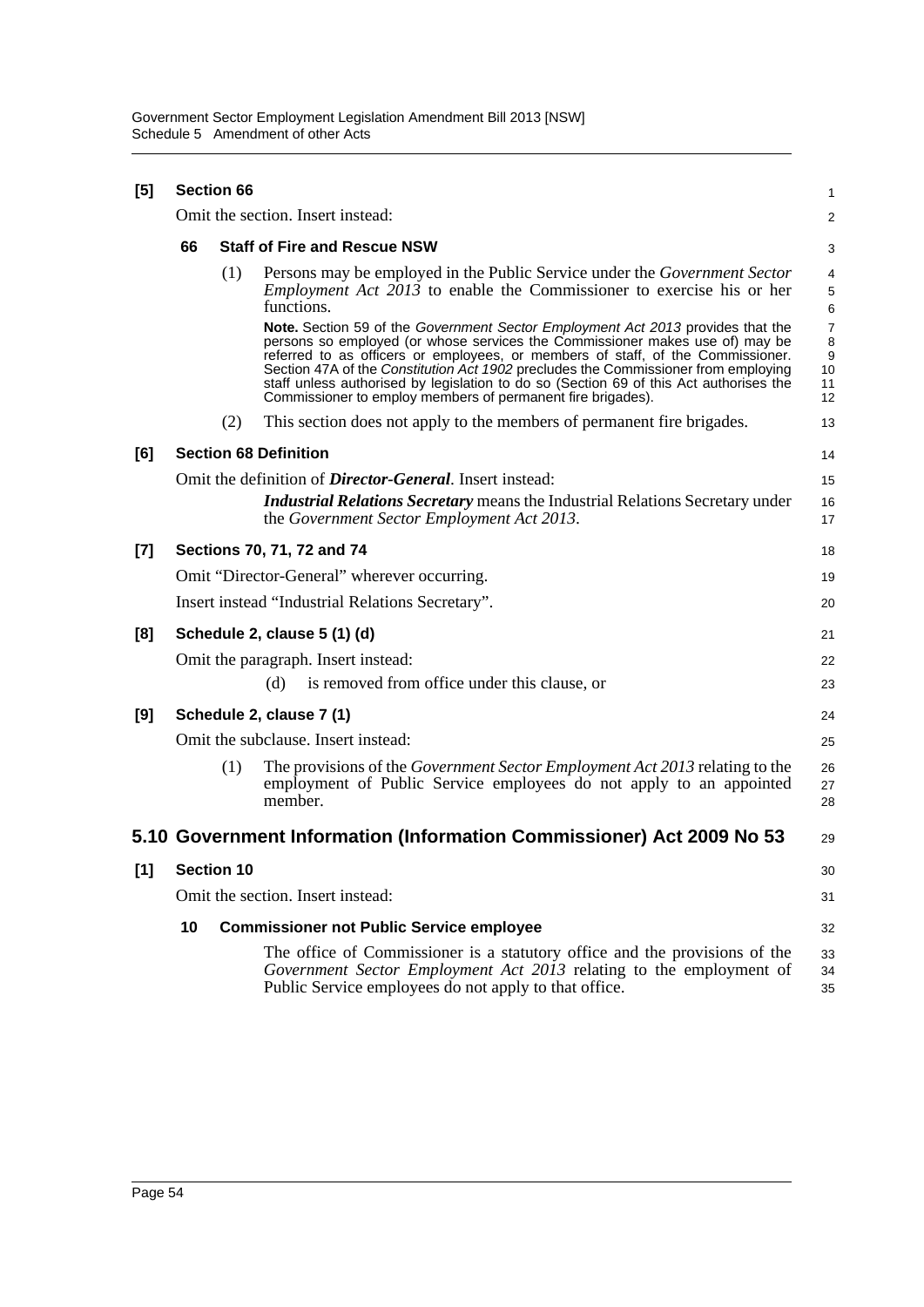| $[2]$ | <b>Section 12</b>                                                                                                                                   |                       |                                                                                                                                                                                                                                                                                                                                                    |                                                     |  |  |  |
|-------|-----------------------------------------------------------------------------------------------------------------------------------------------------|-----------------------|----------------------------------------------------------------------------------------------------------------------------------------------------------------------------------------------------------------------------------------------------------------------------------------------------------------------------------------------------|-----------------------------------------------------|--|--|--|
|       |                                                                                                                                                     |                       | Omit the section. Insert instead:                                                                                                                                                                                                                                                                                                                  | 2                                                   |  |  |  |
|       | $12 \,$                                                                                                                                             |                       | <b>Staff of Commissioner</b>                                                                                                                                                                                                                                                                                                                       | 3                                                   |  |  |  |
|       |                                                                                                                                                     |                       | Persons may be employed in the Public Service under the Government Sector<br><i>Employment Act <math>2013</math> to enable the Commissioner to exercise his or her</i><br>functions.                                                                                                                                                               | 4<br>$\,$ 5 $\,$<br>6                               |  |  |  |
|       |                                                                                                                                                     |                       | Note. Section 59 of the Government Sector Employment Act 2013 provides that the<br>persons so employed (or whose services the Commissioner makes use of) may be<br>referred to as officers or employees, or members of staff, of the Commissioner.<br>Section 47A of the Constitution Act 1902 precludes the Commissioner from employing<br>staff. | $\overline{7}$<br>8<br>$\boldsymbol{9}$<br>10<br>11 |  |  |  |
| $[3]$ |                                                                                                                                                     |                       | Section 24 Report on compliance with Information Act                                                                                                                                                                                                                                                                                               | 12                                                  |  |  |  |
|       |                                                                                                                                                     |                       | Omit section 24 (1) (c). Insert instead:                                                                                                                                                                                                                                                                                                           | 13                                                  |  |  |  |
|       |                                                                                                                                                     |                       | where the conduct concerns the conduct of a Public Service employee,<br>(c)<br>to the Secretary of the Department of Premier and Cabinet.                                                                                                                                                                                                          | 14<br>15                                            |  |  |  |
|       |                                                                                                                                                     |                       | 5.11 Government Information (Public Access) Act 2009 No 52                                                                                                                                                                                                                                                                                         | 16                                                  |  |  |  |
| [1]   |                                                                                                                                                     |                       | <b>Section 4 Interpretation</b>                                                                                                                                                                                                                                                                                                                    | 17                                                  |  |  |  |
|       | Omit "Government Department" wherever occurring in the definition of <i>agency</i> in<br>section $4(1)$ , including in the note to that definition. |                       |                                                                                                                                                                                                                                                                                                                                                    |                                                     |  |  |  |
|       |                                                                                                                                                     |                       | Insert instead "Public Service agency".                                                                                                                                                                                                                                                                                                            | 20                                                  |  |  |  |
| [2]   | <b>Schedule 4 Interpretative provisions</b>                                                                                                         |                       |                                                                                                                                                                                                                                                                                                                                                    |                                                     |  |  |  |
|       |                                                                                                                                                     |                       | Omit the definition of <i>Government Department</i> from clause 1. Insert in alphabetical order:<br><b>Public Service agency means a Public Service agency under the Government</b><br>Sector Employment Act 2013.                                                                                                                                 | 22<br>23<br>24                                      |  |  |  |
|       |                                                                                                                                                     |                       | 5.12 Government Telecommunications Act 1991 No 77                                                                                                                                                                                                                                                                                                  | 25                                                  |  |  |  |
| [1]   | <b>Section 34</b>                                                                                                                                   |                       |                                                                                                                                                                                                                                                                                                                                                    | 26                                                  |  |  |  |
|       |                                                                                                                                                     |                       | Omit the section. Insert instead:                                                                                                                                                                                                                                                                                                                  | 27                                                  |  |  |  |
|       | 34                                                                                                                                                  |                       | <b>Managing Director</b>                                                                                                                                                                                                                                                                                                                           | 28                                                  |  |  |  |
|       |                                                                                                                                                     |                       | The Managing Director of the Authority is the person employed in the Public<br>Service as the Managing Director.                                                                                                                                                                                                                                   | 29<br>30                                            |  |  |  |
| [2]   |                                                                                                                                                     | <b>Section 37 (3)</b> |                                                                                                                                                                                                                                                                                                                                                    | 31                                                  |  |  |  |
|       |                                                                                                                                                     |                       | Omit the subsection including the note. Insert instead:                                                                                                                                                                                                                                                                                            | 32                                                  |  |  |  |
|       |                                                                                                                                                     | (3)                   | Persons may be employed in the Public Service under the <i>Government Sector</i><br><i>Employment Act 2013</i> to enable the Authority to exercise its functions.                                                                                                                                                                                  | 33<br>34                                            |  |  |  |
|       |                                                                                                                                                     |                       | Note. Section 59 of the Government Sector Employment Act 2013 provides that the<br>persons so employed (or whose services the Authority makes use of) may be referred<br>to as officers or employees, or members of staff, of the Authority. Section 47A of the<br>Constitution Act 1902 precludes the Authority from employing staff.             | 35<br>36<br>37<br>38                                |  |  |  |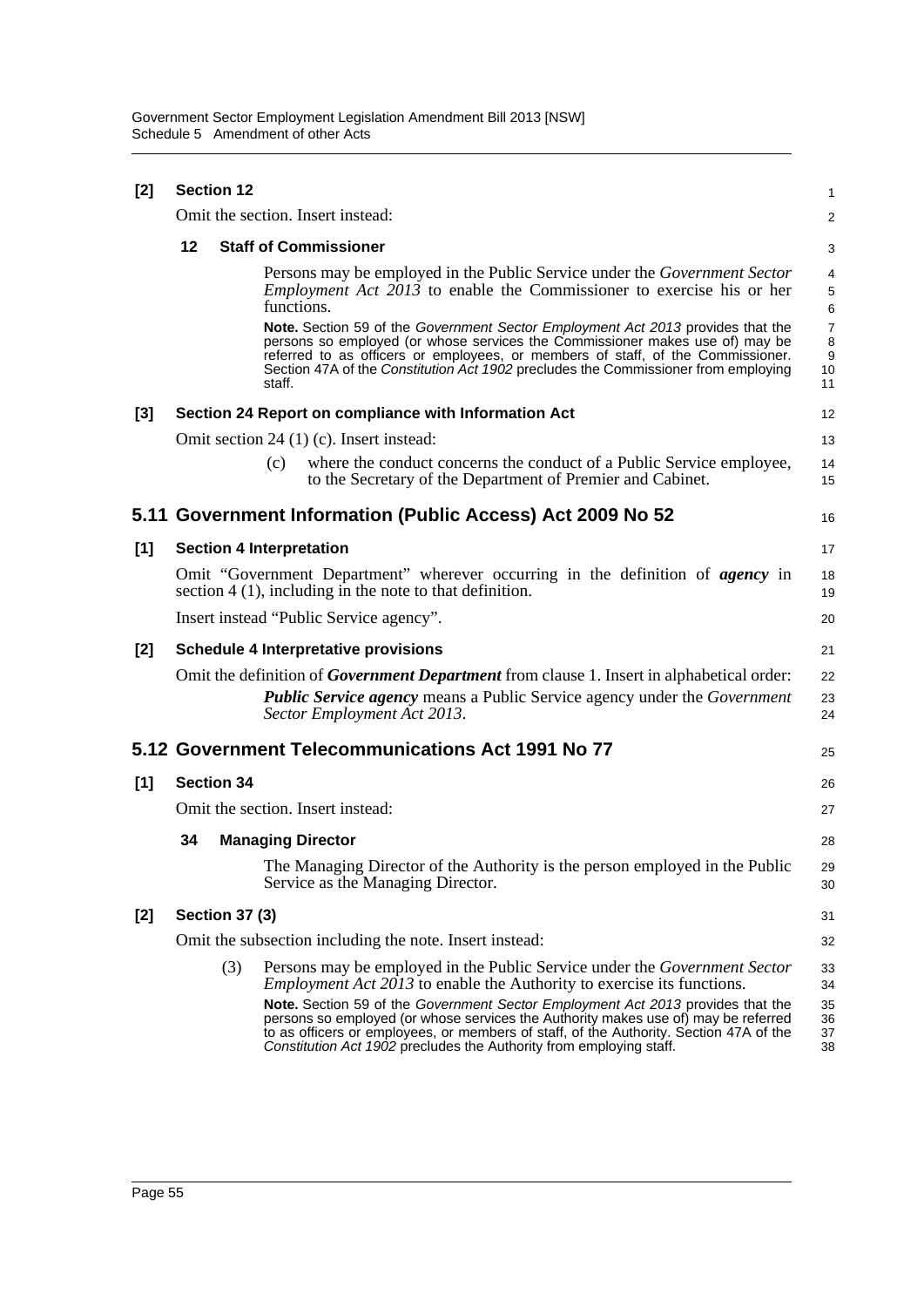| [3]   | <b>Section 38 (2)</b>                        |                                                                                                                                                                                                                                                                                                                                                                                                                                                                                                        | 1                                |  |  |  |  |
|-------|----------------------------------------------|--------------------------------------------------------------------------------------------------------------------------------------------------------------------------------------------------------------------------------------------------------------------------------------------------------------------------------------------------------------------------------------------------------------------------------------------------------------------------------------------------------|----------------------------------|--|--|--|--|
|       | Omit the subsection.                         |                                                                                                                                                                                                                                                                                                                                                                                                                                                                                                        | $\overline{c}$                   |  |  |  |  |
| [4]   |                                              | Schedule 1, clause 8 (1)                                                                                                                                                                                                                                                                                                                                                                                                                                                                               | 3                                |  |  |  |  |
|       |                                              | Omit the subclause. Insert instead:                                                                                                                                                                                                                                                                                                                                                                                                                                                                    | 4                                |  |  |  |  |
|       | (1)                                          | The provisions of the Government Sector Employment Act 2013 relating to the<br>employment of Public Service employees do not apply to an appointed<br>member.                                                                                                                                                                                                                                                                                                                                          | 5<br>6<br>7                      |  |  |  |  |
|       |                                              | 5.13 Growth Centres (Development Corporations) Act 1974 No 49                                                                                                                                                                                                                                                                                                                                                                                                                                          | 8                                |  |  |  |  |
| [1]   |                                              | Section 3 (1), definition of "Director-General"                                                                                                                                                                                                                                                                                                                                                                                                                                                        | 9                                |  |  |  |  |
|       | Omit the definition.                         |                                                                                                                                                                                                                                                                                                                                                                                                                                                                                                        | 10                               |  |  |  |  |
| [2]   |                                              | <b>Section 6A Development corporation boards</b>                                                                                                                                                                                                                                                                                                                                                                                                                                                       | 11                               |  |  |  |  |
|       |                                              | Omit section 6A (3) (c). Insert instead:                                                                                                                                                                                                                                                                                                                                                                                                                                                               | 12                               |  |  |  |  |
|       |                                              | the head of the Public Service agency to which the administration of the<br>(c)<br><i>Environmental Planning and Assessment Act 1979</i> is assigned (or a<br>person nominated by the head of that agency).                                                                                                                                                                                                                                                                                            | 13<br>14<br>15                   |  |  |  |  |
| $[3]$ |                                              | Section 6B Chief executives of development corporations                                                                                                                                                                                                                                                                                                                                                                                                                                                | 16                               |  |  |  |  |
|       | Omit section 6B (1) and (2). Insert instead: |                                                                                                                                                                                                                                                                                                                                                                                                                                                                                                        |                                  |  |  |  |  |
|       | (1)                                          | The chief executive of a development corporation is the person employed in<br>the Public Service as the chief executive of that development corporation.                                                                                                                                                                                                                                                                                                                                               | 18<br>19                         |  |  |  |  |
| [4]   | <b>Section 32A</b>                           |                                                                                                                                                                                                                                                                                                                                                                                                                                                                                                        |                                  |  |  |  |  |
|       | Omit the section. Insert instead:<br>21      |                                                                                                                                                                                                                                                                                                                                                                                                                                                                                                        |                                  |  |  |  |  |
|       | 32A                                          | <b>Staff of development corporations</b>                                                                                                                                                                                                                                                                                                                                                                                                                                                               | 22                               |  |  |  |  |
|       |                                              | Persons may be employed in the Public Service under the Government Sector<br><i>Employment Act 2013</i> to enable a corporation to exercise its functions.<br>Note. Section 59 of the Government Sector Employment Act 2013 provides that the<br>persons so employed (or whose services a corporation makes use of) may be referred<br>to as officers or employees, or members of staff, of the corporation. Section 47A of the<br>Constitution Act 1902 precludes a corporation from employing staff. | 23<br>24<br>25<br>26<br>27<br>28 |  |  |  |  |
| [5]   |                                              | Schedule 2, clause 5 (1)                                                                                                                                                                                                                                                                                                                                                                                                                                                                               | 29                               |  |  |  |  |
|       |                                              | Omit the subclause. Insert instead:                                                                                                                                                                                                                                                                                                                                                                                                                                                                    | 30                               |  |  |  |  |
|       | (1)                                          | The provisions of the <i>Government Sector Employment Act 2013</i> relating to the<br>employment of Public Service employees do not apply to a member.                                                                                                                                                                                                                                                                                                                                                 | 31<br>32                         |  |  |  |  |
|       |                                              | 5.14 Health Care Complaints Act 1993 No 105                                                                                                                                                                                                                                                                                                                                                                                                                                                            | 33                               |  |  |  |  |
| [1]   |                                              | Section 4, definition of "Director-General"                                                                                                                                                                                                                                                                                                                                                                                                                                                            | 34                               |  |  |  |  |
|       | Omit the definition.                         |                                                                                                                                                                                                                                                                                                                                                                                                                                                                                                        | 35                               |  |  |  |  |
| [2]   | <b>Section 4</b>                             |                                                                                                                                                                                                                                                                                                                                                                                                                                                                                                        | 36                               |  |  |  |  |
|       |                                              | Insert in alphabetical order:                                                                                                                                                                                                                                                                                                                                                                                                                                                                          | 37                               |  |  |  |  |
|       |                                              | <b>Health Secretary</b> means the Secretary of the Department of Health.                                                                                                                                                                                                                                                                                                                                                                                                                               | 38                               |  |  |  |  |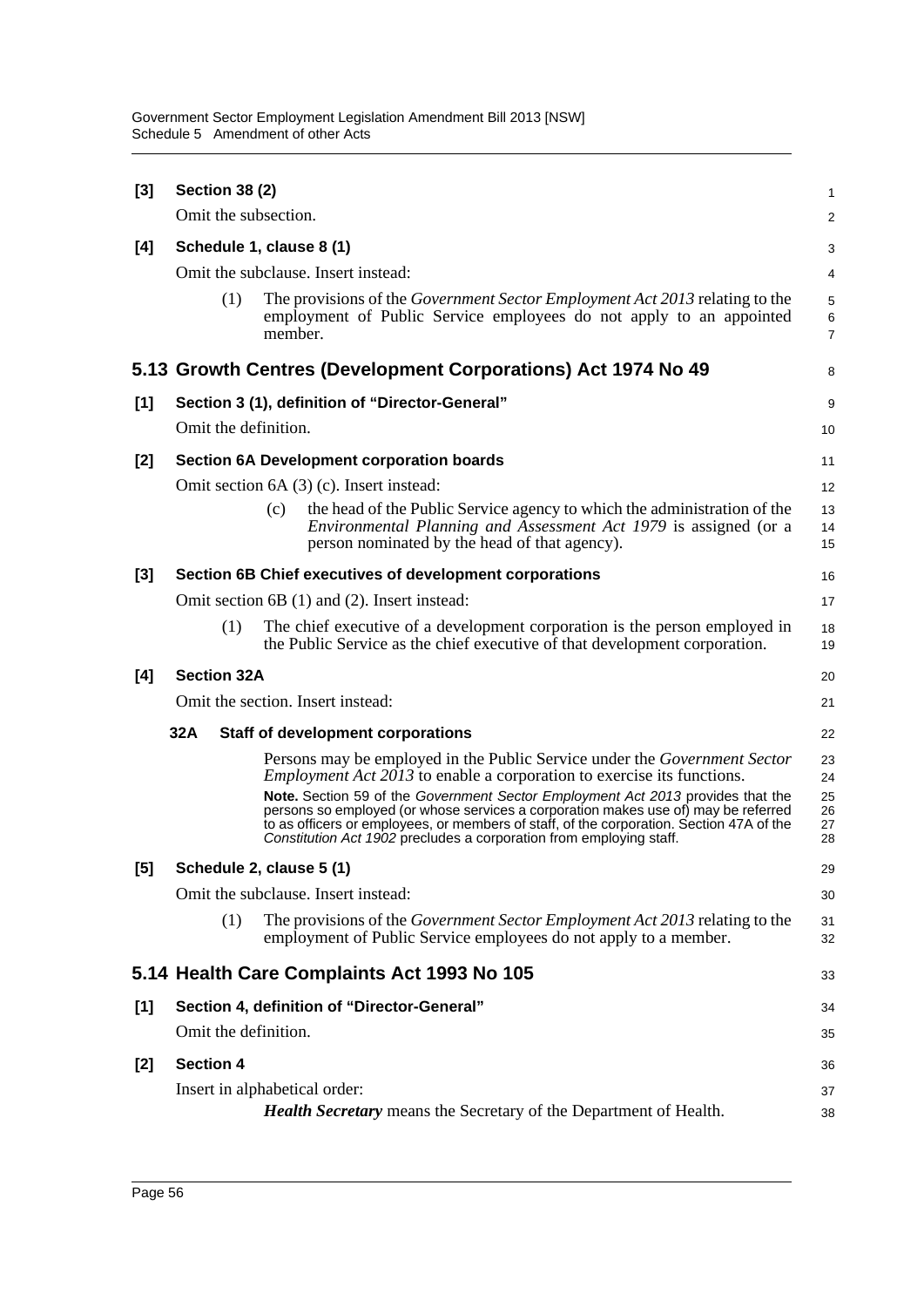| [3]   |                                                                      |                       | Section 4, definition of "officer of the Commission"                                                                                                                                                                                                      | 1                    |  |  |  |
|-------|----------------------------------------------------------------------|-----------------------|-----------------------------------------------------------------------------------------------------------------------------------------------------------------------------------------------------------------------------------------------------------|----------------------|--|--|--|
|       |                                                                      |                       | Omit the definition.                                                                                                                                                                                                                                      | $\overline{c}$       |  |  |  |
| [4]   |                                                                      | subschedule)          | The whole Act (except Schedule 4 and where otherwise amended by this                                                                                                                                                                                      | 3<br>4               |  |  |  |
|       | Omit "Director-General" and "Director-General's" wherever occurring. |                       |                                                                                                                                                                                                                                                           |                      |  |  |  |
|       |                                                                      |                       | Insert instead "Health Secretary" and "Health Secretary's", respectively.                                                                                                                                                                                 | 6                    |  |  |  |
| [5]   |                                                                      |                       | <b>Section 76 Appointment of Commissioner</b>                                                                                                                                                                                                             | 7                    |  |  |  |
|       |                                                                      |                       | Insert after section $76(2)$ :                                                                                                                                                                                                                            | 8                    |  |  |  |
|       |                                                                      | (3)                   | Schedule 1A contains provisions concerning the Commissioner.                                                                                                                                                                                              | 9                    |  |  |  |
| [6]   |                                                                      |                       | <b>Section 77 The Commissioner</b>                                                                                                                                                                                                                        | 10                   |  |  |  |
|       |                                                                      | Omit the section.     |                                                                                                                                                                                                                                                           | 11                   |  |  |  |
| $[7]$ |                                                                      | <b>Section 80 (5)</b> |                                                                                                                                                                                                                                                           | 12                   |  |  |  |
|       |                                                                      |                       | Omit the subsection including the note. Insert instead:                                                                                                                                                                                                   | 13                   |  |  |  |
|       |                                                                      | (5)                   | Persons may be employed in the Public Service under the Government Sector<br><i>Employment Act 2013</i> to enable the Commission to exercise its functions.<br>Note. Section 59 of the Government Sector Employment Act 2013 provides that the            | 14<br>15<br>16       |  |  |  |
|       |                                                                      |                       | persons so employed (or whose services the Commission makes use of) may be<br>referred to as officers or employees, or members of staff, of the Commission.<br>Section 47A of the Constitution Act 1902 precludes the Commission from employing<br>staff. | 17<br>18<br>19<br>20 |  |  |  |
| [8]   |                                                                      | <b>Schedule 1A</b>    |                                                                                                                                                                                                                                                           | 21                   |  |  |  |
|       |                                                                      |                       | Insert after Schedule 1:                                                                                                                                                                                                                                  | 22                   |  |  |  |
|       | <b>Schedule 1A Provisions concerning Commissioner</b><br>23          |                       |                                                                                                                                                                                                                                                           |                      |  |  |  |
|       |                                                                      |                       | (Section 76 (3))                                                                                                                                                                                                                                          | 24                   |  |  |  |
|       | 1                                                                    |                       | <b>Term of office</b>                                                                                                                                                                                                                                     | 25                   |  |  |  |
|       |                                                                      | (1)                   | The Commissioner holds office for such term, not exceeding 5 years, as may<br>be specified in the instrument of appointment, but is eligible (if otherwise<br>qualified) for re-appointment.                                                              | 26<br>27<br>28       |  |  |  |
|       |                                                                      | (2)                   | A person is not eligible to be appointed for more than 2 terms of office as<br>Commissioner (whether or not consecutive terms).                                                                                                                           | 29<br>30             |  |  |  |
|       | $\mathbf{2}$                                                         |                       | <b>Full-time office</b>                                                                                                                                                                                                                                   | 31                   |  |  |  |
|       |                                                                      |                       | The office of Commissioner is a full-time office and the holder of the office is<br>required to hold it on that basis, except to the extent permitted by the Minister.                                                                                    | 32<br>33             |  |  |  |
|       | 3                                                                    |                       | <b>Employment and remuneration</b>                                                                                                                                                                                                                        | 34                   |  |  |  |
|       |                                                                      | (1)                   | The employment of the Commissioner is (subject to this Schedule) to be<br>governed by a contract of employment between the Commissioner and the<br>Minister.                                                                                              | 35<br>36<br>37       |  |  |  |
|       |                                                                      | (2)                   | The following provisions of or made under the <i>Government Sector</i><br><i>Employment Act 2013</i> relating to the employment of Public Service senior<br>executives apply to the Commissioner (but in the application of those                         | 38<br>39<br>40       |  |  |  |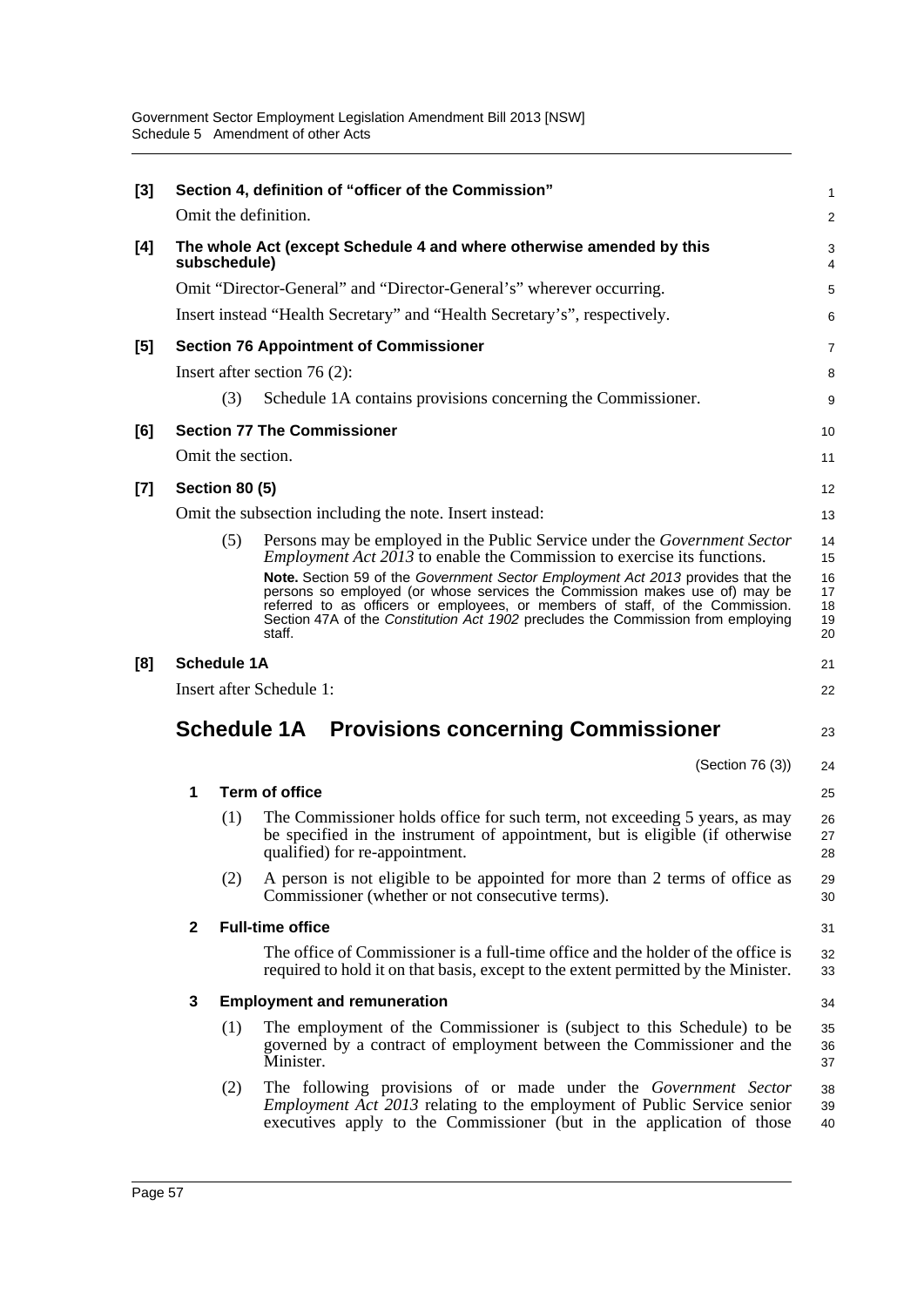|     |   |     | provisions a reference to the employer of any such executive is to be read as a<br>reference to the Minister):                                                                                                                                                      | $\mathbf{1}$<br>$\overline{2}$ |  |  |  |
|-----|---|-----|---------------------------------------------------------------------------------------------------------------------------------------------------------------------------------------------------------------------------------------------------------------------|--------------------------------|--|--|--|
|     |   |     | provisions relating to the band in which an executive is to be employed,<br>(a)                                                                                                                                                                                     | 3                              |  |  |  |
|     |   |     | provisions relating to the contract of employment of an executive,<br>(b)                                                                                                                                                                                           | 4                              |  |  |  |
|     |   |     | provisions relating to the remuneration, employment benefits and<br>(c)<br>allowances of an executive.                                                                                                                                                              | $\mathbf 5$<br>6               |  |  |  |
|     | 4 |     | Vacancy in office                                                                                                                                                                                                                                                   | 7                              |  |  |  |
|     |   | (1) | The office of Commissioner becomes vacant if the holder:                                                                                                                                                                                                            | 8                              |  |  |  |
|     |   |     | (a)<br>dies, or                                                                                                                                                                                                                                                     | 9                              |  |  |  |
|     |   |     | completes a term of office and is not re-appointed, or<br>(b)                                                                                                                                                                                                       | 10                             |  |  |  |
|     |   |     | resigns the office by instrument in writing addressed to the Minister, or<br>(c)                                                                                                                                                                                    | 11                             |  |  |  |
|     |   |     | (d)<br>becomes bankrupt, applies to take the benefit of any law for the relief of<br>bankrupt or insolvent debtors, compounds with his or her creditors or<br>makes an assignment of his or her remuneration for their benefit, or                                  | 12<br>13<br>14                 |  |  |  |
|     |   |     | becomes a mentally incapacitated person, or<br>(e)                                                                                                                                                                                                                  | 15                             |  |  |  |
|     |   |     | is convicted in New South Wales of an offence that is punishable by<br>(f)<br>imprisonment for 12 months or more or is convicted elsewhere than in<br>New South Wales of an offence that, if committed in New South Wales,<br>would be an offence so punishable, or | 16<br>17<br>18<br>19           |  |  |  |
|     |   |     | is removed from office under clause 5.<br>(g)                                                                                                                                                                                                                       | 20                             |  |  |  |
|     |   | (2) | If the office of Commissioner becomes vacant, a person is, subject to this Act,<br>to be appointed to fill the vacancy.                                                                                                                                             | 21<br>22                       |  |  |  |
|     | 5 |     | <b>Removal from office</b>                                                                                                                                                                                                                                          |                                |  |  |  |
|     |   | (1) | The Governor may remove the Commissioner from office, but only for<br>incompetence, incapacity or misbehaviour.                                                                                                                                                     | 24<br>25                       |  |  |  |
|     |   | (2) | The Commissioner cannot be removed from office under Part 6 of the<br>Government Sector Employment Act 2013.                                                                                                                                                        | 26<br>27                       |  |  |  |
|     | 6 |     | <b>Commissioner not Public Service employee</b>                                                                                                                                                                                                                     |                                |  |  |  |
|     |   |     | The office of Commissioner is a statutory office and the provisions of the<br>Government Sector Employment Act 2013 relating to the employment of<br>Public Service employees do not apply to that office (except as provided by<br>clause 3).                      | 29<br>30<br>31<br>32           |  |  |  |
| [9] |   |     | Schedule 2, clause 4 (1)                                                                                                                                                                                                                                            | 33                             |  |  |  |
|     |   |     | Omit the subclause. Insert instead:                                                                                                                                                                                                                                 | 34                             |  |  |  |
|     |   | (1) | The office of a conciliator is a statutory office and the provisions of the<br>Government Sector Employment Act 2013 relating to the employment of<br>Public Service employees do not apply to that office.                                                         | 35<br>36<br>37                 |  |  |  |
|     |   |     | 5.15 Independent Commission Against Corruption Act 1988 No 35                                                                                                                                                                                                       | 38                             |  |  |  |
| [1] |   |     | Section 3 (1), definition of "public authority"                                                                                                                                                                                                                     | 39                             |  |  |  |
|     |   |     | Omit paragraphs (a) and (c) of the definition. Insert instead:                                                                                                                                                                                                      | 40                             |  |  |  |
|     |   |     | a Public Service agency or any other government sector agency within<br>(a)<br>the meaning of the Government Sector Employment Act 2013,                                                                                                                            | 41<br>42                       |  |  |  |

**[9]**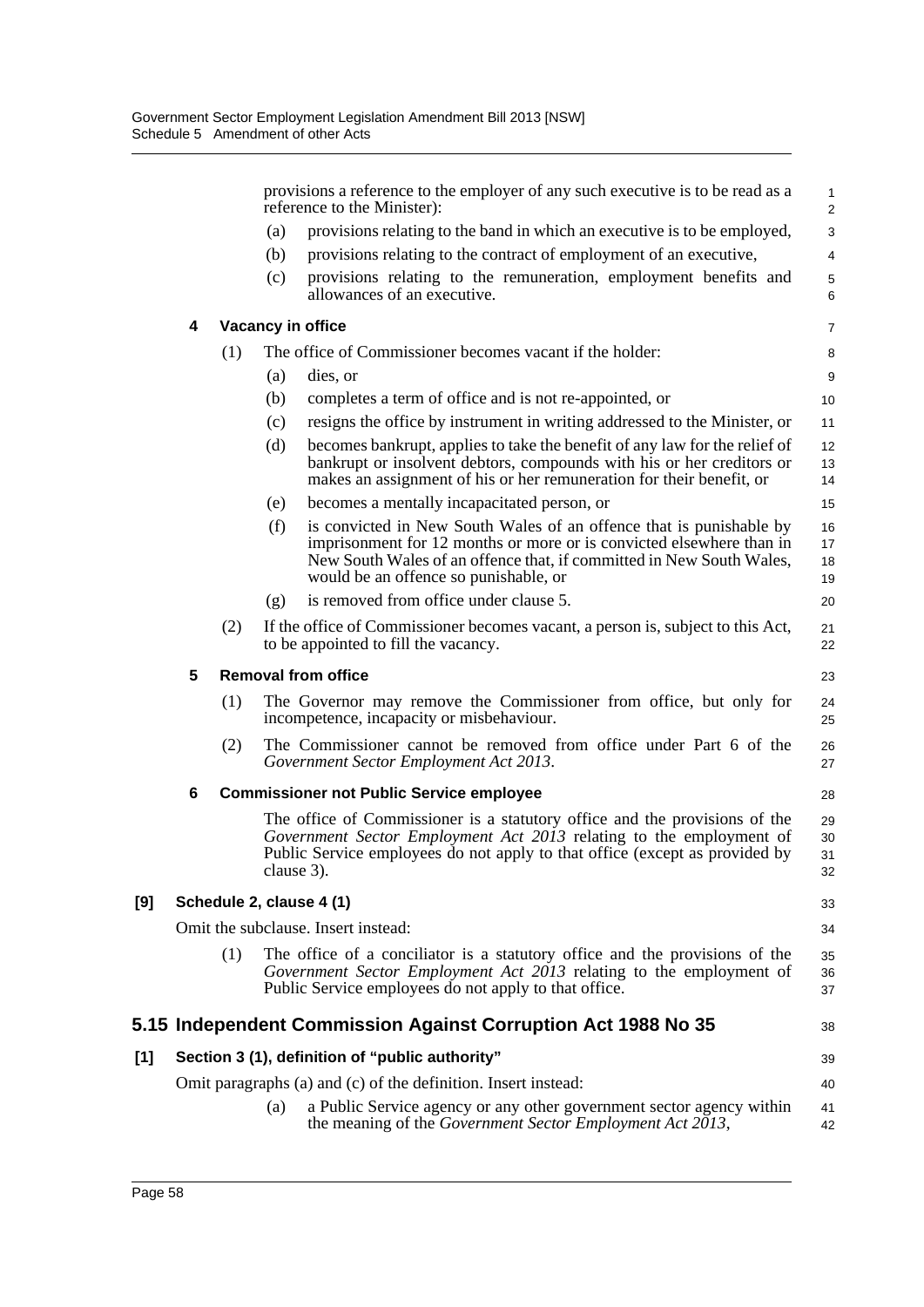| [2]   | Section 3 (1), definition of "public official" |          |                                                                                                                                                                                                                                                                                           |                          |  |  |  |
|-------|------------------------------------------------|----------|-------------------------------------------------------------------------------------------------------------------------------------------------------------------------------------------------------------------------------------------------------------------------------------------|--------------------------|--|--|--|
|       |                                                |          | Omit paragraph $(g)$ of the definition. Insert instead:                                                                                                                                                                                                                                   | 2                        |  |  |  |
|       |                                                | (g)      | a person employed in a Public Service agency or any other government<br>sector agency within the meaning of the Government Sector<br>Employment Act 2013,                                                                                                                                 | 3<br>$\overline{4}$<br>5 |  |  |  |
| [3]   |                                                |          | <b>Section 57E Staff of Inspector</b>                                                                                                                                                                                                                                                     | 6                        |  |  |  |
|       |                                                |          | Omit section 57E (1) and (2). Insert instead:                                                                                                                                                                                                                                             | 7                        |  |  |  |
|       | (1)                                            |          | Persons employed in the Public Service under the Government Sector<br><i>Employment Act 2013</i> to enable the Inspector to exercise his or her functions<br>are subject to the control and direction of the Inspector.                                                                   | 8<br>9<br>10             |  |  |  |
|       | (2)                                            |          | Subsection (1) does not affect the exercise of the functions under the<br>Government Sector Employment Act 2013 of the head of the Public Service<br>agency in which those persons are employed. The head of that agency may<br>delegate those functions under that Act to the Inspector. | 11<br>12<br>13<br>14     |  |  |  |
| [4]   | Section 57E (4A) and (6)                       |          |                                                                                                                                                                                                                                                                                           | 15                       |  |  |  |
|       | Omit the subsections.                          |          |                                                                                                                                                                                                                                                                                           | 16                       |  |  |  |
| $[5]$ | Section 104 Appointment of staff               |          |                                                                                                                                                                                                                                                                                           |                          |  |  |  |
|       |                                                |          | Omit section 104 (4). Insert as a note to the section:<br>Note. Section 5 of the Government Sector Employment Act 2013 excludes the<br>application of that Act to the staff of the Commission.                                                                                            | 18<br>19<br>20           |  |  |  |
| [6]   |                                                |          | Section 104A Arrangements for use of services of other staff                                                                                                                                                                                                                              | 21                       |  |  |  |
|       | Omit section 104A (3). Insert instead:         |          |                                                                                                                                                                                                                                                                                           |                          |  |  |  |
|       |                                                |          | Note. Section 5 of the Government Sector Employment Act 2013 excludes the<br>application of that Act to the staff of the Commission.                                                                                                                                                      | 23<br>24                 |  |  |  |
| $[7]$ | Schedule 1, clause 8                           |          |                                                                                                                                                                                                                                                                                           | 25                       |  |  |  |
|       |                                                |          | Omit the clause. Insert instead:                                                                                                                                                                                                                                                          | 26                       |  |  |  |
|       | 8                                              |          | <b>Public Service employment provisions excluded</b>                                                                                                                                                                                                                                      | 27                       |  |  |  |
|       |                                                | offices. | The offices of Commissioner and Assistant Commissioner are statutory<br>offices and the provisions of the Government Sector Employment Act 2013<br>relating to the employment of Public Service employees do not apply to those                                                           | 28<br>29<br>30<br>31     |  |  |  |
| [8]   | Schedule 1A, clause 9 (1)                      |          |                                                                                                                                                                                                                                                                                           | 32                       |  |  |  |
|       |                                                |          | Omit the subclause. Insert instead:                                                                                                                                                                                                                                                       | 33                       |  |  |  |
|       | (1)                                            |          | The office of Inspector is a statutory office and the provisions of the<br>Government Sector Employment Act 2013 relating to the employment of<br>Public Service employees do not apply to that office.                                                                                   | 34<br>35<br>36           |  |  |  |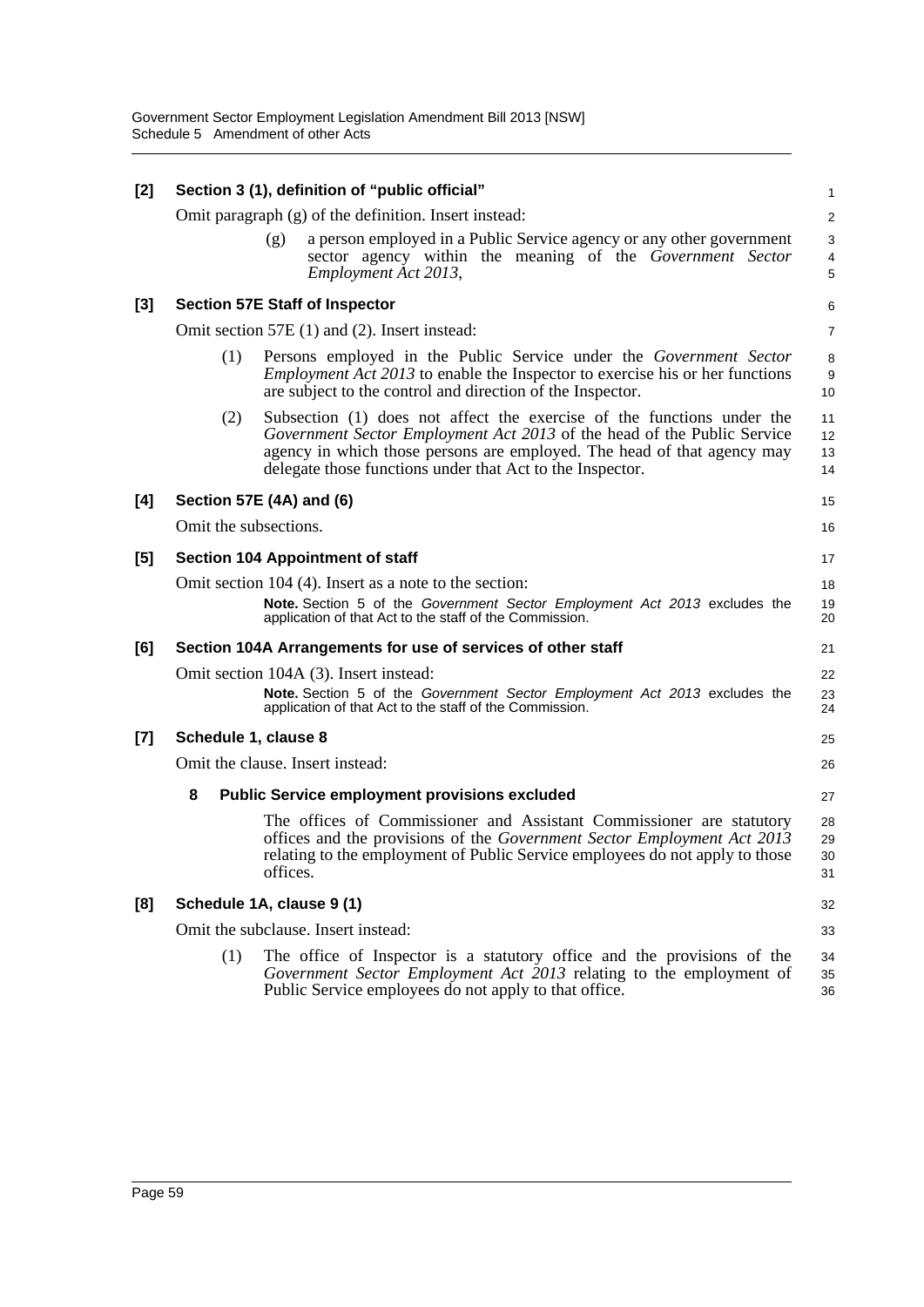|       |                                                        |                    | 5.16 Internal Audit Bureau Act 1992 No 20                                                                                                                                                                                                                                                                                           | 1                    |  |  |  |
|-------|--------------------------------------------------------|--------------------|-------------------------------------------------------------------------------------------------------------------------------------------------------------------------------------------------------------------------------------------------------------------------------------------------------------------------------------|----------------------|--|--|--|
| $[1]$ | <b>Section 5 Functions of the Bureau</b>               |                    |                                                                                                                                                                                                                                                                                                                                     |                      |  |  |  |
|       | Omit section 5 (3) including the note. Insert instead: |                    |                                                                                                                                                                                                                                                                                                                                     |                      |  |  |  |
|       |                                                        | (3)                | The Bureau may employ staff. The provisions of the Government Sector<br><i>Employment Act 2013</i> relating to the employment of Public Service employees<br>do not apply to staff employed by the Bureau.                                                                                                                          | 4<br>5<br>6          |  |  |  |
| $[2]$ |                                                        |                    | Section 6 Establishment of the Board                                                                                                                                                                                                                                                                                                | $\overline{7}$       |  |  |  |
|       |                                                        |                    | Omit section $6(2)$ (b1). Insert instead:                                                                                                                                                                                                                                                                                           | 8                    |  |  |  |
|       |                                                        |                    | the Secretary of the Department of Finance and Services or an employee<br>(b1)<br>of that Department nominated by the Secretary of that Department, and                                                                                                                                                                             | 9<br>10              |  |  |  |
| $[3]$ |                                                        |                    | <b>Section 8 Chief Executive</b>                                                                                                                                                                                                                                                                                                    | 11                   |  |  |  |
|       |                                                        |                    | Omit section $8(2)$ –(5). Insert instead:                                                                                                                                                                                                                                                                                           | 12                   |  |  |  |
|       |                                                        | (2)                | Schedule 1A contains provisions relating to the Chief Executive.                                                                                                                                                                                                                                                                    | 13                   |  |  |  |
| [4]   |                                                        |                    | Schedule 1, clause 8 (1)                                                                                                                                                                                                                                                                                                            | 14                   |  |  |  |
|       |                                                        |                    | Omit the subclause. Insert instead:                                                                                                                                                                                                                                                                                                 | 15                   |  |  |  |
|       |                                                        | (1)                | The provisions of the <i>Government Sector Employment Act 2013</i> relating to the<br>employment of Public Service employees do not apply to an appointed<br>member.                                                                                                                                                                | 16<br>17<br>18       |  |  |  |
| [5]   |                                                        | <b>Schedule 1A</b> |                                                                                                                                                                                                                                                                                                                                     | 19                   |  |  |  |
|       |                                                        |                    | Insert after Schedule 1:                                                                                                                                                                                                                                                                                                            | 20                   |  |  |  |
|       |                                                        |                    | <b>Schedule 1A</b> Provisions relating to Chief Executive                                                                                                                                                                                                                                                                           | 21                   |  |  |  |
|       |                                                        |                    | (Section 8 (2))                                                                                                                                                                                                                                                                                                                     | 22                   |  |  |  |
|       | 1                                                      |                    | <b>Acting Chief Executive</b>                                                                                                                                                                                                                                                                                                       | 23                   |  |  |  |
|       |                                                        | (1)                | The Minister may, from time to time, appoint a person to act in the office of<br>Chief Executive during the illness or absence of the Chief Executive or during<br>a vacancy in the office of Chief Executive. The person, while so acting, has all<br>the functions of the Chief Executive and is taken to be the Chief Executive. | 24<br>25<br>26<br>27 |  |  |  |
|       |                                                        | (2)                | The Minister may, at any time, remove a person from office as acting Chief<br>Executive.                                                                                                                                                                                                                                            | 28<br>29             |  |  |  |
|       |                                                        | (3)                | An acting Chief Executive is entitled to be paid such remuneration (including<br>travelling and subsistence allowances) as the Minister may from time to time<br>determine.                                                                                                                                                         | 30<br>31<br>32       |  |  |  |
|       | $\mathbf{2}$                                           |                    | <b>Term of office</b>                                                                                                                                                                                                                                                                                                               | 33                   |  |  |  |
|       |                                                        |                    | Subject to this Schedule, a person appointed as Chief Executive holds office<br>for such period (not exceeding 5 years) as may be specified in the person's<br>instrument of appointment, but is eligible (if otherwise qualified) for<br>re-appointment.                                                                           | 34<br>35<br>36<br>37 |  |  |  |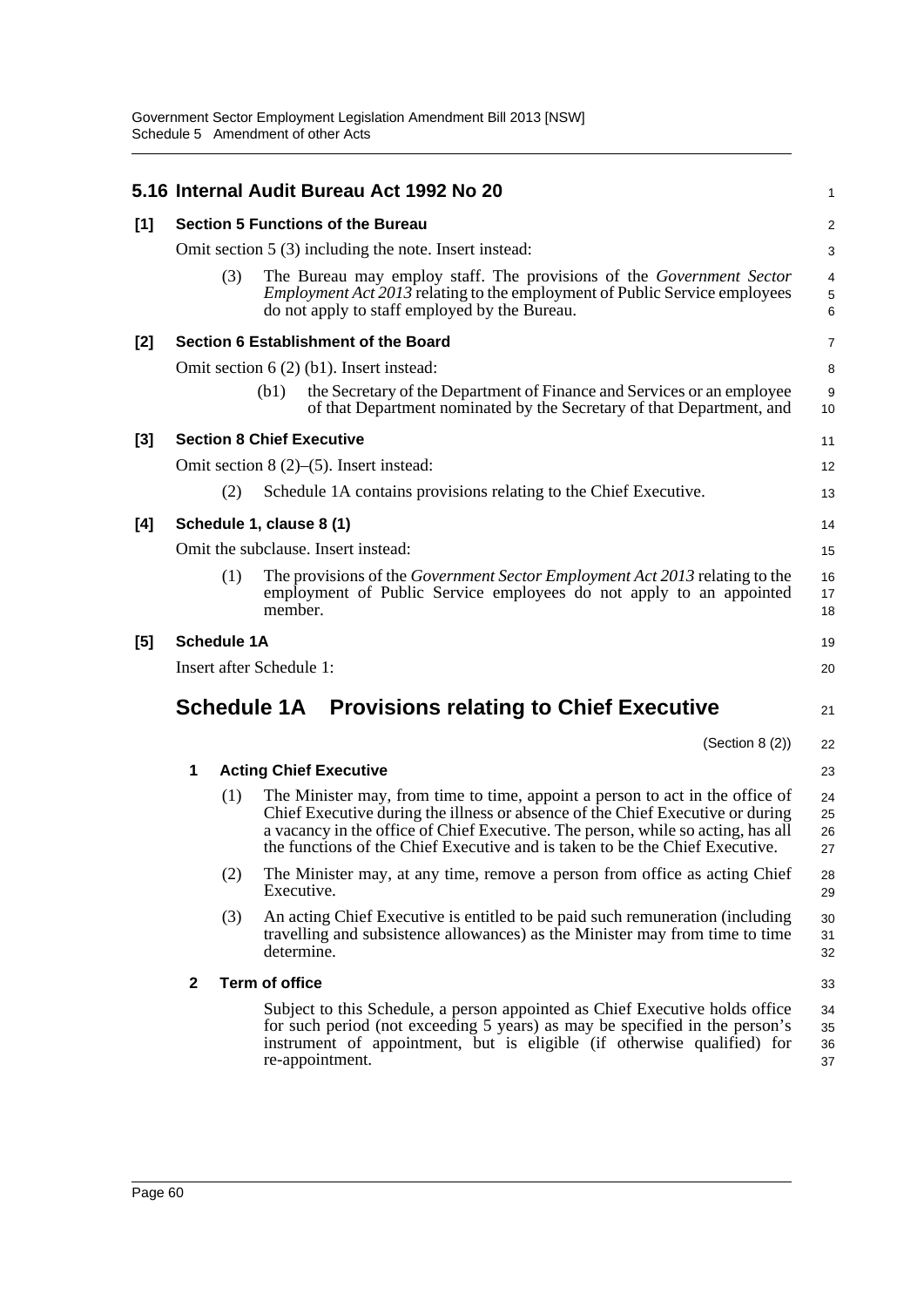| 3 | Approval required to undertake other paid work |                                                                                                                                                                                                                                 |                                                                                                                                                                                                                                                                        |                          |  |
|---|------------------------------------------------|---------------------------------------------------------------------------------------------------------------------------------------------------------------------------------------------------------------------------------|------------------------------------------------------------------------------------------------------------------------------------------------------------------------------------------------------------------------------------------------------------------------|--------------------------|--|
|   |                                                |                                                                                                                                                                                                                                 | The Chief Executive is not to undertake any paid work outside the duties of<br>Chief Executive without the consent of the Minister or the Chairperson of the<br>Board of the Bureau.                                                                                   | $\overline{2}$<br>3<br>4 |  |
| 4 |                                                | Remuneration                                                                                                                                                                                                                    |                                                                                                                                                                                                                                                                        | 5                        |  |
|   |                                                |                                                                                                                                                                                                                                 | The Chief Executive is entitled to be paid such remuneration as the Board of<br>the Bureau may, with the concurrence of the Minister, determine.                                                                                                                       | 6<br>$\overline{7}$      |  |
| 5 |                                                |                                                                                                                                                                                                                                 | Vacancy in office                                                                                                                                                                                                                                                      | 8                        |  |
|   | (1)                                            | person:                                                                                                                                                                                                                         | The office of a person appointed as Chief Executive becomes vacant if the                                                                                                                                                                                              | 9<br>10 <sup>10</sup>    |  |
|   |                                                | (a)                                                                                                                                                                                                                             | dies, or                                                                                                                                                                                                                                                               | 11                       |  |
|   |                                                | (b)                                                                                                                                                                                                                             | completes a term of office and is not re-appointed, or                                                                                                                                                                                                                 | 12                       |  |
|   |                                                | (c)                                                                                                                                                                                                                             | resigns the office by instrument in writing addressed to the Minister, or                                                                                                                                                                                              | 13                       |  |
|   |                                                | (d)                                                                                                                                                                                                                             | is removed from office by the Governor under this clause, or                                                                                                                                                                                                           | 14                       |  |
|   |                                                | (e)                                                                                                                                                                                                                             | is absent from duty for 14 days (whether or not wholly or partly<br>consecutive) in any period of 12 months, except on leave granted by the<br>Chairperson of the Board of the Bureau or unless the absence is<br>occasioned by illness or other unavoidable cause, or | 15<br>16<br>17<br>18     |  |
|   |                                                | (f)                                                                                                                                                                                                                             | becomes bankrupt, applies to take the benefit of any law for the relief of<br>bankrupt or insolvent debtors, compounds with his or her creditors or<br>makes an assignment of his or her remuneration for their benefit, or                                            | 19<br>20<br>21           |  |
|   |                                                | (g)                                                                                                                                                                                                                             | becomes a mentally incapacitated person, or                                                                                                                                                                                                                            | 22                       |  |
|   |                                                | (h)                                                                                                                                                                                                                             | is convicted in New South Wales of an offence that is punishable by<br>imprisonment for 12 months or more or is convicted elsewhere than in<br>New South Wales of an offence that, if committed in New South Wales,<br>would be an offence so punishable, or           | 23<br>24<br>25<br>26     |  |
|   |                                                | (i)                                                                                                                                                                                                                             | engages in any paid employment outside the duties of the office of Chief<br>Executive, except with the consent of the Minister or the Chairperson of<br>the Board of the Bureau.                                                                                       | 27<br>28<br>29           |  |
|   | (2)                                            |                                                                                                                                                                                                                                 | The Governor may remove the Chief Executive from office for incompetence,<br>incapacity or misbehaviour.                                                                                                                                                               | 30<br>31                 |  |
| 6 |                                                |                                                                                                                                                                                                                                 | Filling of vacancy in office                                                                                                                                                                                                                                           | 32                       |  |
|   |                                                |                                                                                                                                                                                                                                 | If the office of Chief Executive becomes vacant, a person is, subject to this<br>Act, to be appointed to fill the vacancy.                                                                                                                                             | 33<br>34                 |  |
| 7 |                                                |                                                                                                                                                                                                                                 | Chief Executive a statutory officer and not Public Service employee                                                                                                                                                                                                    | 35                       |  |
|   |                                                | The office of Chief Executive is a statutory office and the provisions of the<br>36<br>Government Sector Employment Act 2013 relating to the employment of<br>37<br>Public Service employees do not apply to that office.<br>38 |                                                                                                                                                                                                                                                                        |                          |  |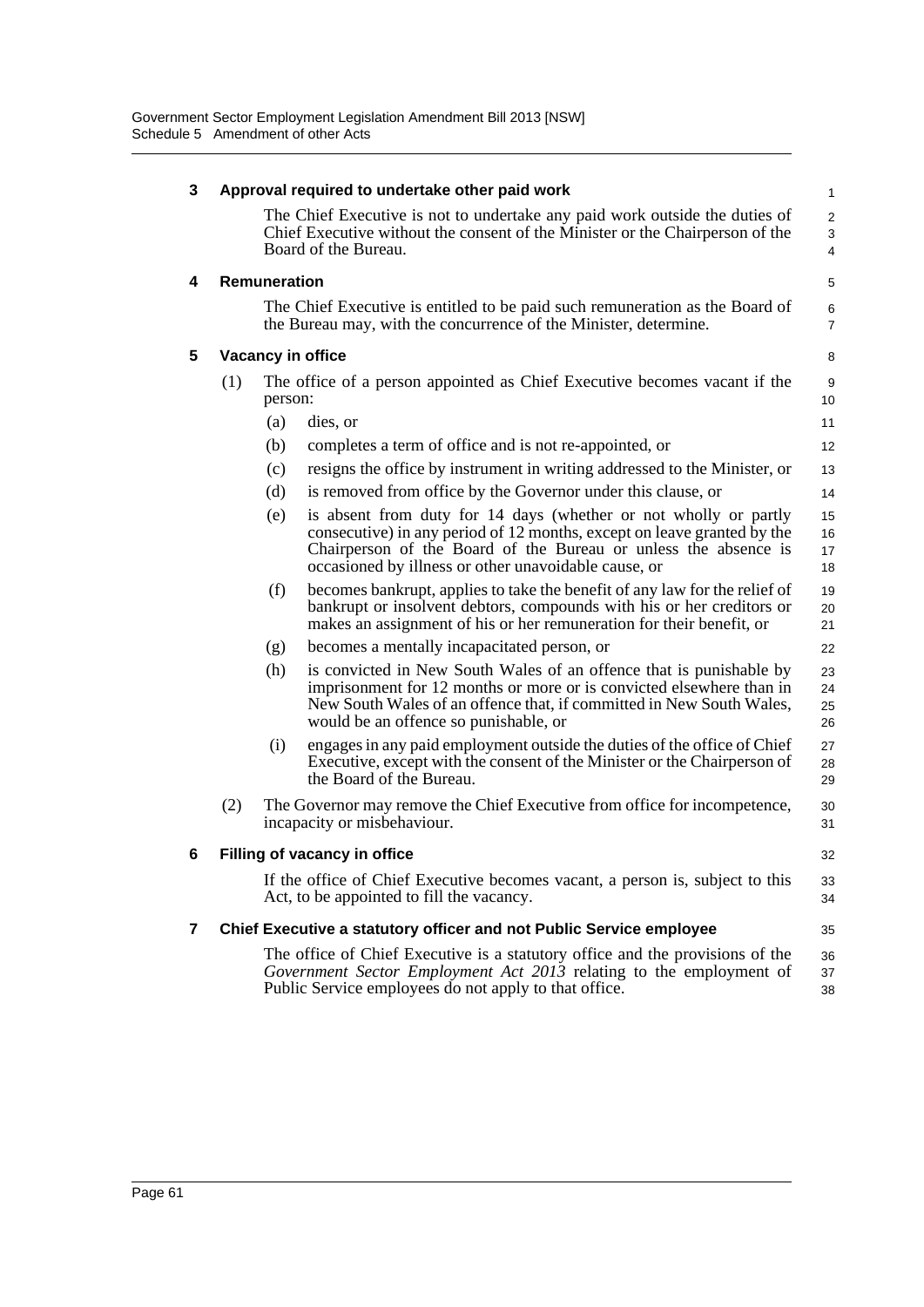|       |                                                      |                       | 5.17 Legal Aid Commission Act 1979 No 78                                                                                                                                                                                                                                                                                                                | 1                          |  |  |  |
|-------|------------------------------------------------------|-----------------------|---------------------------------------------------------------------------------------------------------------------------------------------------------------------------------------------------------------------------------------------------------------------------------------------------------------------------------------------------------|----------------------------|--|--|--|
| [1]   |                                                      | <b>Section 10 (5)</b> |                                                                                                                                                                                                                                                                                                                                                         | $\overline{\mathbf{c}}$    |  |  |  |
|       |                                                      |                       | Omit the subsection including the note. Insert instead:                                                                                                                                                                                                                                                                                                 | 3                          |  |  |  |
|       |                                                      | (5)                   | Persons may be employed in the Public Service under the <i>Government Sector</i><br><i>Employment Act 2013</i> to enable the Commission to exercise its functions.<br>Note. Section 59 of the Government Sector Employment Act 2013 provides that the                                                                                                   | 4<br>5                     |  |  |  |
|       |                                                      |                       | persons so employed (or whose services the Commission makes use of) may be<br>referred to as officers or employees, or members of staff, of the Commission.<br>Section 47A of the Constitution Act 1902 precludes the Commission from employing<br>staff.                                                                                               | 6<br>7<br>8<br>9<br>10     |  |  |  |
| [2]   | Section 16 Chief Executive Officer of the Commission |                       |                                                                                                                                                                                                                                                                                                                                                         |                            |  |  |  |
|       |                                                      |                       | Omit section 16 (3). Insert instead:                                                                                                                                                                                                                                                                                                                    | 12                         |  |  |  |
|       |                                                      | (3)                   | Schedule 3A contains provisions relating to the Chief Executive Officer of the<br>Commission.                                                                                                                                                                                                                                                           | 13<br>14                   |  |  |  |
| $[3]$ |                                                      |                       | Schedule 2, clause 9 (1)                                                                                                                                                                                                                                                                                                                                | 15                         |  |  |  |
|       |                                                      |                       | Omit the subclause. Insert instead:                                                                                                                                                                                                                                                                                                                     | 16                         |  |  |  |
|       |                                                      | (1)                   | The provisions of the <i>Government Sector Employment Act 2013</i> relating to the<br>employment of Public Service employees do not apply to a member of the<br>Board.                                                                                                                                                                                  | 17<br>18<br>19             |  |  |  |
| [4]   | <b>Schedule 3A</b>                                   |                       |                                                                                                                                                                                                                                                                                                                                                         |                            |  |  |  |
|       |                                                      |                       | Insert after Schedule 3:                                                                                                                                                                                                                                                                                                                                | 21                         |  |  |  |
|       |                                                      |                       | <b>Schedule 3A</b><br><b>Provisions relating to Chief Executive Officer</b>                                                                                                                                                                                                                                                                             | 22                         |  |  |  |
|       |                                                      |                       | of Commission                                                                                                                                                                                                                                                                                                                                           | 23                         |  |  |  |
|       |                                                      |                       | (Section 16 (3))                                                                                                                                                                                                                                                                                                                                        | 24                         |  |  |  |
|       | 1                                                    |                       | <b>Term of office</b>                                                                                                                                                                                                                                                                                                                                   | 25                         |  |  |  |
|       |                                                      |                       | The Chief Executive Officer holds office for such term, not exceeding 5 years,<br>as may be specified in the instrument of appointment, but is eligible (if<br>otherwise qualified) for re-appointment.                                                                                                                                                 | 26<br>27<br>28             |  |  |  |
|       | $\mathbf{2}$                                         |                       | <b>Full-time office</b>                                                                                                                                                                                                                                                                                                                                 | 29                         |  |  |  |
|       |                                                      |                       | The office of Chief Executive Officer is a full-time office and the holder of the<br>office is required to hold it on that basis, except to the extent permitted by the<br>Minister.                                                                                                                                                                    | 30<br>31<br>32             |  |  |  |
|       | 3                                                    |                       | <b>Employment and remuneration</b>                                                                                                                                                                                                                                                                                                                      | 33                         |  |  |  |
|       |                                                      | (1)                   | The employment of the Chief Executive Officer is (subject to this Schedule)<br>to be governed by a contract of employment between the Chief Executive<br>Officer and the Minister.                                                                                                                                                                      | 34<br>35<br>36             |  |  |  |
|       |                                                      | (2)                   | The following provisions of or made under the Government Sector<br><i>Employment Act 2013</i> relating to the employment of Public Service senior<br>executives apply to the Chief Executive Officer (but in the application of those<br>provisions a reference to the employer of any such executive is to be read as a<br>reference to the Minister): | 37<br>38<br>39<br>40<br>41 |  |  |  |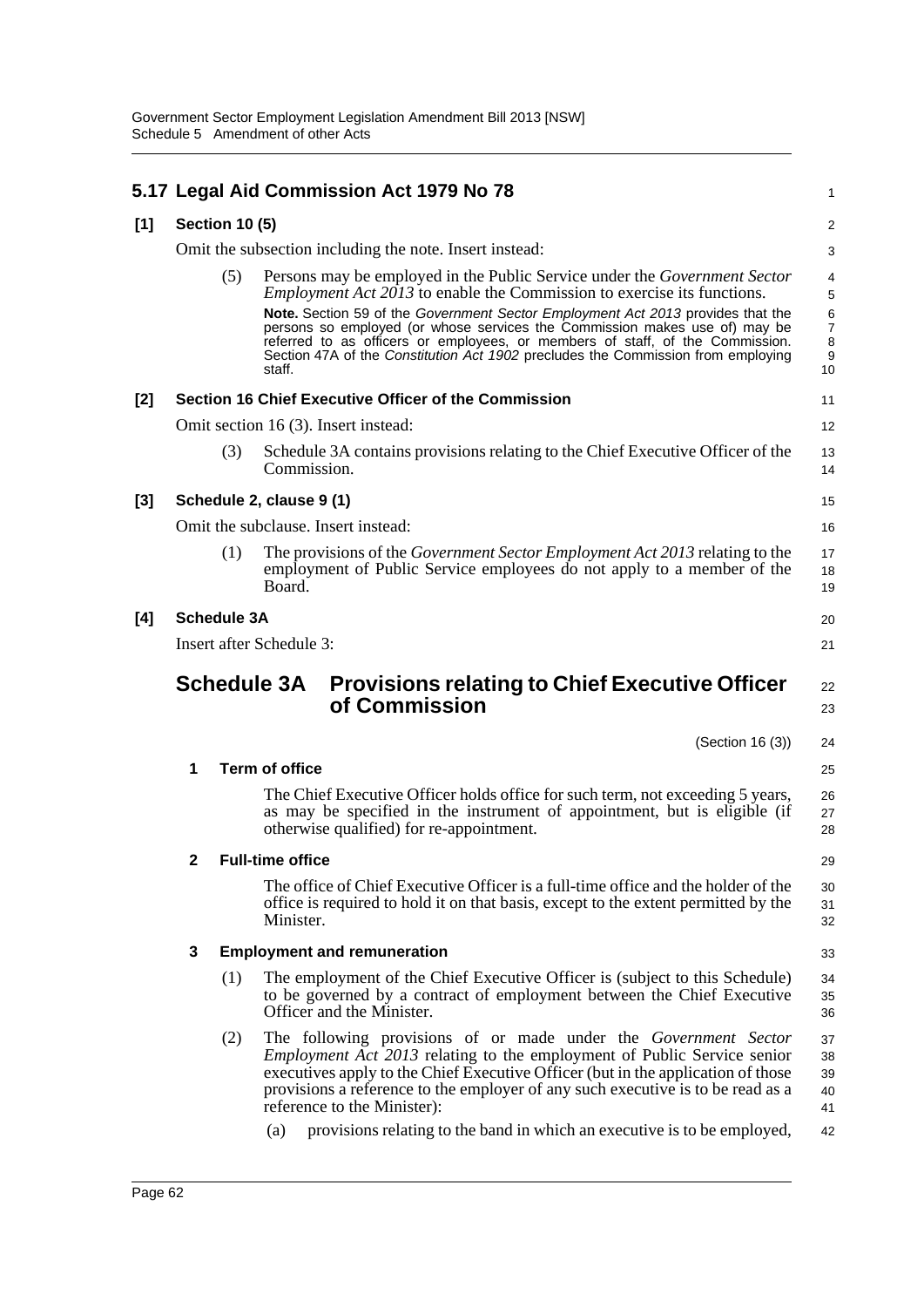|     |   |                         | (b)        | provisions relating to the contract of employment of an executive,                                                                                                                                                                                                                                                                              | $\mathbf{1}$                    |
|-----|---|-------------------------|------------|-------------------------------------------------------------------------------------------------------------------------------------------------------------------------------------------------------------------------------------------------------------------------------------------------------------------------------------------------|---------------------------------|
|     |   |                         | (c)        | provisions relating to the remuneration, employment benefits and<br>allowances of an executive,                                                                                                                                                                                                                                                 | $\boldsymbol{2}$<br>$\mathsf 3$ |
|     |   |                         | (d)        | provisions relating to the termination of employment of an executive.                                                                                                                                                                                                                                                                           | $\overline{4}$                  |
|     | 4 |                         |            | <b>Vacancy in office</b>                                                                                                                                                                                                                                                                                                                        | $\mathbf 5$                     |
|     |   | (1)                     |            | The office of Chief Executive Officer becomes vacant if the holder:                                                                                                                                                                                                                                                                             | 6                               |
|     |   |                         | (a)        | dies, or                                                                                                                                                                                                                                                                                                                                        | 7                               |
|     |   |                         | (b)        | completes a term of office and is not re-appointed, or                                                                                                                                                                                                                                                                                          | 8                               |
|     |   |                         | (c)        | resigns the office by instrument in writing addressed to the Minister, or                                                                                                                                                                                                                                                                       | 9                               |
|     |   |                         | (d)        | becomes bankrupt, applies to take the benefit of any law for the relief of<br>bankrupt or insolvent debtors, compounds with his or her creditors or<br>makes an assignment of his or her remuneration for their benefit, or                                                                                                                     | 10<br>11<br>12                  |
|     |   |                         | (e)        | becomes a mentally incapacitated person, or                                                                                                                                                                                                                                                                                                     | 13                              |
|     |   |                         | (f)        | is convicted in New South Wales of an offence that is punishable by<br>imprisonment for 12 months or more or is convicted elsewhere than in<br>New South Wales of an offence that, if committed in New South Wales,<br>would be an offence so punishable, or                                                                                    | 14<br>15<br>16<br>17            |
|     |   |                         | (g)        | is removed from office under clause 3.                                                                                                                                                                                                                                                                                                          | 18                              |
|     |   | (2)                     |            | If the office of Chief Executive Officer becomes vacant, a person is, subject to<br>this Act, to be appointed to fill the vacancy.                                                                                                                                                                                                              | 19<br>20                        |
|     | 5 |                         |            | <b>Chief Executive Officer not Public Service employee</b>                                                                                                                                                                                                                                                                                      | 21                              |
|     |   |                         | clause 3). | The office of Chief Executive Officer is a statutory office and the provisions<br>of the Government Sector Employment Act 2013 relating to the employment<br>of Public Service employees do not apply to that office (except as provided by                                                                                                     | 22<br>23<br>24<br>25            |
|     |   |                         |            | 5.18 Legal Profession Act 2004 No 112                                                                                                                                                                                                                                                                                                           | 26                              |
| [1] |   |                         |            | <b>Section 686 Appointment of Commissioner</b>                                                                                                                                                                                                                                                                                                  | 27                              |
|     |   |                         |            | Omit section $686(3)$ – $(5)$ . Insert instead:                                                                                                                                                                                                                                                                                                 | 28                              |
|     |   | (3)                     |            | Schedule 2A contains provisions relating to the Legal Services Commissioner.                                                                                                                                                                                                                                                                    | 29                              |
| [2] |   | Section 692 (1) and (2) |            |                                                                                                                                                                                                                                                                                                                                                 | 30                              |
|     |   |                         |            | Omit the subsections. Insert instead:                                                                                                                                                                                                                                                                                                           | 31                              |
|     |   | (1)                     | functions. | Persons may be employed in the Public Service under the <i>Government Sector</i><br><i>Employment Act 2013</i> to enable the Commissioner to exercise his or her                                                                                                                                                                                | 32<br>33<br>34                  |
|     |   |                         | staff.     | <b>Note.</b> Section 59 of the Government Sector Employment Act 2013 provides that the<br>persons so employed (or whose services the Commissioner makes use of) may be<br>referred to as officers or employees, or members of staff, of the Commissioner.<br>Section 47A of the Constitution Act 1902 precludes the Commissioner from employing | 35<br>36<br>37<br>38<br>39      |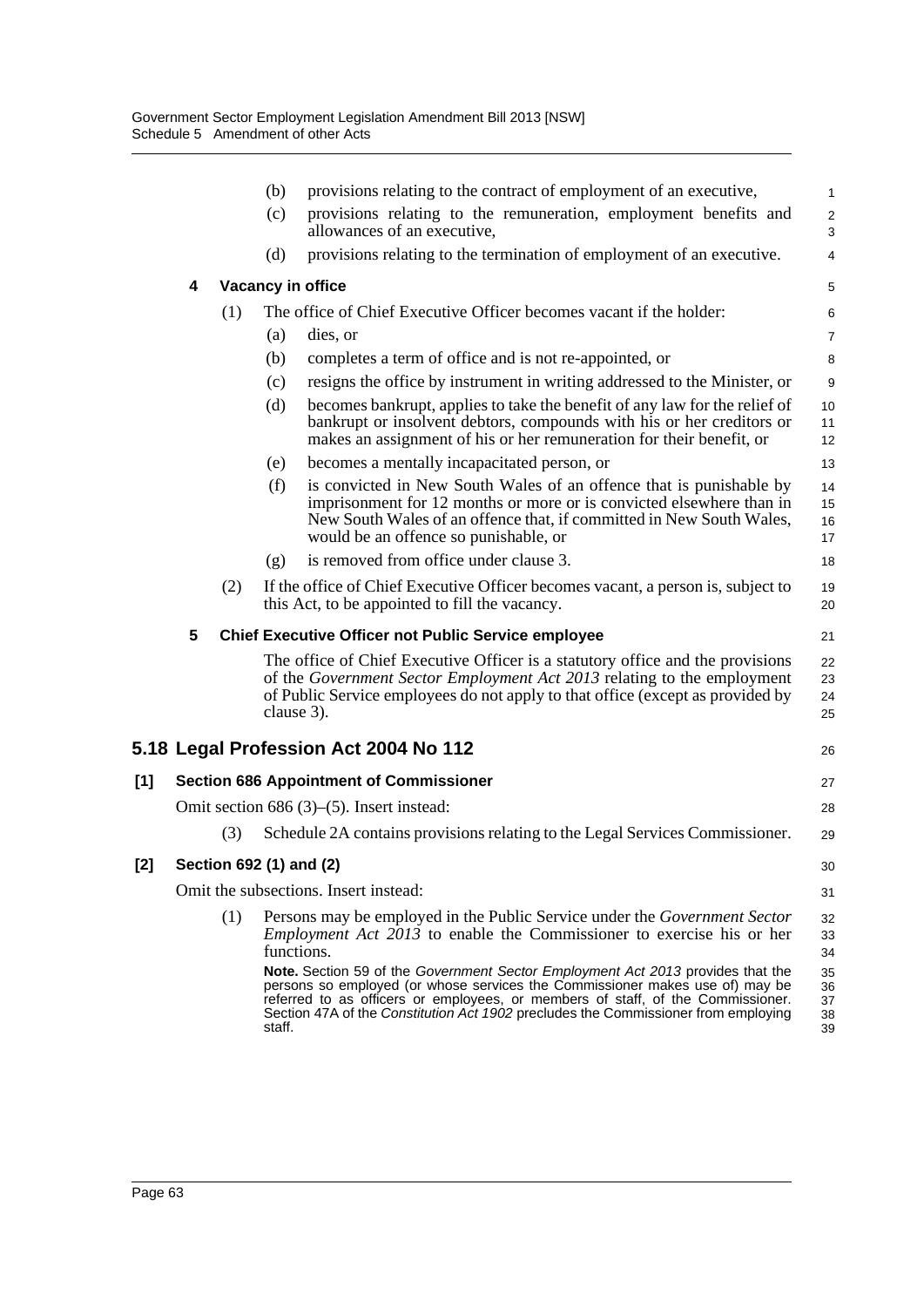| [3] | <b>Schedule 2A</b><br>Insert after Schedule 2: |                    |                         |                                                                                                                                                                                                                                                                                                                                              |                            |  |  |
|-----|------------------------------------------------|--------------------|-------------------------|----------------------------------------------------------------------------------------------------------------------------------------------------------------------------------------------------------------------------------------------------------------------------------------------------------------------------------------------|----------------------------|--|--|
|     |                                                |                    |                         |                                                                                                                                                                                                                                                                                                                                              | $\overline{\mathbf{c}}$    |  |  |
|     |                                                | <b>Schedule 2A</b> |                         | <b>Provisions relating to Legal Services</b><br><b>Commissioner</b>                                                                                                                                                                                                                                                                          | 3<br>4                     |  |  |
|     |                                                |                    |                         | (Section 686 (3))                                                                                                                                                                                                                                                                                                                            | 5                          |  |  |
|     | 1                                              |                    | <b>Term of office</b>   |                                                                                                                                                                                                                                                                                                                                              | 6                          |  |  |
|     |                                                |                    |                         | The Commissioner holds office for such term, not exceeding 7 years, as may<br>be specified in the instrument of appointment, but is eligible (if otherwise<br>qualified) for re-appointment.                                                                                                                                                 | 7<br>8<br>9                |  |  |
|     | $\mathbf{2}$                                   |                    | <b>Full-time office</b> |                                                                                                                                                                                                                                                                                                                                              | 10                         |  |  |
|     |                                                |                    |                         | The office of Commissioner is a full-time office and the holder of the office is<br>required to hold it on that basis, except to the extent permitted by the Minister.                                                                                                                                                                       | 11<br>12                   |  |  |
|     | 3                                              |                    |                         | <b>Employment and remuneration</b>                                                                                                                                                                                                                                                                                                           | 13                         |  |  |
|     |                                                | (1)                | Minister.               | The employment of the Commissioner is (subject to this Schedule) to be<br>governed by a contract of employment between the Commissioner and the                                                                                                                                                                                              | 14<br>15<br>16             |  |  |
|     |                                                | (2)                |                         | The following provisions of or made under the Government Sector<br><i>Employment Act 2013</i> relating to the employment of Public Service senior<br>executives apply to the Commissioner (but in the application of those<br>provisions a reference to the employer of any such executive is to be read as a<br>reference to the Minister): | 17<br>18<br>19<br>20<br>21 |  |  |
|     |                                                |                    | (a)                     | provisions relating to the band in which an executive is to be employed,                                                                                                                                                                                                                                                                     | 22                         |  |  |
|     |                                                |                    | (b)                     | provisions relating to the contract of employment of an executive,                                                                                                                                                                                                                                                                           | 23                         |  |  |
|     |                                                |                    | (c)                     | provisions relating to the remuneration, employment benefits and<br>allowances of an executive.                                                                                                                                                                                                                                              | 24<br>25                   |  |  |
|     | 4                                              |                    |                         | Vacancy in office                                                                                                                                                                                                                                                                                                                            | 26                         |  |  |
|     |                                                | (1)                |                         | The office of Commissioner becomes vacant if the holder:                                                                                                                                                                                                                                                                                     | 27                         |  |  |
|     |                                                |                    | (a)                     | dies, or                                                                                                                                                                                                                                                                                                                                     | 28                         |  |  |
|     |                                                |                    | (b)                     | completes a term of office and is not re-appointed, or                                                                                                                                                                                                                                                                                       | 29                         |  |  |
|     |                                                |                    | (c)                     | resigns the office by instrument in writing addressed to the Minister, or                                                                                                                                                                                                                                                                    | 30                         |  |  |
|     |                                                |                    | (d)                     | becomes bankrupt, applies to take the benefit of any law for the relief of<br>bankrupt or insolvent debtors, compounds with his or her creditors or<br>makes an assignment of his or her remuneration for their benefit, or                                                                                                                  | 31<br>32<br>33             |  |  |
|     |                                                |                    | (e)                     | becomes a mentally incapacitated person, or                                                                                                                                                                                                                                                                                                  | 34                         |  |  |
|     |                                                |                    | (f)                     | is convicted in New South Wales of an offence that is punishable by<br>imprisonment for 12 months or more or is convicted elsewhere than in<br>New South Wales of an offence that, if committed in New South Wales,<br>would be an offence so punishable, or                                                                                 | 35<br>36<br>37<br>38       |  |  |
|     |                                                |                    | (g)                     | is removed from office under clause 5.                                                                                                                                                                                                                                                                                                       | 39                         |  |  |
|     |                                                | (2)                |                         | If the office of Commissioner becomes vacant, a person is, subject to this Act,<br>to be appointed to fill the vacancy.                                                                                                                                                                                                                      | 40<br>41                   |  |  |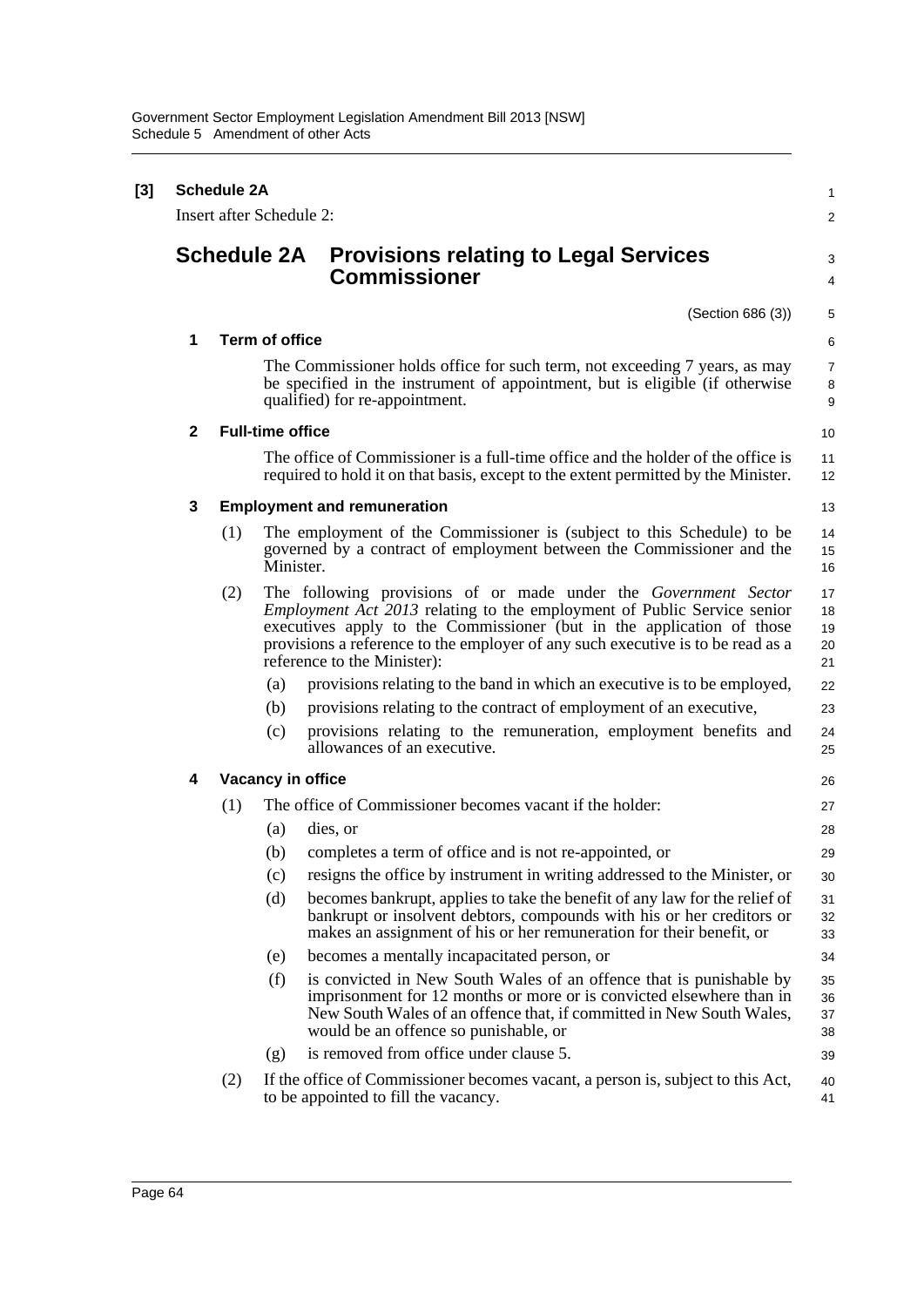|       | 5 |     |            | <b>Removal from office</b>                                                                                                                                                                                                                               | $\mathbf{1}$                               |
|-------|---|-----|------------|----------------------------------------------------------------------------------------------------------------------------------------------------------------------------------------------------------------------------------------------------------|--------------------------------------------|
|       |   |     |            | The Governor may remove the Commissioner from office, but only for<br>incompetence, incapacity or misbehaviour.                                                                                                                                          | $\overline{2}$<br>3                        |
|       | 6 |     |            | <b>Commissioner not Public Service employee</b>                                                                                                                                                                                                          | 4                                          |
|       |   |     | clause 3). | The office of Commissioner is a statutory office and the provisions of the<br>Government Sector Employment Act 2013 relating to the employment of<br>Public Service employees do not apply to that office (except as provided by                         | 5<br>$\overline{6}$<br>$\overline{7}$<br>8 |
| [4]   |   |     |            | Schedule 4, clause 9 (1)                                                                                                                                                                                                                                 | 9                                          |
|       |   |     |            | Omit the subclause. Insert instead:                                                                                                                                                                                                                      | 10                                         |
|       |   | (1) |            | The provisions of the <i>Government Sector Employment Act 2013</i> relating to the<br>employment of Public Service employees do not apply to a Trustee.                                                                                                  | 11<br>12                                   |
| [5]   |   |     |            | Schedule 5, clause 5 (1)                                                                                                                                                                                                                                 | 13                                         |
|       |   |     |            | Omit the subclause. Insert instead:                                                                                                                                                                                                                      | 14                                         |
|       |   | (1) |            | The provisions of the Government Sector Employment Act 2013 relating to the<br>employment of Public Service employees do not apply to a costs assessor.                                                                                                  | 15<br>16                                   |
|       |   |     |            | 5.19 Lobbying of Government Officials Act 2011 No 5                                                                                                                                                                                                      | 17                                         |
|       |   |     |            | Section 3, definition of "Government official"                                                                                                                                                                                                           | 18                                         |
|       |   |     |            | Omit paragraphs (c), (d) and (e) of the definition. Insert instead:                                                                                                                                                                                      | 19                                         |
|       |   |     | (c)        | the head of a Public Service agency,                                                                                                                                                                                                                     | 20                                         |
|       |   |     | (d)        | a person employed in the Public Service of New South Wales, the<br>Transport Service of New South Wales or any other service of the<br>Crown,                                                                                                            | 21<br>22<br>23                             |
|       |   |     | (e)        | an individual who is engaged under a contract to provide services to or<br>on behalf of the Public Service of New South Wales, the Transport<br>Service of New South Wales or any other service of the Crown,                                            | 24<br>25<br>26                             |
|       |   |     |            | 5.20 Local Government Act 1993 No 30                                                                                                                                                                                                                     | 27                                         |
| [1]   |   |     |            | Section 247 Assistance for the Remuneration Tribunal                                                                                                                                                                                                     | 28                                         |
|       |   |     |            | Omit "such persons employed under Part 2 of the Public Sector Management Act 1988".                                                                                                                                                                      | 29                                         |
|       |   |     |            | Insert instead "such Public Service employees".                                                                                                                                                                                                          | 30                                         |
| [2]   |   |     |            | <b>Section 347 References</b>                                                                                                                                                                                                                            | 31                                         |
|       |   |     |            | Insert at the end of the section:                                                                                                                                                                                                                        | 32                                         |
|       |   | (3) |            | A reference in this section to a provision of Part 9A of the <i>Anti-Discrimination</i><br>Act 1977 is a reference to that provision as in force immediately before the<br>repeal of that Part of that Act by the Government Sector Employment Act 2013. | 33<br>34<br>35                             |
| $[3]$ |   |     |            | Schedule 1, clause 5 (1)                                                                                                                                                                                                                                 | 36                                         |
|       |   |     |            | Omit the subclause. Insert instead:                                                                                                                                                                                                                      | 37                                         |
|       |   | (1) |            | The provisions of the <i>Government Sector Employment Act 2013</i> relating to the<br>employment of Public Service employees do not apply to a person appointed<br>as the Remuneration Tribunal.                                                         | 38<br>39<br>40                             |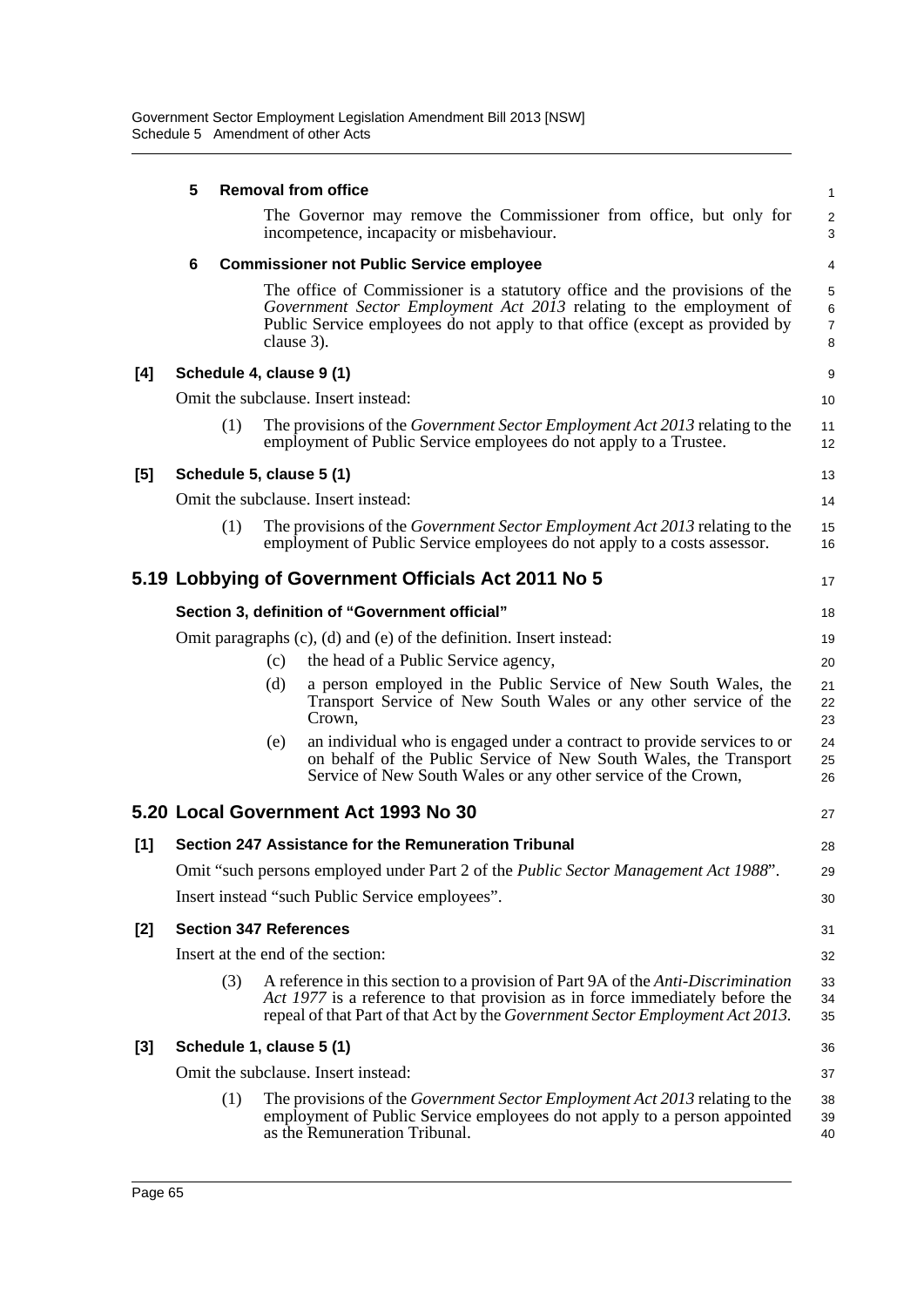| [4]   |     | Schedule 2, clause 4 (1)                                                                                                                                                               | $\mathbf{1}$                      |
|-------|-----|----------------------------------------------------------------------------------------------------------------------------------------------------------------------------------------|-----------------------------------|
|       |     | Omit the subclause. Insert instead:                                                                                                                                                    | $\overline{c}$                    |
|       | (1) | The provisions of the Government Sector Employment Act 2013 relating to the<br>employment of Public Service employees do not apply to a commissioner or<br>acting commissioner.        | 3<br>$\overline{\mathbf{4}}$<br>5 |
| $[5]$ |     | Schedule 1 (clause 6 (1) (g)), Schedule 2 (clause 5 (1) (h)), Schedule 4 (clause 5 (1)<br>(e)) and Schedule 5 (clause $5(1)(g)$ )                                                      | 6<br>$\overline{7}$               |
|       |     | Omit "or under Part 8 of the <i>Public Sector Management Act 1988</i> " wherever occurring.                                                                                            | 8                                 |
| [6]   |     | Schedule 3, clause 7 (1)                                                                                                                                                               | 9                                 |
|       |     | Omit the subclause. Insert instead:                                                                                                                                                    | 10                                |
|       | (1) | The provisions of the <i>Government Sector Employment Act 2013</i> relating to the<br>employment of Public Service employees do not apply to an appointed<br>member.                   | 11<br>12<br>13                    |
| $[7]$ |     | Schedule 4, clause 7 (1)                                                                                                                                                               | 14                                |
|       |     | Omit the subclause. Insert instead:                                                                                                                                                    | 15                                |
|       | (1) | The provisions of the Government Sector Employment Act 2013 relating to the<br>employment of Public Service employees do not apply to the member.                                      | 16<br>17                          |
| [8]   |     | Schedule 5, clause 4 (1)                                                                                                                                                               | 18                                |
|       |     | Omit the subclause. Insert instead:                                                                                                                                                    | 19                                |
|       | (1) | The provisions of the <i>Government Sector Employment Act 2013</i> relating to the<br>employment of Public Service employees do not apply to a commissioner or<br>acting commissioner. | 20<br>21<br>22                    |
|       |     | 5.21 Major Events Act 2009 No 73                                                                                                                                                       | 23                                |
| [1]   |     | Section 4, definition of "government agency".                                                                                                                                          | 24                                |
|       |     | Omit paragraph (c) of the definition. Insert instead:                                                                                                                                  | 25                                |
|       |     | a Public Service agency, or<br>(c)                                                                                                                                                     | 26                                |
| [2]   |     | Section 11 Chief executives of major event authorities                                                                                                                                 | 27                                |
|       |     | Omit section 11 (1) and (5). Insert instead:                                                                                                                                           | 28                                |
|       | (1) | The chief executive of a major event authority is the person employed in the<br>Public Service as the chief executive of that authority.                                               | 29<br>30                          |
| [3]   |     | Schedule 1, clause 9 (1)                                                                                                                                                               | 31                                |
|       |     | Omit the subclause. Insert instead:                                                                                                                                                    | 32                                |
|       | (1) | The provisions of the <i>Government Sector Employment Act 2013</i> relating to the<br>employment of Public Service employees do not apply to a member.                                 | 33<br>34                          |
| [4]   |     | Schedule 2, clause 3 (5)                                                                                                                                                               | 35                                |
|       |     | Omit "under Part 3.1 of the <i>Public Sector Employment and Management Act 2002"</i> .                                                                                                 | 36                                |
|       |     | Insert instead "under the Government Sector Employment Act 2013".                                                                                                                      | 37                                |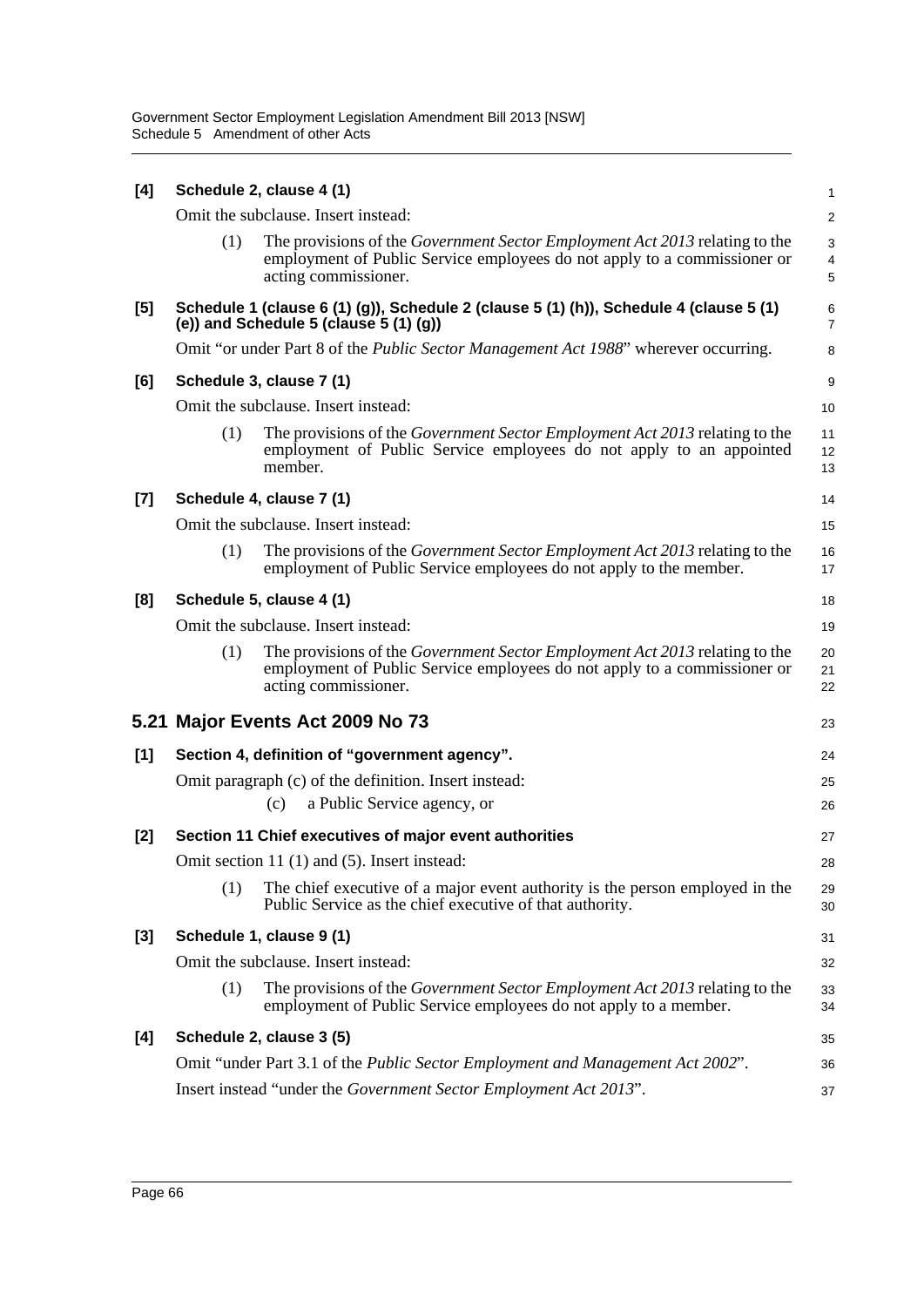|       |                                                         |                       | 5.22 NSW Trustee and Guardian Act 2009 No 49                                                                                                                                                                                                                                                                                                                                                                                                                                                                           | 1                                      |
|-------|---------------------------------------------------------|-----------------------|------------------------------------------------------------------------------------------------------------------------------------------------------------------------------------------------------------------------------------------------------------------------------------------------------------------------------------------------------------------------------------------------------------------------------------------------------------------------------------------------------------------------|----------------------------------------|
| [1]   |                                                         |                       | <b>Section 7 Chief Executive Officer</b>                                                                                                                                                                                                                                                                                                                                                                                                                                                                               | 2                                      |
|       | Omit section $7(2)$ , $(3)$ and $(4)$ . Insert instead: |                       |                                                                                                                                                                                                                                                                                                                                                                                                                                                                                                                        |                                        |
|       |                                                         | (2)                   | Schedule 3 contains provisions relating to the Chief Executive Officer.                                                                                                                                                                                                                                                                                                                                                                                                                                                | 4                                      |
| [2]   |                                                         | Section 9 (4) (a)     |                                                                                                                                                                                                                                                                                                                                                                                                                                                                                                                        | 5                                      |
|       |                                                         |                       | Omit the paragraph. Insert instead:                                                                                                                                                                                                                                                                                                                                                                                                                                                                                    | 6                                      |
|       |                                                         |                       | a member of staff of the NSW Trustee, or<br>(a)                                                                                                                                                                                                                                                                                                                                                                                                                                                                        | $\overline{7}$                         |
| $[3]$ |                                                         | <b>Section 10 (3)</b> |                                                                                                                                                                                                                                                                                                                                                                                                                                                                                                                        | 8                                      |
|       |                                                         |                       | Omit the subsection including the note. Insert instead:                                                                                                                                                                                                                                                                                                                                                                                                                                                                | 9                                      |
|       |                                                         | (3)                   | Persons may be employed in the Public Service under the <i>Government Sector</i><br><i>Employment Act 2013</i> to enable the NSW Trustee to exercise its functions.<br>Note. Section 59 of the Government Sector Employment Act 2013 provides that the<br>persons so employed (or whose services the NSW Trustee makes use of) may be<br>referred to as officers or employees, or members of staff, of the NSW Trustee.<br>Section 47A of the Constitution Act 1902 precludes the NSW Trustee from employing<br>staff. | 10<br>11<br>12<br>13<br>14<br>15<br>16 |
| [4]   |                                                         | <b>Schedule 3</b>     |                                                                                                                                                                                                                                                                                                                                                                                                                                                                                                                        | 17                                     |
|       |                                                         |                       | Insert after Schedule 2:                                                                                                                                                                                                                                                                                                                                                                                                                                                                                               | 18                                     |
|       |                                                         | <b>Schedule 3</b>     | <b>Provisions relating to Chief Executive Officer</b>                                                                                                                                                                                                                                                                                                                                                                                                                                                                  | 19                                     |
|       |                                                         |                       | (Section $7(2)$ )                                                                                                                                                                                                                                                                                                                                                                                                                                                                                                      | 20                                     |
|       | 1                                                       |                       | <b>Term of office</b>                                                                                                                                                                                                                                                                                                                                                                                                                                                                                                  | 21                                     |
|       |                                                         |                       | The Chief Executive Officer holds office for such term, not exceeding 5 years,<br>as may be specified in the instrument of appointment, but is eligible (if<br>otherwise qualified) for re-appointment.                                                                                                                                                                                                                                                                                                                | 22<br>23<br>24                         |
|       | $\mathbf{2}$                                            |                       | <b>Full-time office</b>                                                                                                                                                                                                                                                                                                                                                                                                                                                                                                | 25                                     |
|       |                                                         |                       | The office of Chief Executive Officer is a full-time office and the holder of the<br>office is required to hold it on that basis, except to the extent permitted by the<br>Minister.                                                                                                                                                                                                                                                                                                                                   | 26<br>27<br>28                         |
|       | 3                                                       |                       | <b>Employment and remuneration</b>                                                                                                                                                                                                                                                                                                                                                                                                                                                                                     | 29                                     |
|       |                                                         | (1)                   | The employment of the Chief Executive Officer is (subject to this Schedule)<br>to be governed by a contract of employment between the Commissioner and<br>the Minister.                                                                                                                                                                                                                                                                                                                                                | 30<br>31<br>32                         |
|       |                                                         | (2)                   | The following provisions of or made under the <i>Government Sector</i><br><i>Employment Act 2013</i> relating to the employment of Public Service senior<br>executives apply to the Chief Executive Officer (but in the application of those<br>provisions a reference to the employer of any such executive is to be read as a<br>reference to the Minister):                                                                                                                                                         | 33<br>34<br>35<br>36<br>37             |
|       |                                                         |                       | provisions relating to the band in which an executive is to be employed,<br>(a)                                                                                                                                                                                                                                                                                                                                                                                                                                        | 38                                     |
|       |                                                         |                       | provisions relating to the contract of employment of an executive,<br>(b)                                                                                                                                                                                                                                                                                                                                                                                                                                              | 39                                     |
|       |                                                         |                       | (c)<br>provisions relating to the remuneration, employment benefits and<br>allowances of an executive.                                                                                                                                                                                                                                                                                                                                                                                                                 | 40<br>41                               |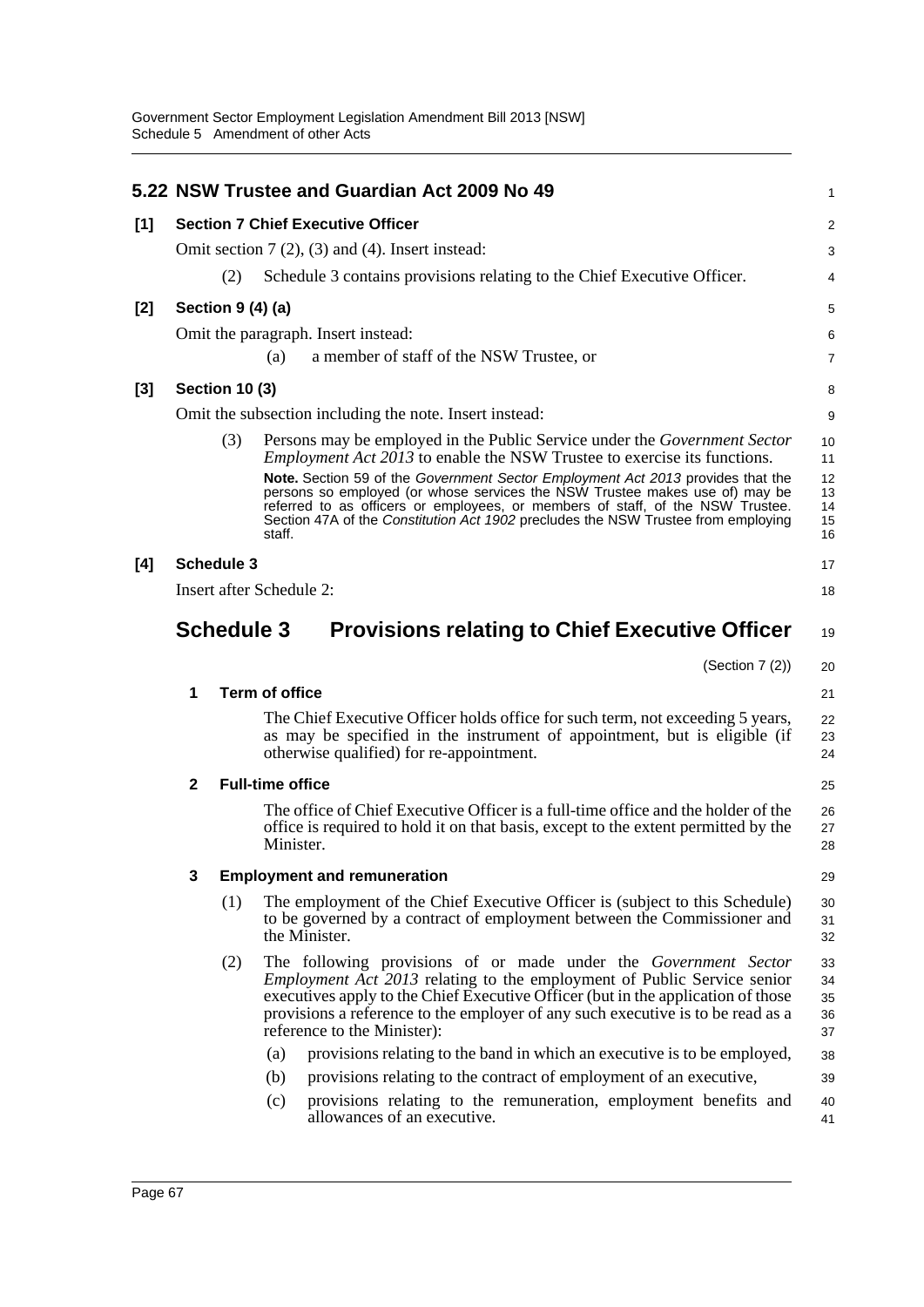|     | 4 | Vacancy in office     |            |                                                                                                                                                                                                                                                              |                      |  |  |
|-----|---|-----------------------|------------|--------------------------------------------------------------------------------------------------------------------------------------------------------------------------------------------------------------------------------------------------------------|----------------------|--|--|
|     |   | (1)                   |            | The office of Chief Executive Officer becomes vacant if the holder:                                                                                                                                                                                          | $\overline{a}$       |  |  |
|     |   |                       | (a)        | dies, or                                                                                                                                                                                                                                                     | 3                    |  |  |
|     |   |                       | (b)        | completes a term of office and is not re-appointed, or                                                                                                                                                                                                       | 4                    |  |  |
|     |   |                       | (c)        | resigns the office by instrument in writing addressed to the Minister, or                                                                                                                                                                                    | 5                    |  |  |
|     |   |                       | (d)        | becomes bankrupt, applies to take the benefit of any law for the relief of<br>bankrupt or insolvent debtors, compounds with his or her creditors or<br>makes an assignment of his or her remuneration for their benefit, or                                  | 6<br>7<br>8          |  |  |
|     |   |                       | (e)        | becomes a mentally incapacitated person, or                                                                                                                                                                                                                  | 9                    |  |  |
|     |   |                       | (f)        | is convicted in New South Wales of an offence that is punishable by<br>imprisonment for 12 months or more or is convicted elsewhere than in<br>New South Wales of an offence that, if committed in New South Wales,<br>would be an offence so punishable, or | 10<br>11<br>12<br>13 |  |  |
|     |   |                       | (g)        | is removed from office under clause 5.                                                                                                                                                                                                                       | 14                   |  |  |
|     |   | (2)                   |            | If the office of Chief Executive Officer becomes vacant, a person is, subject to<br>this Act, to be appointed to fill the vacancy.                                                                                                                           | 15<br>16             |  |  |
|     | 5 |                       |            | <b>Removal from office</b>                                                                                                                                                                                                                                   | 17                   |  |  |
|     |   | (1)                   |            | The Governor may remove the Chief Executive Officer from office, but only<br>for incompetence, incapacity or misbehaviour.                                                                                                                                   | 18<br>19             |  |  |
|     |   | (2)                   |            | The Chief Executive Officer cannot be removed from office under Part 6 of<br>the Government Sector Employment Act 2013.                                                                                                                                      | 20<br>21             |  |  |
|     | 6 |                       |            | <b>Chief Executive Officer not Public Service employee</b>                                                                                                                                                                                                   | 22                   |  |  |
|     |   |                       | clause 3). | The office of Chief Executive Officer is a statutory office and the provisions<br>of the Government Sector Employment Act 2013 relating to the employment<br>of Public Service employees do not apply to that office (except as provided by                  | 23<br>24<br>25<br>26 |  |  |
|     |   |                       |            | 5.23 Ombudsman Act 1974 No 68                                                                                                                                                                                                                                | 27                   |  |  |
| [1] |   |                       |            | Section 5 (1), definitions of "Department" and "Department Head"                                                                                                                                                                                             | 28                   |  |  |
|     |   | Omit the definitions. |            |                                                                                                                                                                                                                                                              | 29                   |  |  |
| [2] |   |                       |            | Section 5 (1), definition of "head"                                                                                                                                                                                                                          | 30                   |  |  |
|     |   |                       |            | Omit paragraph (a) of the definition. Insert instead:                                                                                                                                                                                                        | 31                   |  |  |
|     |   |                       | (a)        | in relation to a public authority that is a Public Service agency or a<br>person employed in a Public Service agency—the head of the agency,<br>and                                                                                                          | 32<br>33<br>34       |  |  |
| [3] |   |                       |            | Section 5 (1), definition of "public authority"                                                                                                                                                                                                              | 35                   |  |  |
|     |   |                       |            | Omit paragraph (c) of the definition. Insert instead:                                                                                                                                                                                                        | 36                   |  |  |
|     |   |                       | (c)        | any Public Service agency or any person employed in a Public Service<br>agency,                                                                                                                                                                              | 37<br>38             |  |  |
| [4] |   |                       |            | Section 5 (1), definition of "responsible Minister"                                                                                                                                                                                                          | 39                   |  |  |
|     |   |                       |            | Omit paragraph (a) of the definition. Insert instead:                                                                                                                                                                                                        | 40                   |  |  |
|     |   |                       | (a)        | in relation to a public authority that is a Public Service agency or a<br>person employed in a Public Service agency—the Minister responsible                                                                                                                | 41<br>42             |  |  |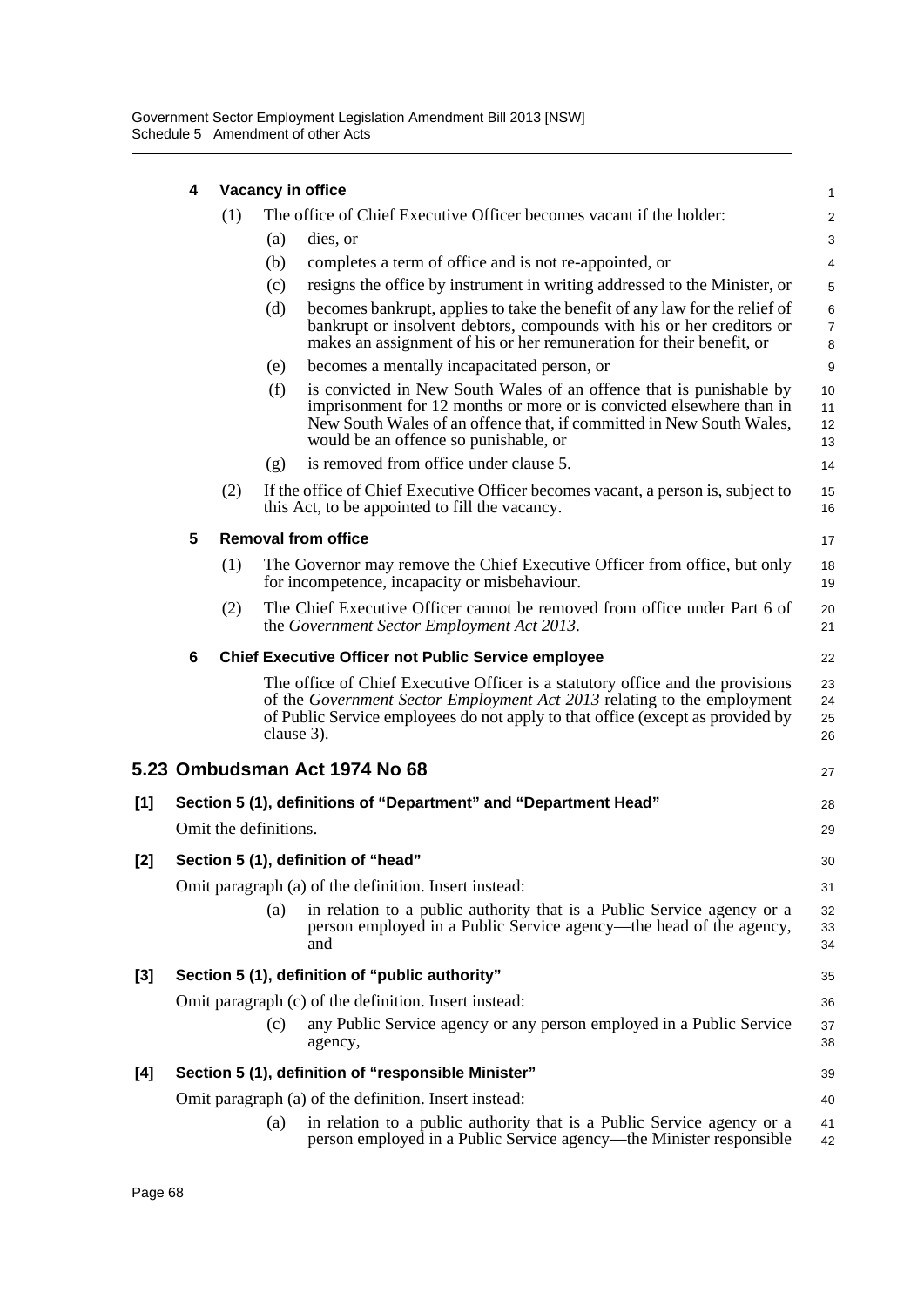|     |               |     | responsible for that agency, the Minister who, in the opinion of the<br>Ombudsman, is most nearly connected with the conduct of that agency,<br>and                                                                                                                                                                                                                               | $\overline{c}$<br>3<br>4   |
|-----|---------------|-----|-----------------------------------------------------------------------------------------------------------------------------------------------------------------------------------------------------------------------------------------------------------------------------------------------------------------------------------------------------------------------------------|----------------------------|
| [5] | Section 6 (6) |     |                                                                                                                                                                                                                                                                                                                                                                                   | $\mathbf 5$                |
|     |               |     | Omit the subsection. Insert instead:                                                                                                                                                                                                                                                                                                                                              | 6                          |
|     | (6)           |     | The office of Ombudsman is a statutory office and the provisions of the<br>Government Sector Employment Act 2013 relating to the employment of<br>Public Service employees do not apply to that office.                                                                                                                                                                           | 7<br>8<br>9                |
| [6] |               |     | <b>Section 8 Deputy Ombudsman and Assistant Ombudsman</b>                                                                                                                                                                                                                                                                                                                         | 10                         |
|     |               |     | Omit section $8(3)$ and $(4)$ . Insert instead:                                                                                                                                                                                                                                                                                                                                   | 11                         |
|     | (3)           |     | The offices of Deputy Ombudsman and Assistant Ombudsman are statutory<br>offices and the provisions of the <i>Government Sector Employment Act 2013</i><br>relating to the employment of Public Service employees do not apply to those<br>offices (except as provided by subsection (4B)).                                                                                       | 12<br>13<br>14<br>15       |
|     | (4)           |     | A Deputy Ombudsman and an Assistant Ombudsman hold office for such<br>term, not exceeding 5 years, as may be specified in the instrument of<br>appointment, but are eligible (if otherwise qualified) for re-appointment.                                                                                                                                                         | 16<br>17<br>18             |
|     | (4A)          |     | The employment of a Deputy Ombudsman and an Assistant Ombudsman is<br>(subject to this section) to be governed by a contract of employment between<br>the Deputy Ombudsman or Assistant Ombudsman and the Ombudsman.                                                                                                                                                              | 19<br>20<br>21             |
|     | (4B)          |     | The following provisions of or made under the <i>Government Sector</i><br><i>Employment Act 2013</i> relating to the employment of Public Service senior<br>executives apply to a Deputy Ombudsman and an Assistant Ombudsman (but<br>in the application of those provisions a reference to the employer of any such<br>executive is to be read as a reference to the Ombudsman): | 22<br>23<br>24<br>25<br>26 |
|     |               | (a) | provisions relating to the band in which an executive is to be employed,                                                                                                                                                                                                                                                                                                          | 27                         |
|     |               | (b) | provisions relating to the contract of employment of an executive,                                                                                                                                                                                                                                                                                                                | 28                         |
|     |               | (c) | provisions relating to the remuneration, employment benefits and<br>allowances of an executive,                                                                                                                                                                                                                                                                                   | 29<br>30                   |
|     |               | (d) | provisions relating to the termination of employment of an executive.                                                                                                                                                                                                                                                                                                             | 31                         |
|     | (4C)          |     | The office of a Deputy Ombudsman or an Assistant Ombudsman becomes<br>vacant if the holder:                                                                                                                                                                                                                                                                                       | 32<br>33                   |
|     |               | (a) | dies, or                                                                                                                                                                                                                                                                                                                                                                          | 34                         |
|     |               | (b) | completes a term of office and is not re-appointed, or                                                                                                                                                                                                                                                                                                                            | 35                         |
|     |               | (c) | resigns the office by instrument in writing addressed to the Minister, or                                                                                                                                                                                                                                                                                                         | 36                         |
|     |               | (d) | becomes bankrupt, applies to take the benefit of any law for the relief of<br>bankrupt or insolvent debtors, compounds with his or her creditors or<br>makes an assignment of his or her remuneration for their benefit, or                                                                                                                                                       | 37<br>38<br>39             |
|     |               | (e) | becomes a mentally incapacitated person, or                                                                                                                                                                                                                                                                                                                                       | 40                         |
|     |               | (f) | is convicted in New South Wales of an offence that is punishable by<br>imprisonment for 12 months or more or is convicted elsewhere than in<br>New South Wales of an offence that, if committed in New South Wales,<br>would be an offence so punishable, or                                                                                                                      | 41<br>42<br>43<br>44       |
|     |               | (g) | is removed from office under subsection (4B).                                                                                                                                                                                                                                                                                                                                     | 45                         |

for that agency or, in the case where more than one Minister is

1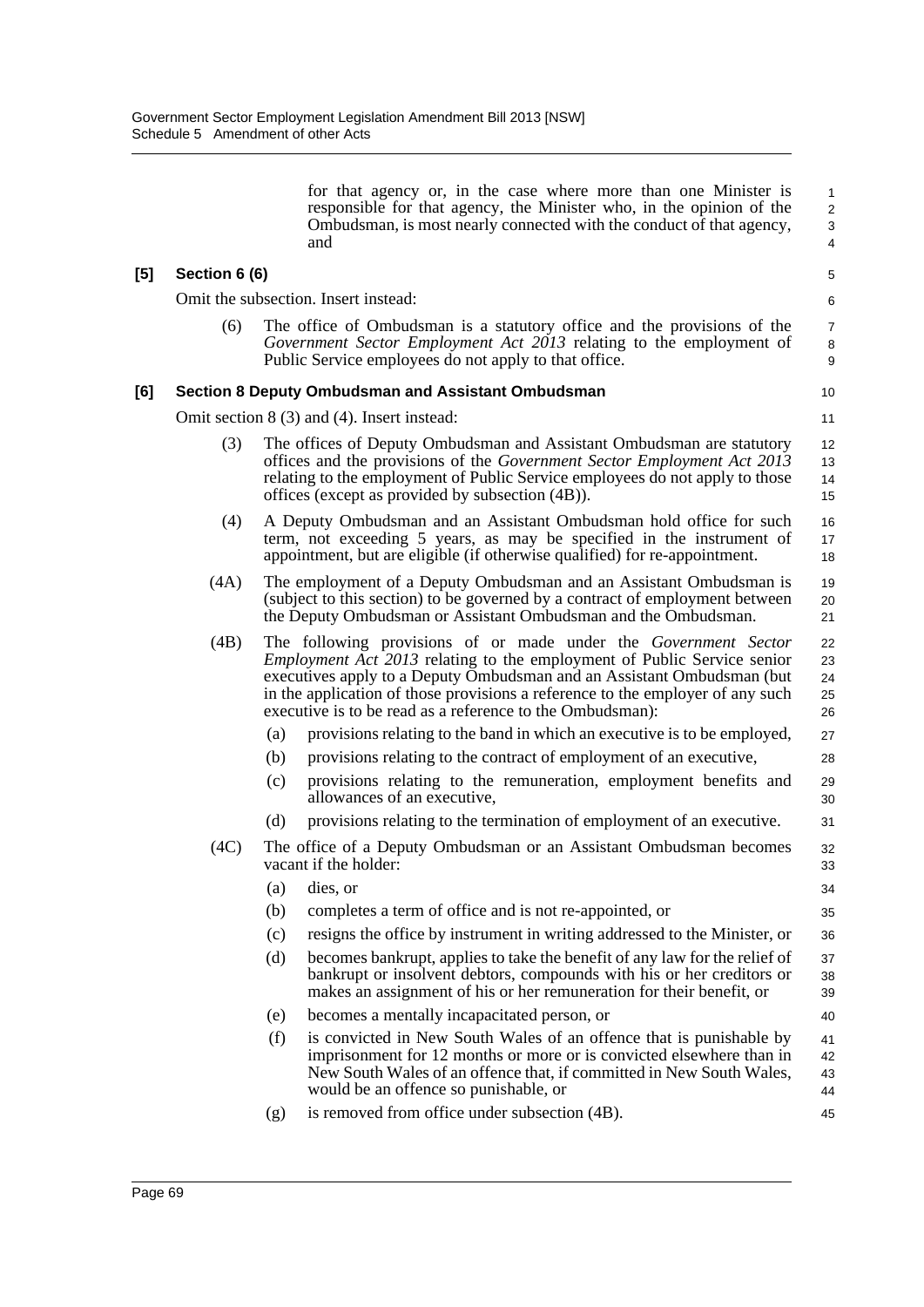| $[7]$ | <b>Section 25A</b><br>$\mathbf{1}$ |                    |                                                                                                                                                                                                                                                                                           |                              |  |
|-------|------------------------------------|--------------------|-------------------------------------------------------------------------------------------------------------------------------------------------------------------------------------------------------------------------------------------------------------------------------------------|------------------------------|--|
|       |                                    |                    | Omit paragraph (a1) of the definition of <i>designated government agency</i> . Insert instead:                                                                                                                                                                                            | $\overline{2}$               |  |
|       |                                    | $\left( a1\right)$ | a Public Service agency (or a part of such an agency) prescribed by the<br>regulations for the purposes of this definition,                                                                                                                                                               | $\sqrt{3}$<br>$\overline{4}$ |  |
| [8]   | Sections 26 (3) and 28 (c)         |                    |                                                                                                                                                                                                                                                                                           | $\mathbf 5$                  |  |
|       |                                    |                    | Omit "employed under the <i>Public Sector Management Act 1988</i> , to the Premier's<br>Department" wherever occurring.                                                                                                                                                                   | 6<br>$\overline{7}$          |  |
|       |                                    |                    | Insert instead "a Public Service employee, to the Department of Premier and Cabinet".                                                                                                                                                                                                     | 8                            |  |
| [9]   | <b>Section 32 (1)</b>              |                    |                                                                                                                                                                                                                                                                                           | 9                            |  |
|       |                                    |                    | Omit the subsection. Insert instead:                                                                                                                                                                                                                                                      | 10                           |  |
|       | (1)                                | functions.         | Persons may be employed in the Public Service under the Government Sector<br><i>Employment Act 2013</i> to enable the Ombudsman to exercise his or her                                                                                                                                    | 11<br>12<br>13               |  |
|       |                                    |                    | 5.24 Police Integrity Commission Act 1996 No 28                                                                                                                                                                                                                                           | 14                           |  |
|       |                                    |                    | <b>Section 92 Staff of Inspector</b>                                                                                                                                                                                                                                                      | 15                           |  |
|       |                                    |                    | Omit section 92 (1) and (2). Insert instead:                                                                                                                                                                                                                                              | 16                           |  |
|       | (1)                                |                    | Persons employed in the Public Service under the Government Sector<br><i>Employment Act 2013</i> to enable the Inspector to exercise his or her functions<br>are subject to the control and direction of the Inspector.                                                                   | 17<br>18<br>19               |  |
|       | (2)                                |                    | Subsection (1) does not affect the exercise of the functions under the<br>Government Sector Employment Act 2013 of the head of the Public Service<br>agency in which those persons are employed. The head of that agency may<br>delegate those functions under that Act to the Inspector. | 20<br>21<br>22<br>23         |  |
|       |                                    |                    | 5.25 Privacy and Personal Information Protection Act 1998 No 133                                                                                                                                                                                                                          | 24                           |  |
| [1]   |                                    |                    | Section 3 (1), definition of "public sector agency"                                                                                                                                                                                                                                       | 25                           |  |
|       |                                    |                    | Omit "government department" from paragraph (a). Insert instead "Public Service agency".                                                                                                                                                                                                  | 26                           |  |
| [2]   |                                    |                    | Section 3 (1), definition of "public sector agency"                                                                                                                                                                                                                                       | 27                           |  |
|       | Omit paragraph (e1).               |                    |                                                                                                                                                                                                                                                                                           | 28                           |  |
| $[3]$ |                                    |                    | Section 3 (1), definition of "public sector official"                                                                                                                                                                                                                                     | 29                           |  |
|       |                                    |                    | Omit "the Government Service" from paragraph (c).                                                                                                                                                                                                                                         | 30                           |  |
|       |                                    |                    | Insert instead "the Public Service, the Transport Service of New South Wales".                                                                                                                                                                                                            | 31                           |  |
| [4]   | <b>Section 35E</b>                 |                    |                                                                                                                                                                                                                                                                                           | 32                           |  |
|       |                                    |                    | Omit the section. Insert instead:                                                                                                                                                                                                                                                         | 33                           |  |
|       | 35E                                |                    | Privacy Commissioner a statutory officer and not Public Service employee                                                                                                                                                                                                                  | 34                           |  |
|       |                                    |                    | The office of Privacy Commissioner is a statutory office and the provisions of<br>the Government Sector Employment Act 2013 relating to the employment of<br>Public Service employees do not apply to that office.                                                                        | 35<br>36<br>37               |  |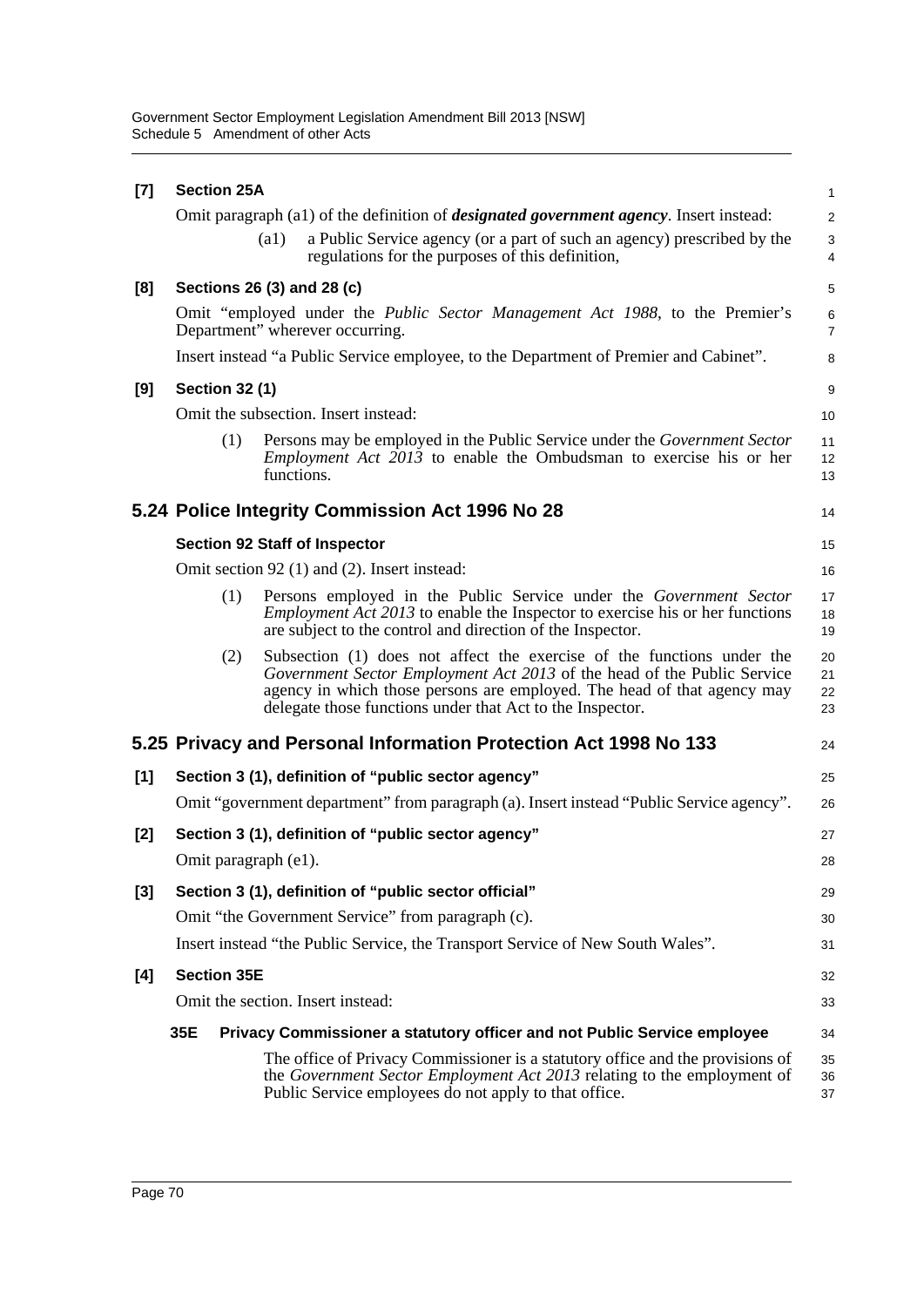| [5]   |                   | <b>Section 35G Staff of Privacy Commissioner</b>                                                                                                                                                                                                                                                                                                                                                                                                                                                     | 1                                |
|-------|-------------------|------------------------------------------------------------------------------------------------------------------------------------------------------------------------------------------------------------------------------------------------------------------------------------------------------------------------------------------------------------------------------------------------------------------------------------------------------------------------------------------------------|----------------------------------|
|       | Omit the section. |                                                                                                                                                                                                                                                                                                                                                                                                                                                                                                      | $\overline{a}$                   |
| [6]   |                   | Schedule 2, clause 7 (1)                                                                                                                                                                                                                                                                                                                                                                                                                                                                             | 3                                |
|       |                   | Omit the subclause. Insert instead:                                                                                                                                                                                                                                                                                                                                                                                                                                                                  | 4                                |
|       | (1)               | The provisions of the Government Sector Employment Act 2013 relating to the<br>employment of Public Service employees do not apply to a member.                                                                                                                                                                                                                                                                                                                                                      | 5<br>6                           |
|       |                   | 5.26 Protection of the Environment Administration Act 1991 No 60                                                                                                                                                                                                                                                                                                                                                                                                                                     | 7                                |
| [1]   |                   | <b>Section 7 General functions of Authority</b>                                                                                                                                                                                                                                                                                                                                                                                                                                                      | 8                                |
|       |                   | Omit section 7 (3) including the note. Insert instead:                                                                                                                                                                                                                                                                                                                                                                                                                                               | 9                                |
|       | (3)               | Persons may be employed in the Public Service under the Government Sector<br><i>Employment Act 2013</i> to enable the Authority to exercise its functions.<br>Note. Section 59 of the Government Sector Employment Act 2013 provides that the<br>persons so employed (or whose services the Authority makes use of) may be referred<br>to as officers or employees, or members of staff, of the Authority. Section 47A of the<br>Constitution Act 1902 precludes the Authority from employing staff. | 10<br>11<br>12<br>13<br>14<br>15 |
| $[2]$ |                   | Section 18 Chairperson of the Authority                                                                                                                                                                                                                                                                                                                                                                                                                                                              | 16                               |
|       |                   | Omit section 18 (4) and (5). Insert instead:                                                                                                                                                                                                                                                                                                                                                                                                                                                         | 17                               |
|       | (4)               | Schedule 2A contains provisions relating to the Chairperson.                                                                                                                                                                                                                                                                                                                                                                                                                                         | 18                               |
| $[3]$ |                   | Schedule 1, clause 6 (1) (d)                                                                                                                                                                                                                                                                                                                                                                                                                                                                         | 19                               |
|       |                   | Omit the paragraph. Insert instead:                                                                                                                                                                                                                                                                                                                                                                                                                                                                  | 20                               |
|       |                   | is removed from office by the Governor under this clause or by the<br>(d)<br>Governor under Part 6 of the Government Sector Employment Act 2013,<br>or                                                                                                                                                                                                                                                                                                                                               | 21<br>22<br>23                   |
| [4]   |                   | Schedule 1, clause 9 (1)                                                                                                                                                                                                                                                                                                                                                                                                                                                                             | 24                               |
|       |                   | Omit the subclause. Insert instead:                                                                                                                                                                                                                                                                                                                                                                                                                                                                  | 25                               |
|       | (1)               | The provisions of the <i>Government Sector Employment Act 2013</i> relating to the<br>employment of Public Service employees do not apply to an appointed<br>member.                                                                                                                                                                                                                                                                                                                                 | 26<br>27<br>28                   |
| [5]   |                   | Schedule 2, clause 8 (1)                                                                                                                                                                                                                                                                                                                                                                                                                                                                             | 29                               |
|       |                   | Omit the subclause. Insert instead:                                                                                                                                                                                                                                                                                                                                                                                                                                                                  | 30                               |
|       | (1)               | The provisions of the <i>Government Sector Employment Act 2013</i> relating to the<br>employment of Public Service employees do not apply to a member.                                                                                                                                                                                                                                                                                                                                               | 31<br>32                         |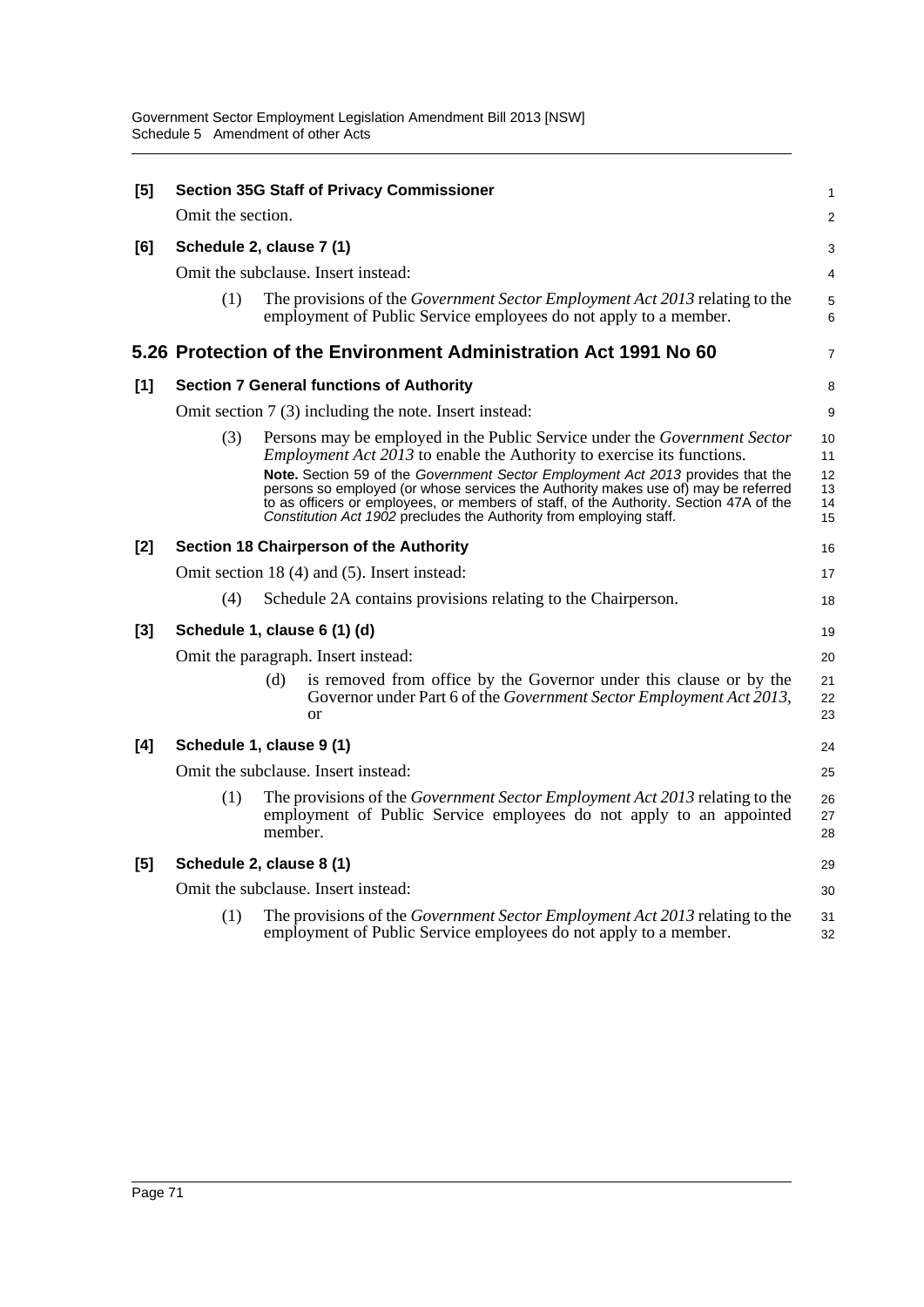| [6] | <b>Schedule 2A</b><br>Insert after Schedule 2: |            |                                                                                                                                                                                                                                                                                                                                                                                                                                                                                                                                                                                                                                                                                                                                                                                                                                                                                                                                          |                                                                                  |  |  |
|-----|------------------------------------------------|------------|------------------------------------------------------------------------------------------------------------------------------------------------------------------------------------------------------------------------------------------------------------------------------------------------------------------------------------------------------------------------------------------------------------------------------------------------------------------------------------------------------------------------------------------------------------------------------------------------------------------------------------------------------------------------------------------------------------------------------------------------------------------------------------------------------------------------------------------------------------------------------------------------------------------------------------------|----------------------------------------------------------------------------------|--|--|
|     |                                                |            | <b>Schedule 2A</b><br><b>Provisions relating to Chairperson of</b><br><b>Authority</b>                                                                                                                                                                                                                                                                                                                                                                                                                                                                                                                                                                                                                                                                                                                                                                                                                                                   | 3<br>4                                                                           |  |  |
|     |                                                |            | (Section 18(4))                                                                                                                                                                                                                                                                                                                                                                                                                                                                                                                                                                                                                                                                                                                                                                                                                                                                                                                          | 5                                                                                |  |  |
|     | 1                                              |            | <b>Term of office</b>                                                                                                                                                                                                                                                                                                                                                                                                                                                                                                                                                                                                                                                                                                                                                                                                                                                                                                                    | 6                                                                                |  |  |
|     |                                                |            | The Chairperson holds office for such term, not exceeding 5 years, as may be<br>specified in the instrument of appointment, but is eligible (if otherwise<br>qualified) for re-appointment.                                                                                                                                                                                                                                                                                                                                                                                                                                                                                                                                                                                                                                                                                                                                              | 7<br>8<br>9                                                                      |  |  |
|     | $\mathbf{2}$                                   |            | <b>Employment and remuneration</b>                                                                                                                                                                                                                                                                                                                                                                                                                                                                                                                                                                                                                                                                                                                                                                                                                                                                                                       | 10                                                                               |  |  |
|     |                                                | (1)        | The employment of the Chairperson is (subject to this Schedule) to be<br>governed by a contract of employment between the Chairperson and the<br>Minister.                                                                                                                                                                                                                                                                                                                                                                                                                                                                                                                                                                                                                                                                                                                                                                               | 11<br>12<br>13                                                                   |  |  |
|     |                                                | (2)        | The following provisions of or made under the Government Sector<br><i>Employment Act 2013</i> relating to the employment of Public Service senior<br>executives apply to the Chairperson (but in the application of those provisions<br>a reference to the employer of any such executive is to be read as a reference<br>to the Minister):                                                                                                                                                                                                                                                                                                                                                                                                                                                                                                                                                                                              | 14<br>15<br>16<br>17<br>18                                                       |  |  |
|     |                                                |            | provisions relating to the band in which an executive is to be employed,<br>(a)<br>(b)<br>provisions relating to the contract of employment of an executive,<br>provisions relating to the remuneration, employment benefits and<br>(c)<br>allowances of an executive.                                                                                                                                                                                                                                                                                                                                                                                                                                                                                                                                                                                                                                                                   | 19<br>20<br>21<br>22                                                             |  |  |
|     | 3                                              |            | Vacancy in office                                                                                                                                                                                                                                                                                                                                                                                                                                                                                                                                                                                                                                                                                                                                                                                                                                                                                                                        | 23                                                                               |  |  |
|     |                                                | (1)<br>(2) | The office of Chairperson becomes vacant if the holder:<br>dies, or<br>(a)<br>completes a term of office and is not re-appointed, or<br>(b)<br>resigns the office by instrument in writing addressed to the Minister, or<br>(c)<br>(d)<br>becomes bankrupt, applies to take the benefit of any law for the relief of<br>bankrupt or insolvent debtors, compounds with his or her creditors or<br>makes an assignment of his or her remuneration for their benefit, or<br>(e)<br>becomes a mentally incapacitated person, or<br>(f)<br>is convicted in New South Wales of an offence that is punishable by<br>imprisonment for 12 months or more or is convicted elsewhere than in<br>New South Wales of an offence that, if committed in New South Wales,<br>would be an offence so punishable, or<br>is removed from office under clause 4.<br>(g)<br>If the office of Chairperson becomes vacant, a person is, subject to this Act, to | 24<br>25<br>26<br>27<br>28<br>29<br>30<br>31<br>32<br>33<br>34<br>35<br>36<br>37 |  |  |
|     |                                                |            | be appointed to fill the vacancy.                                                                                                                                                                                                                                                                                                                                                                                                                                                                                                                                                                                                                                                                                                                                                                                                                                                                                                        | 38                                                                               |  |  |
|     | 4                                              |            | <b>Removal from office</b>                                                                                                                                                                                                                                                                                                                                                                                                                                                                                                                                                                                                                                                                                                                                                                                                                                                                                                               | 39                                                                               |  |  |
|     |                                                | (1)        | The Governor may remove the Chairperson from office, but only for<br>incompetence, incapacity or misbehaviour.                                                                                                                                                                                                                                                                                                                                                                                                                                                                                                                                                                                                                                                                                                                                                                                                                           | 40<br>41                                                                         |  |  |
|     |                                                | (2)        | The Chairperson cannot be removed from office under Part 6 of the<br>Government Sector Employment Act 2013.                                                                                                                                                                                                                                                                                                                                                                                                                                                                                                                                                                                                                                                                                                                                                                                                                              | 42<br>43                                                                         |  |  |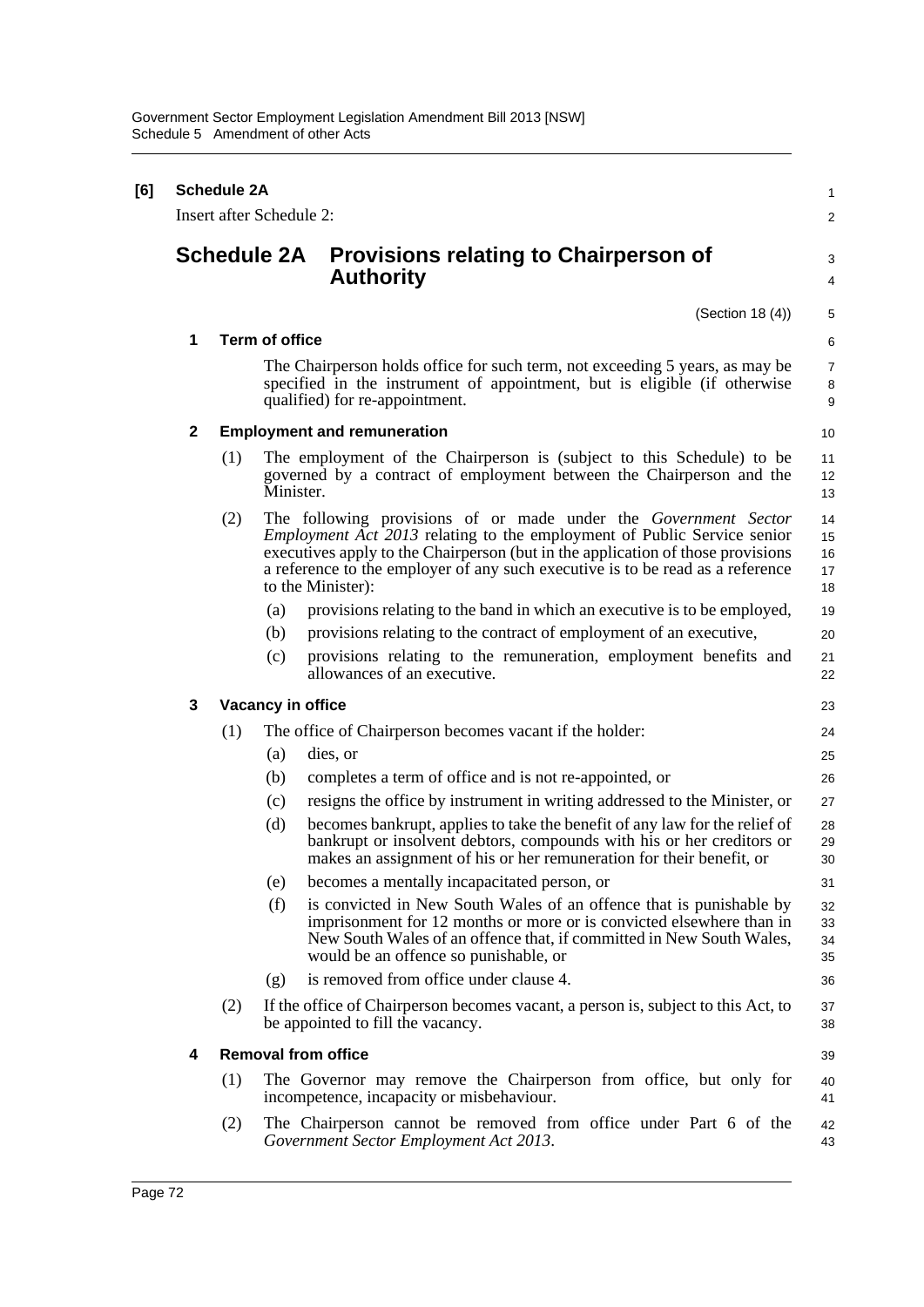|       | 5                                | <b>Chairperson not Public Service employee</b>                                                                                                                                                                                                | 1                                      |
|-------|----------------------------------|-----------------------------------------------------------------------------------------------------------------------------------------------------------------------------------------------------------------------------------------------|----------------------------------------|
|       |                                  | The office of Chairperson is a statutory office and the provisions of the<br>Government Sector Employment Act 2013 relating to the employment of<br>Public Service employees do not apply to that office (except as provided by<br>clause 2). | $\overline{\mathbf{c}}$<br>3<br>4<br>5 |
|       |                                  | 5.27 Public Finance and Audit Act 1983 No 152                                                                                                                                                                                                 | 6                                      |
| [1]   |                                  | Section 4 (1), definition of "authority"                                                                                                                                                                                                      | 7                                      |
|       |                                  | Omit paragraph (a). Insert instead:                                                                                                                                                                                                           | 8                                      |
|       | (a)                              | a Public Service agency under the Government Sector Employment Act<br>2013,                                                                                                                                                                   | 9<br>10                                |
| [2]   |                                  | Section 4 (1), definition of "Head of an authority"                                                                                                                                                                                           | 11                                     |
|       |                                  | Omit paragraph (a). Insert instead:                                                                                                                                                                                                           | 12                                     |
|       | (a)                              | in relation to a Public Service agency under the Government Sector<br><i>Employment Act 2013</i> —the head of the agency under that Act,                                                                                                      | 13<br>14                               |
| $[3]$ |                                  | Section 4 (1), definition of "Head of an authority"                                                                                                                                                                                           | 15                                     |
|       | paragraph (b).                   | Omit "the Director-General of the Department of Education and Training" from                                                                                                                                                                  | 16<br>17                               |
|       |                                  | Insert instead "the Secretary of the Department of Education and Communities".                                                                                                                                                                | 18                                     |
| [4]   |                                  | Section 4 (1), definition of "officer of an authority"                                                                                                                                                                                        | 19                                     |
|       |                                  | Omit paragraph (a). Insert instead:                                                                                                                                                                                                           | 20                                     |
|       | (a)                              | in relation to a Public Service agency under the Government Sector<br><i>Employment Act 2013</i> —a Public Service employee under that Act,                                                                                                   | 21<br>22                               |
| [5]   |                                  | <b>Section 33B Staff of Audit Office</b>                                                                                                                                                                                                      | 23                                     |
|       |                                  | Omit section 33B (4). Insert instead:                                                                                                                                                                                                         | 24                                     |
|       | (4)                              | The provisions of the <i>Government Sector Employment Act 2013</i> relating to the<br>employment of Public Service employees do not apply to a member of staff of<br>the Audit Office.                                                        | 25<br>26<br>27                         |
| [6]   | Schedule 1, clause 4             |                                                                                                                                                                                                                                               | 28                                     |
|       | Omit the clause. Insert instead: |                                                                                                                                                                                                                                               | 29                                     |
|       | 4                                | Auditor-General a statutory officer and not Public Service employee                                                                                                                                                                           | 30                                     |
|       |                                  | The office of Auditor-General is a statutory office and the provisions of the<br>Government Sector Employment Act 2013 relating to the employment of<br>Public Service employees do not apply to that office.                                 | 31<br>32<br>33                         |
|       |                                  | 5.28 Public Interest Disclosures Act 1994 No 92                                                                                                                                                                                               | 34                                     |
| [1]   | <b>Section 4 Definitions</b>     |                                                                                                                                                                                                                                               | 35                                     |
|       |                                  | Omit paragraph (a) of the definition of <i>public authority</i> . Insert instead:                                                                                                                                                             | 36                                     |
|       | (a)                              | a Public Service agency,                                                                                                                                                                                                                      | 37                                     |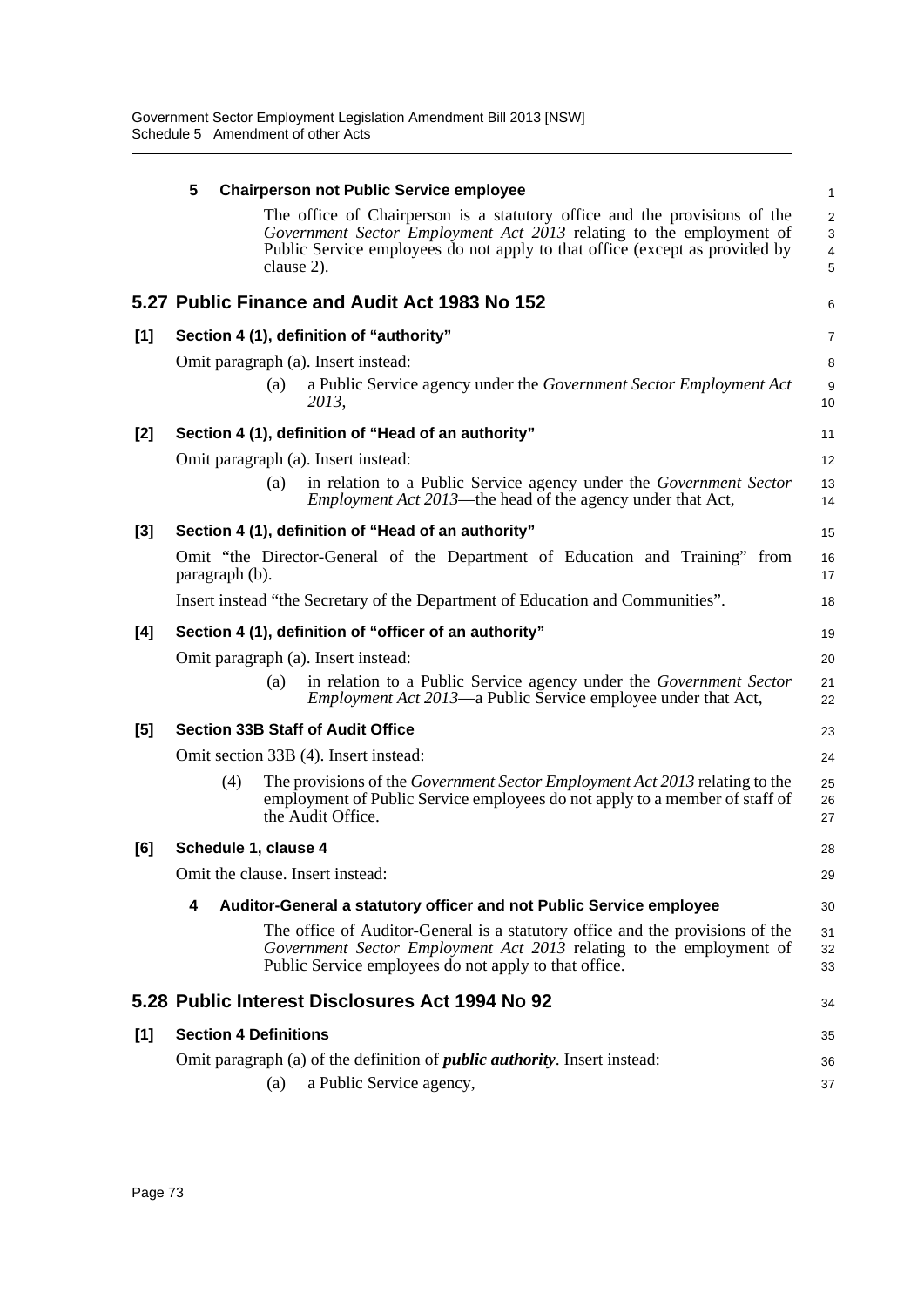Government Sector Employment Legislation Amendment Bill 2013 [NSW] Schedule 5 Amendment of other Acts

| $[2]$ | <b>Section 4A Public officials</b> |         |                                                                                                                                                                                                                                                                                                                                        | 1                    |
|-------|------------------------------------|---------|----------------------------------------------------------------------------------------------------------------------------------------------------------------------------------------------------------------------------------------------------------------------------------------------------------------------------------------|----------------------|
|       |                                    |         | Omit section $4A(1)(a)(i)$ . Insert instead:                                                                                                                                                                                                                                                                                           | $\overline{c}$       |
|       |                                    | (i)     | a Public Service employee,                                                                                                                                                                                                                                                                                                             | 3                    |
| [3]   |                                    |         | Section 6E Responsibility of head of public authority                                                                                                                                                                                                                                                                                  | 4                    |
|       |                                    |         | Omit paragraph (e) of the definition of <i>head of a public authority</i> in section $6E(2)$ .                                                                                                                                                                                                                                         | 5                    |
|       | Insert instead:                    |         |                                                                                                                                                                                                                                                                                                                                        | 6                    |
|       |                                    | (e)     | for a Public Service agency—the head of the agency under the<br>Government Sector Employment Act 2013, or                                                                                                                                                                                                                              | 7<br>8               |
|       |                                    |         | 5.29 Rural Assistance Act 1989 No 97                                                                                                                                                                                                                                                                                                   | 9                    |
| [1]   | Section 8 (3)                      |         |                                                                                                                                                                                                                                                                                                                                        | 10                   |
|       |                                    |         | Omit the subsection including the note. Insert instead:                                                                                                                                                                                                                                                                                | 11                   |
|       | (3)                                |         | Persons may be employed in the Public Service under the Government Sector<br><i>Employment Act 2013</i> to enable the Authority to exercise its functions.                                                                                                                                                                             | 12<br>13             |
|       |                                    |         | Note. Section 59 of the Government Sector Employment Act 2013 provides that the<br>persons so employed (or whose services the Authority makes use of) may be referred<br>to as officers or employees, or members of staff, of the Authority. Section 47A of the<br>Constitution Act 1902 precludes the Authority from employing staff. | 14<br>15<br>16<br>17 |
| [2]   | <b>Section 11</b>                  |         |                                                                                                                                                                                                                                                                                                                                        | 18                   |
|       |                                    |         | Omit the section. Insert instead:                                                                                                                                                                                                                                                                                                      | 19                   |
|       | 11                                 |         | <b>Chief Executive of the Authority</b>                                                                                                                                                                                                                                                                                                | 20                   |
|       |                                    |         | The Chief Executive of the Authority is the person employed in the Public<br>Service as the Chief Executive of the Authority.                                                                                                                                                                                                          | 21<br>22             |
| [3]   | Schedule 1, clause 6 (1) (d)       |         |                                                                                                                                                                                                                                                                                                                                        | 23                   |
|       |                                    |         | Omit the paragraph. Insert instead:                                                                                                                                                                                                                                                                                                    | 24                   |
|       |                                    | (d)     | is removed from office by the Minister under this clause, or                                                                                                                                                                                                                                                                           | 25                   |
| [4]   | Schedule 1, clause 9 (1)           |         |                                                                                                                                                                                                                                                                                                                                        | 26                   |
|       |                                    |         | Omit the subclause. Insert instead:                                                                                                                                                                                                                                                                                                    | 27                   |
|       | (1)                                | member. | The provisions of the <i>Government Sector Employment Act 2013</i> relating to the<br>employment of Public Service employees do not apply to an appointed                                                                                                                                                                              | 28<br>29<br>30       |
| [5]   |                                    |         | <b>Schedule 2 Provisions relating to Chief Executive</b>                                                                                                                                                                                                                                                                               | 31                   |
|       |                                    |         |                                                                                                                                                                                                                                                                                                                                        |                      |
|       | Omit the Schedule.                 |         |                                                                                                                                                                                                                                                                                                                                        | 32                   |
|       |                                    |         | 5.30 Soil Conservation Act 1938 No 10                                                                                                                                                                                                                                                                                                  | 33                   |
| $[1]$ |                                    |         | Section 3 (1), definition of "Commissioner"                                                                                                                                                                                                                                                                                            | 34                   |
|       |                                    |         | Omit the definition. Insert instead:                                                                                                                                                                                                                                                                                                   | 35                   |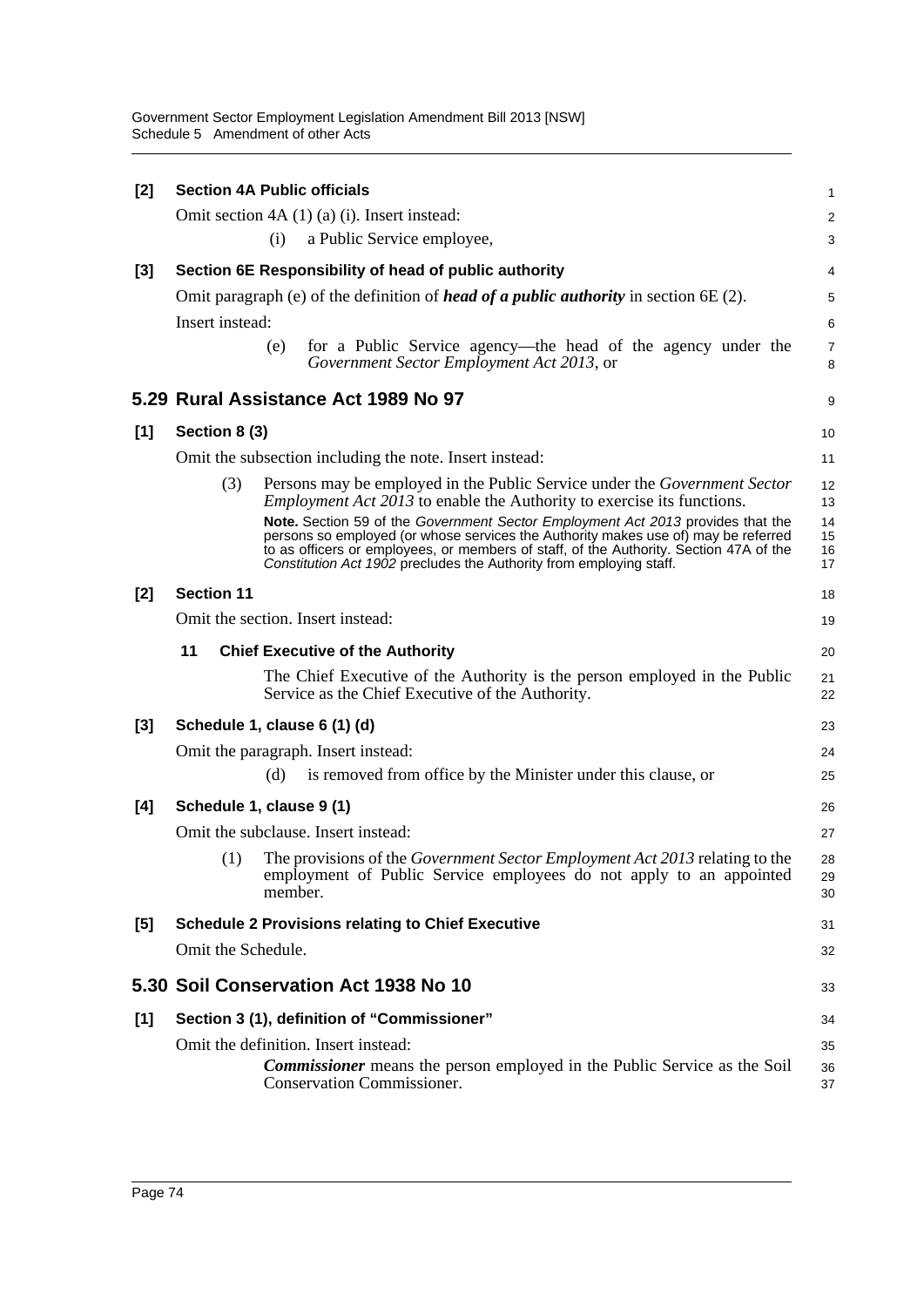| [2]   |                               |            | Section 3 (1), definition of "Deputy Commissioner"                                                                                                                       | 1                   |
|-------|-------------------------------|------------|--------------------------------------------------------------------------------------------------------------------------------------------------------------------------|---------------------|
|       |                               |            | Omit the definition. Insert instead:                                                                                                                                     | $\overline{c}$      |
|       |                               |            | <b>Deputy Commissioner</b> means the person employed in the Public Service as the<br>Deputy Soil Conservation Commissioner.                                              | 3<br>4              |
| [3]   |                               |            | <b>Section 4 Soil Conservation Commissioner</b>                                                                                                                          | 5                   |
|       |                               |            | Omit "The Governor may from time to time appoint a Commissioner of the Soil<br>Conservation Service of New South Wales who" from section 4 (1).                          | 6<br>$\overline{7}$ |
|       |                               |            | Insert instead "The Commissioner".                                                                                                                                       | 8                   |
| [4]   | Section 4 (1A)                |            |                                                                                                                                                                          | 9                   |
|       | Omit the subsection.          |            |                                                                                                                                                                          | 10                  |
| [5]   | <b>Section 5</b>              |            |                                                                                                                                                                          | 11                  |
|       |                               |            | Omit the section. Insert instead:                                                                                                                                        | 12                  |
|       | 5                             |            | <b>Staff of Commissioner</b>                                                                                                                                             | 13                  |
|       |                               | functions. | Persons may be employed in the Public Service under the Government Sector<br><i>Employment Act 2013</i> to enable the Commissioner to exercise his or her                | 14<br>15<br>16      |
| [6]   | Fifth Schedule, clause 5 (1)  |            |                                                                                                                                                                          | 17                  |
|       |                               |            | Omit the subclause. Insert instead:                                                                                                                                      | 18                  |
|       | (1)                           |            | The provisions of the <i>Government Sector Employment Act 2013</i> relating to the<br>employment of Public Service employees do not apply to a member of a<br>committee. | 19<br>20<br>21      |
|       |                               |            | 5.31 Statutory and Other Offices Remuneration Act 1975 (1976 No 4)                                                                                                       | 22                  |
| [1]   |                               |            | Section 24A, definition of "chief executive office holder"                                                                                                               | 23                  |
|       |                               |            | Omit "or the Commissioner of Police".                                                                                                                                    | 24                  |
| [2]   |                               |            | Section 24A, definition of "remuneration package"                                                                                                                        | 25                  |
|       |                               |            | Omit "or section 46 of the <i>Police Act 1990"</i> .                                                                                                                     | 26                  |
| [3]   |                               |            | Section 24A, definition of "senior executive office holder"                                                                                                              | 27                  |
|       |                               |            | Omit "or the holder of a position determined as an executive position under Division 2 of<br>Part 5 of the <i>Police Act 1990</i> ".                                     | 28<br>29            |
| [4]   |                               |            | Part 3B (as inserted by Act No 40 of 2013)                                                                                                                               | 30                  |
|       |                               |            | Insert "and other" after "Public Service" in the heading to the Part.                                                                                                    | 31                  |
| $[5]$ |                               |            | Section 24M Definitions (as inserted by Act No 40 of 2013)                                                                                                               | 32                  |
|       | Insert in alphabetical order: |            |                                                                                                                                                                          | 33                  |
|       |                               | following: | government sector senior executive employment legislation means any of the                                                                                               | 34<br>35            |
|       |                               | (a)        | Division 4 of Part 4 of the Government Sector Employment Act 2013,                                                                                                       | 36                  |
|       |                               | (b)        | Part 5 of the Police Act 1990,                                                                                                                                           | 37                  |
|       |                               | (c)        | Part 3 of Chapter 9 of the Health Services Act 1997,                                                                                                                     | 38                  |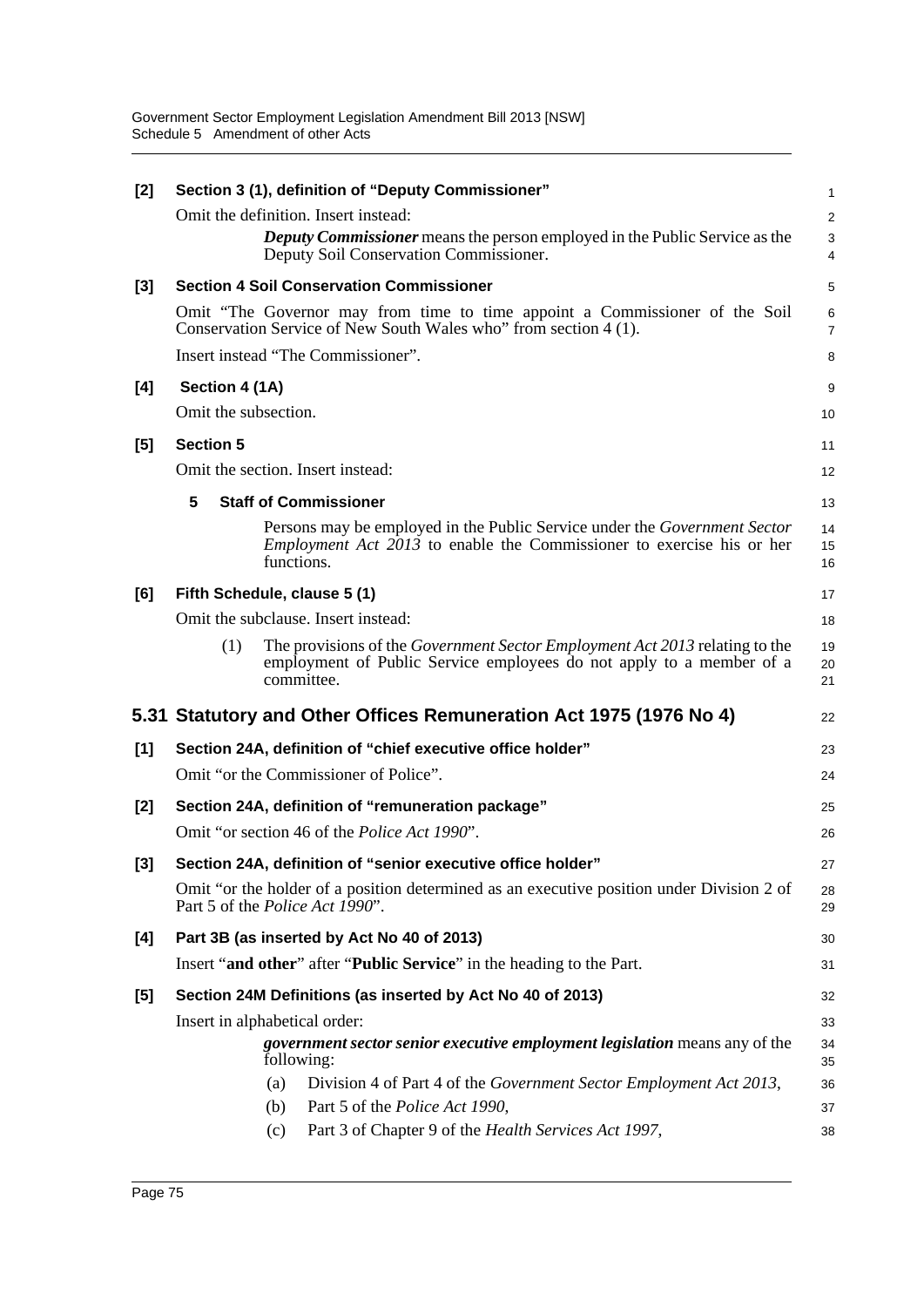|       |                       | (d)                    | Part 7A of the Transport Administration Act 1988.                                                                                                                                                                                                                                                                           | 1                    |
|-------|-----------------------|------------------------|-----------------------------------------------------------------------------------------------------------------------------------------------------------------------------------------------------------------------------------------------------------------------------------------------------------------------------|----------------------|
| [6]   |                       |                        | Section 24M, definition of "remuneration package"                                                                                                                                                                                                                                                                           | 2                    |
|       |                       |                        | Omit "under the Government Sector Employment Act 2013".                                                                                                                                                                                                                                                                     | 3                    |
|       |                       |                        | Insert instead "under the government sector senior executive employment legislation".                                                                                                                                                                                                                                       | $\overline{4}$       |
| $[7]$ |                       |                        | Section 24M, definition of "senior executive"                                                                                                                                                                                                                                                                               | 5                    |
|       |                       |                        | Omit the definition. Insert instead:                                                                                                                                                                                                                                                                                        | 6                    |
|       |                       |                        | senior executive means:                                                                                                                                                                                                                                                                                                     | $\overline{7}$       |
|       |                       | (a)                    | the Secretary of a Department of the Public Service or any other Public<br>Service senior executive to whom Division 4 of Part 4 of the<br>Government Sector Employment Act 2013 applies, or                                                                                                                                | 8<br>9<br>10         |
|       |                       | (b)                    | the Commissioner of Police or any NSW Police Force senior executive<br>to whom Part 5 of the <i>Police Act 1990</i> applies, or                                                                                                                                                                                             | 11<br>12             |
|       |                       | (c)                    | any NSW Health Service senior executive to whom Part 3 of Chapter 9<br>of the Health Services Act 1997 applies, or                                                                                                                                                                                                          | 13<br>14             |
|       |                       | (d)                    | any Transport Service senior executive to whom Part 7A of the<br>Transport Administration Act 1988 applies.                                                                                                                                                                                                                 | 15<br>16             |
| [8]   |                       |                        | Section 24N Initial determinations (as inserted by Act No 40 of 2013)                                                                                                                                                                                                                                                       | 17                   |
|       |                       |                        | Omit "under the Government Sector Employment Act 2013".                                                                                                                                                                                                                                                                     | 18                   |
|       |                       |                        | Insert instead "under the government sector senior executive employment legislation".                                                                                                                                                                                                                                       | 19                   |
|       |                       |                        | 5.32 Sydney Water Catchment Management Act 1998 No 171                                                                                                                                                                                                                                                                      | 20                   |
| [1]   | <b>Section 9</b>      |                        |                                                                                                                                                                                                                                                                                                                             | 21                   |
|       |                       |                        | Omit the section. Insert instead:                                                                                                                                                                                                                                                                                           | 22                   |
|       | 9                     | <b>Chief Executive</b> |                                                                                                                                                                                                                                                                                                                             | 23                   |
|       |                       |                        | The Chief Executive of the SCA is the person employed in the Public Service<br>as the Chief Executive.                                                                                                                                                                                                                      | 24<br>25             |
| $[2]$ | <b>Section 15 (3)</b> |                        |                                                                                                                                                                                                                                                                                                                             | 26                   |
|       |                       |                        | Omit the subsection including the note. Insert instead:                                                                                                                                                                                                                                                                     | 27                   |
|       |                       |                        | (3) Persons may be employed in the Public Service under the Government Sector<br><i>Employment Act 2013</i> to enable the SCA to exercise its functions.                                                                                                                                                                    | 28<br>29             |
|       |                       |                        | <b>Note.</b> Section 59 of the Government Sector Employment Act 2013 provides that the<br>persons so employed (or whose services the SCA makes use of) may be referred to as<br>officers or employees, or members of staff, of the SCA. Section 47A of the Constitution<br>Act 1902 precludes the SCA from employing staff. | 30<br>31<br>32<br>33 |
| [3]   |                       |                        | Schedule 1, clause 6 (1) (d)                                                                                                                                                                                                                                                                                                | 34                   |
|       |                       |                        | Omit "Part 8 of the <i>Public Sector Management Act 1988"</i> .                                                                                                                                                                                                                                                             | 35                   |
|       |                       |                        | Insert instead "Part 6 of the <i>Government Sector Employment Act 2013</i> ".                                                                                                                                                                                                                                               | 36                   |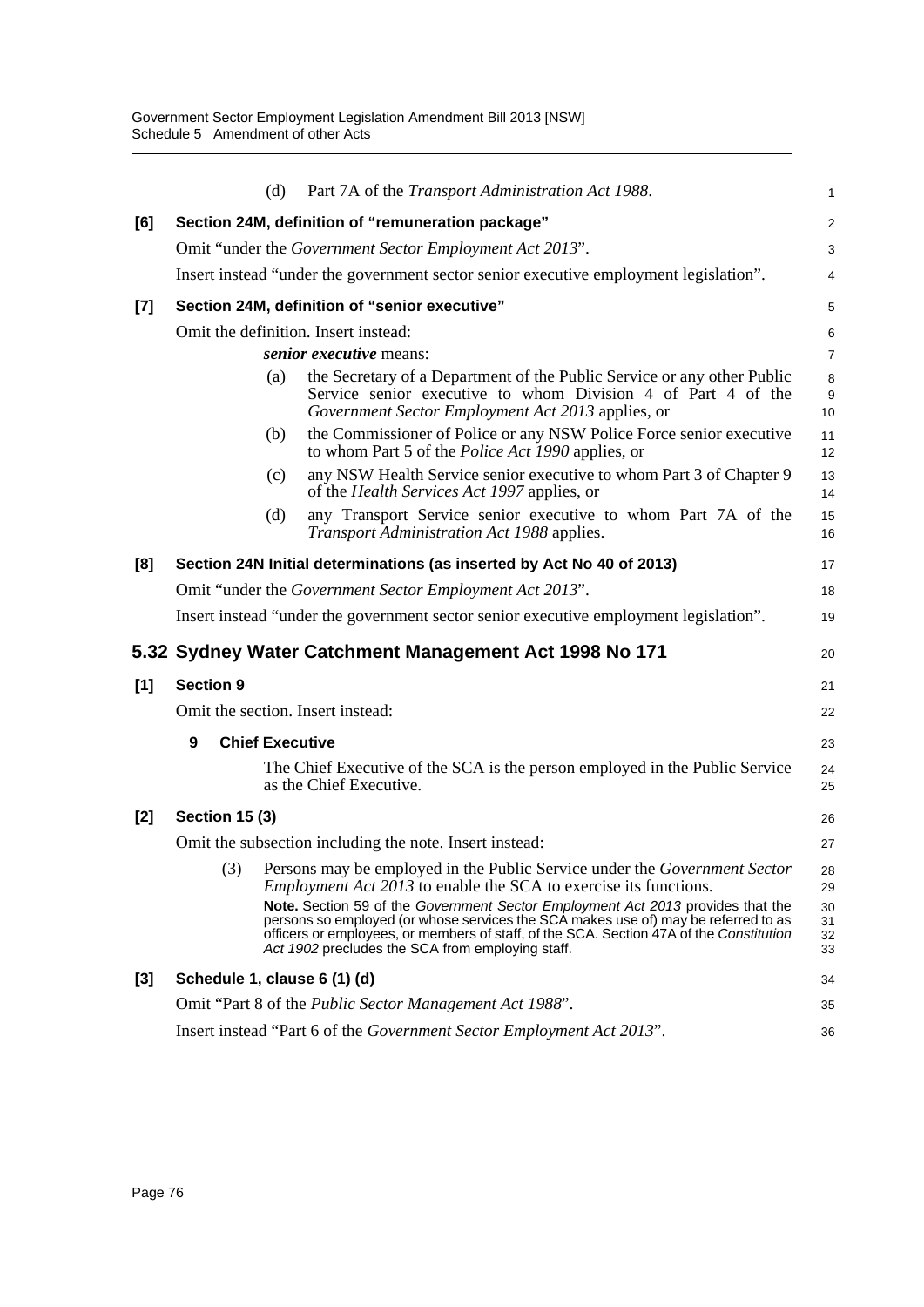| [4]   |                          | Schedule 1, clause 9 (1)                                                                                                                                                                          | 1                       |
|-------|--------------------------|---------------------------------------------------------------------------------------------------------------------------------------------------------------------------------------------------|-------------------------|
|       |                          | Omit the subclause. Insert instead:                                                                                                                                                               | $\overline{\mathbf{c}}$ |
|       | (1)                      | The provisions of the <i>Government Sector Employment Act 2013</i> relating to the<br>employment of Public Service employees do not apply to an appointed<br>member.                              | 3<br>4<br>5             |
| [5]   |                          | <b>Schedule 2 Provisions relating to Chief Executive</b>                                                                                                                                          | 6                       |
|       | Omit the Schedule.       |                                                                                                                                                                                                   | 7                       |
|       |                          | 5.33 Technical and Further Education Commission Act 1990 No 118                                                                                                                                   | 8                       |
| $[1]$ |                          | <b>Section 13 Managing Director</b>                                                                                                                                                               | 9                       |
|       |                          | Omit section 13 (2). Insert instead:                                                                                                                                                              | 10                      |
|       | (2)                      | Schedule 1A contains provisions relating to the Managing Director.                                                                                                                                | 11                      |
| [2]   |                          | Section 22 Extended or long service leave                                                                                                                                                         | 12                      |
|       |                          | Omit section 22 (2) and (3). Insert instead:                                                                                                                                                      | 13                      |
|       | (2)                      | The staff to whom this section applies are entitled to extended leave at the<br>same rate as Public Service employees under the Government Sector<br>Employment Act 2013.                         | 14<br>15<br>16          |
| $[3]$ |                          | Schedule 1, clause 6 (1) (d)                                                                                                                                                                      | 17                      |
|       |                          | Omit the paragraph. Insert instead:                                                                                                                                                               | 18                      |
|       |                          | is removed from office by the Minister under this clause, or<br>(d)                                                                                                                               | 19                      |
| [4]   |                          | Schedule 1, clause 9 (1)                                                                                                                                                                          | 20                      |
|       |                          | Omit the subclause. Insert instead:                                                                                                                                                               | 21                      |
|       | (1)                      | The provisions of the <i>Government Sector Employment Act 2013</i> relating to the<br>employment of Public Service employees do not apply to an appointed<br>member.                              | 22<br>23<br>24          |
| [5]   | <b>Schedule 1A</b>       |                                                                                                                                                                                                   | 25                      |
|       | Insert after Schedule 1: |                                                                                                                                                                                                   | 26                      |
|       | <b>Schedule 1A</b>       | <b>Provisions relating to Managing Director</b>                                                                                                                                                   | 27                      |
|       |                          | (Section 13 (2))                                                                                                                                                                                  | 28                      |
|       | 1                        | <b>Term of office</b>                                                                                                                                                                             | 29                      |
|       |                          | The Managing Director holds office for such term, not exceeding 5 years, as<br>may be specified in the instrument of appointment, but is eligible (if otherwise<br>qualified) for re-appointment. | 30<br>31<br>32          |
|       | $\mathbf{2}$             | <b>Full-time office</b>                                                                                                                                                                           | 33                      |
|       |                          | The office of Managing Director is a full-time office and the holder of the<br>office is required to hold it on that basis, except to the extent permitted by the<br>Minister.                    | 34<br>35<br>36          |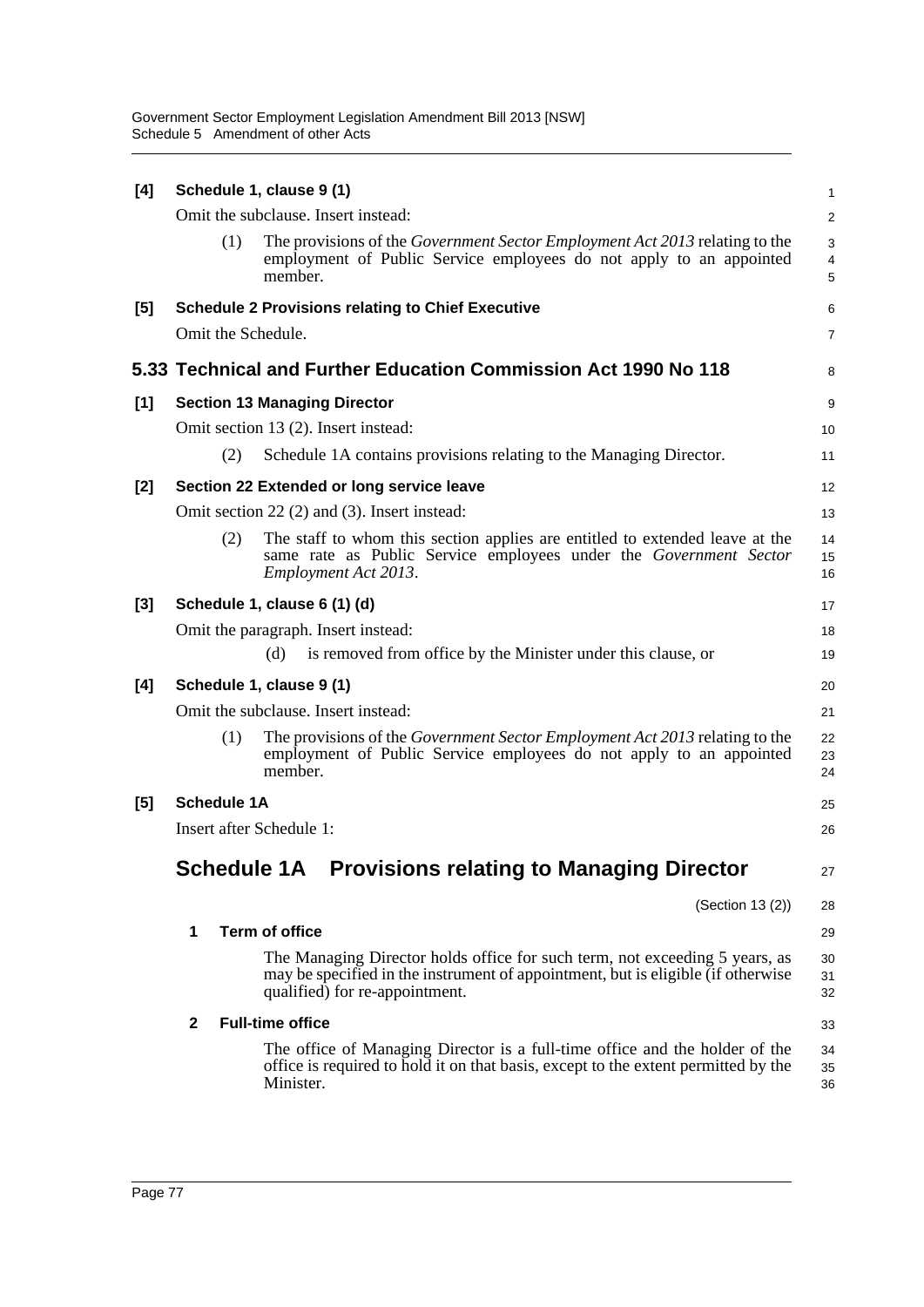## **3 Employment and remuneration**

| 3 |     |           | <b>Employment and remuneration</b>                                                                                                                                                                                                                                                                                                                | $\mathbf{1}$                                 |
|---|-----|-----------|---------------------------------------------------------------------------------------------------------------------------------------------------------------------------------------------------------------------------------------------------------------------------------------------------------------------------------------------------|----------------------------------------------|
|   | (1) | Minister. | The employment of the Managing Director is (subject to this Schedule) to be<br>governed by a contract of employment between the Managing Director and the                                                                                                                                                                                         | $\overline{c}$<br>3<br>$\overline{4}$        |
|   | (2) |           | The following provisions of or made under the Government Sector<br><i>Employment Act 2013</i> relating to the employment of Public Service senior<br>executives apply to the Managing Director (but in the application of those<br>provisions a reference to the employer of any such executive is to be read as a<br>reference to the Minister): | 5<br>$\,6$<br>$\overline{7}$<br>$\bf 8$<br>9 |
|   |     | (a)       | provisions relating to the band in which an executive is to be employed,                                                                                                                                                                                                                                                                          | 10                                           |
|   |     | (b)       | provisions relating to the contract of employment of an executive,                                                                                                                                                                                                                                                                                | 11                                           |
|   |     | (c)       | provisions relating to the remuneration, employment benefits and<br>allowances of an executive,                                                                                                                                                                                                                                                   | 12<br>13                                     |
|   |     | (d)       | provisions relating to the termination of employment of an executive.                                                                                                                                                                                                                                                                             | 14                                           |
| 4 |     |           | <b>Vacancy in office</b>                                                                                                                                                                                                                                                                                                                          | 15                                           |
|   | (1) |           | The office of Managing Director becomes vacant if the holder:                                                                                                                                                                                                                                                                                     | 16                                           |
|   |     | (a)       | dies, or                                                                                                                                                                                                                                                                                                                                          | 17                                           |
|   |     | (b)       | completes a term of office and is not re-appointed, or                                                                                                                                                                                                                                                                                            | 18                                           |
|   |     | (c)       | resigns the office by instrument in writing addressed to the Minister, or                                                                                                                                                                                                                                                                         | 19                                           |
|   |     | (d)       | becomes bankrupt, applies to take the benefit of any law for the relief of<br>bankrupt or insolvent debtors, compounds with his or her creditors or<br>makes an assignment of his or her remuneration for their benefit, or                                                                                                                       | 20<br>21<br>22                               |
|   |     | (e)       | becomes a mentally incapacitated person, or                                                                                                                                                                                                                                                                                                       | 23                                           |
|   |     | (f)       | is convicted in New South Wales of an offence that is punishable by<br>imprisonment for 12 months or more or is convicted elsewhere than in<br>New South Wales of an offence that, if committed in New South Wales,<br>would be an offence so punishable, or                                                                                      | 24<br>25<br>26<br>27                         |
|   |     | (g)       | is removed from office under clause 3.                                                                                                                                                                                                                                                                                                            | 28                                           |
|   | (2) |           | If the office of Managing Director becomes vacant, a person is, subject to this<br>Act, to be appointed to fill the vacancy.                                                                                                                                                                                                                      | 29<br>30                                     |
| 5 |     |           | <b>Managing Director not Public Service employee</b>                                                                                                                                                                                                                                                                                              | 31                                           |
|   |     |           | The office of Managing Director is a statutory office and the provisions of the<br>Government Sector Employment Act 2013 relating to the employment of<br>Public Service employees do not apply to that office (except as provided by<br>clause 3).                                                                                               | 32<br>33<br>34<br>35                         |
|   |     |           | 5.34 Transport Administration Act 1988 No 109                                                                                                                                                                                                                                                                                                     | 36                                           |
|   |     |           | Section 68C (as in force before the substitution of Part 7A by Schedule 4 to this Act)                                                                                                                                                                                                                                                            | 37                                           |
|   |     |           | Insert after section $68C(2)$ :                                                                                                                                                                                                                                                                                                                   | 38                                           |
|   | (3) |           | The Director-General may create divisions (however described) of staff<br>employed in the Transport Service.                                                                                                                                                                                                                                      | 39<br>40                                     |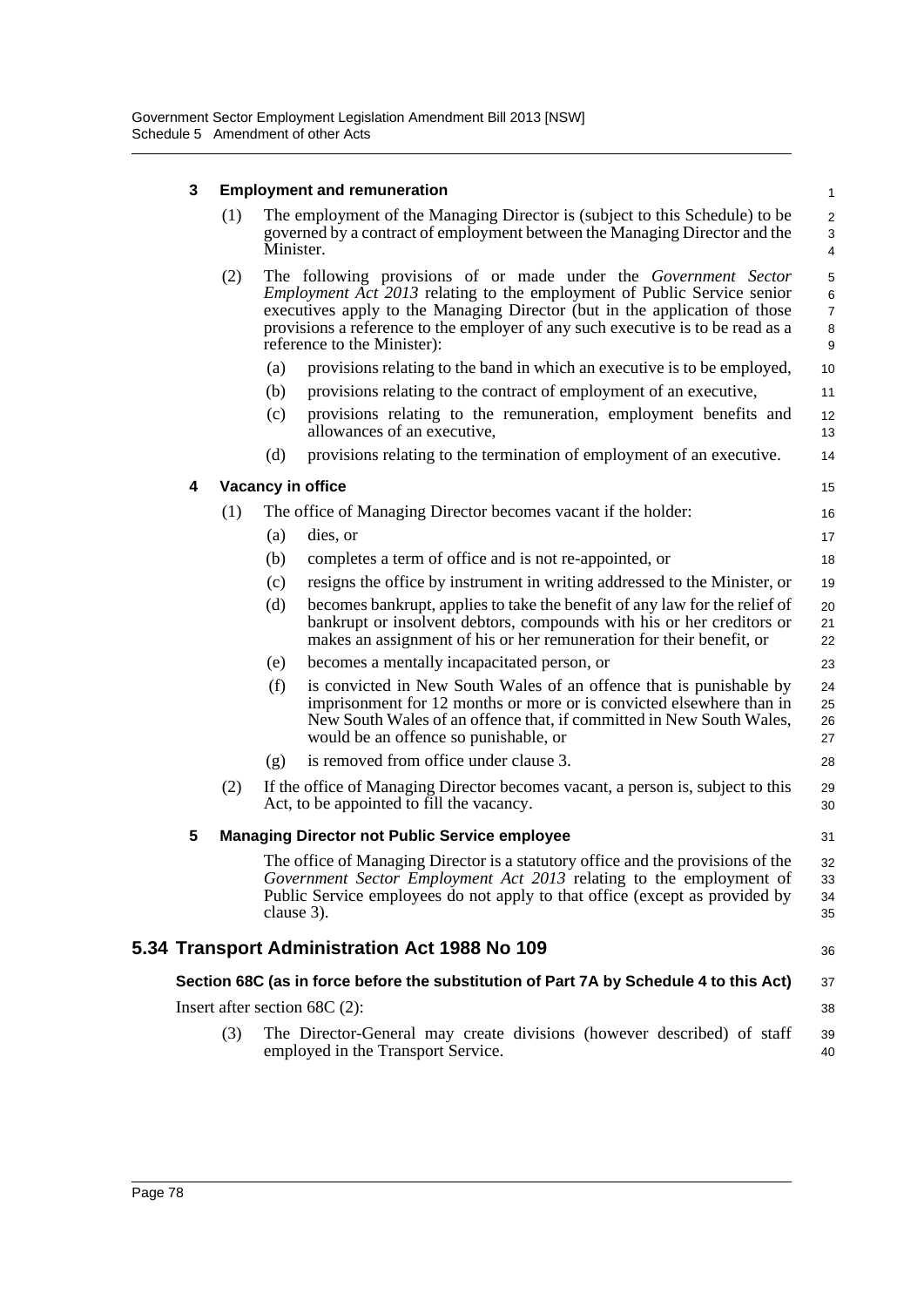|       |                       | 5.35 Treasury Corporation Act 1983 No 75                                                                                                                                                                                                                                                                                                                                                                                                                                                                           | 1                                |
|-------|-----------------------|--------------------------------------------------------------------------------------------------------------------------------------------------------------------------------------------------------------------------------------------------------------------------------------------------------------------------------------------------------------------------------------------------------------------------------------------------------------------------------------------------------------------|----------------------------------|
| [1]   | <b>Section 4 (10)</b> |                                                                                                                                                                                                                                                                                                                                                                                                                                                                                                                    | $\overline{\mathbf{c}}$          |
|       |                       | Omit the subsection including the note. Insert instead:                                                                                                                                                                                                                                                                                                                                                                                                                                                            | 3                                |
|       | (10)                  | The Corporation may employ staff. The provisions of the Government Sector<br><i>Employment Act 2013</i> relating to the employment of Public Service employees<br>do not apply to the staff employed by the Corporation.                                                                                                                                                                                                                                                                                           | 4<br>5<br>6                      |
| [2]   | Schedule 1, clause 8  |                                                                                                                                                                                                                                                                                                                                                                                                                                                                                                                    | 7                                |
|       |                       | Omit the clause. Insert instead:                                                                                                                                                                                                                                                                                                                                                                                                                                                                                   | 8                                |
|       | 8                     | Chief Executive a statutory officer and not Public Service employee                                                                                                                                                                                                                                                                                                                                                                                                                                                | 9                                |
|       |                       | The office of Chief Executive is a statutory office and the provisions of the<br>Government Sector Employment Act 2013 relating to the employment of<br>Public Service employees do not apply to that office.                                                                                                                                                                                                                                                                                                      | 10<br>11<br>12                   |
| [3]   |                       | Schedule 3, clause 9 (1)                                                                                                                                                                                                                                                                                                                                                                                                                                                                                           | 13                               |
|       |                       | Omit the subclause. Insert instead:                                                                                                                                                                                                                                                                                                                                                                                                                                                                                | 14                               |
|       | (1)                   | The provisions of the <i>Government Sector Employment Act 2013</i> relating to the<br>employment of Public Service employees do not apply to an appointed<br>member.                                                                                                                                                                                                                                                                                                                                               | 15<br>16<br>17                   |
|       |                       | 5.36 Workers Compensation Act 1987 No 70                                                                                                                                                                                                                                                                                                                                                                                                                                                                           | 18                               |
|       |                       | Section 279A Workers compensation liability with respect to staff of statutory bodies<br>(as inserted by Act No 40 of 2013)                                                                                                                                                                                                                                                                                                                                                                                        | 19<br>20                         |
|       |                       | Insert in alphabetical order in section 279A (4):                                                                                                                                                                                                                                                                                                                                                                                                                                                                  | 21                               |
|       |                       | <b>Public Service</b> includes the Transport Service of New South Wales.                                                                                                                                                                                                                                                                                                                                                                                                                                           | 22                               |
|       | <b>No 86</b>          | 5.37 Workplace Injury Management and Workers Compensation Act 1998                                                                                                                                                                                                                                                                                                                                                                                                                                                 | 23<br>24                         |
| [1]   |                       | Section 4 (1), definition of "Chief Executive Officer"                                                                                                                                                                                                                                                                                                                                                                                                                                                             | 25                               |
|       |                       | Omit the definition. Insert instead:                                                                                                                                                                                                                                                                                                                                                                                                                                                                               | 26                               |
|       |                       | <b>Chief Executive Officer</b> means the person employed in the Public Service as<br>the Chief Executive Officer of Safety, Return to Work and Support.                                                                                                                                                                                                                                                                                                                                                            | 27<br>28                         |
| [2]   | <b>Section 22 (4)</b> |                                                                                                                                                                                                                                                                                                                                                                                                                                                                                                                    | 29                               |
|       |                       | Omit the subsection including the note. Insert instead:                                                                                                                                                                                                                                                                                                                                                                                                                                                            | 30                               |
|       | (4)                   | Persons may be employed in the Public Service under the <i>Government Sector</i><br><i>Employment Act 2013</i> to enable the Authority to exercise its functions.<br><b>Note.</b> Section 59 of the Government Sector Employment Act 2013 provides that the<br>persons so employed (or whose services the Authority makes use of) may be referred<br>to as officers or employees, or members of staff, of the Authority. Section 47A of the<br>Constitution Act 1902 precludes the Authority from employing staff. | 31<br>32<br>33<br>34<br>35<br>36 |
| $[3]$ |                       | <b>Section 24 Appointment of Independent Review Officer</b>                                                                                                                                                                                                                                                                                                                                                                                                                                                        | 37                               |
|       |                       | Omit section 24 (5) and (6). Insert instead:                                                                                                                                                                                                                                                                                                                                                                                                                                                                       | 38                               |
|       | (5)                   | The office of Independent Review Officer is a statutory office and the<br>provisions of the Government Sector Employment Act 2013 relating to the<br>employment of Public Service employees do not apply to that office.                                                                                                                                                                                                                                                                                           | 39<br>40<br>41                   |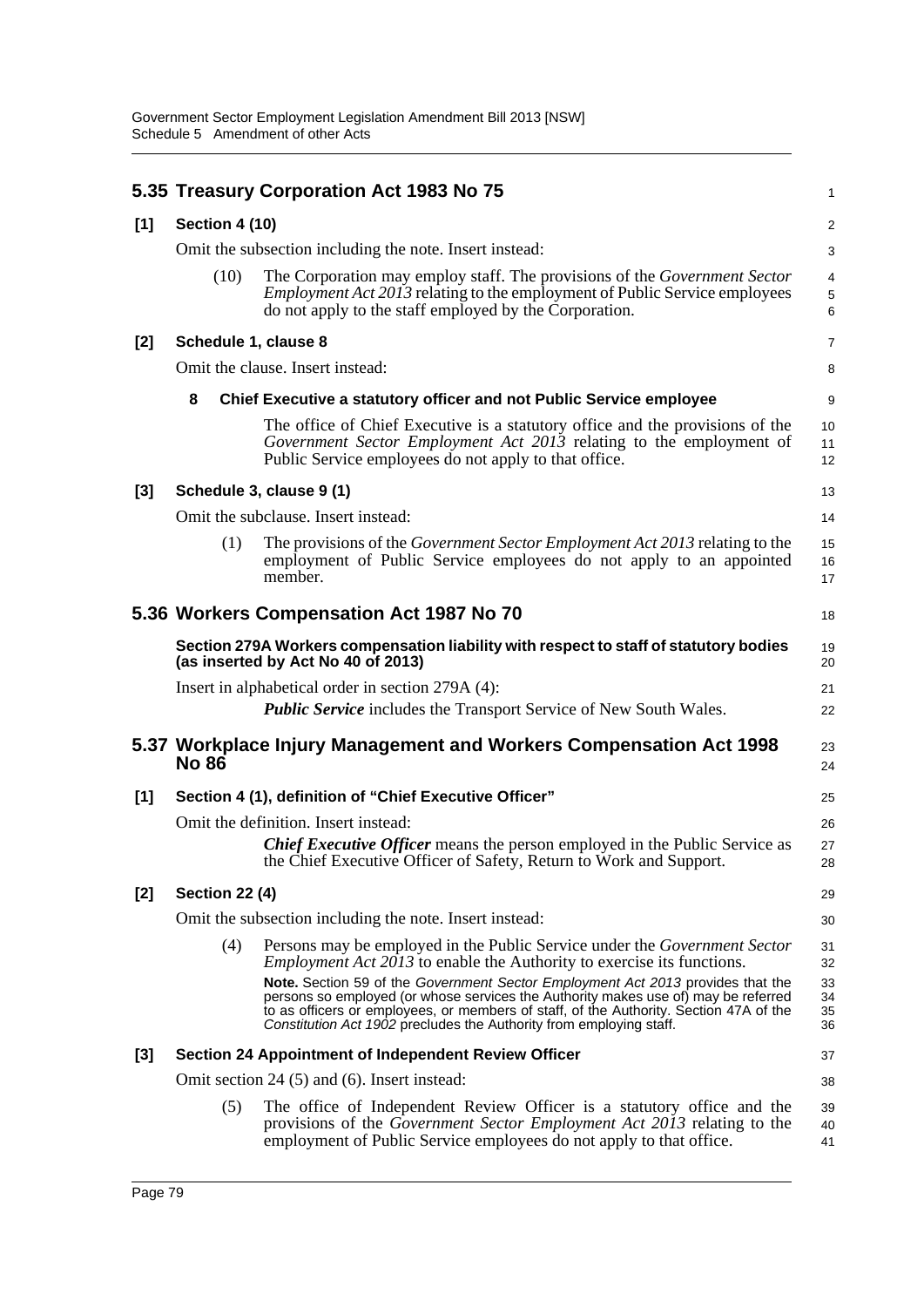|       | (6)                    | Persons may be employed in the Public Service under the <i>Government Sector</i><br><i>Employment Act 2013</i> to enable the Independent Review Officer to exercise<br>his or her functions.                                                                                                                                                          | 1<br>$\overline{\mathbf{c}}$<br>3 |
|-------|------------------------|-------------------------------------------------------------------------------------------------------------------------------------------------------------------------------------------------------------------------------------------------------------------------------------------------------------------------------------------------------|-----------------------------------|
|       |                        | Note. Section 59 of the Government Sector Employment Act 2013 provides that the<br>persons so employed (or whose services the Independent Review Officer makes use<br>of) may be referred to as officers or employees, or members of staff, of that Officer.<br>Section 47A of the Constitution Act 1902 precludes that Officer from employing staff. | 4<br>5<br>6<br>7                  |
| [4]   |                        | Section 25 Vacancy in office of Independent Review Officer                                                                                                                                                                                                                                                                                            | 8                                 |
|       |                        | Insert after section $25(2)$ :                                                                                                                                                                                                                                                                                                                        | 9                                 |
|       | (2A)                   | The Independent Review Officer cannot be removed from office under Part 6<br>of the Government Sector Employment Act 2013.                                                                                                                                                                                                                            | 10<br>11                          |
| [5]   |                        | <b>Section 374 Staff and facilities of Commission</b>                                                                                                                                                                                                                                                                                                 | 12                                |
|       |                        | Omit section 374 $(1)$ – $(3)$ . Insert instead:                                                                                                                                                                                                                                                                                                      | 13                                |
|       | (1)                    | Persons may be employed in the Public Service under the <i>Government Sector</i><br><i>Employment Act 2013</i> to enable the Commission to exercise its functions.                                                                                                                                                                                    | 14<br>15                          |
|       |                        | Note. Section 59 of the Government Sector Employment Act 2013 provides that the<br>persons so employed (or whose services the Commission makes use of) may be<br>referred to as officers or employees, or members of staff, of the Commission.<br>Section 47A of the Constitution Act 1902 precludes the Commission from employing<br>staff.          | 16<br>17<br>18<br>19<br>20        |
|       | (2)                    | The persons so employed are, in the exercise of their functions, subject to the<br>general control and direction of the Registrar.                                                                                                                                                                                                                    | 21<br>22                          |
|       | (3)                    | This section does not affect the exercise of the functions under the<br>Government Sector Employment Act 2013 of the head of the Public Service<br>agency in which those persons are employed.                                                                                                                                                        | 23<br>24<br>25                    |
| [6]   | <b>Section 374 (5)</b> |                                                                                                                                                                                                                                                                                                                                                       | 26                                |
|       | Omit the subsection.   |                                                                                                                                                                                                                                                                                                                                                       | 27                                |
| $[7]$ | <b>Section 374 (6)</b> |                                                                                                                                                                                                                                                                                                                                                       | 28                                |
|       |                        | Omit "Department". Insert instead "Public Service agency".                                                                                                                                                                                                                                                                                            | 29                                |
| [8]   |                        | Schedule 5, clause 11 (1)                                                                                                                                                                                                                                                                                                                             | 30                                |
|       |                        | Omit the subclause. Insert instead:                                                                                                                                                                                                                                                                                                                   | 31                                |
|       | (1)                    | The office of a member of the Commission is a statutory office and the<br>provisions of the Government Sector Employment Act 2013 relating to the<br>employment of Public Service employees do not apply to that office.                                                                                                                              | 32<br>33<br>34                    |
|       |                        | 5.38 Zoological Parks Board Act 1973 No 34                                                                                                                                                                                                                                                                                                            | 35                                |
| $[1]$ |                        | <b>Section 5 Constitution of Board</b>                                                                                                                                                                                                                                                                                                                | 36                                |
|       |                        | Omit section 5 (3) including the note. Insert instead:                                                                                                                                                                                                                                                                                                | 37                                |
|       | (3)                    | Persons may be employed in the Public Service under the <i>Government Sector</i><br><i>Employment Act 2013</i> to enable the Board to exercise its functions.                                                                                                                                                                                         | 38<br>39                          |
|       |                        | <b>Note.</b> Section 59 of the Government Sector Employment Act 2013 provides that the<br>persons so employed (or whose services the Board makes use of) may be referred to<br>as officers or employees, or members of staff, of the Board. Section 47A of the<br>Constitution Act 1902 precludes the Board from employing staff.                     | 40<br>41<br>42<br>43              |